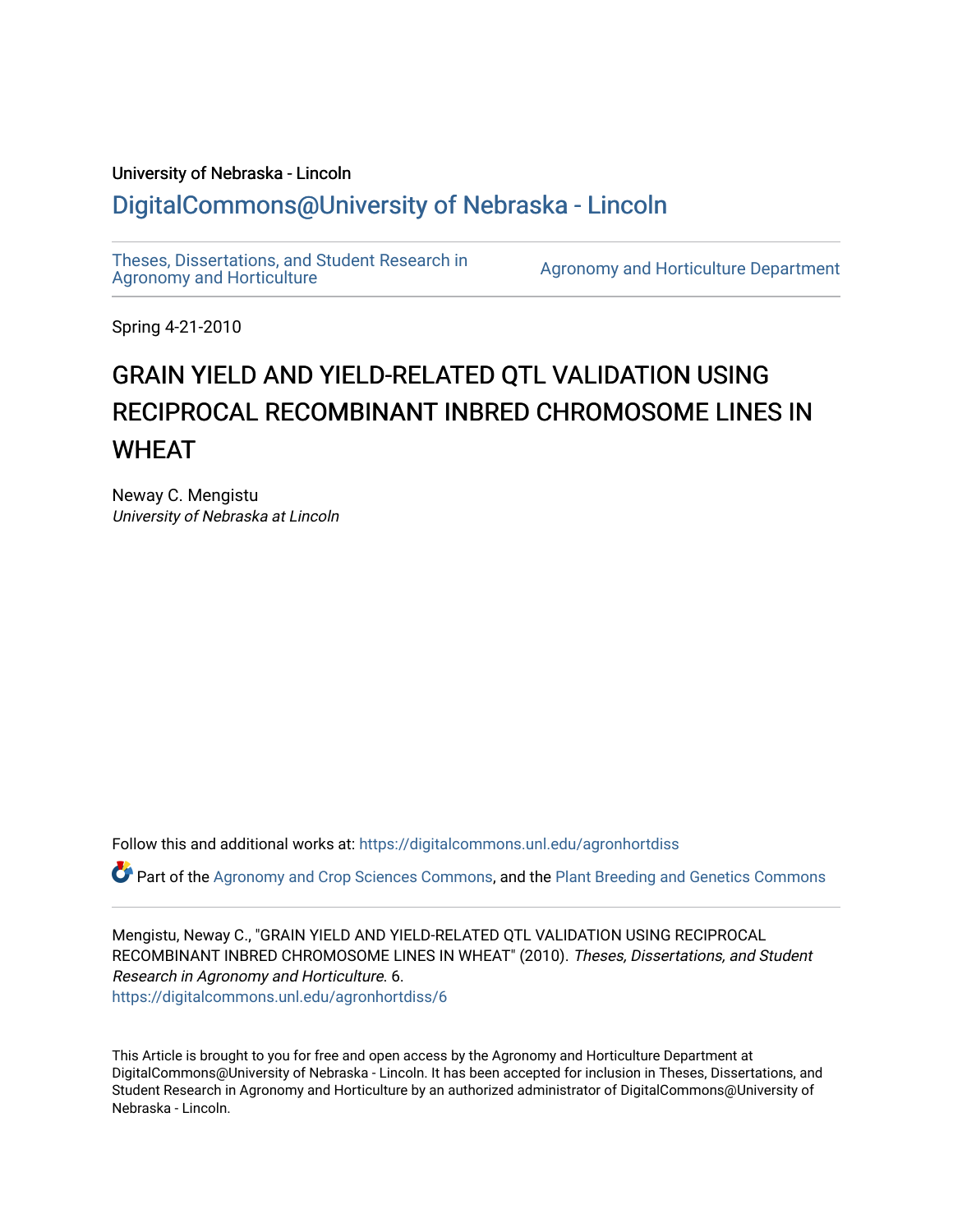# **GRAIN YIELD AND YIELD-RELATED QTL VALIDATION USING RECIPROCAL RECOMBINANT INBRED CHROMOSOME LINES IN WHEAT**

By

Neway Challa Mengistu

### A DISSERTATION

Presented to the Faculty of

The Graduate College at the University of Nebraska

In Partial Fulfillment of the Requirements

For the Degree of Doctor of Philosophy

Major: Agronomy (Plant Breeding and Genetics)

Under the Supervision of Professor P. Stephen Baenziger

Lincoln, Nebraska

May, 2010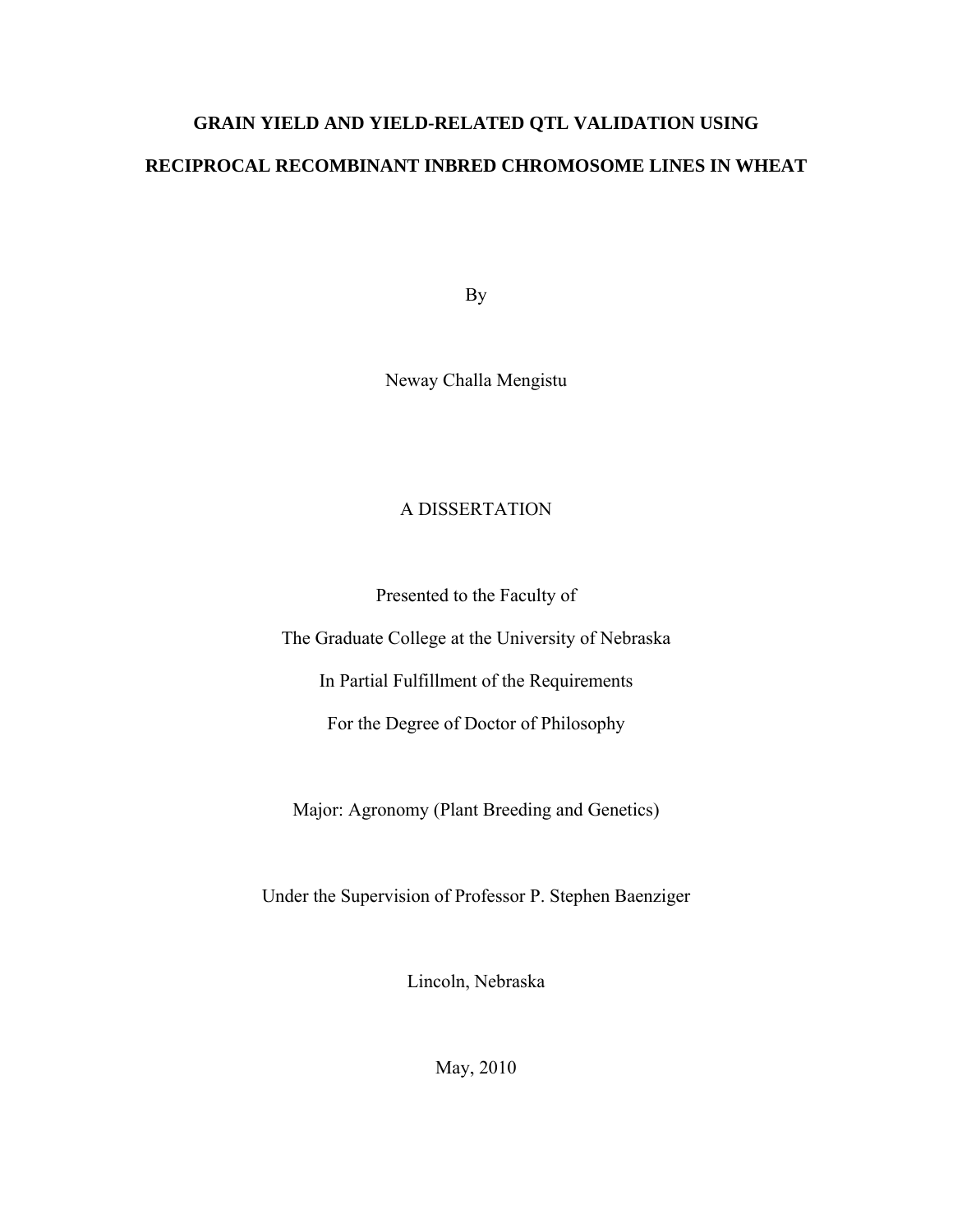## **GRAIN YIELD AND YIELD-RELATED QTL VALIDATION USING RECIPROCAL RECOMBINANT INBRED CHROMOSOME LINES IN WHEAT**

Neway Challa Mengistu, Ph.D.

University of Nebraska, 2010

#### Advisor: P. Stephen Baenziger

 Grain yield and yield-related traits are the most important economic factors for bread wheat (*Triticum aestivum* L.) improvement. Grain yield (GYLD) and yield-related quantitative trait loci (QTLs) were previously identified by using a population of recombinant inbred chromosome lines (RICLs) developed from cultivar 'Cheyenne' (CNN) and its substitution line CNN(WI3A), where the 3A chromosome of cultivar 'Wichita' (WI) was substituted for the CNN chromosome 3A. The objectives of this study were to identify and validate GYLD and yield-related QTLs previously identified in CNN(RICLs-3A) studies by using the mirror population WI(RICLs-3A), where chromosome 3A of CNN and WI were now recombined in the WI background. A population of 90  $F_1$ -derived doubled haploid lines derived from WI x WI(CNN3A) was used to evaluate GYLD, 1000-kernel weight (TKW), kernels per spike (KPS), kernels per square meter (KPSM), spikes per square meter (SPSM), grain volume weight (GVW), anthesis date (AD), and plant height (PHT). The agronomic traits data were collected from replicated trials grown in six Nebraska environments from 2008 to 2009. Twelve QTLs associated with variation for GYLD, TKW, KPS, SPSM, GVW, AD, and PHT were detected. The phenotypic variance explained by these QTLs ranged from 12% for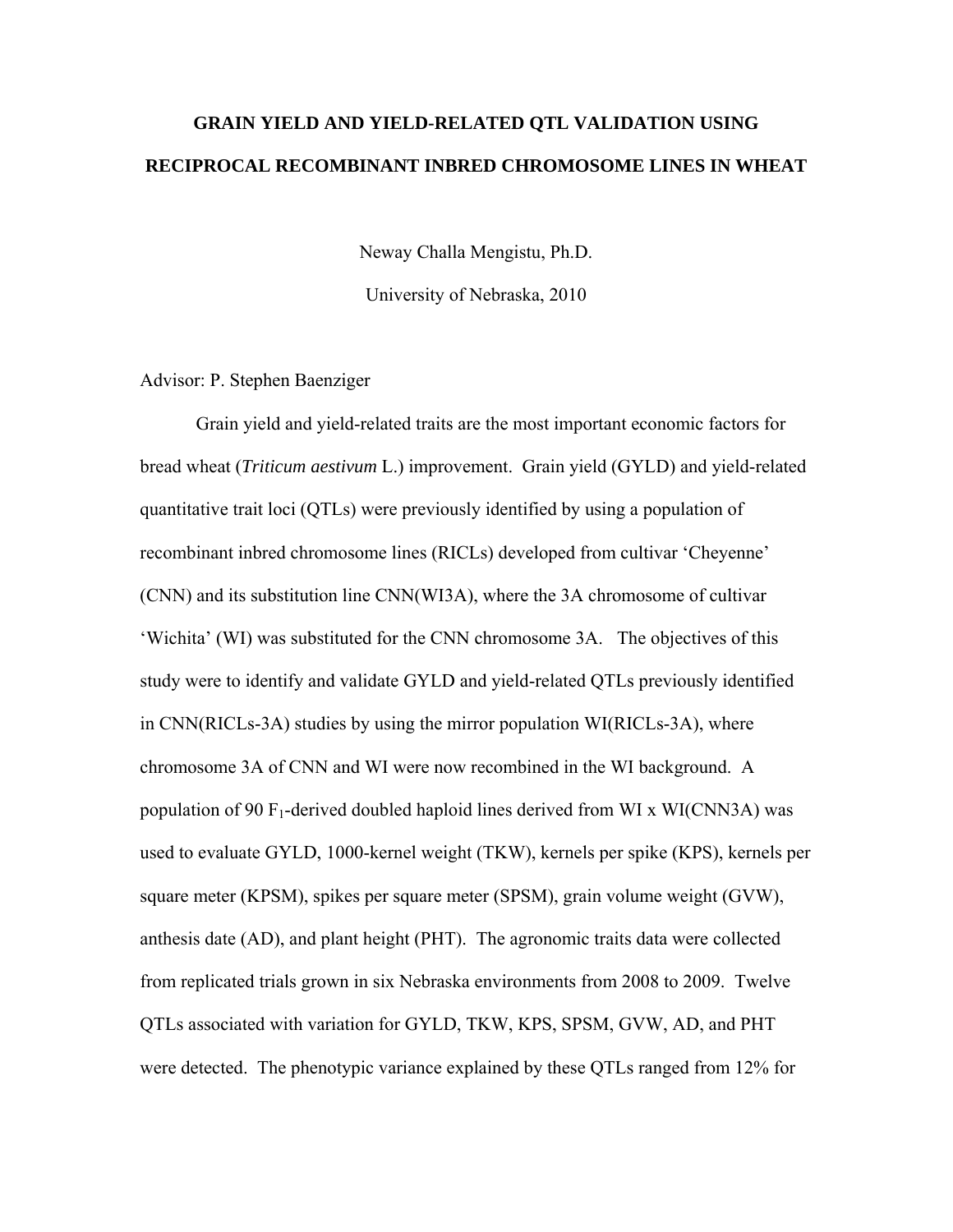SPSM to 53% for GVWT. Most of the QTLs were co-localized in a cluster or closely linked into two regions of chromosome 3A. The major grain yield QTL

(*QGyld.neb.3A.1*) detected in the combined analysis explained 19% of the phenotypic variance and the substitution of a CNN allele for a WI allele decreased grain yield by 87 kg ha<sup>-1</sup>. Using a different genetic background, this study detected most of the GYLD and yield-related QTLs reported in previous RICLs-3A mapping studies on chromosome 3A of winter wheat evaluated in Nebraska. The identified QTLs or genomic regions associated with GYLD and yield-related traits will be a useful tool for future marker assisted breeding in improving the yield potential of bread wheat. Additional work such as fine-mapping and cloning the QTLs for grain yield and yield-related traits will facilitate utilization of these traits in breeding programs.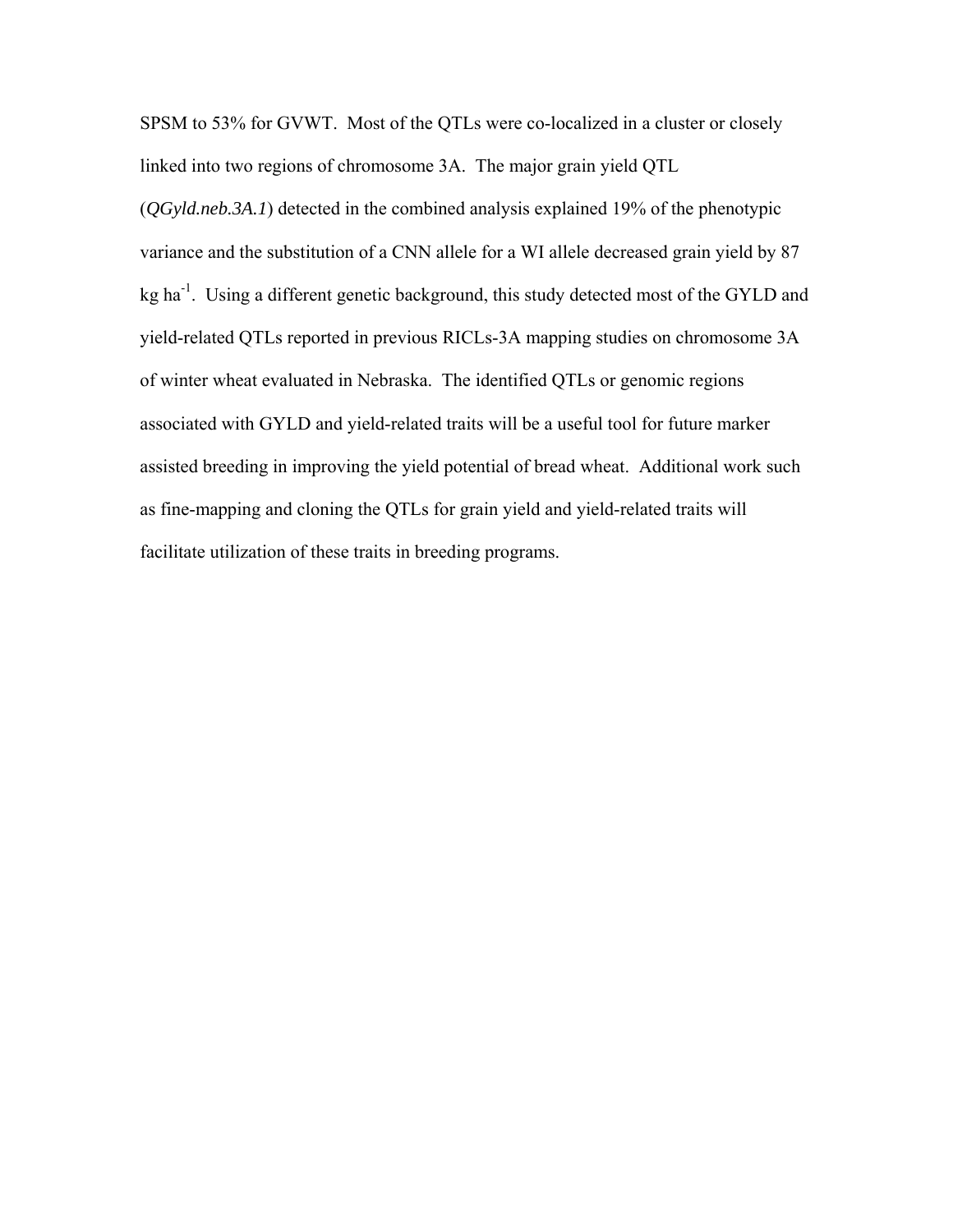#### **ACKNOWLEDGEMENTS**

 Firstly, I would like to thank God for all the blessings He has brought into my life. My most sincere thank goes to my major advisor Dr. P. Stephen Baenziger for the excellent academic guidance, advice, and support he showed to me. Thank you very much, Dr. Baenziger, for your willingness, infinite patience, and for everything else you did to make my life easier as a graduate student. I would also like to thank my other committee members Dr. Kent Eskridge, Dr. Robert Graybosch, Dr. I. Dweikat, and Dr. S.N. Wegulo for providing direction and guidance to my project and for serving on my Ph.D. advisory committee. I am very grateful to Dr. Robert Graybosch and Dr. S.N. Wegulo for serving as the reading committee. I thank Dr. I. Dweikat for allowing me to use his laboratory with its full facilities.

 I would like to express my sincere gratitude to all the professors who have taught me through my years at the University of Nebraska-Lincoln. Many thanks are also extended to all of the people who have worked in Dr. Baenzigers's Small Grains Breeding Program and from whom I have learned valuable experiences. Research Technologists Mitch Montgomery, Greg Dorn, Richard Little, and Janelle Counsell, all the practical plant breeding was only possible because of your valuable help. Nicholas Crowely, Anyamanee Auvuchanon, and Lekgari A. Lekgari, you are the ones whom I relied on as graduate student role models and who have motivated me to graduate and see the fruits of education. I would also would like to thank Dr. Zakaria Al Ajlouni, Dr. Liakat Ali, Javed Sidiqi, Somrudee Onto, Kayse Onweller and Ali Bakhsh for all their help, support, and companionship during my doctoral studies. I thank all the summer wheat crew student workers who helped in the field, greenhouse and seed lab.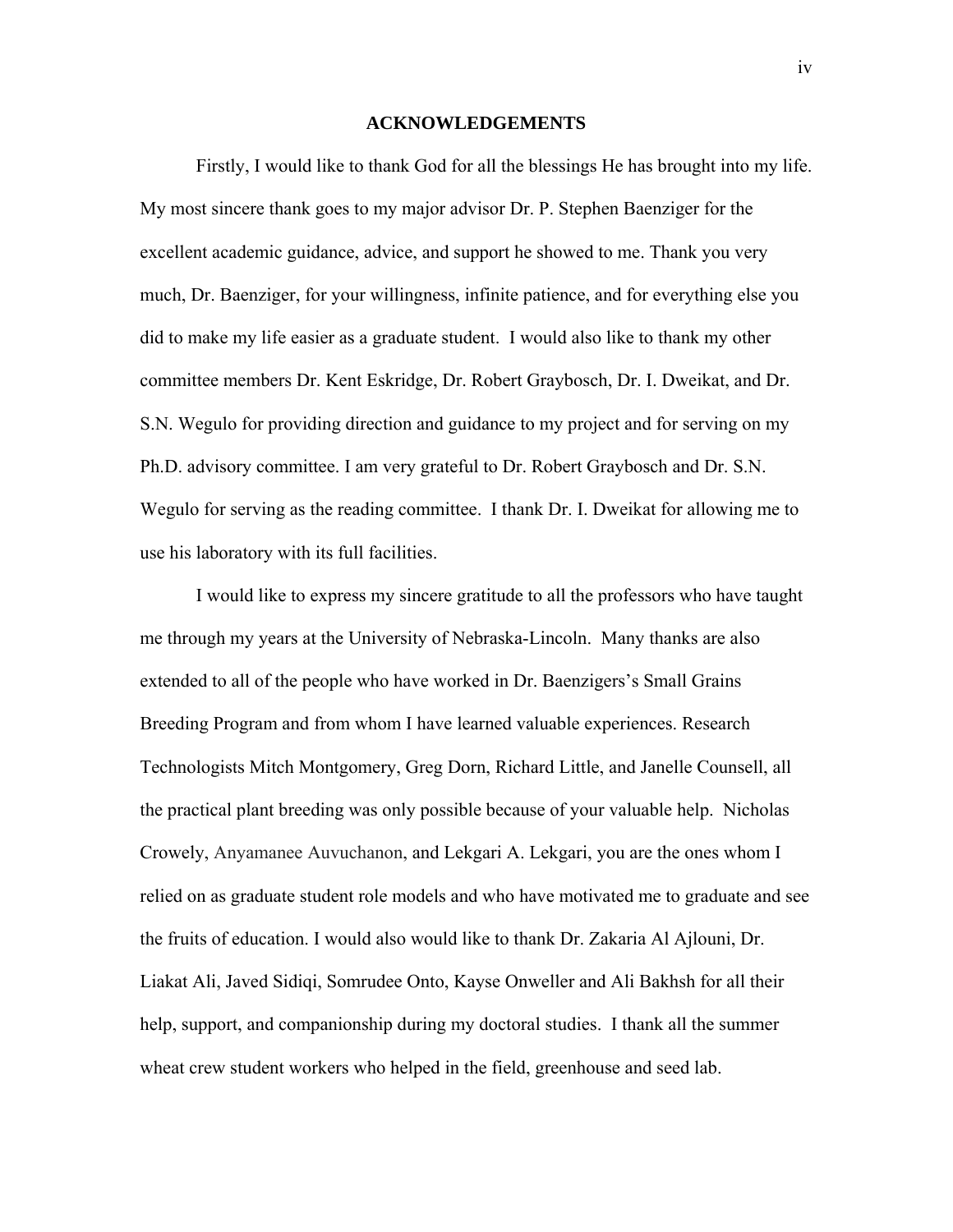I am deeply grateful to Dr. Yilma Kebede for his trust and willingness to support my application and become a sponsor for the funding I received from Pioneer Hi-Bred International. I would like to thank Dr. Aberra Debello, Dr. Gebisa Ejeta, and Dr. Tsedeke Abate for writing dependable recommendation letters, for both the university acceptance and the funding. I am deeply grateful to Pioneer Hi-Bred international, the US Wheat and Barley Scab Initiative, Channing B. and Katherine W. Baker Funds and the Department of Agronomy and Horticulture at the University of Nebraska for providing the funding that allowed me to complete my graduate studies.

 I wish to express my deep appreciation to those who keep all the wheels turning in the department: Marlene Busse, Brenda Gibson, Karen Kreider, Benjamin Lennander, and Dr. Carol Speth. I would also like to thank Dr. Desalegn Serba, Dr. Teshome Regassa, Dr. Bekele Abeyo, and Tadele Tadesse for their friendship and help during my studies at the University of Nebraska.

 I thank all my family for giving me all the encouragement and support I needed to finish this dissertation. I would like to thank my wife Hirut Fasil for her love, friendship, patience, and for understanding my moments of anxiety and grumpiness. My daughter, Bethel, has enriched my life and my efforts toward scientific achievement. I would also like to thank my parents Mengistu and Birke, my sisters and wife's parents for their support and for being patient during our absence.

 Finally, I would like to express my gratitude to all the people who have supported, encouraged and helped me on the road. To all who are remembered, unintentionally forgotten or here not mentioned – Thank You!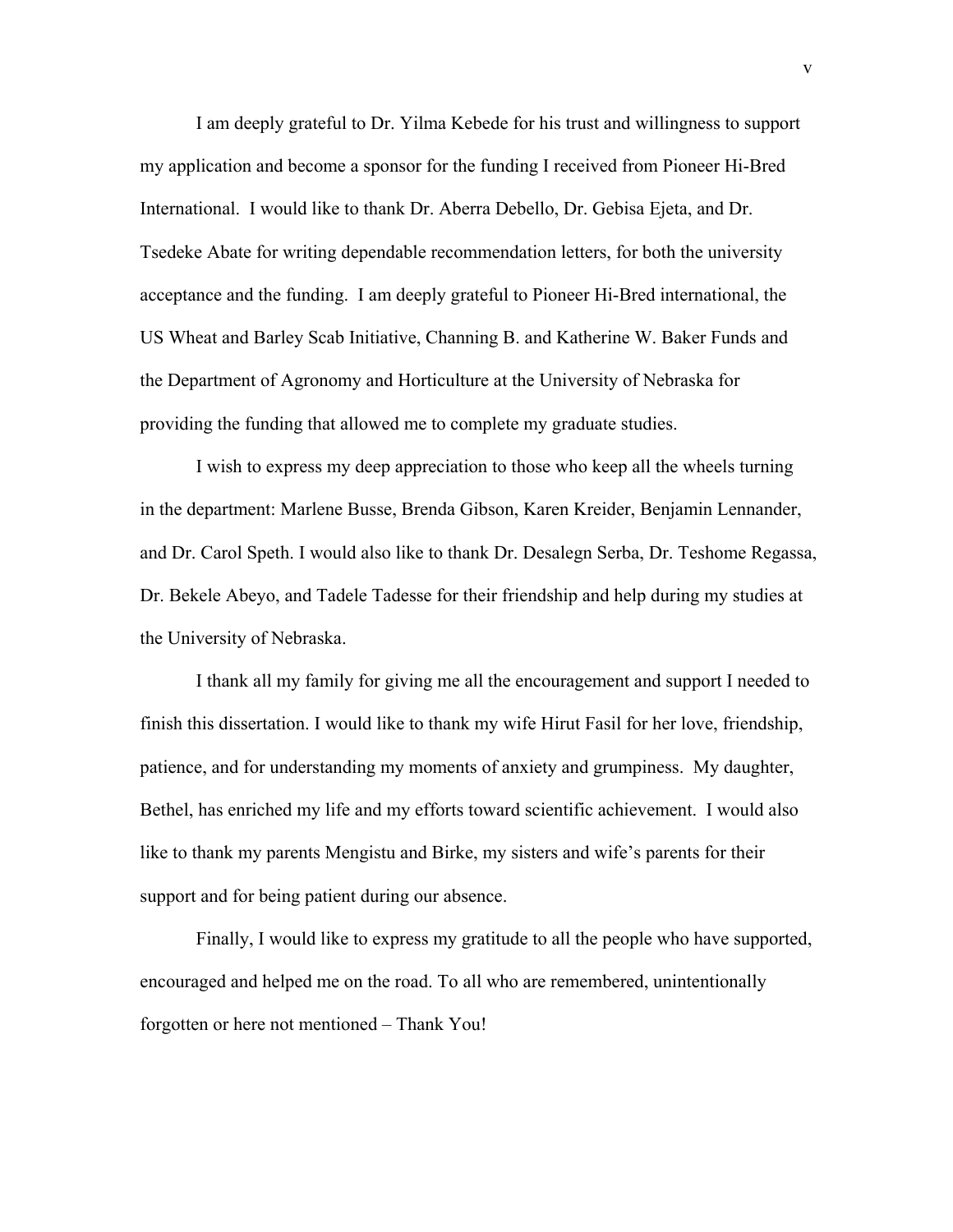## TABLE OF CONTENTS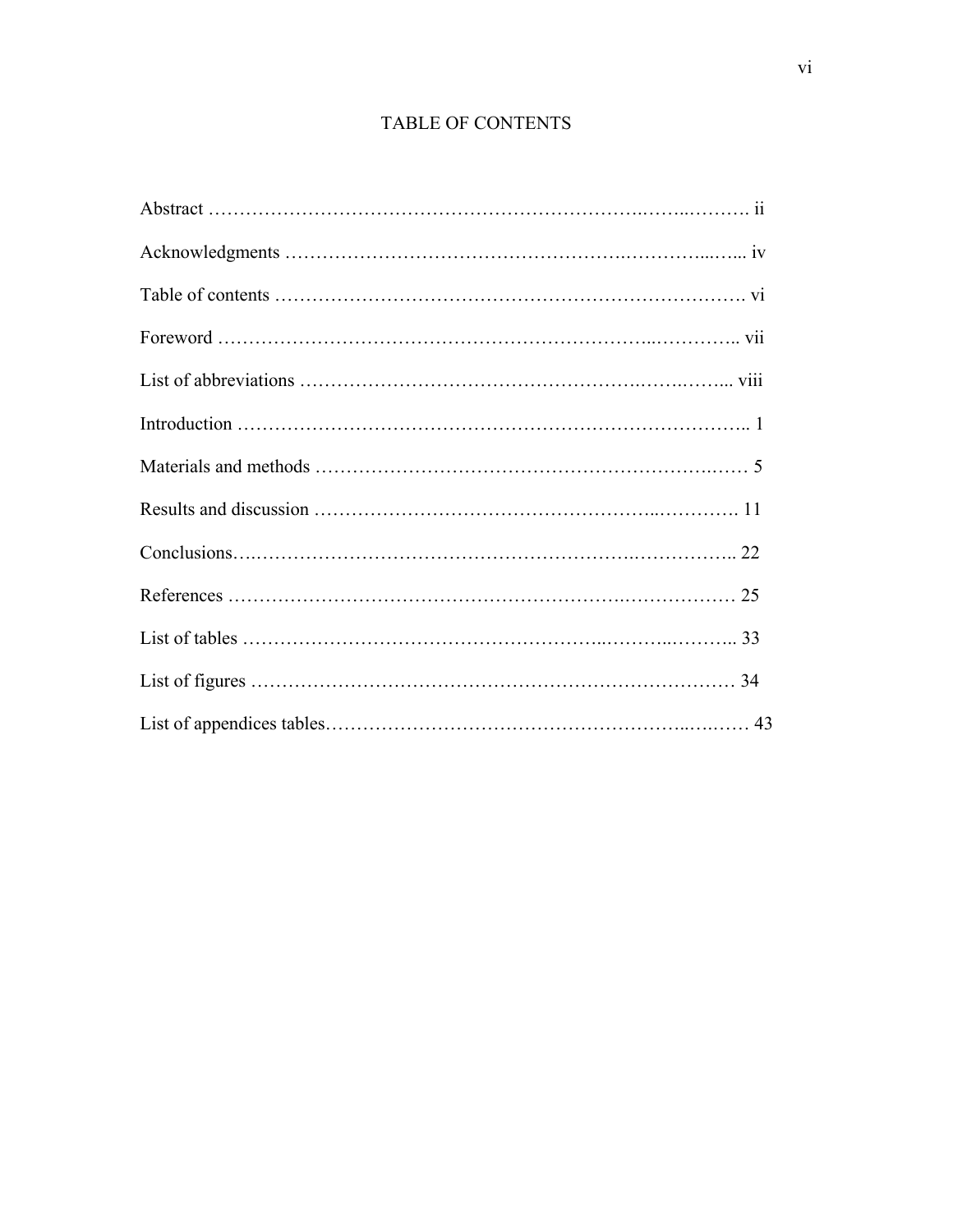## **FOREWORD**

This dissertation is written for publication in the format required by the Crop Science Journal.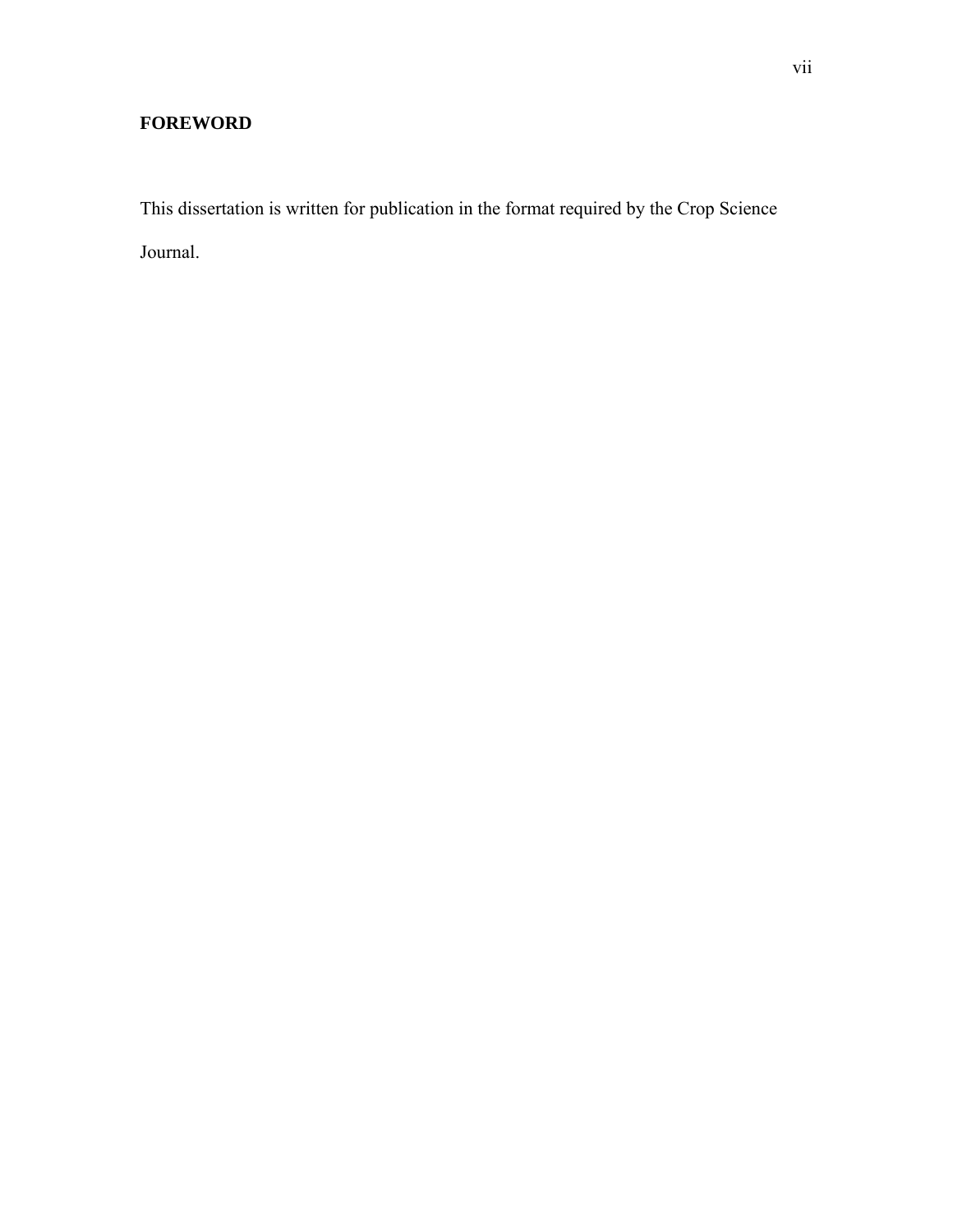#### **LIST OF ABBREVIATIONS**

AD - anthesis date ANOVA – analysis of variance CIM - composite interval mapping cM - Centi-Morgan CNN – Cheyenne CNN(RICLs-3A) - RICLs with WI and CNN chromosome 3A in CNN background CNN(WI3A) – Cheyenne with 3A chromosome from Wichita CTAB - cetyl-trimethylammonium bromide DH - doubled haploid DNA – deoxyribonucleic acid EDTA - ethylenediaminetetraacetic acid *Eps* – earliness per se GEI – genotype by environment interaction GVW - grain volume weight GYLD - grain yield ITMI - International Triticeae Mapping Initiative KPS - kernels per spike KPSM - kernels per square meter LOD - logarithm of odds  $Mgha^{-1}$  – mega gram per hectare PCR – polymerase chain reaction PHT - plant height QTL - quantitative trait locus QTLs - quantitative trait loci RFLP - restriction fragment length polymorphism RICLs – recombinant inbred chromosome lines SD – standard deviation SE – standard error SPSM - spikes per square meter SSR – simple-sequence repeat STM - sequence-tagged microsatellites TE – Tris EDTA TKW - 1000-kernel weight WI – Wichita WI(RICLs-3A) - RICLs with WI and CNN chromosome 3A in WI background WMC - Wheat Microsatellite Consortium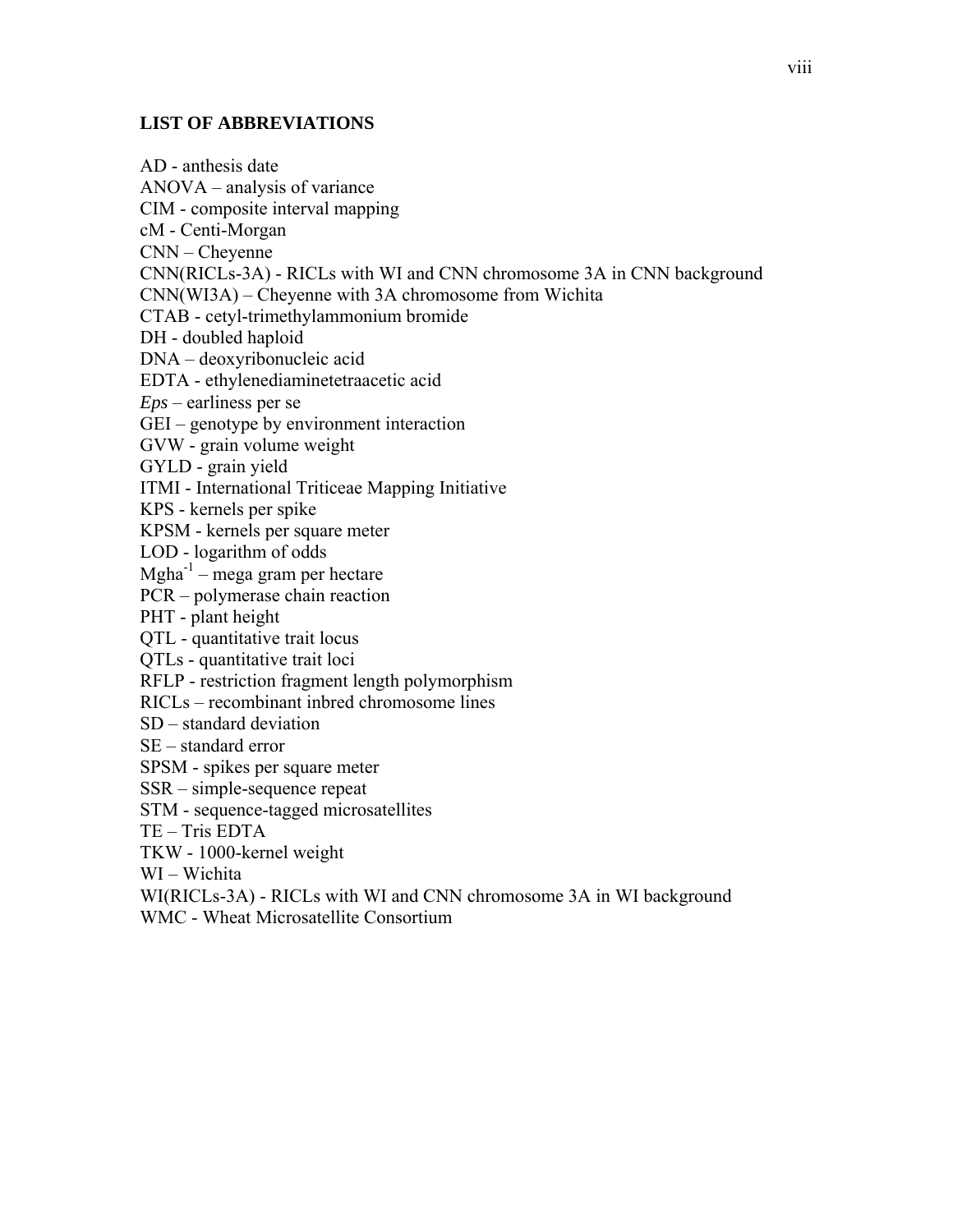#### **INTRODUCTION**

 Grain yield (GYLD) and yield components that include kernels per spike (KPS), kernels per square meter (KPSM), and spikes per square meter (SPSM) are considered the major economic traits for wheat improvement (Brancourt-Hulmel et al., 2003; Donmez et al., 2001). The genetic architecture of a quantitatively inherited trait such as grain yield is typically complex, affected by multiple interacting genes, environments, and the interaction between genes and environments that contribute to the observed phenotypic variation (Falconer and Mackay, 1996; Kearsey and Pooni 1996). However, current advancements in DNA marker technologies and statistical procedures have created new opportunities for dissecting the genetic variation of these complex traits through quantitative trait loci (QTLs) mapping (Holland, 2007; Doerge, 2002; Tanksley, 1993). QTL experiments have been done in cereals to understand the genetic basis of GYLD and the morphophysiological traits known to determine yield under different environmental conditions. However, QTLs mapped for GYLD and yield-related agronomic traits most frequently accounted for between  $\sim$  2 and 10% of the total phenotypic variation (Dilbirligi et al. 2006; Quarrie et al. 2005).

In hexaploid wheat (*Triticum aestivum* L., 2n=6x=42), identification of QTLs for traits of interest on specific chromosomes is achievable through the use of unique genetic tools such as chromosome substitution lines between two parental cultivars (Berke et al., 1992a, b; Law 1966) and further localization of QTLs is obtainable by developing recombinant inbred chromosome lines (RICLs) where meaningful recombination happens only for genes on the substituted chromosome (Dhungana et al., 2007; Dilbirligi et al. 2006;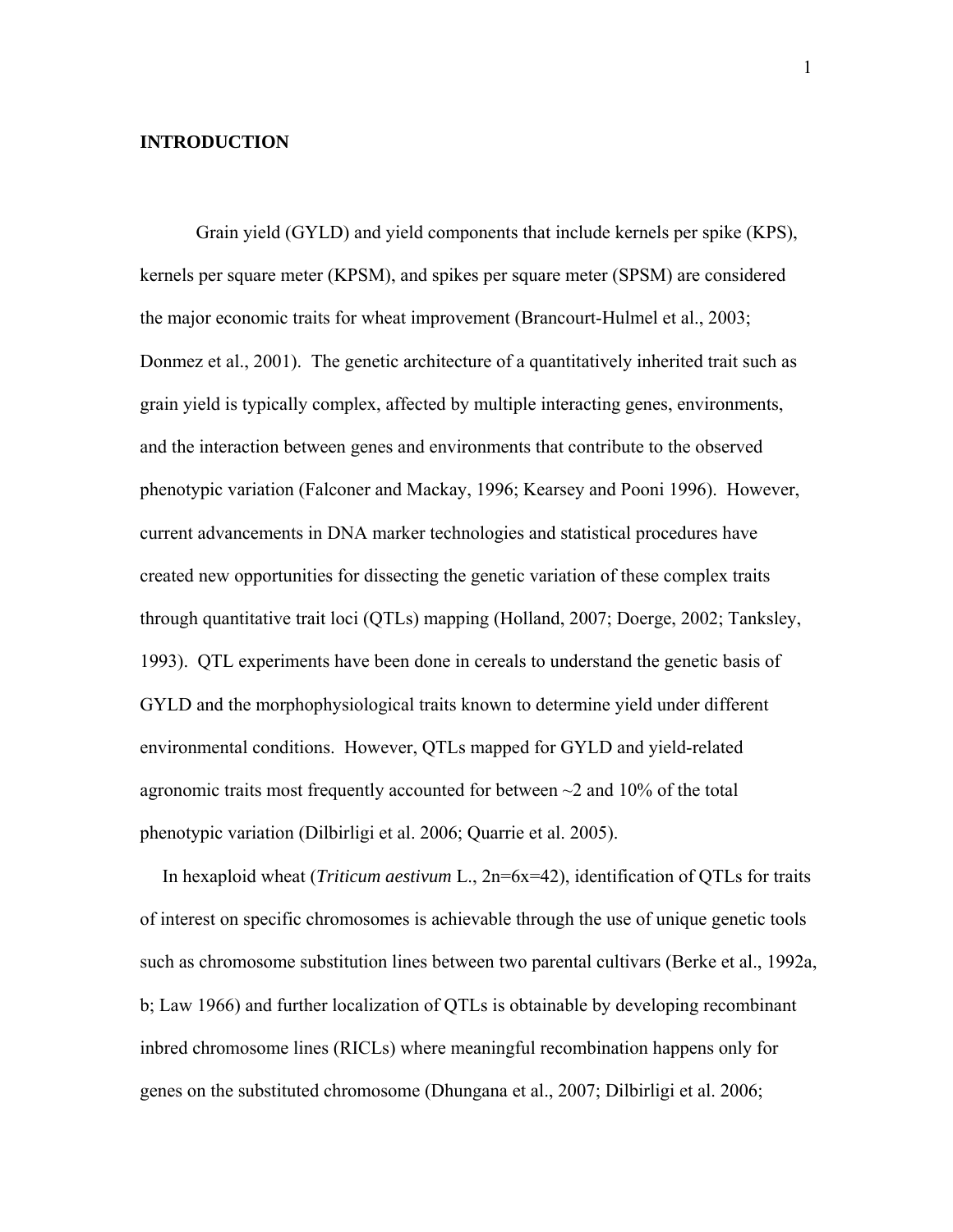Campbell et al., 2003, 2004; Kato et al. 2000; Shah et al., 1999a, b; Araki et al., 1999; Joppa et al., 1997). Chromosome substitution lines are different for one chromosome pair while near isogenic to the recurrent parent for the remaining chromosome pairs and offer a great potential for dissecting quantitative traits of interest. When compared with recombinant inbred lines (RILs), RICLs demonstrated a very high statistical power of detecting a QTL. RICLs with a population size of 100 showed 0.98 power considering 1% Type I error rate, while at the same error rate the power for RILs with population size of 200 was only 0.41 (Kaeppler, 1997).

Berke et al. (1992a, b) evaluated a set of reciprocal chromosome substitution lines developed between two hard red winter wheat cultivars, 'Wichita' (WI) and 'Cheyenne' (CNN), to identify chromosomal locations of QTLs that influence GYLD, yield components and other agronomic performance traits. These two cultivars were selected because of their extensive use in the crossing programs of breeders for developing hard winter wheat in the Great Plains. When chromosome 3A of WI was substituted in CNN, GYLD was increased by 19%  $(+0.45 \text{ Mgha}^{-1})$  while the reciprocal substitution line, CNN chromosome 3A in WI background, decreased GYLD by 18% (-0.45 Mgha<sup>-1</sup>; Berke et al., 1992a). The GYLD increase and decrease were similar in magnitude.

 In order to further study the observed effect of chromosome 3A, a population of RICLs was then developed from bi-parental crosses of cultivar CNN and the substitution line CNN(WI3A). For convenience, RICLs for the 3A chromosome are written in short as RICLs-3A; when the background cultivar is CNN the population will be written as CNN(RICLs-3A); and when the background cultivar is changed to WI it will be written as WI(RICLs-3A).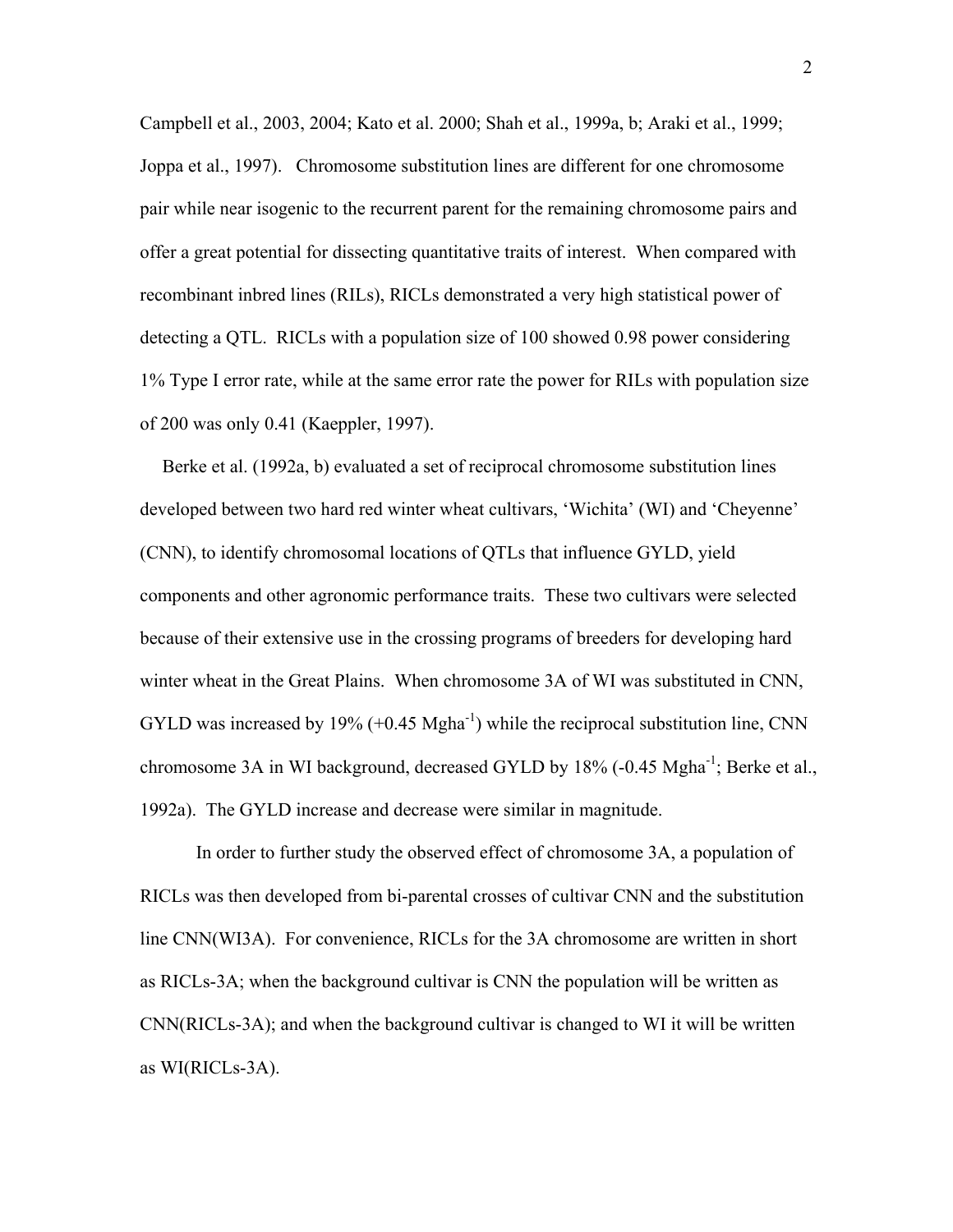Using restriction fragment length polymorphisms (RFLPs) and simple sequence repeat (SSR) markers, QTLs for GYLD, yield components, and other agronomic performance traits were previously identified in the CNN(RICLs-3A) population (Ali et al., manuscript in preparation; Campbell et al., 2004, 2003; Shah et al., 1999b). In Shah et al. (1999b) 50 CNN(RICLs-3A) lines and 14 markers (13 RFLPs and 1 morphological marker) were used to map anthesis date (AD) as a single locus (*Eps*) on the short arm of the chromosome and this morphological marker explained significant phenotypic variations in plant height (PHT), kernels per spike (KPS), and 1000-kernel weight (TKW). Additional QTLs were also identified for PHT, KPS, and spikes per square meter (SPSM); however, no QTLs were detected for GYLD and grain volume weight (GVW; Shah et al., 1999b). In a follow up study using 95 CNN(RICLs-3A) lines [the previous 50 lines from Shah et al. (1999b) and 45 new lines] and 20 markers (15 RFLPs and 5 SSR markers), Campbell et al. (2003) identified QTLs for GYLD, GVW, TKW, KPS, kernels per square meter (KPSM), SPSM, and PHT. The major grain yield QTL identified in Campbell et al. (2003) explained up to 28% of the phenotypic variance. After comparing the 3A genetic-linkage map with the physical map created by using 41 single break-deletion lines, the QTLs were localized to gene-containing regions that accounted for about 36% of the chromosome (Dilbirligi et al., 2006). In order to make a more accurate estimate and improve the resolution of the QTLs, M. Liakat Ali (personal communication) used 223 CNN(RICLs-3A) lines and 32 markers (31 SSR markers and 1 sequence tagged marker). QTLs that explained 4.6-16.8% of the phenotypic variance were detected for GYLD, GVW, TKW, KPS, KPSM, SPSM, PHT, and AD (M. Liakat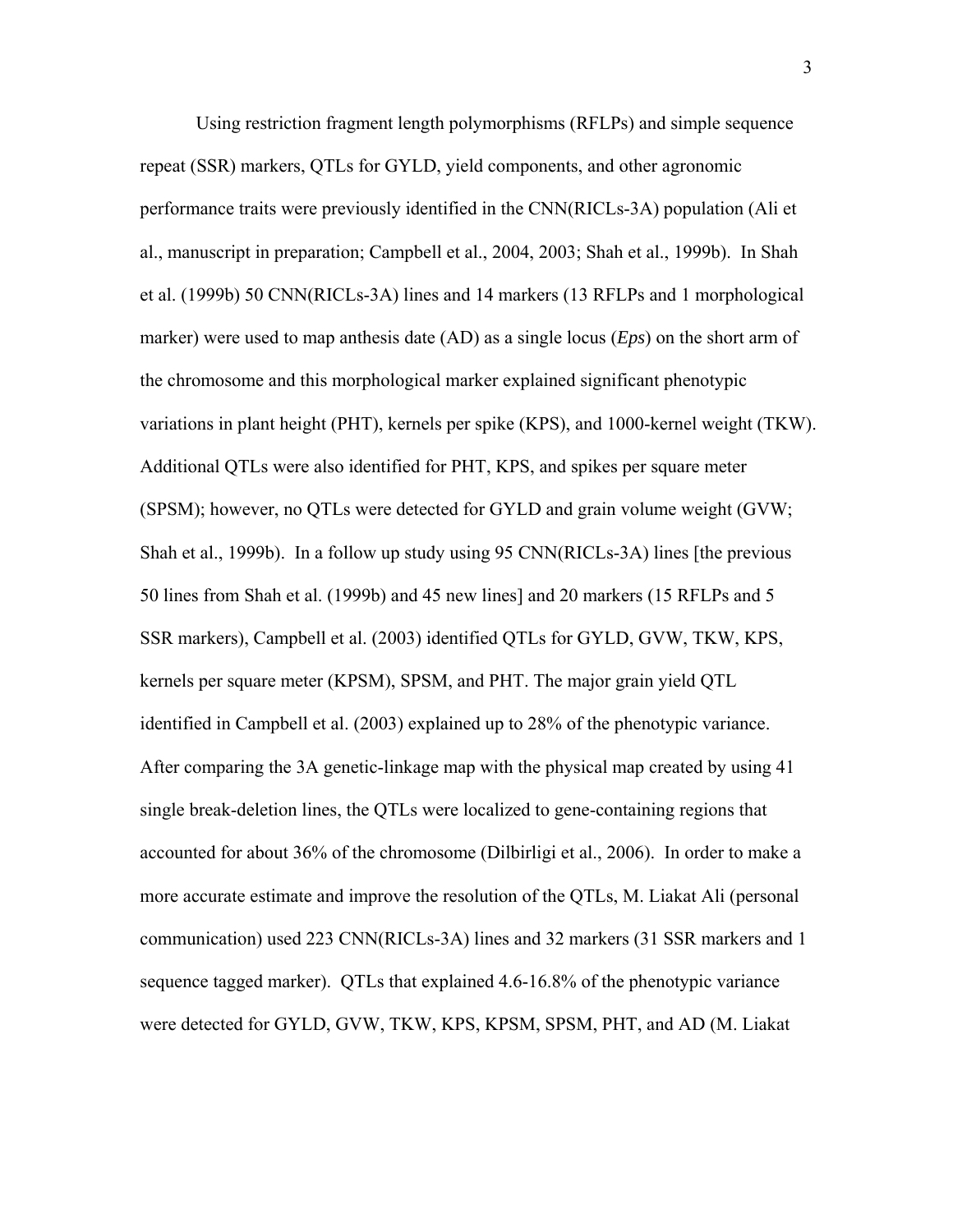Ali, personal communication). However, no one has validated these agronomic trait QTLs using the reciprocal mapping population, WI(RICLs-3A).

 QTL mapping results may vary among studies because of the use of different backgrounds, environments, and sampling variation (Holland, 2007). After the initial identification step is over, validation or testing of the QTL in a different background other than the original population is an important next step (Langridge et al., 2001). Therefore, the region of these major QTLs identified in the CNN(RICLs-3A) population must be validated and the genetic inheritance of grain yield in CNN and WI chromosome 3A needs further confirmation.

 In the current study, a population of WI(RICLs-3A) where the RICLs involve WI and CNN chromosome 3A but in WI background was used to map agronomic traits previously identified in CNN(RICLs-3A). Effectively, WI(RICLs-3A) are a mirror population to the previously studied CNN(RICLs-3A) population. The hypothesis was that the previously mapped QTLs detected in the CNN(RICLs-3A) population (M. Liakat Ali, personal communication; Campbell et al., 2003; Shah et al., 1999b) would map at the same location in the WI(RICLs-3A) population. Besides validating the QTLs detected on chromosome 3A, the use of this reciprocal RICLs-3A population will also avoid the limitations of one-way chromosome substitution in determining between-chromosome interactions (Law 1966; Berke et al., 1992a). The results thus obtained should be useful in complementing our understanding of the genetics used in conventional breeding to develop wheat cultivars with higher grain yield and improved agronomic performance.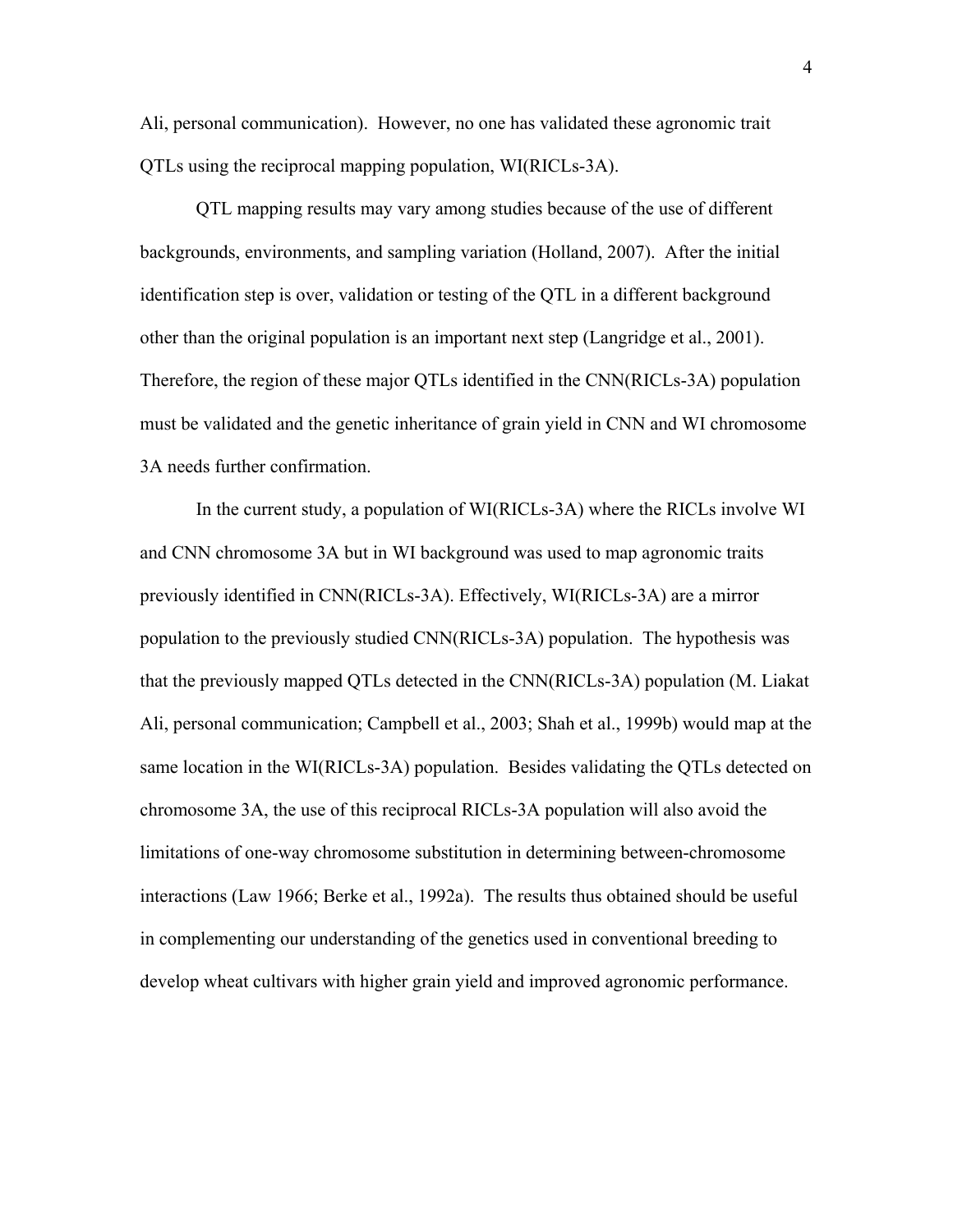#### **MATERIALS AND METHODS**

#### **Experimental population and traits evaluation**

 A population of 90 recombinant inbred chromosome lines WI(RICLs-3A) was developed through a wheat x maize (*Zea mays* L.) doubled haploid (DH) system by Dr. Mujeeb-Kazi, International Maize and Wheat Improvement Center, Mexico (Laurie and Bennet, 1988; Riera-Lizarazu and Mujeeb-Kazi, 1993). The DH lines were developed from  $F_1$  plants of the cross between cultivar WI and chromosome substitution line WI(CNN3A). Wichita is a hard red winter wheat developed in 1944 at Kansas State University (Clark, 1945) and was extensively used in numerous crossing programs for wheat improvement in the Great Plains. The chromosome substitution line WI(CNN3A) was developed by substituting chromosome 3A of cultivar Wichita with chromosome 3A of cultivar Cheyenne, a hard red winter wheat developed in 1933 at the University of Nebraska, Nebraska, USA (Clark, 1931) and a major cultivar used in many Great Plains wheat improvement programs. The two parents and eight other check lines [CNN, CNN(WI3A), CNN(WI6A), WI(CNN6A), 'Pronghorn', 'Jagger', 'Overland', and 'Goodstreak'] were also included in order to determine if the previously reported chromosome 3A effects could be observed in the current testing environments.

 The RICLs-3A population and the parents and checks were grown in 2008 at Lincoln and North Platte and in 2009 at Lincoln, Mead, North Platte, and Sidney, Nebraska, U.S.A. The testing environments are diverse and representative of the Nebraska wheat growing conditions (Peterson, 1992). The 100 entries were evaluated in three replicate field trials in an alpha-lattice incomplete block design, where each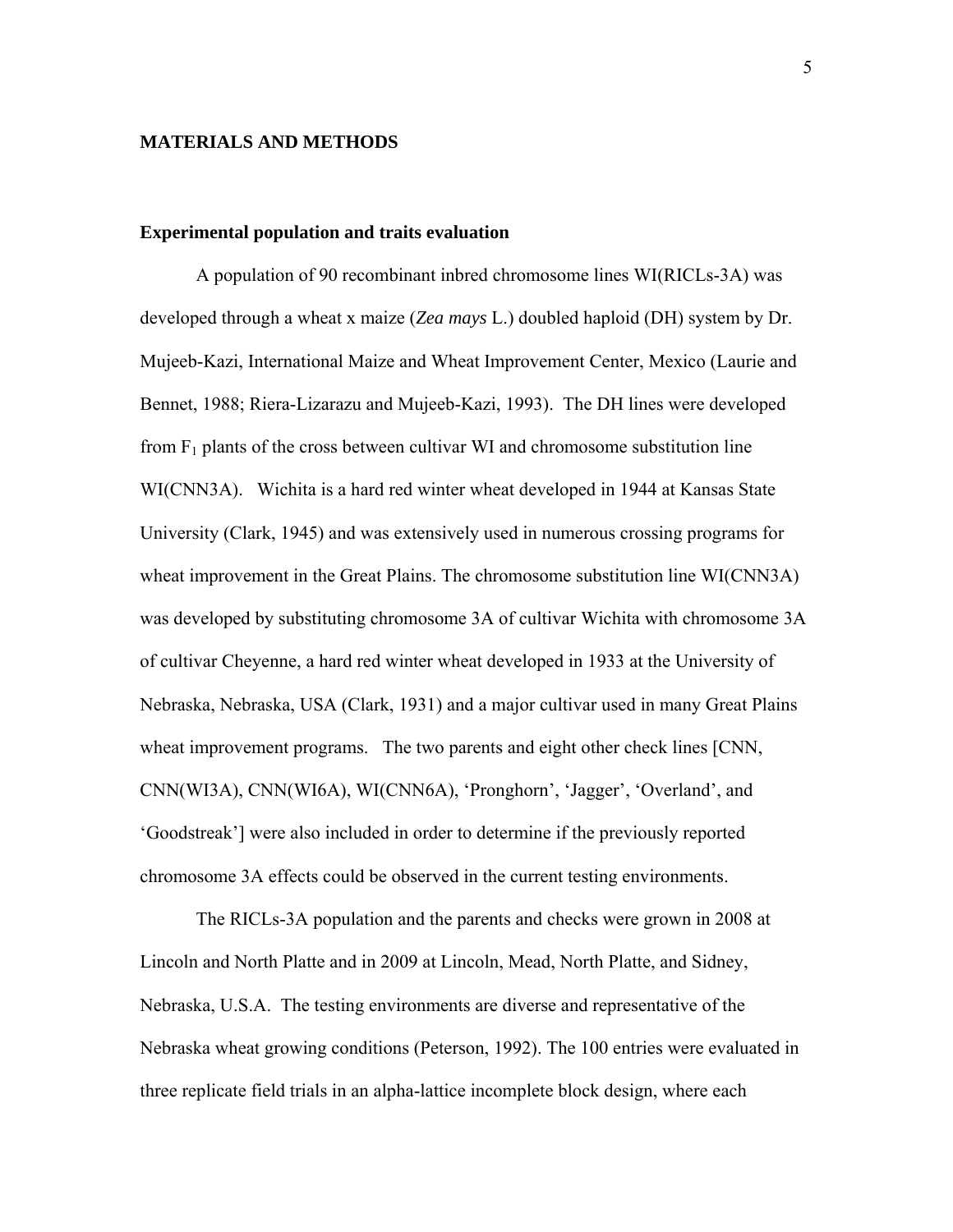replicate consisted of 20 incomplete blocks of 5 plots. Each entry was grown in a fourrow plot that was 2.4 m long with 0.3 m between rows. Planting was done at the optimal planting date for each site from mid September to the first week of October. Crop rotation at the sites included fallow-wheat, soybean [*Glycine max* (L.) Merr.]-wheat, or corn-wheat and the experiments were planted in conventionally tilled plots. All field experiments were under rain-fed conditions and plot management was done following the recommended cultural practices for the area. Though CNN was a popular and widely grown cultivar, over time it had lost some of its disease resistance, as had WI. Hence to avoid confounding effects of diseases, the trials were sprayed with fungicides and yield "potential" was actually measured. Agronomic traits evaluated in this study included GYLD, TKWT, KPS, KPSM, SPSM, GVWT, PHT, and AD. Traits were measured following the procedure outlined by Shah et al. (1999a) and modified by Campbell et al. (2003). Table 1 summarizes how the traits were measured.

#### **Phenotypic trait data analysis**

 Analysis of variance (ANOVA) for AD, PHT, GYLD, GVWT, SPSM, KPS, KPSM and TKWT was performed separately for each environment using the PROC MIXED procedure (Littell et al., 1996) of SAS version 9.1 (SAS Institute, Cary, NC) where genotypes were considered as fixed effects, and replications and blocks as random effects. Prior to combined analysis, homogeneity of error variances was checked with Bartlett's Chi-square test as outlined by Gomez and Gomez (1984). In the combined analysis, genotypes were considered as fixed, and environments (location-year), blocks within environments, and genotype x environment interaction (GEI) were considered as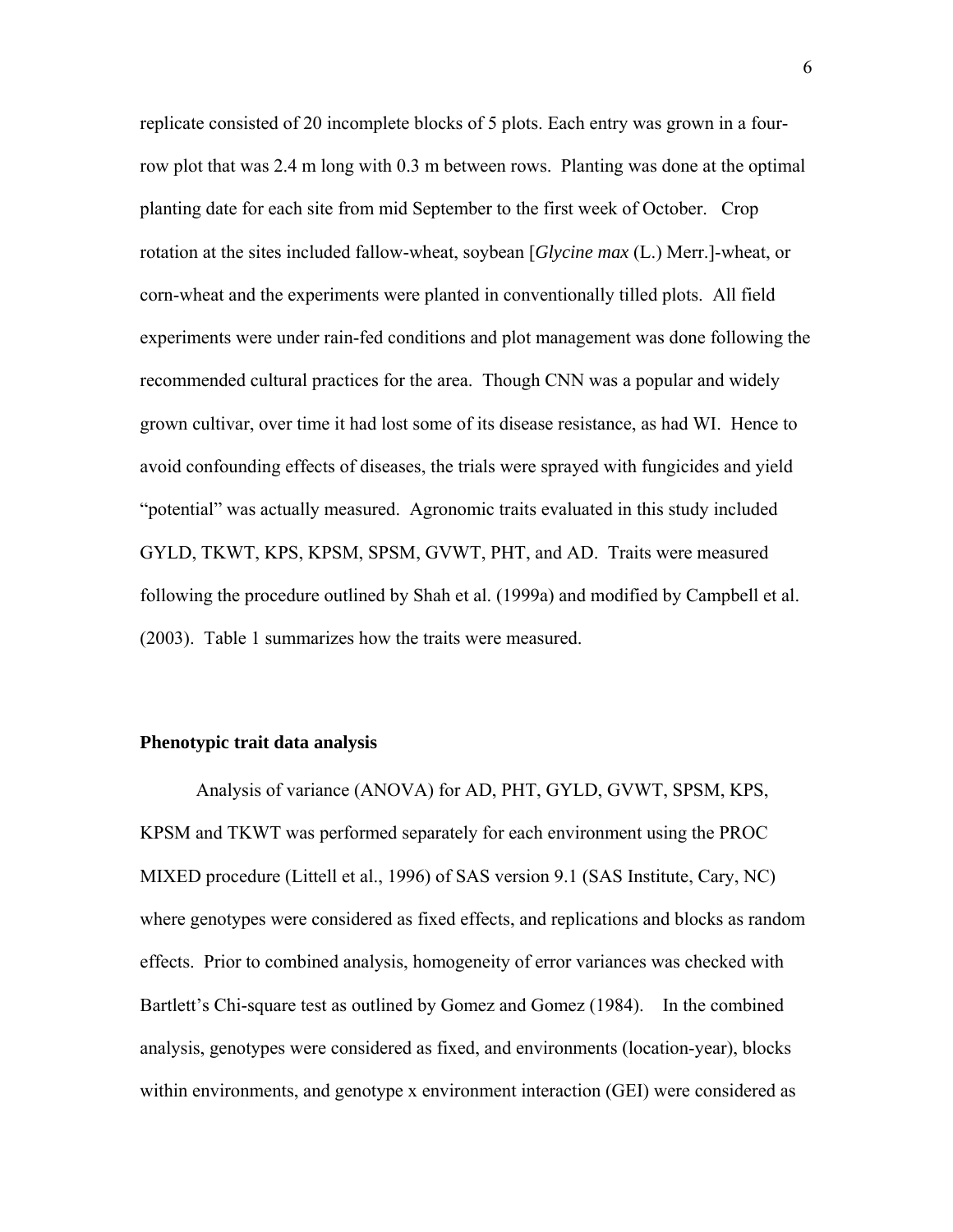random. The statistical significance of these components was determined by the F-test and the numerator and denominator degrees of freedom were estimated. Narrow-sense entry mean heritabilities with standard errors were estimated for the mapping population using the PROC MIXED procedure of SAS version 9.1. For the heritabilities analyses, parents and checks data were excluded. All effects were treated as random in the model following the method described by Holland et al. (2003). The basic SAS code for heritability estimate is available at http://www4.ncsu.edu/~jholland/ heritability/Inbreds.html (Verified on 02 Feb 2010). Pearson's correlation coefficients between traits were calculated for the combined data by using the PROC CORR procedure of SAS.

#### **SSR and STMs marker analysis**

 The WI(RICL3A) lines were genotyped with simple sequence repeat (SSR) markers gathered from the GrainGenes webpage, a freely available public data base (http://wheat.pw.usda.gov/ GG2/index.shtml) where the markers were contributed by different research groups, including WMC (Somers et al., 2004), GWM (Röder et al., 1998), BARC (Song et al., 2005), CFA and CFD (Sourdille et al., 2003; Guyomarc'h et al., 2002), PSP (Stephenson et al., 1998), GDM (Pestsova et al., 2000) and sequencetagged microsatellites (STM) markers. STM primer sequences were obtained from Hayden et al. (2006). All primer pairs were purchased from Invitrogen Inc. (Huntsville, Alabama).

 Genotyping procedures including DNA isolation, polymerase chain reactions, polyacrylamide gel-electrophoresis and SSR assays were performed following the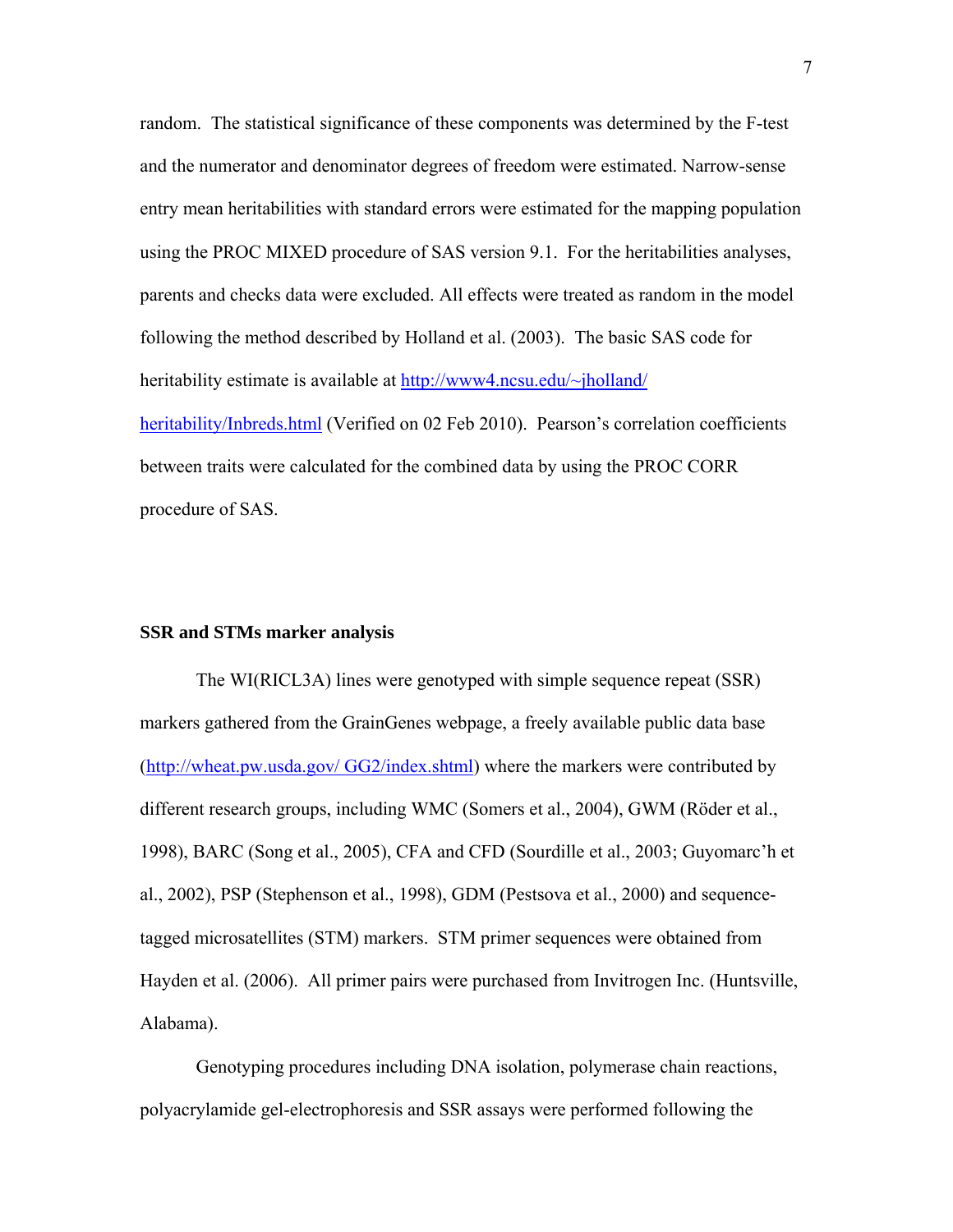procedure outlined by Kuleung et al. (2006) with slight modifications. Sap was extracted using the CTAB procedure (Saghai-Maroof et al. 1984) to isolate genomic DNA from 3-4 weeks-old greenhouse grown seedlings. One gram of fresh leaves was placed in between the two rollers of a sap extraction apparatus (Ravenel Specialties, Seneca, SC) and 5 ml of Extraction buffer (50 m*M* Tris-HCL, 25 m*M* EDTA, 1 *M* NaCl, 1% CTAB, 1 m*M* of 1, 10-phenanthroline, 0.15% 2-mercaptoethanol) was slowly added to the rollers. The extracted DNA was then re-suspended in 500 µl of TE buffer and the DNA concentration quantified by spectrophotometry (TKO100 Fluorometer, Hoefer Scientific Instruments, San Francisco, CA). The PCR reactions for SSR analysis were performed in a total volume of 25 µl reaction mix, containing 75 ng of template DNA, 50 ng of each primer, 0.5 units of Taq polymerase, 2.5  $\mu$ l of 10 mM dNTPs, and 2.5  $\mu$ l of 10x PCR buffer with 15 mM MgCl<sub>2</sub>. The PCR was set up with an initial denaturation at 94  $^{\circ}$ C for 3 min, followed by 30 - 40 cycles of 94  $^{\circ}$ C for 1 min, 50–61  $^{\circ}$ C of annealing for 30 s and extension at 72  $\mathrm{^{\circ}C}$  for 45 s, with the final extension of 10 min at 72  $\mathrm{^{\circ}C}$ . The PCR products were analyzed on 12% polyacrylamide gels and stained with ethidium bromide for visualization. A total of 92 SSR and 20 STM markers were screened for polymorphism between the two parents. Markers that showed polymorphism between the two parents were then used to screen the population. The parental amplified DNA samples were included as controls with every set of 25 lines to facilitate scoring. Prior to map construction, all markers used for screening the population were checked by the chisquare  $(\chi^2)$  test for the goodness of fit against a 1:1 segregation ratio at the 0.05 probability level.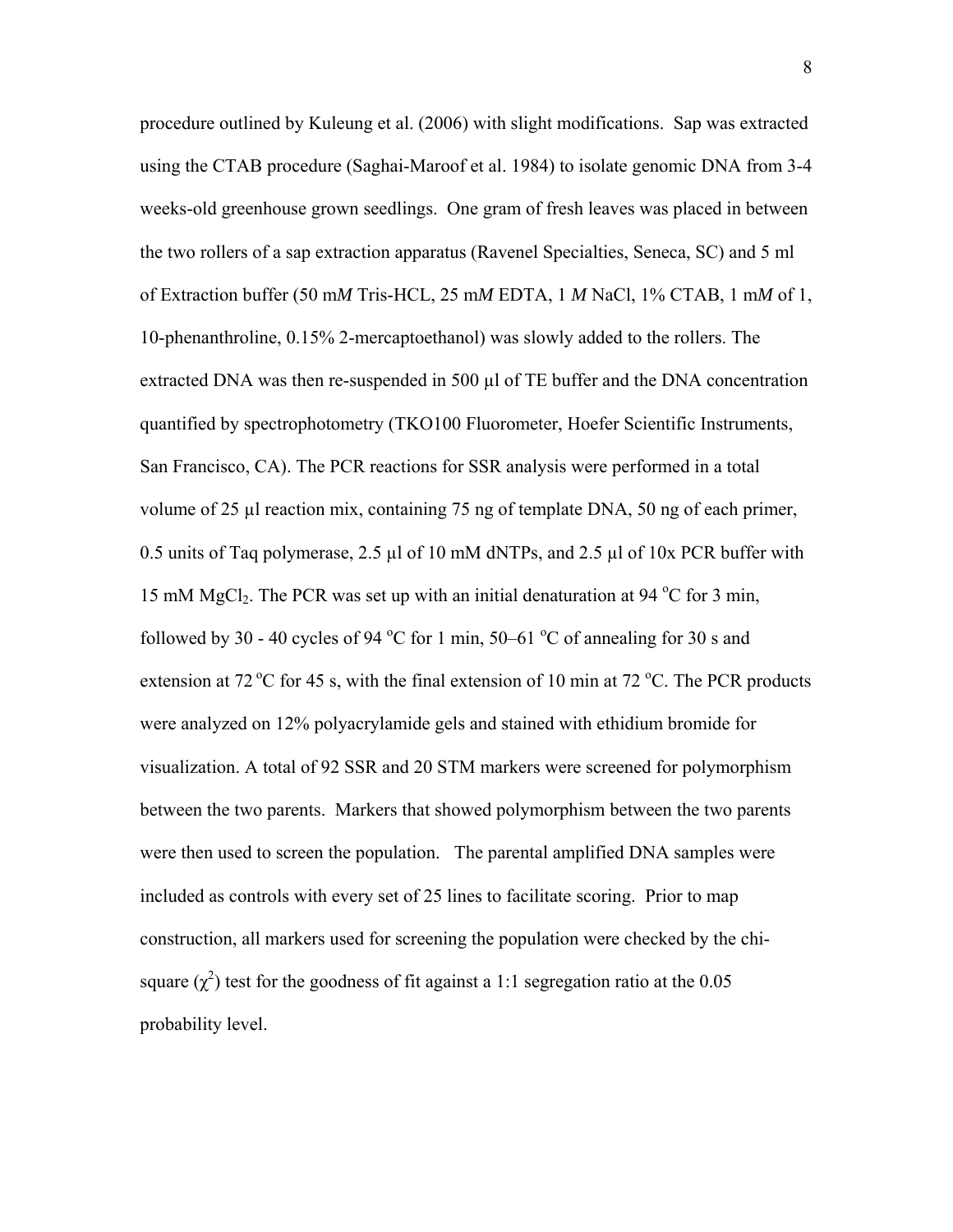#### **Map construction**

 MAPMAKER/ EXP3.0 program (Lander et al. 1987) was used for marker diagnostics and to determine the linkage groups. MAPMAKER performs full multipoint linkage analyses (simultaneous estimation of all recombination fractions from the primary data). The linkage groups identified on chromosome 3A were considered not linked if the distance between flanking markers was greater than 37.2 cM and the logarithm of odds (LOD) score was not less than 3. Centi-Morgan units were calculated using the Kosambi mapping function (Kosambi, 1944). Co-segregating markers (defined as mapping within a 0.2 cM interval) were excluded from the final map and only one marker for each cluster was retained.

#### **QTL analysis**

 Identification of QTLs was performed by the composite interval mapping (CIM) (Zeng 1994) method of WinQTL cartographer v.2.5 (Wang et al., 2007; http://statgen.ncsu.edu/qtlcart/WOTLCart.htm, verified on 05 Feb. 2010 ) using the least squares means data of each trait separately for each of the six environments and the average values across all the environments. The threshold for declaring the presence of a significant QTL for each trait–environment combination was defined by 1000 permutations at  $P \le 0.05$  (Churchill and Doerge, 1994) in order to handle non-normality in both the marker and the trait data. The walking speed chosen for all traits was 1 cM. Cofactors were determined following the standard CIM model, using the forwardbackward regression method with a probability in and out of 0.1. The position where the logarithm of odds (LOD) score curve reaches its maximum was used as the estimate of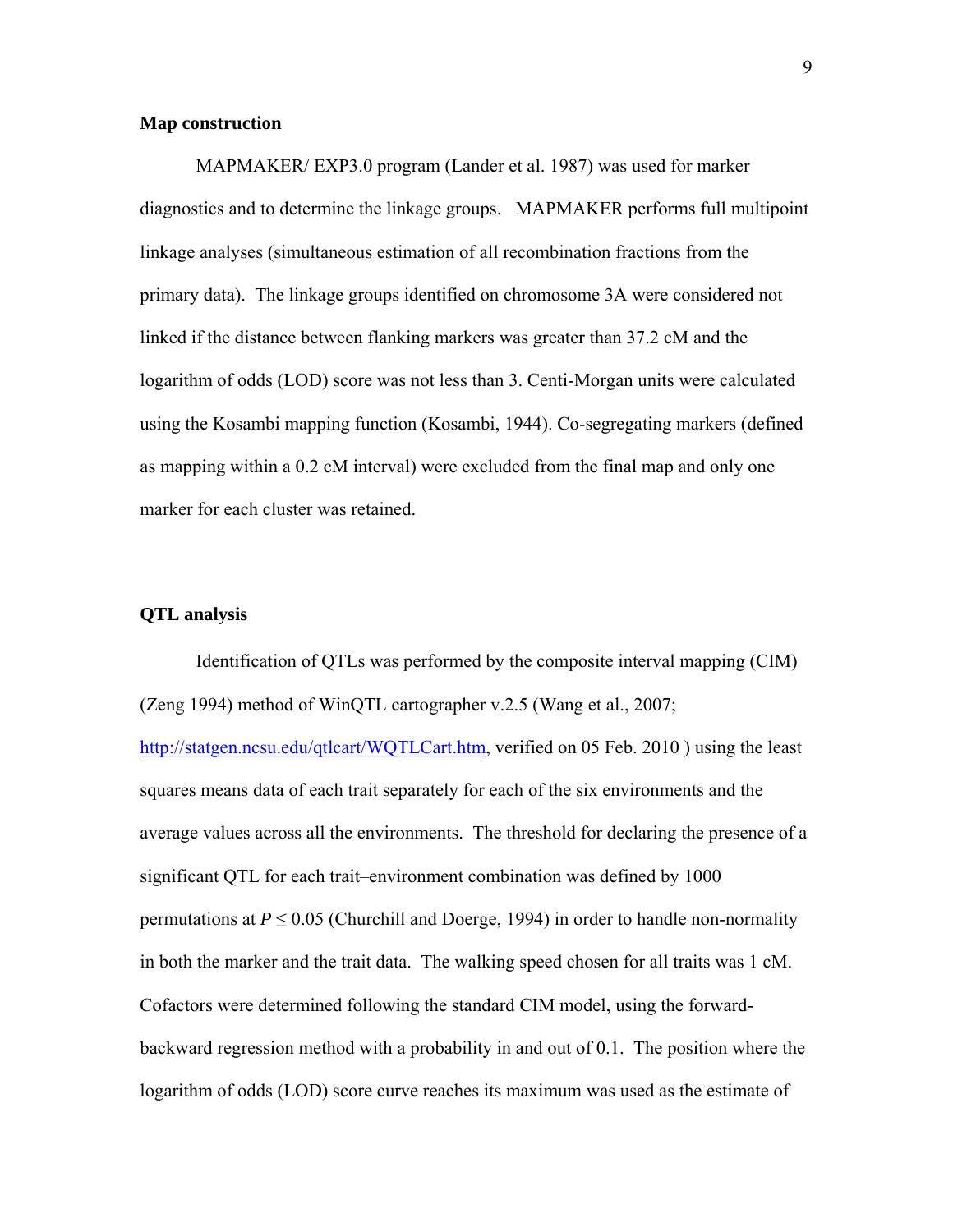the QTL location. The value of the additive effect (*a*) at each QTL peak LOD score positions was computed as half of the difference between the mean phenotypic values of the two groups of RICLs, based on the information of the flanking markers and with the assumption that all lines were homozygous for one or the other of the parental alleles at that QTL region. In particular, the additive QTL effect *a* was defined as ½[WI(CNN3A) - WI]; therefore *a* was positive when the CNN allele showed the higher value. The percentage of phenotypic variance explained by a QTL was estimated as the coefficient of determination  $(R^2)$  using single-factor analysis from a general linear models procedure (Wang et al., 2007). For each QTL,  $R^2$  was determined for the single marker closest to the identified QTL. The QTLs detected above the LOD threshold (LOD  $\geq$  2.5) that explained more than 10% of the variance in at least one environment were arbitrarily classified as major QTLs and those explaining less than 10% as minor QTLs. A 95% confidence interval was established by marking  $\pm 1$  LOD score marker positions, following Lander and Botstein's (1989) 'lod drop-off method.' QTLs detected in different environments were considered to be the same if the estimated map position of their peaks fell within 20 cM of each other. The QTLs identified were named following the nomenclature suggested by the catalog of gene symbols for wheat (http://wheat.pw.usda.gov/ggpages/wgc/98). The QTL map from this study was compared with the previous map developed for CNN(RICLs-3A).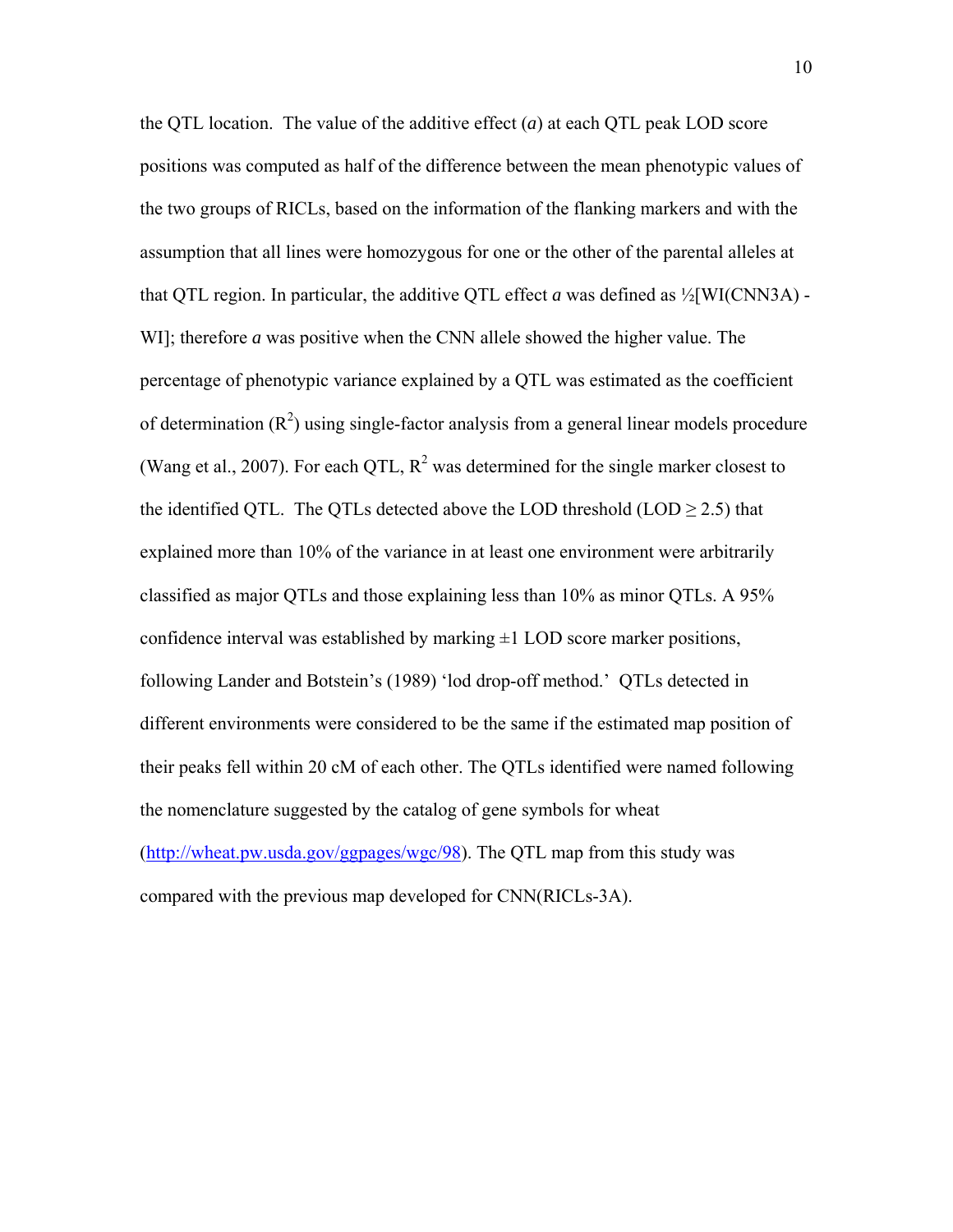#### **RESULTS AND DISCUSSION**

#### **Linkage map construction**

 A total of 112 markers (90 SSR and 22 STM) were scored on the parents of the WI(RICLs-3A) mapping population and 33 SSR (36%) and 2 STM (9%) markers produced polymorphic fragments. Segregation distortion was not detected for any of the polymorphic markers; none differed significantly from the expected 1:1 segregation ratio. Nine of the 35 polymorphic markers that either co-segregated or mapped within a 0.2 cM interval were removed after running an initial mapping procedure. The final chromosome 3A linkage map was constructed with 26 markers (25 SSR and 1 STM) that spanned approximately 100.2 cM in length (Fig. 1). In the previous  $CNN(RICLs-3A)$ studies, the total map length of the chromosome in Shah et al. (1999b), Campbell et al. (2003) and M. Liakat Ali (personal communication) was 96.7, 120, and 106 cM, respectively. The minor total map length difference among the studies may be due to the difference in the type of markers used, the number of meiosis events that occurred in the different populations, and/or the size of the population (Somers et al., 2004). Considering common markers, the order of markers was in good agreement with the previously published wheat genetic maps (Song et al., 2005; Somers et al., 2004). Chromosome 3A map of Campbell et al. (2003) consisted of 15 RFLP and 5 SSR markers and all of the SSR markers were ordered similarly to our current map. The density of markers on the map was good and the average distance was 3.85 cM between two markers. All SSR and STM markers assayed in the distal region of the 3AS chromosome were found to be monomorphic. The low marker density at this region of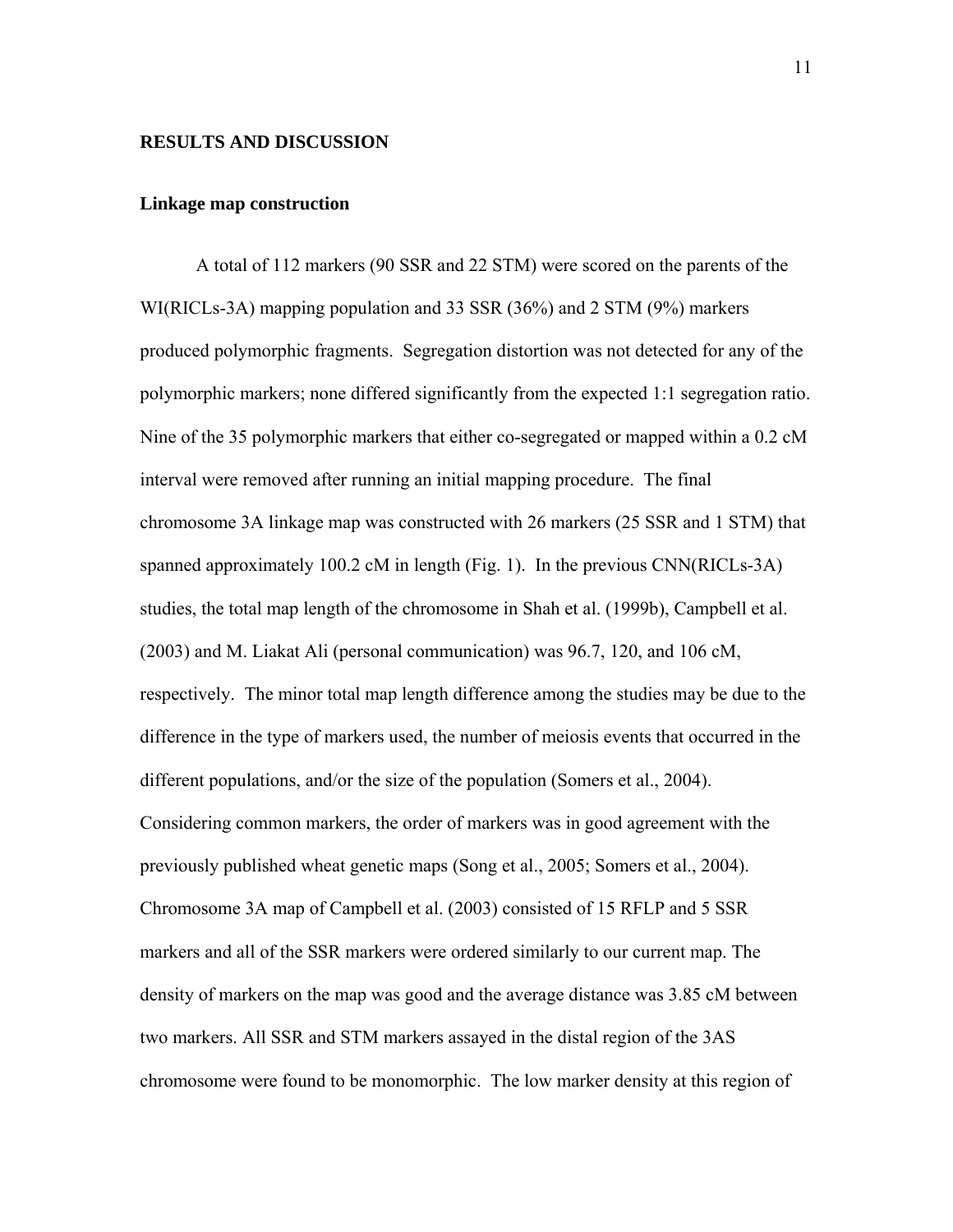the chromosome might be due to a high recombination rate which is a general feature of wheat chromosomes (Röder et al. 1998; Sourdille et al. 2003; Somers et al. 2004). It is also possible that the distal end of the chromosome could be consistent (identical by descent) due to selection and will remain monomorphic.

#### **Field data analysis**

WI and WI(CNN3A) were significantly different from each other for GYLD, KPSM, GVWT, AD, and PHT (Table 2). However, in a few individual environments and in the combined data set the parents were similar for TKW (Lincoln 2008, North Platte 2008, North Platte 2009, and in the combined data set), KPS (Mead 2009 and in the combined) and SPSM (Lincoln 2008, Mead 2009, and North Platte 2009). Both Berke et al. (1992b) and Campbell et al. (2003) reported non-significant differences for TKW between the WI 3A and CNN 3A chromosome and non-significant KPS and SPSM were also reported by Campbell et al. (2003). When compared with WI, WI(CNN3A) was significantly lower in grain yield by 14% averaged over the 6 environments and often achieved grain yields near the lower end of the population range (Table 2). Hence the parental lines behaved as expected and if the traits are controlled by QTLs, we should identify them in the progeny.

All traits showed continuous variation with most having near normal distributions in the WI(RICLs-3A). The test statistics for skewness and kurtosis done on means within each environment and over six environments were less than 1.0 (data not shown), indicating suitability of the data for QTL analysis. The RICLs-3A population showed transgressive segregation for most of the traits measured in the 6 environments, except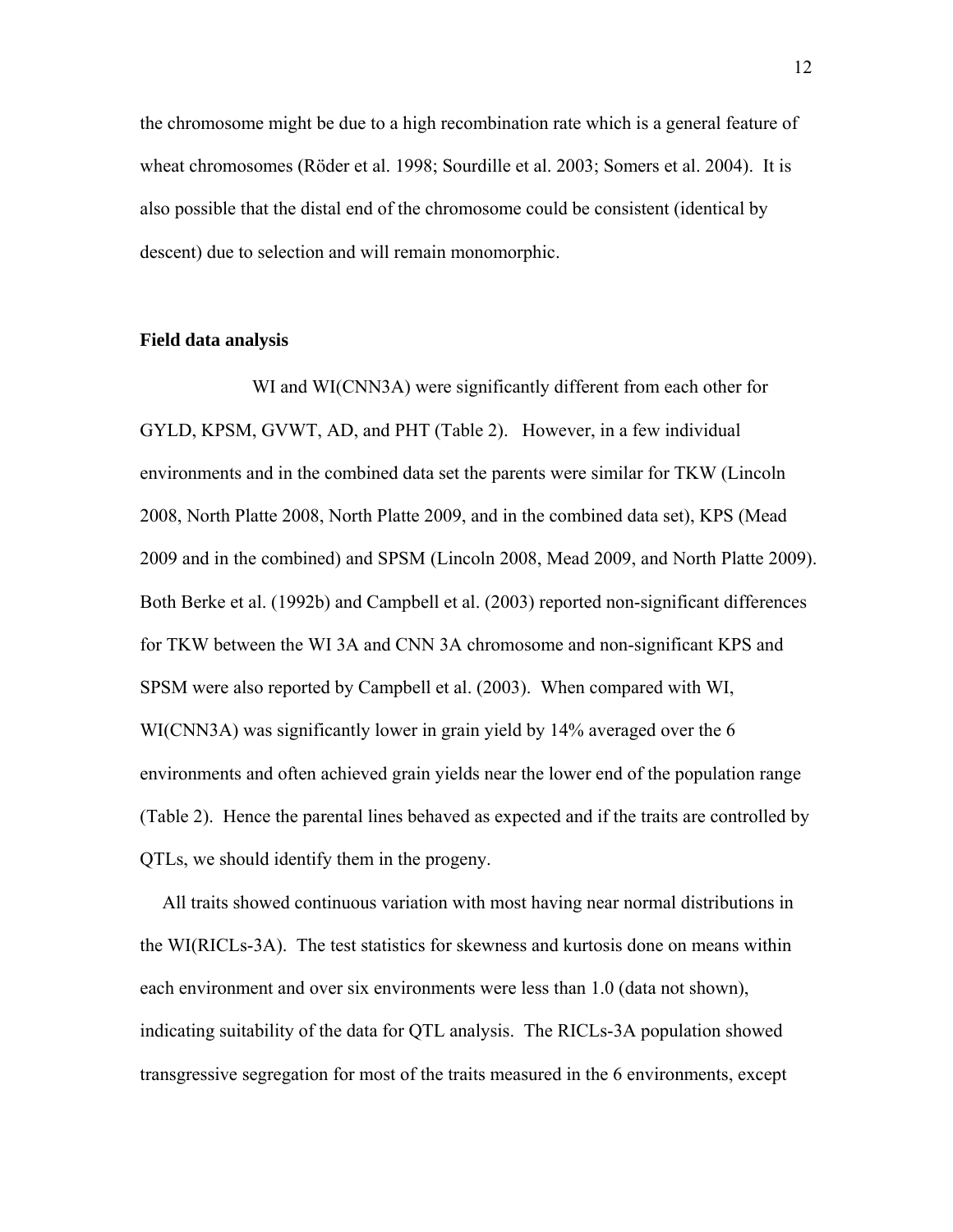for AD (Mead 2009); PHT (Lincoln 2008 and North Platte 2008); GVWT (Sidney 2009); and SPSM (Sidney 2009). Generally, for most of the traits where there was transgresive segregation in the mapping population, the parents showed significant differences. However, for traits such as TKW, KPS and SPSM with no significant difference between the two parents, the mapping population showed transgressive segregation. Transgressive segregation can be caused by favorable alleles coming from both parents, the breakage of linkage between a favorable and an unfavorable allele or due to statistical measure where small QTLs are missed or where in 90 lines at the 5% confidence level we expect 2 lines to be declared significantly higher or lower than the parent lines. This

research concentrates on QTL identification.

Heritability estimates  $(h^2)$  of the WI(RICLs-3A) population across environments varied from trait to trait, and ranged from  $0.47$  (SE=0.01) for KPS to  $0.93$  (SE=0.1) for AD combined over environments (Table 2). The ANOVA for all traits revealed significant differences (*P*<0.01) among lines for all traits at all environments (Appendix 4). Genotype  $\times$  environment interaction variance was also significant ( $P < 0.01$ ) but small in comparison to genotype variance.

In order to determine the phenotypic relationships that existed among traits, correlation coefficients were calculated using across environment least squares means (Table 3). Grain yield was positively correlated with TKW, KPSM, SPSM, and GVWT, but negatively correlated with PHT and AD. KPSM had the highest correlation with GYLD (r=0.89,  $P \le 0.001$ ) followed by SPSM (r=0.77,  $P \le 0.001$ ) and GVWT (r=0.65, P  $\leq$  0.001). The observed high correlation between GYLD and KPSM and SPSM was expected because these traits are derived by using GYLD. Similar trends of correlations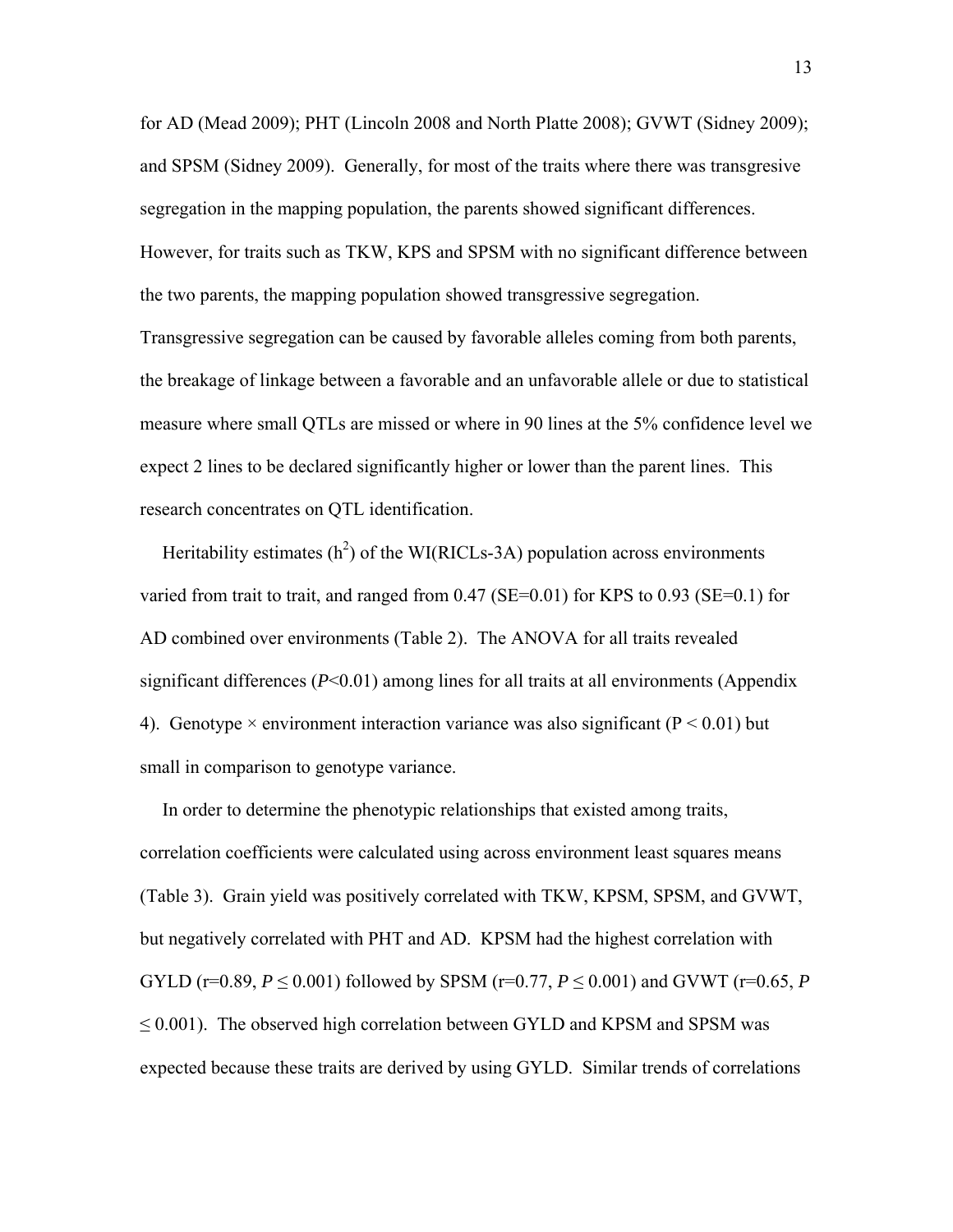were reported for grain yield in previous RICLs-3A studies (Campbell et al., 2003; Shah et al., 1999a; M. Liakat Ali, personal communication), with the exception of nonsignificant correlation for TKW in Campbell et al. (2003). Except with GYLD and GVW, TKW showed non-significant correlations with the other traits measured in this study. Significant negative correlations were found between KPS and SPSM and between SPSM, PHT, and AD. Later lines were taller and lower yielding, with fewer tillering, but had more seed per spike and the seeds were smaller. There were significant positive correlations among KPS, AD, and PHT. The highly correlated responses observed between GYLD, yield component traits (TKW, KPSM, SPSM), and GVW and between PHT and AD may be due to pleiotropy that existed among these traits. Thus, we cannot reject the hypothesis that these closely related traits may be controlled by common major genes.

#### **QTL analysis**

 Increasing grain yield is a major goal for bread wheat improvement. However, direct study on grain yield alone does not overcome the challenges of improving this complex trait which are influenced by many processes involving vegetative and reproductive growth and developmental stages, and by their interactions with the environment. Therefore, it was helpful to dissect GYLD into its yield components, and other related agronomic traits including GVW, PHT, and AD. Searching for QTLs of grain yield and grain yield-related traits in bread wheat had been the focus of many researchers (Kuchel et al., 2007; Marza et al., 2006; McCartney et al. 2005; Huang et al., 2004, 2006; Groos et al., 2003; Börner et al., 2002).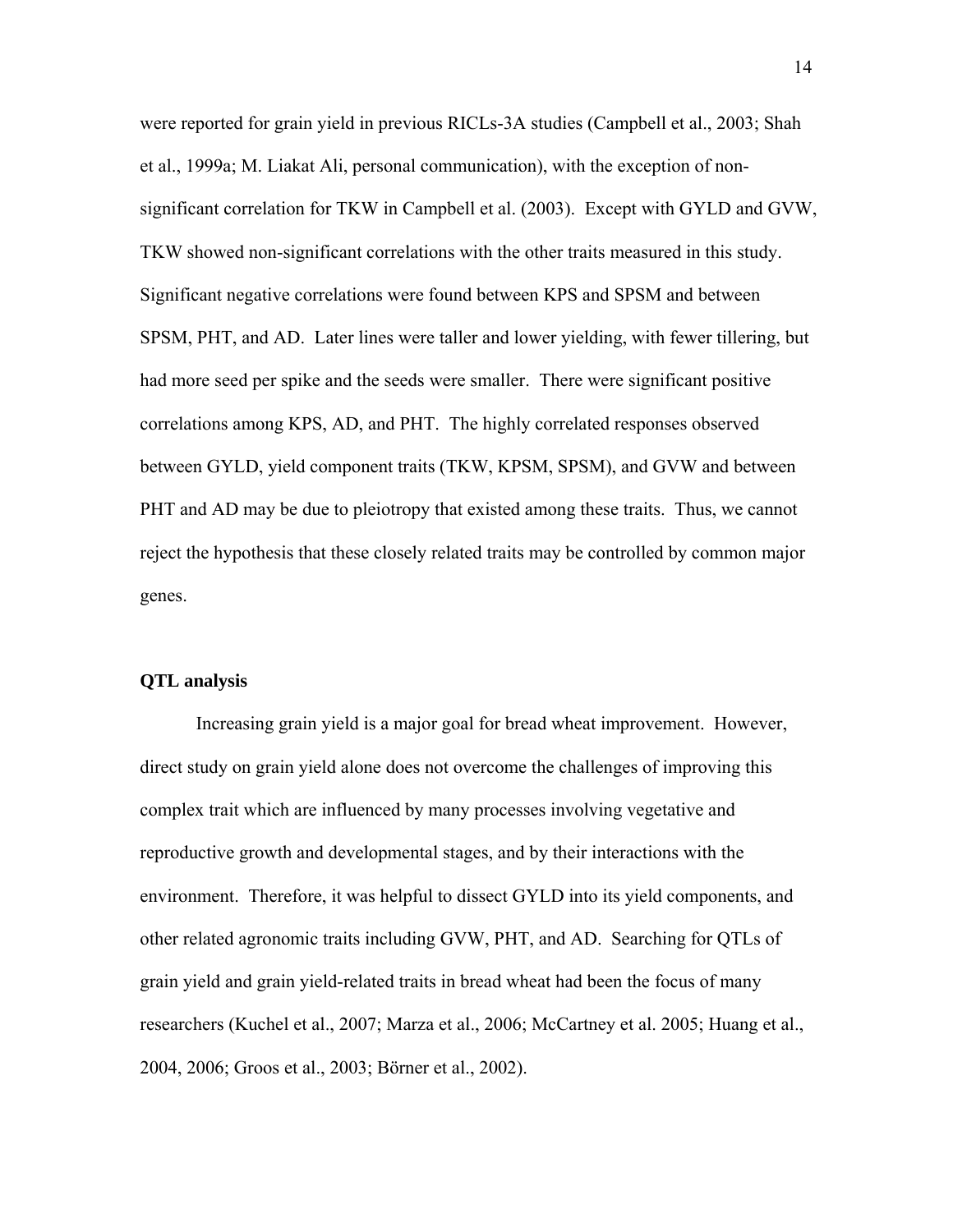Two regions of chromosome 3A were shown to be associated with QTLs (Fig. 1). Region 1 was the interval from *Xbarc86* to *Xstm6352* (11 cM interval) and region two was the interval from *Xhbg284* to *Xcfa2193* (11 cM interval). All significant QTLs identified by CIM in individual environments and across environments are summarized in Table 4. When a QTL for a given trait was detected in more than one environment and the peak of that QTL in other environments was within a region  $\leq$  20 cM of the first peak then it was considered as the same QTL. In total, 12 QTLs were detected for 7 of the 8 measured traits that included two each for GYLD, GVW, PHT, AD, and TKW; and one for KPS and SPSM (Fig. 1 and Table 4). There was no significant QTL detected for KPSM. QTLs of both PHT and GVW were consistently expressed and significant in five of the six environments. The phenotypic variance explained by the QTLs detected in this study ranged from 12% for SPSM to 53% for GVW. As expected, many of the QTL peak positions for the different traits were clustered in the same genomic region. The clustering of QTLs found in this study and the previous RICLs-3A studies (M. Liakat Ali, personal communication; Campbell et al., 2003; and Shah et al., 1999b) supports the pleiotropy hypothesis for most of the yield-related QTLs identified in multiple environments and in different populations. In order to further investigate the clustering of QTLs for yield-related traits, high-resolution mapping will be required to distinguish between pleiotropy and linkage.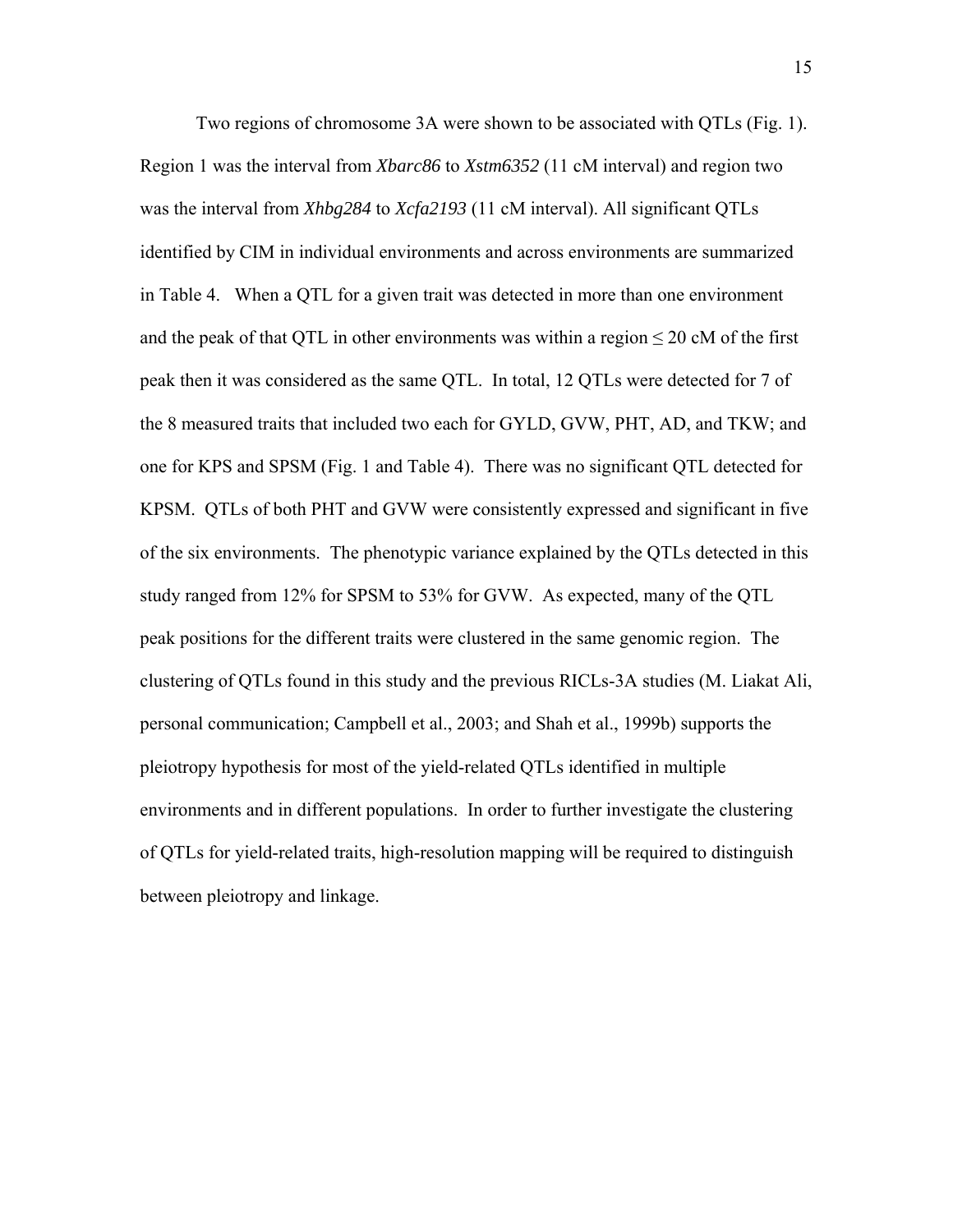#### **QTLs for grain yield**

 Composite interval mapping detected two GYLD QTLs (*Qyld.neb-3A.1* and *Qyld.neb-3A.2*) in WI(RICLs-3A) both located on the short-arm of chromosome 3A. The *Qyld.neb-3A.1* QTL was detected in Lincoln 2008, North Platte 2009 and in the combined analysis in the interval *Xbarc86-Xwmc388.1*, with the peak LOD score associated with *Xwmc640*. Based on the trait-marker association, the phenotypic variance explained by this QTL for the combined analysis was 19% and the substitution of a CNN allele for a WI allele decreased GYLD by 87 kg ha<sup>-1</sup> (Table 4). In Campbell et al. (2003), this QTL was detected in the interval *Xcdo638-Xbarc67* and the phenotypic variance explained for the combined analysis was 28%. M. Liakat Ali (personal communication) mapped this QTL in the *Xwmc664-Xbarc67* interval and the amount of phenotypic variance explained was 5%. In both Campbell et al. (2003) and M. Liakat Ali (personal communication) the substitution of a WI allele for a CNN allele increased grain yield by 66 kg ha<sup>-1</sup> and 47 kg ha<sup>-1</sup>, respectively. Based on the common markers and the position of the QTL, it is believed that *Qyld.neb-3A.1* detected through direct mapping of the grain yield phenotype in this study was located within similar map intervals as the *Qyld.unl-3A.2* detected by both Campbell et al. (2003) and M. Liakat Ali (personal communication). The second GYLD QTL, *Qyld.neb-3A.2*, in the WI(RICLs-3A) population was detected only in the combined analysis in the interval *Xstm6352-wmc428*, with the peak LOD score associated to *Xhbg284*. The phenotypic variance explained by this QTL was 17% and the substitution of a CNN allele for a WI allele decreased GYLD by 82 kg ha<sup>-1</sup> (Table 4). The presence of a GYLD QTL in this region was not previously reported in CNN(RICLs-3A) studies, however, the peak LOD score position of *Qyld.neb-*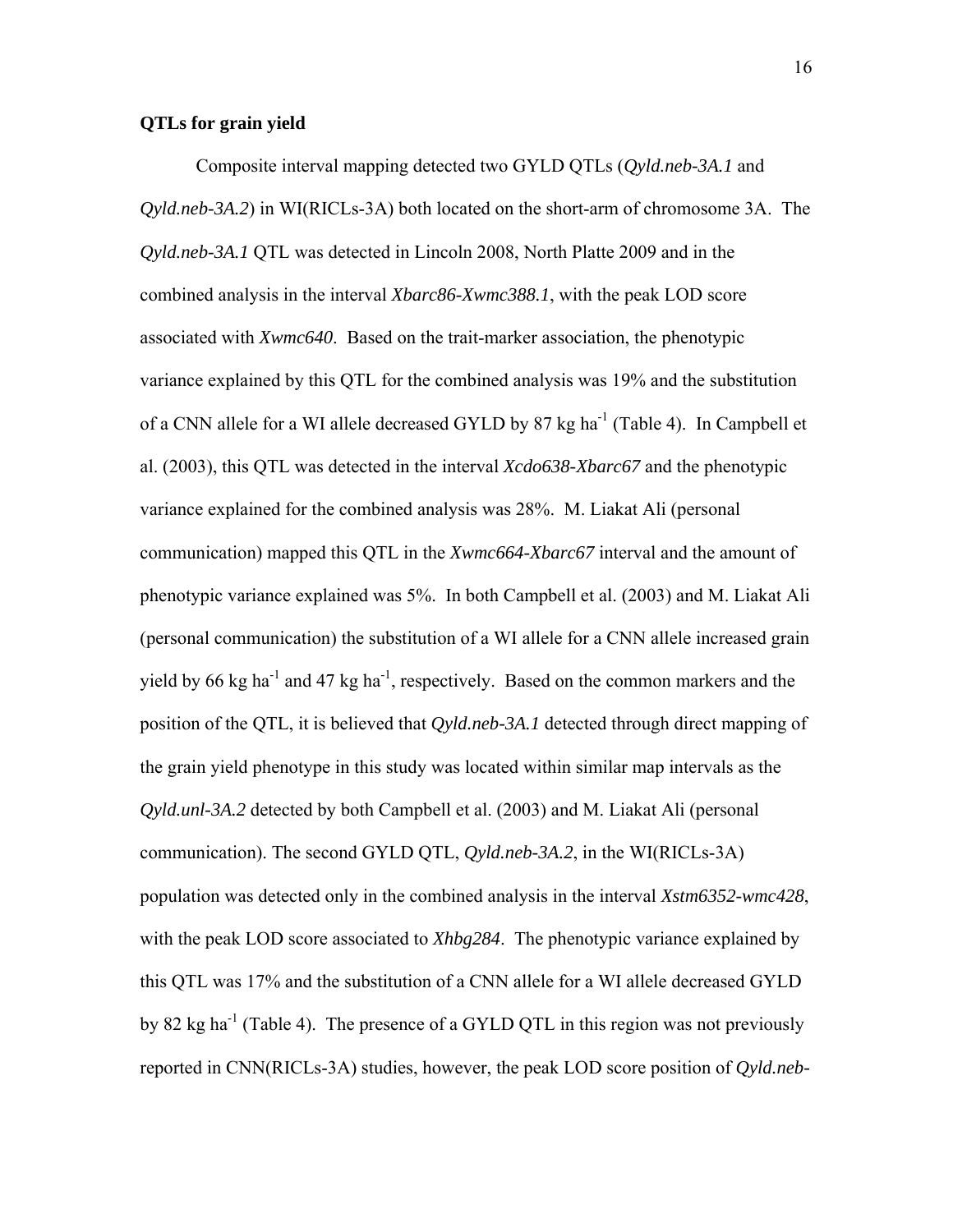*3A.2* was close to *Qyld.neb-3A.1* (13.1 cM) detected in this study and within a similar region as the Campbell et al. (2003) and M. Liakat Ali (personal communication) *Qyld.unl-3A.2* QTL. If the confidence interval is relaxed from 1 LOD score to 2 LOD score, the two GYLD QTLs will overlap and can be considered as a single QTL. The minor grain yield QTL previously identified in the distal part of the short-arm region of the chromosome in Campbell et al. (2003) and M. Liakat Ali (personal communication) was not detected in the WI(RICLs-3A) mapping population in this study. This may be due to environmental differences in the locations where the RICLs-3A populations were grown or an epistatic interaction between the QTL and the genetic background (e.g. found in CNN, but not in WI). There was a slight variation in LOD scores and contributions to the phenotypic variance between the CNN(RICLs-3A) and WI(RICLs-3A) studies; however, the LOD score peak positions and the desirable allele at each of the GYLD QTLs were very consistent.

#### **QTL for 1000-kernel weight**

 Two regions of the chromosome were associated with TKW in two environments (Lincoln 2008 and North Platte 2008) and in the combined analysis (Table 4). *Qtgw.neb-3A.1* and *Qtgw.neb-3A.2* QTLs were detected in the interval *Xbarc86-Xwmc664* and *Xstm632-Xhbg284* each explaining 21% and 19% of the phenotypic variance, respectively. Similar to GYLD, in each case the favorable alleles of TKW were also contributed by the WI parent. There was no significant TKW difference between the parents in any of the six environments tested; however, there were transgressive segregants for this trait and QTLs were detected with 3.4-4.9 LOD score (Table 2 and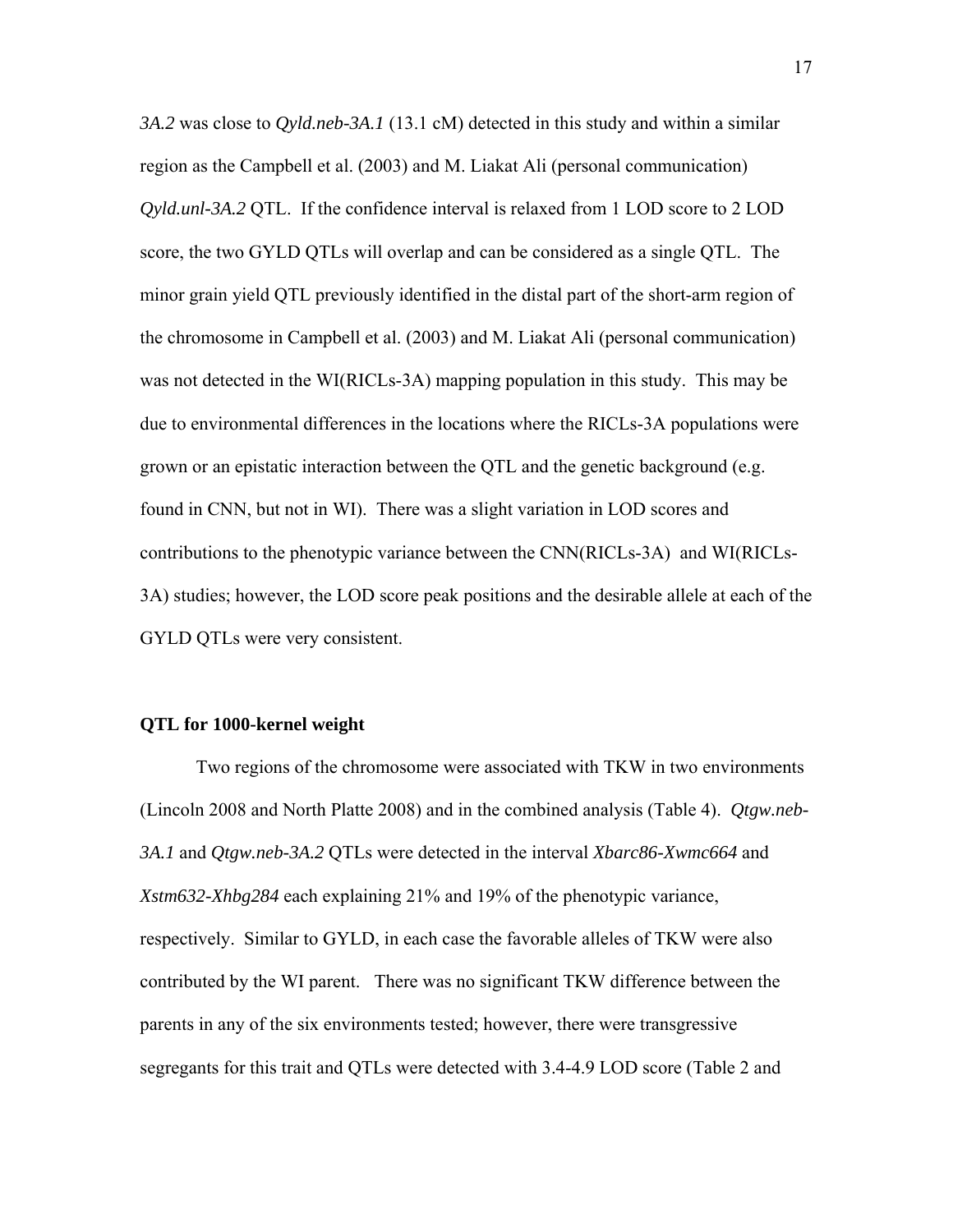Table 4). In previous RICLs-3A studies alleles of both parents were considered as contributors to an increase in TKW. In Shah et al. (19991b), increased TKW was due to the WI allele, while in Campbell et al. (2003) and M. Liakat Ali (personal communication) the favorable allele was from CNN. Berke et al. (1992a) reported a significant TKW increase for the WI 3A chromosome (11% increase in TKW of Cheyenne) but no significant effect for CNN 3A in WI. If both parents contributed to favorable and unfavorable alleles of TKW, the mapping population may show transgressive segregation and the parental values may be not significantly different from each other. Fine mapping of WI(RICLs-3A) may be used to precisely identify the effect of favorable alleles coming from both parents. In current study, the additive effect contributed by the WI allele was less than 1 gm (Table 4). Thousand kernel weight is highly influenced by the environmental conditions that occur during the grain filling period when the crop is more susceptible to drought and heat stress and hence will remain the most variable yield component trait (Donmez et al., 2001). The difference in the parental allele contributions among the current and the previous studies may be due to differences in the environments where the mapping populations were grown.

#### **QTL for kernels per spike**

 There was only one minor KPS QTL identified at Sidney during the 2009 cropping season (Table 4). At Sidney the two parents separated by 2.3 kernels per spike, with the WI(CNN3A) parent having more KPS than WI (Table 2). When averaged over the six environments, there was no significant difference in KPS between WI and WI(CNN3A). Berke et al. (1992a) also found a similar non-significant difference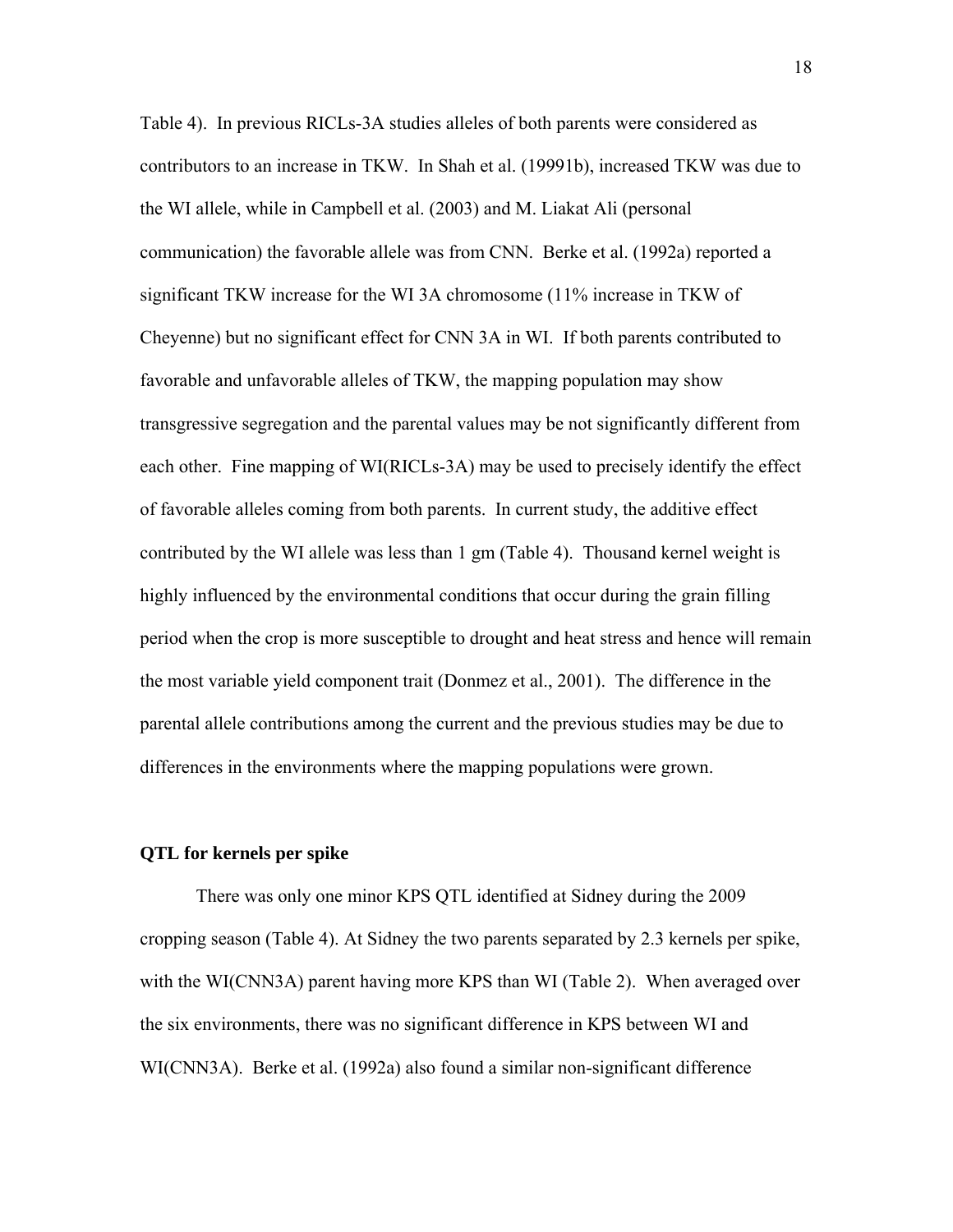between WI and WI(CNN3A). In the CNN(RICLs-3A) studies (Shah et al., 1999b; Campbell et al., 2003; and M. Liakat Ali, personal communication), there was no significant difference in KPS between the parents, CNN and CNN(WI3A). In this study, *QKps.neb-3A* was identified associated with KPS in the interval *Xwmc640-Xbarc356* with the peak LOD score near *Xwmc664*. This QTL explained 13% of the phenotypic variance that translated to an additive effect of 0.51 kernels with the CNN allele contributing the higher value at *QKps.neb-3A* for an increase in KPS. M. Liakat Ali (personal communication) and Shah et al. (1999b) also detected a KPS QTL at a similar position with the QTL detected in this study in three different environments with the CNN allele each time providing the higher value. There was no KPS QTL in Campbell et al. (2003) at a similar region as in the current study; however, two separate QTLs were identified and both the WI and CNN alleles provided the higher KPS value.

#### **QTL for spikes per square meter**

 A significant QTL for SPSM was identified at North Platte during the 2009 cropping season and in the combined analysis. The *QSsm.neb-3A* QTL was located in the interval *Xgwm218 - Xwmc640* with the peak LOD score associated with *Xbarc86* (Fig. 1 and Table 4). This QTL explained phenotypic variance ranging from 12% in the combined analysis to16% at North Platte 2009 (Table 4). In the *QSsm.neb-3A* QTL the substitution of a CNN allele for a WI allele reduced SPSM by 9-18 spikes. This QTL was detected at a similar position in Campbell et al. (2003) and M. Liakat Ali (personal communication) and in each case the favorable allele was contributed by WI.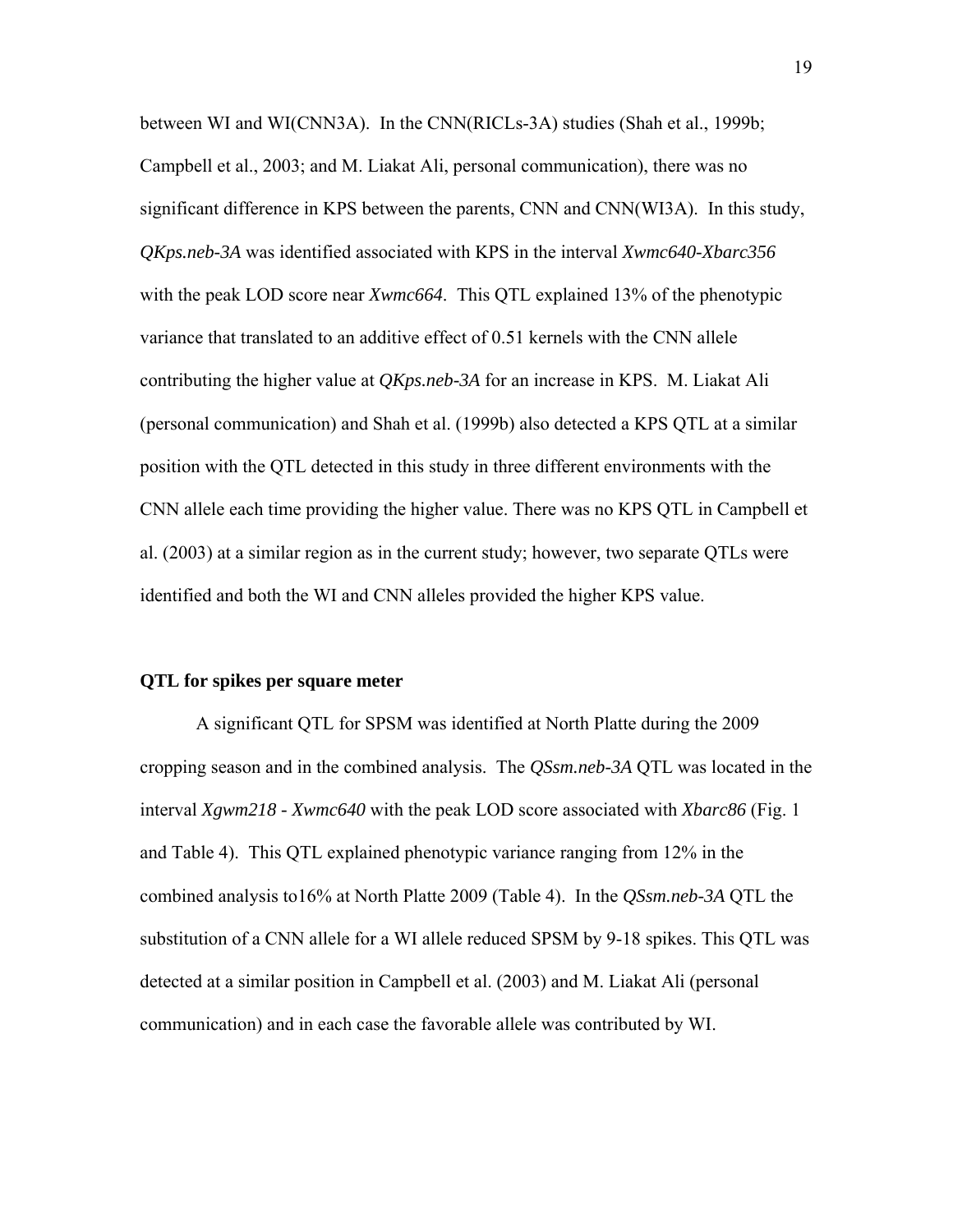#### **QTLs for grain volume weight**

 High grain volume weight, also called test weight, is an indicator of sound grain with high flour yield and is often associated with milling yield (Clarke et al., 1998; Kurnert et al., 2007). Two QTLs were identified for GVW (Fig.1, Table 4). The *QGvw.neb-3A.1* QTL was identified in five of the total six environments. In the combined analysis, *QGvw.neb-3A.1* was detected in the interval *Xbarc86-Xstm6352* with a peak LOD score of 14.9 at the marker *Xwmc388.1* explaining 53% of GVW variation. The *QGvw.neb-3A.2* QTL was identified only at North Platte during the 2009 cropping season. At North Platte 2009, *QGvw.neb-3A.2* appeared as a second peak in an approximately 14 cM interval from *QGvw.neb-3A.1* (Table 4). *QGvw.neb-3A.2* was located in the interval *Xstm6352-Xwmc428* with the peak LOD score near marker *Xhbg284* accounting for 32% of the phenotypic variation at North Platte. In both QTLs the CNN allele consistently reduced GVW with minor differences across environments. In a previous RICLs-3A study Campbell et al. (2003) reported, for the combined analysis, a GVW QTL at a similar region as in the current study which explained 43% of the phenotypic variation. The QTL position in the current study was also in good agreement with that of M. Liakat Ali (personal communication) *QGvw.unl-3A.2*. In both Campbell et al (2003) and M. Liakat Ali (personal communication), the CNN allele decreased GVW as it did in this study.

#### **QTLs for plant height**

 Two significant QTLs were detected for PHT with LOD score values ranging from 3.1 to 7.1 and explaining 15-31% of the phenotypic variance (Table 4). In both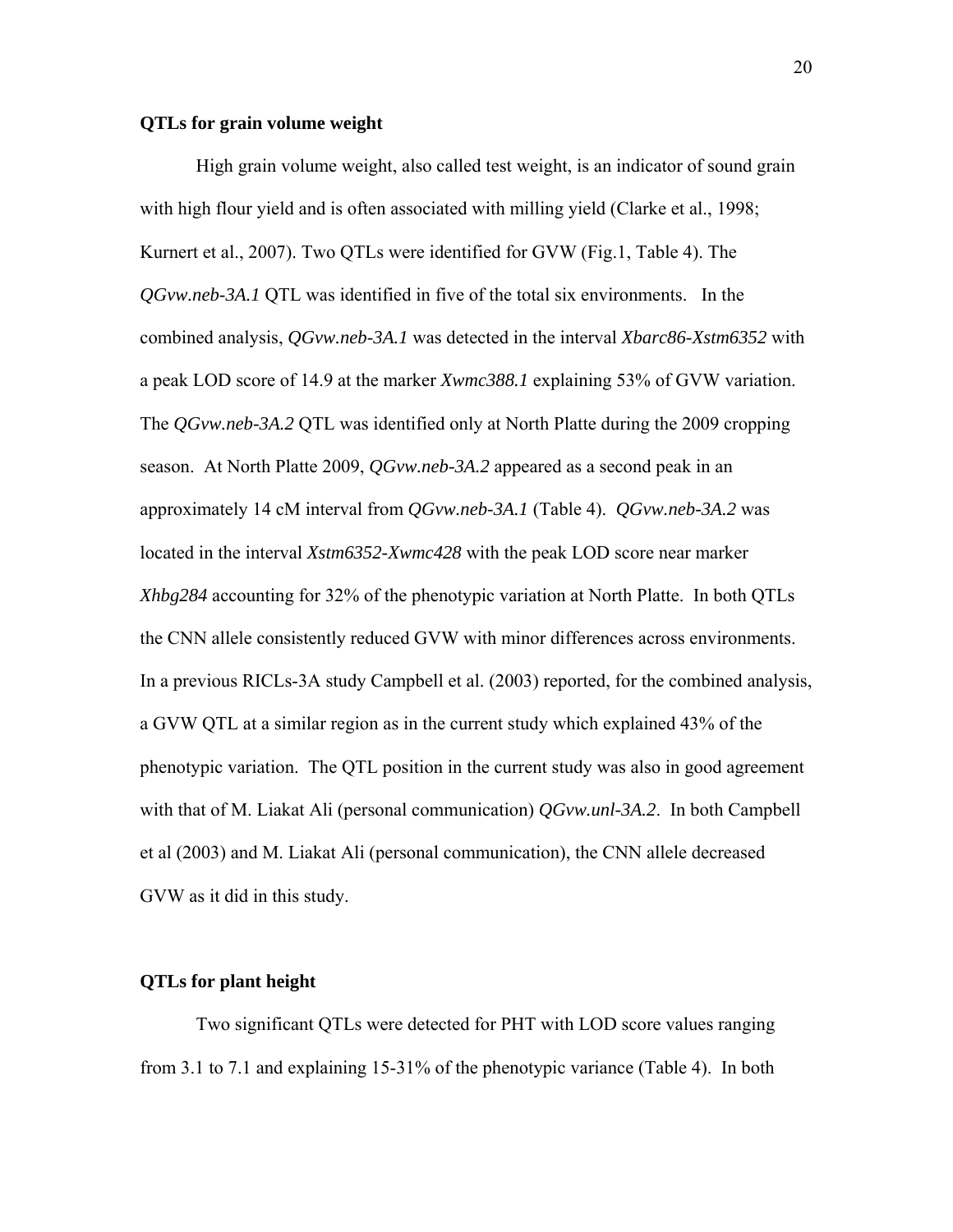QTLs, the higher value of PHT was contributed by the CNN allele with an additive effect of 1.5 - 2.2 cM. The first PHT QTL, designated as *QHt.neb-3A.1* was detected in two environments (North Platte 2008 and 2009) and in the combined analysis in the interval *Xbarc86 - Xbarc67*; the peak LOD score was associated with *Xwmc640*. The other PHT QTL, *QHt.neb-3A.2*, was identified in four environments and in the combined analysis in the interval *Xstm6352 - Xhbg284*, with the peak of the LOD score near *Xhbg284*. These PHT QTLs were also previously identified by Campbell et al. (2003) and M. Liakat Ali (personal communication) and in both cases the taller QTLs for PHT were contributed by the CNN alleles as was found in this study.

#### **QTLs for anthesis date**

 The control of AD significantly affects the reproductive capacity of cereals and has a major impact on the final grain yield (Cockram et al., 2007). The presence of earliness per se genes (*EPS* genes) on chromosome 3A of wheat was repeatedly reported by different authors (Hoogendoorn 1985; Zemetra et al., 1986; Berke et al., 1992a; Miura and Worland, 1994; Miura et al., 1999). Two significant QTLs associated with AD were identified at North Platte during the 2008 cropping season, with approximately 13 cM distance between the LOD score peaks (Fig. 1 and Table 4). *QAdt.neb-3A-1* was located in the interval *X barc86 - stm6352*; the peak LOD score was associated with *Xwmc640*  and explained 23% of the phenotypic variance. *QAdt.neb-3A-2* was located in the interval *Xstm6352-Xhbg284* and explained 19% of the phenotypic variance. In both QTLs the substitution of a CNN allele for a WI allele increased AD by about half day. According to Zemetra et al. (1986), a study based on reciprocal substitution lines,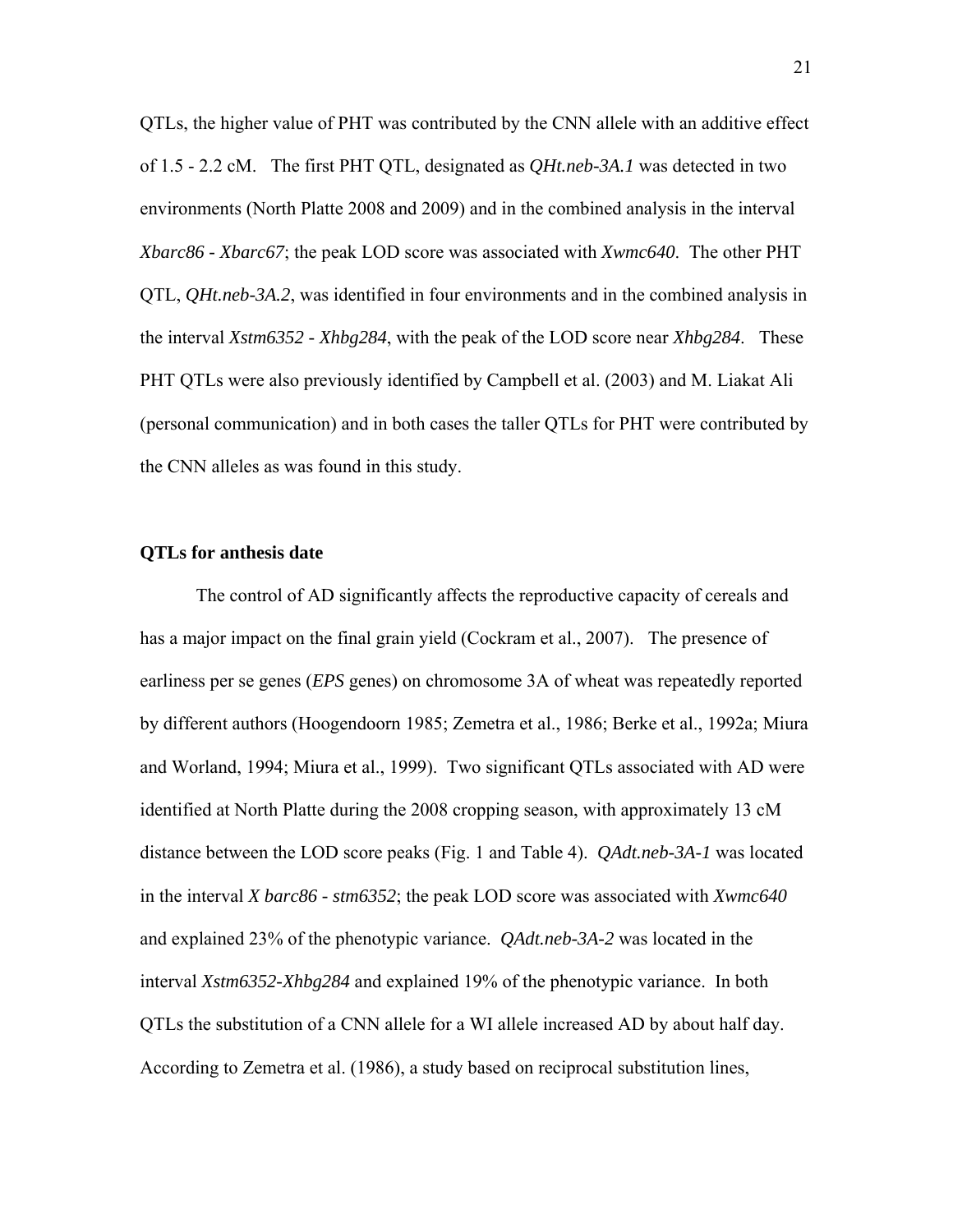chromosomes 3A of Wichita appeared to carry major genes that decreased AD while Cheyenne carried major genes that increased AD. Also in previous RICLs-3A mapping populations studies, Shah et al. (1999b) and M. Liakat Ali (personal communication) identified regions of chromosome 3A associated with AD. The AD QTLs detected in the current study were at a similar position as M. Liakat Ali (personal communication) *QAdt.unl.3A.2.* In Berke et al. (1992a), AD of CNN was significantly better than CNN(WI3A) but WI and WI(CNN3A) were not significantly different (*P*>0.05). Generally, finding an AD QTL in the RICLs-3A population was difficult perhaps due to the sensitivity of the EPS locus or the large effect of genotype by environment interactions on AD. In addition, in the current study there was low correlation of AD least square means among environments (Appendix 2) and variable expression of the AD QTL in different environments (Table 4).

#### **CONCLUSIONS**

 In the current study most of the QTLs controlling GYLD, yield component traits, GVW, PHT, and AD were co-localized in a cluster or closely linked into two regions of chromosome 3A. The directions of their additive effects were also consistent in the different environments, which explained the genetic basis of significant correlations that existed among their phenotypic characters. Using a different genetic background (WI), this study validated the QTLs for most agronomic traits affecting grain yield on chromosome 3A reported in previous studies using CNN(RICLs-3A) mapping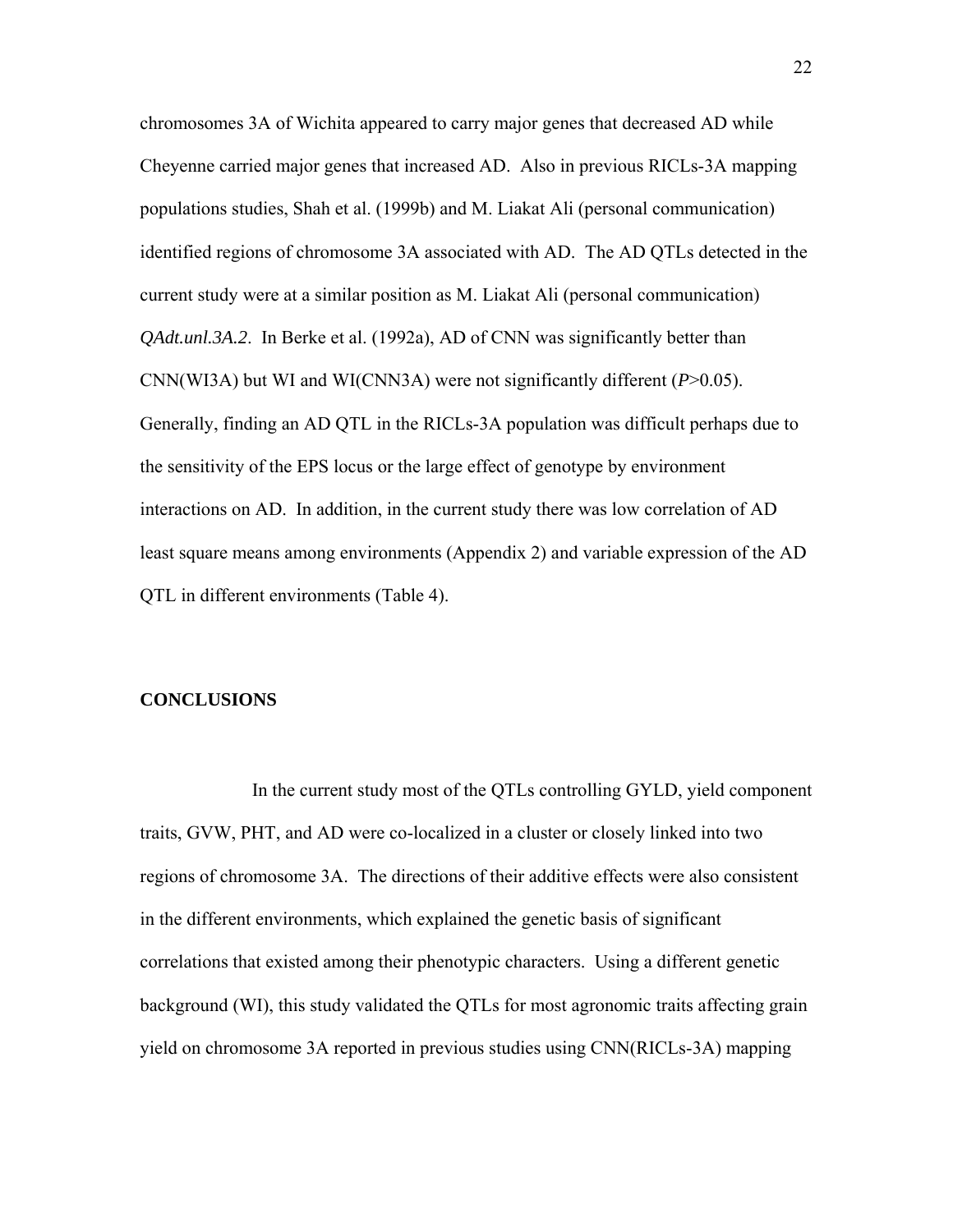populations. The current mapping population WI(RICLs-3A) is effectively a mirror population to the previously studied CNN(RICLs-3A).

 A major QTL for grain yield, *Qyld.neb-3A.1*, derived from a high yielding cultivar Wichita, has been identified in the current study. The WI alleles in the previous CNN(RICLs-3A) studies (Shah et al., 1999; Campbell et al., 2003; M. Liakat Ali, personal communication) detected an increase in grain yield and yield components traits and as expected the CNN alleles in the current WI(RICLs-3A) study showed a decrease in grain yield and in most of yield component traits. In the WI(RICLs-3A) mapping population the major grain yield QTL (*QGyld.neb.3A.1*) detected in the combined analysis by itself explained 19% of the phenotypic variance and the substitution of a CNN allele for a WI allele decreased grain yield by  $87 \text{ kg ha}^{-1}$  (Table 4). In Campbell et al. (2003), this grain yield QTL detected in the combined analysis explained 28% of the phenotypic variance and the substitution of a WI allele for a CNN allele increased grain yield by 66 kg ha<sup>-1</sup>. The detection of yield-related QTLs in three separate studies in CNN(RICLs-3A) (M. Liakat Ali, personal communication; Campbell et al., 2003; Shah et al.,1999b) and in the current study using WI(RICLs-3A) strongly supports the hypothesis that the WI alleles at these clusters of QTLs will likely make an important contribution to grain yield of elite lines of hard winter wheat. Further investigations and additional RICLs were needed to dissect and precisely map the position and expression of *Qyld.neb-3A.1* under different field conditions because the ability to detect genetic loci for grain yield is highly influenced by genotype, environment and their interactions. The minor differences in the QTL locations for each of the traits reported among the different RICLs-3A studies might be due to the differences in the type of markers used, genotype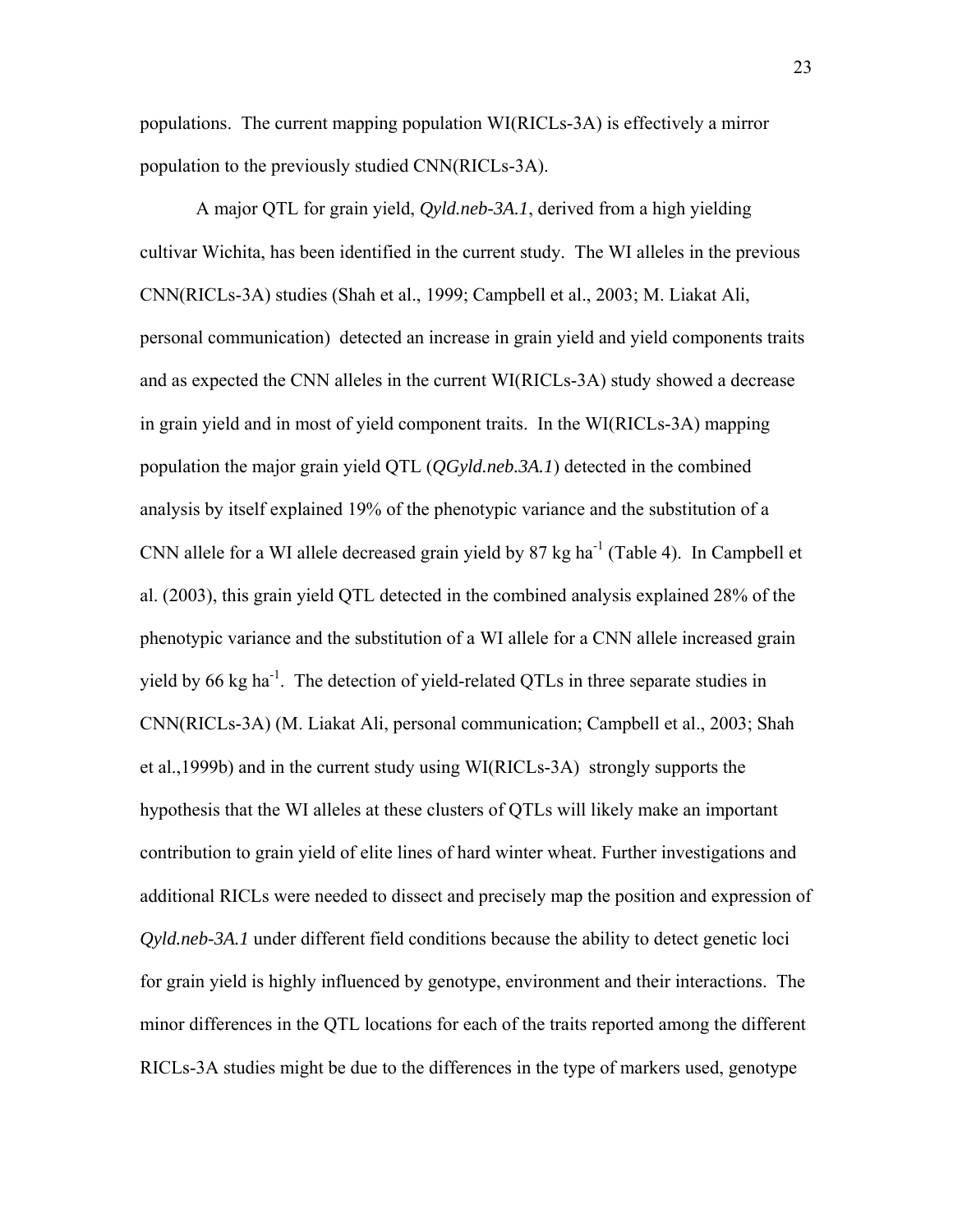(because of the change in the background chromosome in the current study), the environment, the number of replications and genotype/environment interactions. The results obtained from the previous and the current RICLs-3A studies helped us to better understand the inheritance of the complex grain yield trait in winter wheat. The valuable information gained will be used to maximize yield via selection for yield components. Overall, the identified QTLs or genomic regions associated with grain yield and yieldrelated traits will be promising candidates for future marker assisted breeding in improving the yield potential of bread wheat. Also, additional work such as finemapping and cloning the QTLs for grain yield and yield-related traits will facilitate the utilization of these traits in breeding programs.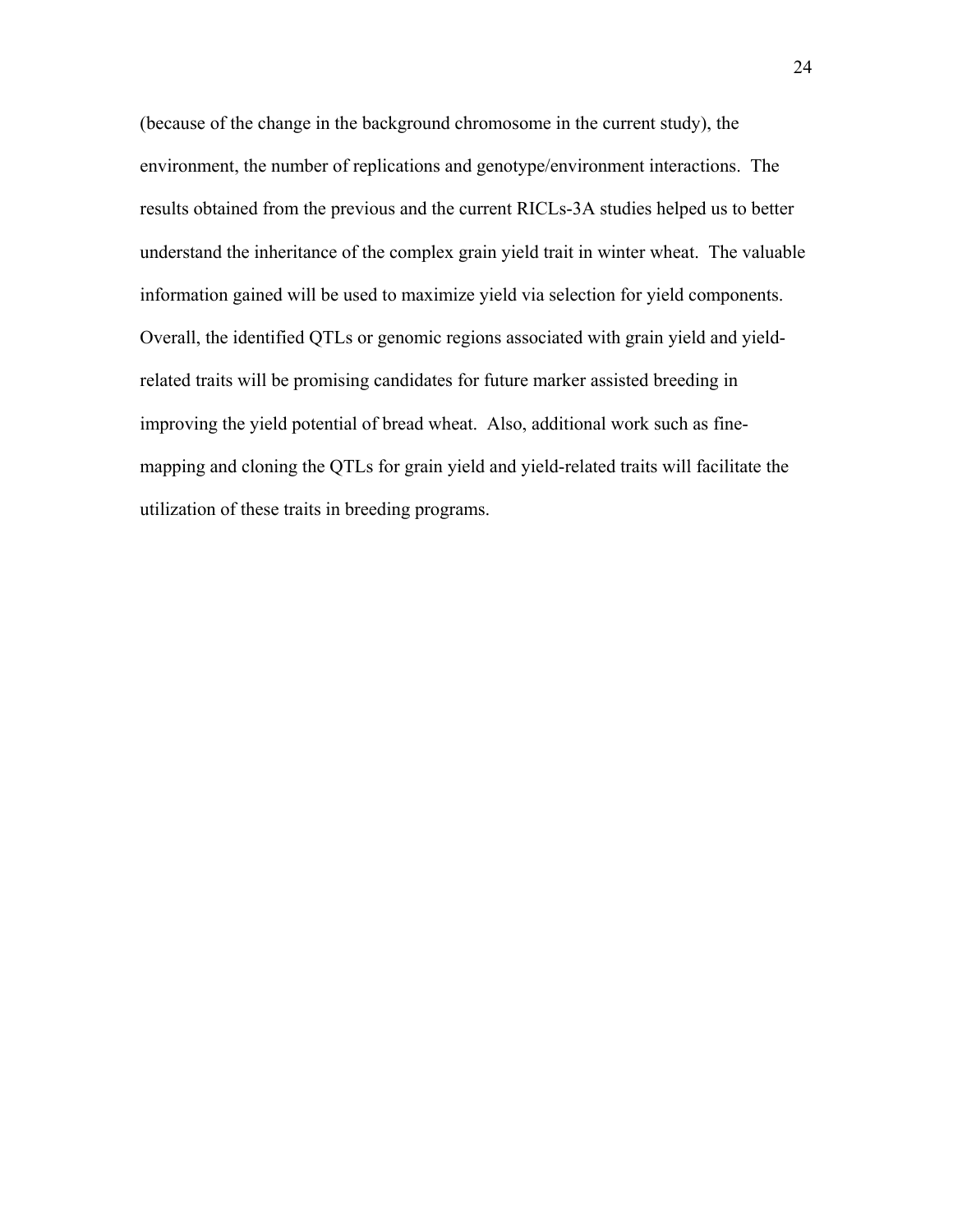#### **REFERENCES:**

- Araki E, Miura H, Sawada S. 1999. Identification of genetic loci affecting amylose content and agronomic traits on chromosome 4A of wheat. Theor Appl Genet 98:977– 984.
- Berke TG, Baenziger PS, Morris R. 1992a. Chromosomal location of wheat quantitative loci affecting agronomic performance of seven traits, using reciprocal chromosome substitutions. Crop Sci. 32:621–627.
- Berke TG, Baenziger PS, Morris R. 1992b. Chromosomal location of wheat quantitative loci affecting stability of six traits, using reciprocal chromosome substitutions. Crop Sci. 32:628–633.
- Börner, A., E. Schumann, A. Fürste, H. Cöster, B. Leithold et al. 2002. Mapping of quantitative trait loci determining agronomic important characters in hexaploid wheat (*Triticum aestivum* L.). Theor. Appl. Genet. 105: 921–936.
- Brancourt-Hulmel M, Doussinault G, Lecomte C, Berard P, Le Buanec B, Trottet M. 2003. Genetic improvement of agronomic traits of winter wheat cultivars released in France from 1946 to 1992. Crop Sci. 43, 37–45.
- Campbell, B.T., P.S. Baenziger, K.M. Eskridge, H. Budak, N.A. Streck, A. Weiss, K.S. Gill, and M. Erayman. 2004. Using environmental covariates to explain genotype x environment and QTL x environment interactions for agronomic traits on chromosome 3A of wheat. Crop Sci. 44:620–627.
- Campbell, B.T., P.S. Baenziger, K.S. Gill, K.M. Eskridge, H. Budak, M. Erayman, I Dweikat, and Y. Yen. 2003. Identification of QTL and environmental interaction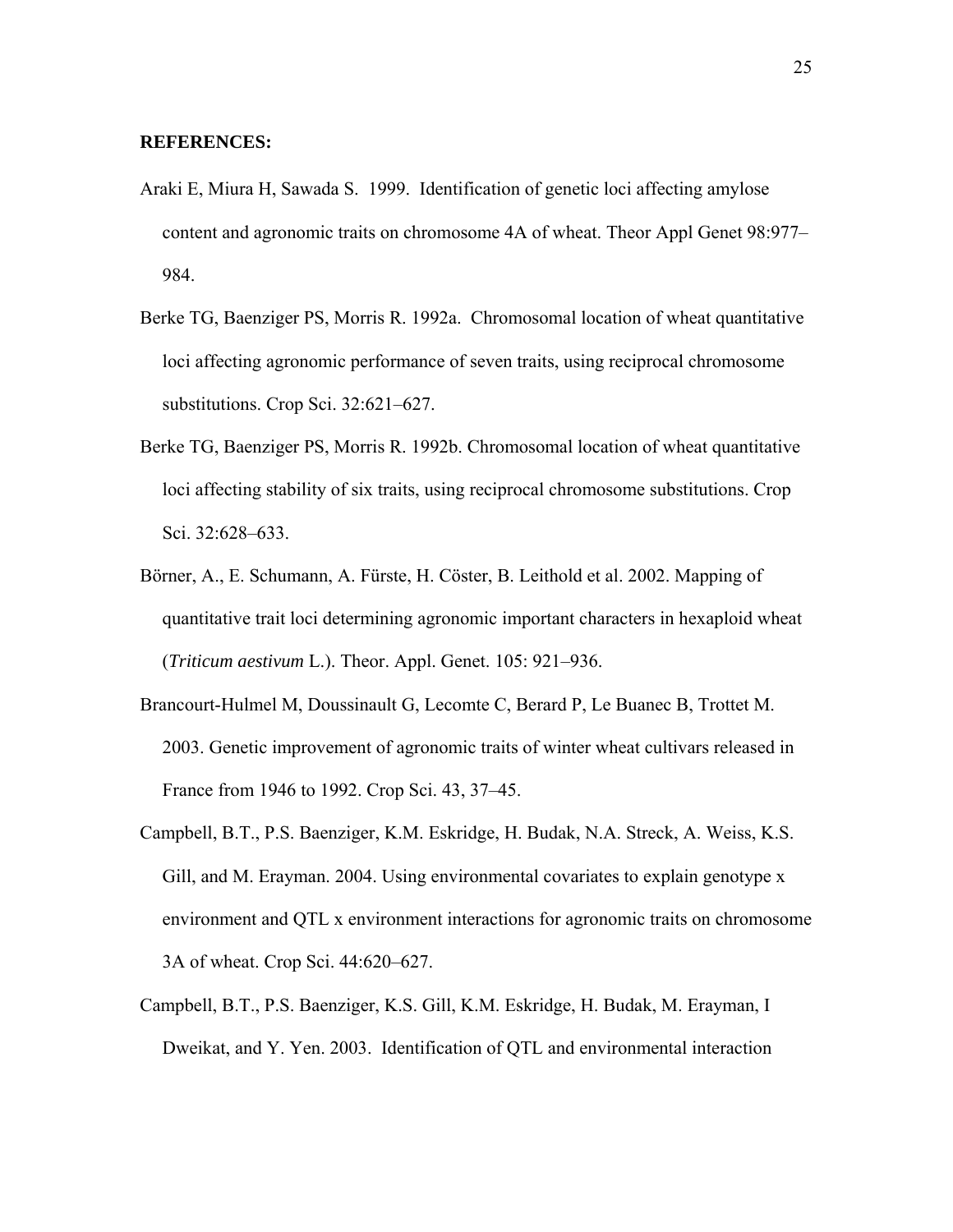associated with agronomic traits on chromosomes 3A of wheat. Crop Sci. 43:1493– 1505.

- Churchill, G.A., and R.W. Doerge. 1994. Empirical threshold values for quantitative trait mapping. Genetics 138:963-971.
- Clark J.A. 1931. Registration of improved wheat varieties, VI. J Amer. Soc. Agron. 23(12):1010.
- Clark J.A. 1945. Registration of improved wheat varieties, XVII. J Amer. Soc. Agron. 37(4):314.
- Clarke, J.M. Marchylo, B.A. Kovacs, M.I. Noll, J.S. McCaig, T.N. Howes, N.K. 1998. Breeding durum wheat for pasta quality in Canada. Euphytica 100: 163–170.
- Cockram, J., H. Jones, F.J. Leigh, D. O'Sullivan, W. Powell, D.A. Laurie, and A.J. Greenland. 2007. Control of flowering time in temperate cereals: Genes, domestication and sustainable productivity. J. Exp. Bot. 58:1231–1244.
- Collard B.C.Y., Mackill D.J. 2008. Marker assisted selection: an approach for precision plant breeding in the twenty-first century. Philos Trans R Soc Lond Ser B Biol Sci 363: 557–572.
- Dilbirligi, M., M. Erayman, B. T. Campbell, H. S. Randhawa, P. S. Baenziger . 2006. High-density mapping and comparative analysis of agronomically important traits on wheat chromosome 3A. Genomics 88: 74–87.
- Doerge RW. 2002. Mapping and analysis of quantitative trait loci in experimental populations. Nat. Genet. 3:43–52.
- Donmez E, Sears RG, Shroyer JP, Paulsen GM. 2001. Genetic gain in yield attributes of winter wheat in the Great Plains. Crop Sci. 41:1412–1419.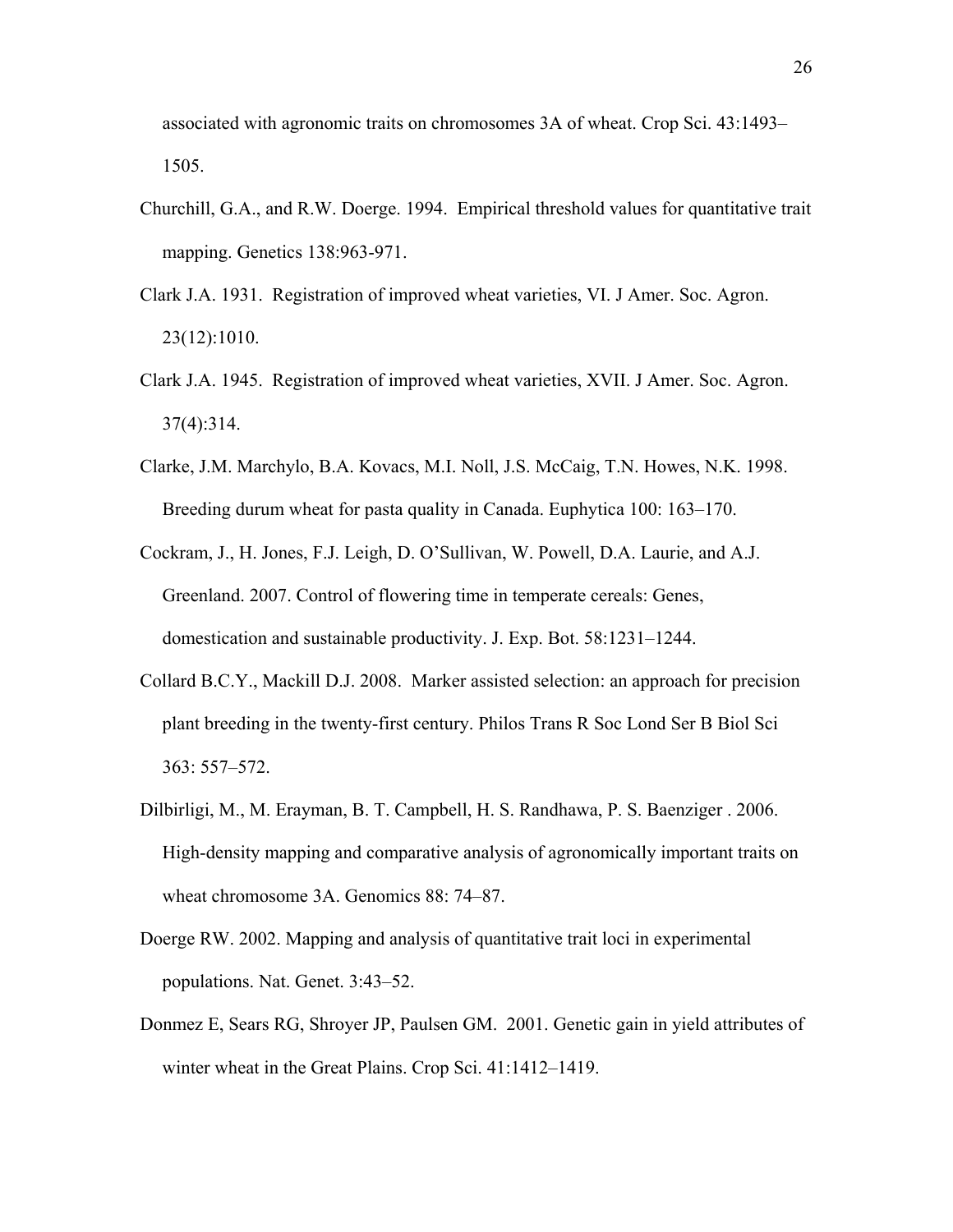- Dhungana, P., K.M. Eskridge, P.S. Baenziger, B.T. Campbell, K.S. Gill, and I. Dweikat. 2007. Analysis of genotype-by-environment interaction in wheat using a structural equation model and chromosome substitution lines. Crop Sci. 47:477-484.
- Falconer D.S., Mackay T.F.C. 1996. Introduction to quantitative genetics, 4th edn. Longman, Essex.
- Gomez, A.K., and A.A. Gomez. 1984. Statistical procedures for agricultural research. p. 330–332. John Wiley & Sons, New York.

GrainGenes: http://wheat.pw.usda.gov/GG2/index.shtml.

- Groos C., Robert N., Bervas E., Charmet G. 2003. Genetic analysis of grain proteincontent, grain yield and thousand-kernel weight in bread wheat. Theor Appl Genet 106:1032–1040.
- Guyomarc'h H., Sourdille P., Charmet G., Edwards K., Bernard M. 2002. Characterization of polymorphic microsatellite markers from Aegilops tauschii and transferability to the D-genome of bread wheat. Theoretical and Applied Genetics, 104, 1164–1172.
- Hayden M.J., Stephenson P., Logojan A.M., Khatkar D., Rogers C., Elsden J., Koebner R.M.D., Snape J.W., Sharp P.J. 2006. Development and genetic mapping of sequence-tagged microsatellite (STMs) in bread wheat (*Triticum aestivum* L). Theor Appl Genet 113:1271-1281.
- Holland, J.B., W.E. Nyquist, and C.T. Cervantes-Martinez. 2003. Estimating and interpreting heritability for plant breeding: An update. Plant Breed. Rev. 22:9–112.
- Holland, J. 2007. Genetic architecture of complex traits in plants. Curr Opin Plant Biol 10: 156–161.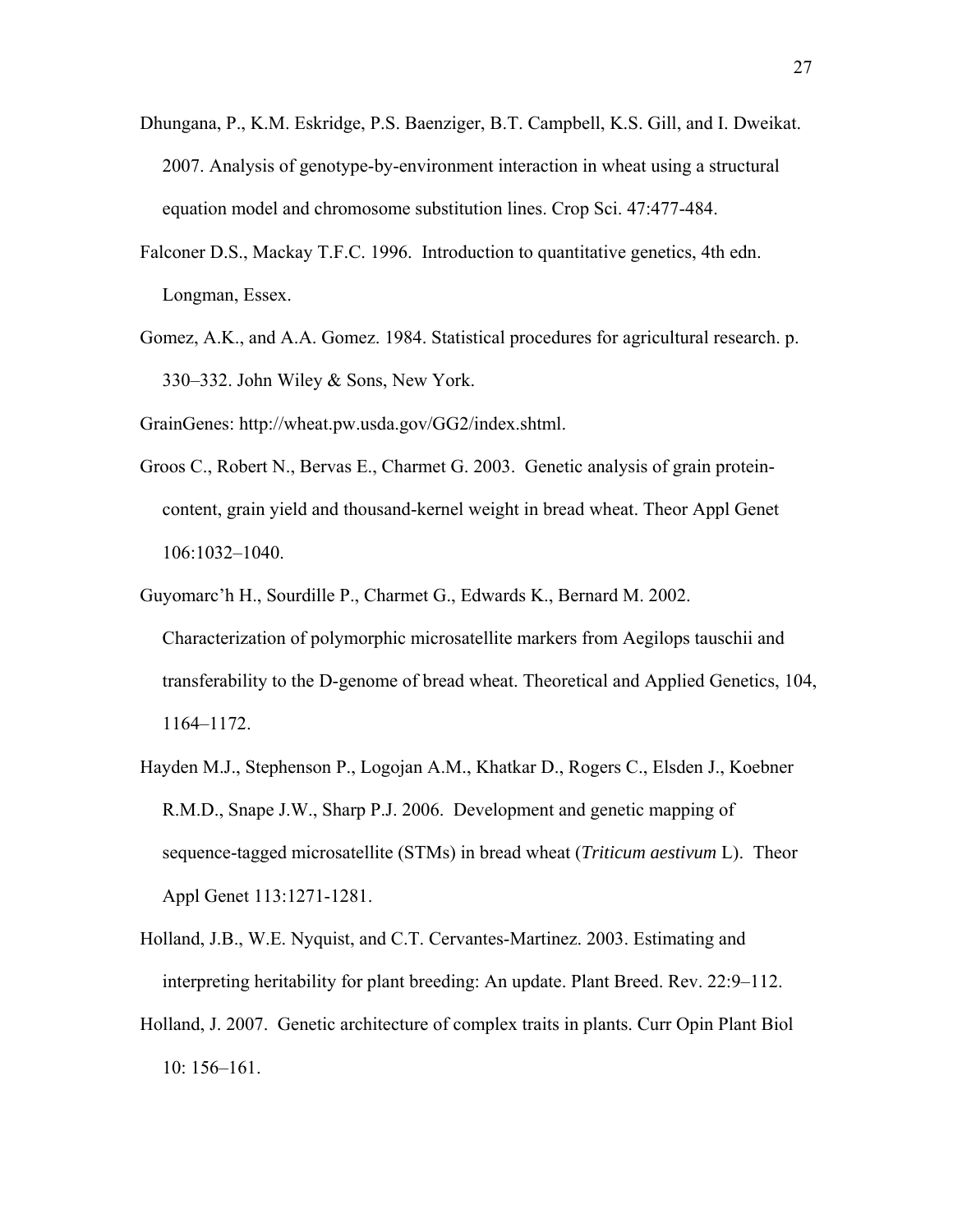- Hoogendorn, C., 1985.Areciprocal F1 analysis of the genetic control of ear emergence, number of leaves and number of spikelets in wheat. Euphytica 34: 545–55.
- Huang, X. Q., H. Kempf, M.W. Ganal and M. S. Ro¨der. 2004. Advanced backcross QTL analysis in progenies derived from a cross between a German elite winter wheat variety and a synthetic wheat (*Triticum aestivum* L.). Theor. Appl. Genet. 109: 933– 943.
- Huang, X. Q., S. Cloutier, L. Lycar, N. Radovanovic, D. G. Humphreys et al. 2006. Molecular detection of QTLs for agronomic and quality traits in a doubled haploid population derived from two Canadian wheats (*Triticum aestivum* L.). Theor. Appl. Genet. 113: 753–766.
- Joppa, L.R., D. Changheng, G.E. Hart, and G.A. Hareland. 1997. Mapping gene(s) for grain protein in tetraploid wheat (*Triticum turgidum* L.) using a population of recombinant inbred chromosome lines. Crop Sci. 37:1586–1589.
- Kato K., Miura H., Sawada S. 2000. Mapping QTLs controlling grain yield and its components on chromosome 5A of wheat. Theor Appl Genet 101:1114–1121.
- Kearsey M.J., Pooni H.S. 1996. The genetical analysis of quantitative traits. 1st edn. Chapman and Hall, London.
- Kearsey, M.J., and A.G.L. Farquhar. 1998. QTL analysis in plants; where are we now? Heredity 80:137–142.
- Kosambi D.D. 1944. The estimation of map distances from recombination values. Ann Eugen 12:172–175.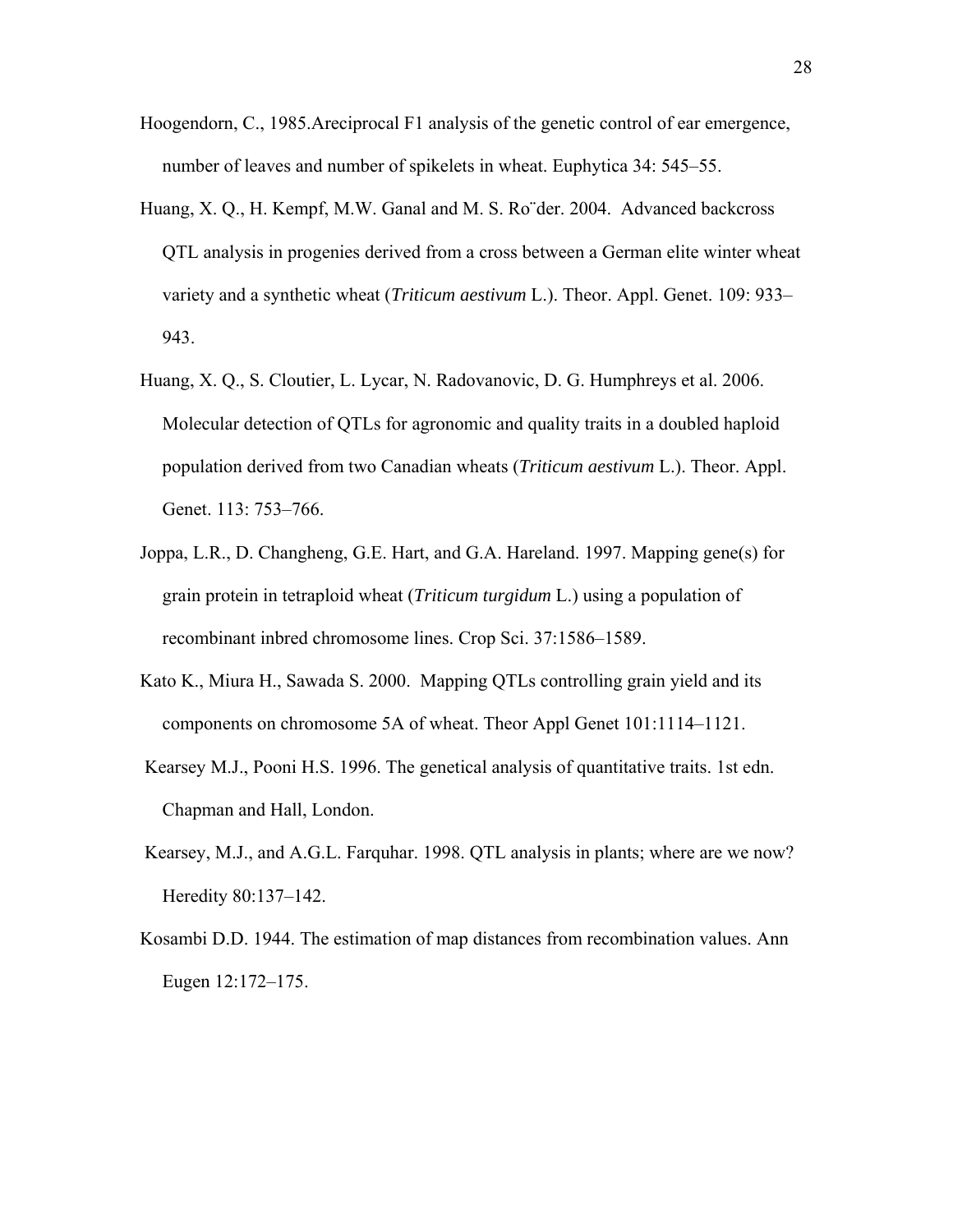- Kuchel, H., K. J. Williams, P. Langridge, H. A. Eagles and S. P. Jefferies. 2007. Genetic dissection of grain yield in bread wheat. I. QTL analysis. Theor. Appl. Genet. 115: 1029–1041.
- Kuleung, C., Baenziger, P.S., Kachman, S.D., Dweikat, I. 2006. Evaluating the genetic diversity of triticale with wheat and rye SSR markers. Crop Sci.46:1692-1700.
- Kunert, A. Ahmad Naz, A. Dedeck, O. Pillen, K. Léon, J. 2007. AB-QTL analysis in winter wheat: I. Synthetic hexaploid wheat  $(T$  turgidum ssp. *dicoccoides*  $\times$  *T*. *tauschii*) as a source of favourable alleles for milling and baking quality traits. Theor Appl Genet 115:683–695.
- Lander, E.S. and Botstein, D. 1989. Mapping Mendelian factors underlying quantitative traits using RFLP linkage maps. Genetics 121: 185–199.
- Lander E. S., Green P, Abrahamson J, Barlow A, Daly MJ, Lincoln SE, Newburg L. 1987. MAPMAKER: an interactive computer package for constructing primary genetic linkage maps of experimental and natural populations. Genomics 1:174–181.
- Langridge, P., E.S. Lagudah, T.A. Holton, R. Appels, P.J. Sharp, and K.J. Chalmers. 2001. Trends in genetics and genome analyses in wheat: A review. Aust. J. Agric. Res. 52:1043–1077.
- Laurie DA and MD Bennett. 1988. The production of haploid plants from wheat x maize crosses. Theor. Appl. Genet. 76: 393–397.
- Law, C.N. 1966. The location of genetic factors affecting a quantitative character in wheat. Genetics 53:487–498.
- Littell, R.C., G.A. Milliken, W.W. Stroup, and R.D. Wolfinger. 1996. SAS System for Mixed Models. SAS Institute Inc., Cary, NC.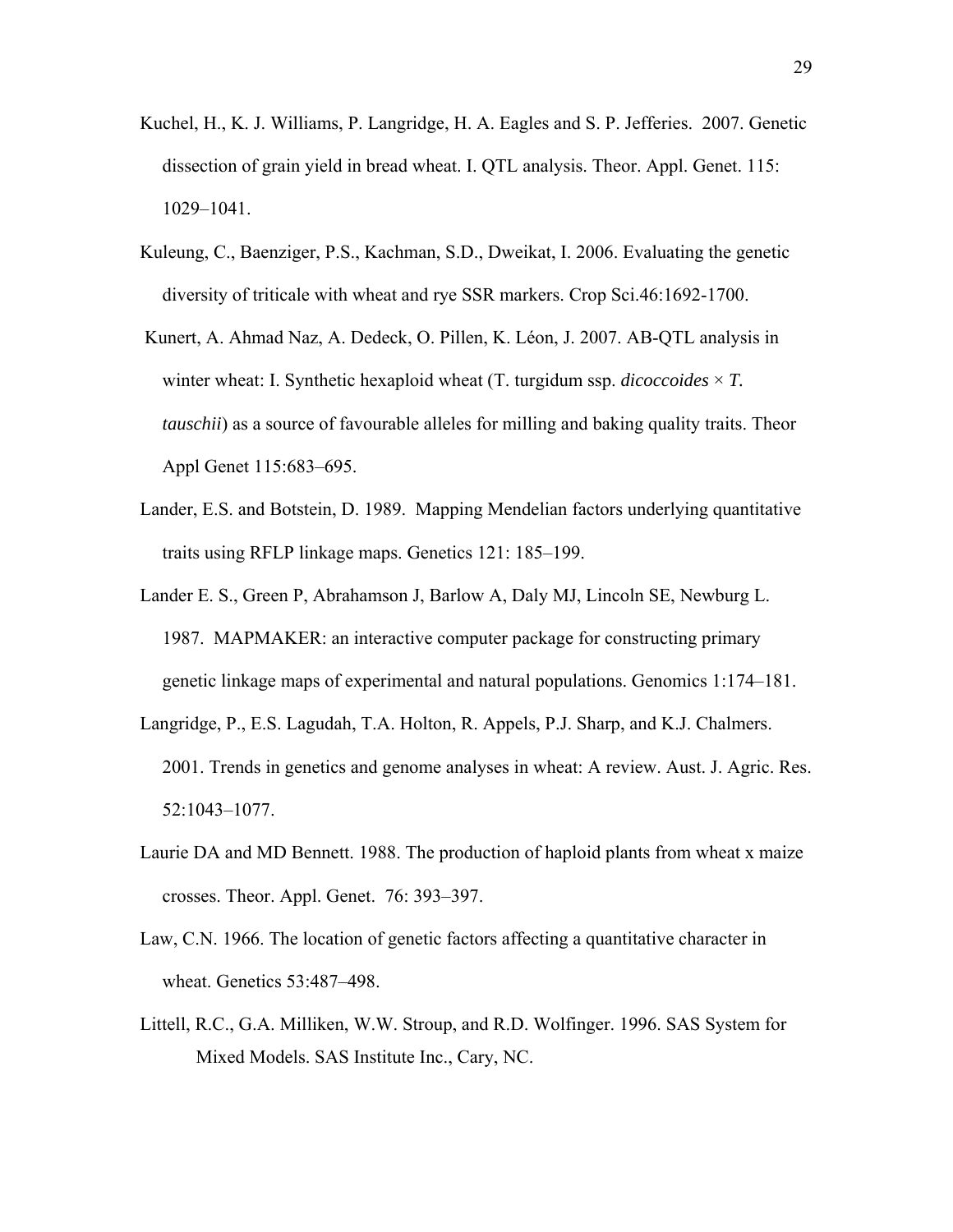- Marza F., Bai G.H, Carver B.F., Zhou W.C. 2006. Quantitative trait loci for yield and related traits in the wheat population Nin7840 X Clark. Theor Appl Genet 112:688– 698.
- McCartney, C. A., D. J. Somers, D. G. Humphreys, O. Lukow, N. Ames et al. 2005. Mapping quantitative trait loci controlling agronomic traits in the spring wheat cross RL4452 x 'AC Domain'. Genome 48: 870–883.
- Miura, H., and A.J. Worland. 1994. Genetic control of vernalization, day-length response, and earliness per se by homoeologous group-3 chromosomes in wheat. Plant Breeding 113:160–169.
- Miura, H., N. Nakagawa, and A.J. Worland. 1999. Control of earemergence time by chromosome 3A of wheat. Plant Breeding 118:85–87.
- Pestsova, E., M. W. Ganal, and M. S. Ro¨ der, 2000. Isolation and mapping of microsatellite markers specific for the D genome of bread wheat. Genome 43, 689— 697.
- Peterson, C.J. 1992. Similarities among test sites based on cultivar performance in the hard red winter wheat region. Crop Sci. 32:907-912.
- Quarrie, S. A., A. Steed, C. Calestani, A. Semikhodskii, C. Lebreton et al., 2005 A highdensity genetic map of hexaploid wheat (*Triticum aestivum* L.) from the cross Chinese Spring x SQ1 and its use to compare QTLs for grain yield across a range of environments. Theor. Appl. Genet. 110: 865–880.
- Riera-Lizarazu, O. & A. Mujeeb-Kazi, 1993. Polyhaploid production in the Triticeae: wheat *Tripsacum* crosses. Crop Sci. 33:973–976.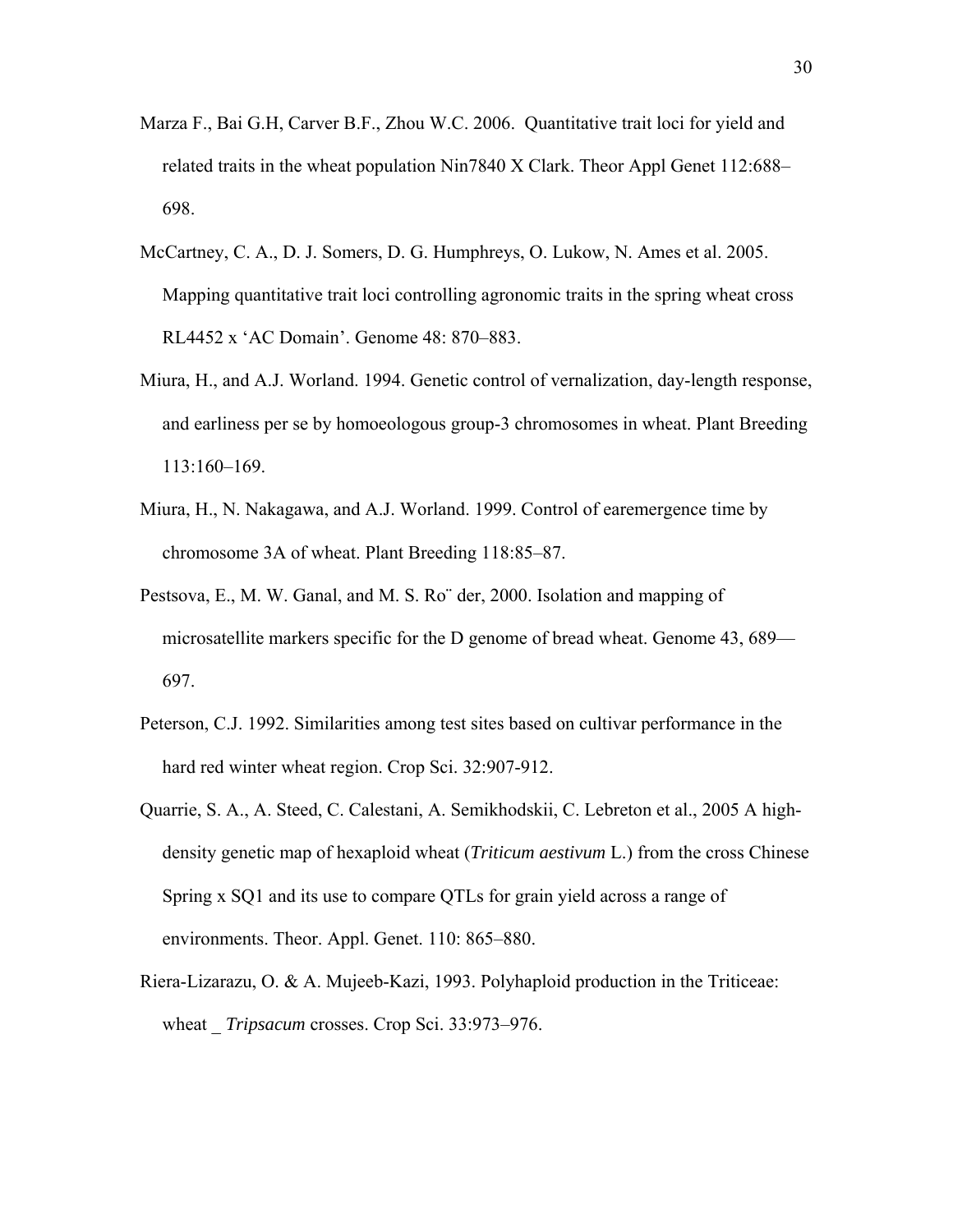Röder M.S., Korzun V., Wendehake K., Plaschke J., Tixier M.H., Leroy P., Ganal M.W. 1998. A microsatellite map of wheat. Genetics 149:2007–2023.

SAS Institute. 2004. SAS/STAT 9.1 user's guide. SAS Inst., Cary, NC.

- Shah, M., P. Baenziger, Y. Yen, K. Gill, B. Moreno-Sevilla, and K. Haliloglu. 1999a. Genetic analyses of agronomic traits controlled by wheat chromosome 3A. Crop Sci. 39:1016–1021.
- Shah, M.M., K.S. Gill, P.S. Baenziger, Y. Yen, S.M. Kaeppler, and H.M. Ariyarathne. 1999b. Molecular mapping of loci for agronomic traits on chromosome 3A of bread wheat. Crop Sci. 39:1728–1732.
- Saghai-Maroof MA, Soliman KM, Jorgensen RA, Allard RW. 1984. Ribosomal DNA spacer-length polymorphism in barley: Mendelian inheritance, chromosome location, and population dynamics. Proc Natl Acad Sci USA 81:8014–8018.
- Somers D.J., Isaac P., Edwards K. 2004. A high-density microsatellite consensus map for bread wheat (*Triticum aestivum* L.). TheorAppl Genet 109:1105–1114.
- Song Q.J., Shi J.R., Singh S., Fickus E.W., Costa J.M., Lewis J., Gill B.S.,Ward R., Cregan P.B. 2005. Development and mapping of microsatellite (SSR) markers in wheat. Theor Appl Genet 110:550–560.
- Sourdille, P., T. Cadalen, H. Guyomarc'h, J. W. Snape, M. R. Perretant et al. 2003. An update of the Courtot x Chinese Spring intervarietal molecular marker linkage map for the QTL detection of agronomic traits in wheat. Theor. Appl. Genet. 106: 530–538.
- Stephenson, P., Bryan, G., Kirby, J., Collins, A., Devos, K., Busso, C., and Gale, M. 1998. Fifty new microsatellite loci for the wheat genetic map. Theor. Appl. Genet. 97: 946–949.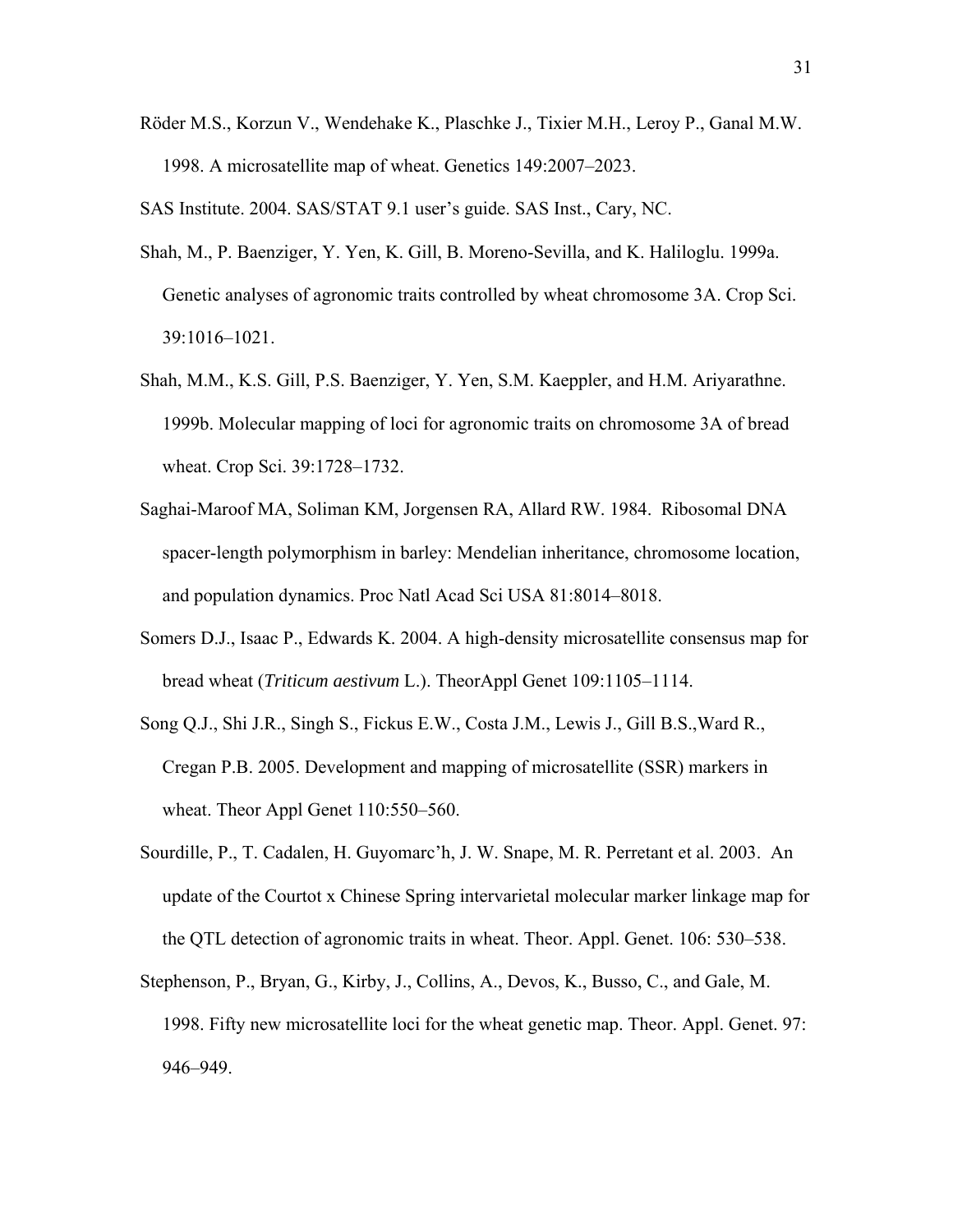Tanksley, S. 1993 Mapping polygenes. Ann. Rev. Genet. 27, 205–233.

- Wang S., C. J. Basten, and Z. B. Zeng. 2007. Windows QTL Cartographer 2.5. Department of Statistics, North Carolina State University, Raleigh, NC. (http://statgen.ncsu.edu/qtlcart/WQTLCart.htm).
- Zemetra R. S., R. Morris and J. W. Schmidt. 1986. Gene location for heading date using reciprocal chromosome substitutions in winter wheat Crop Sci. 26: 531-533.

Zeng, Z.B. 1994. Precision mapping of quantitative trait loci. Genetics 136:1457–1468.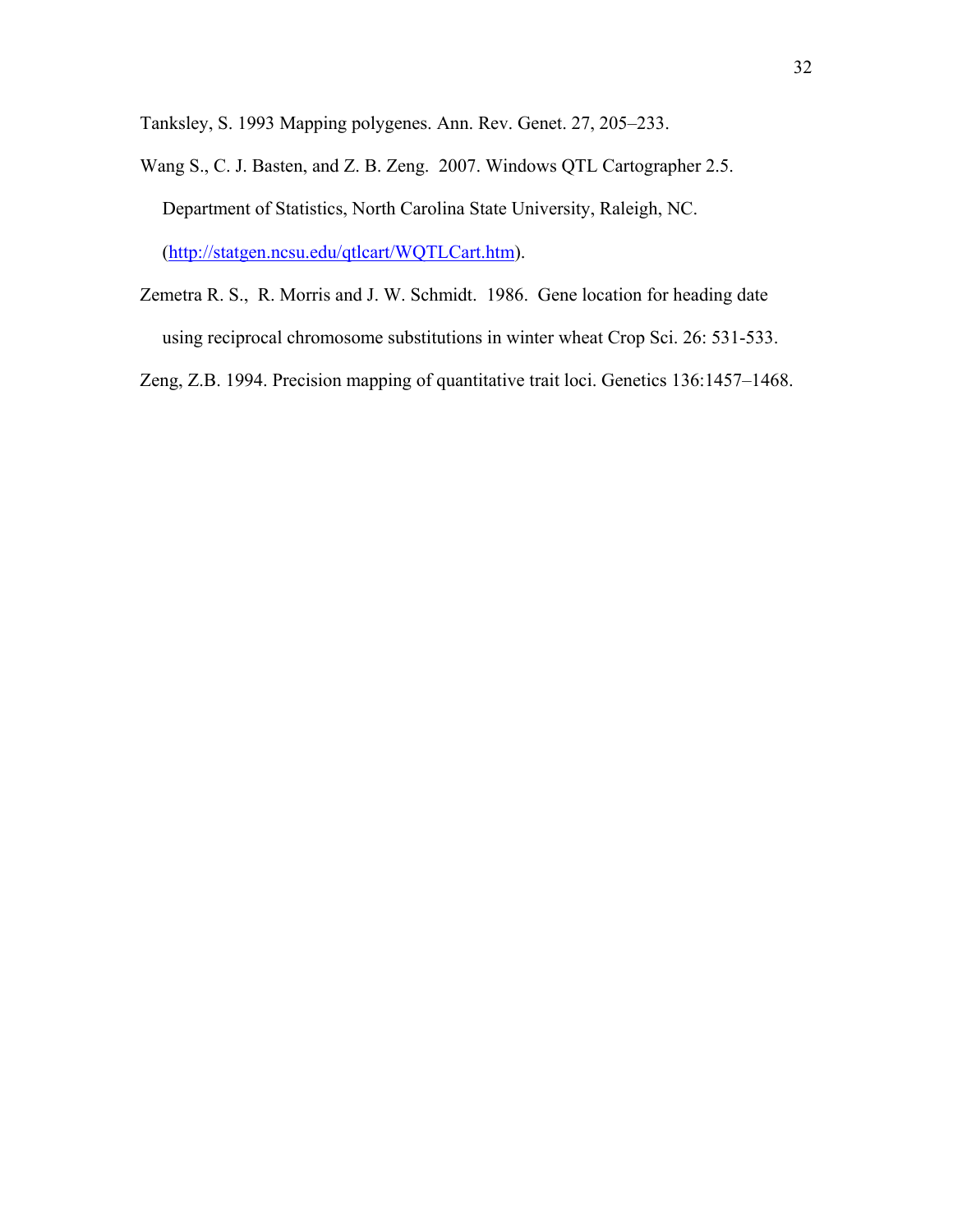### **LISTS OF TABLES**

Table 1. Summary of agronomic traits evaluated in the WI(RICLs-3A) doubled haploid mapping population …………………………………………………………….. 35

Table 2. Means, standard errors (SE), range, standard deviation (SD), and heritability estimates (h2) of grain yield (GYLD), 1000-kernel weight (TKW), grain volume weight (GVW), kernels per spike (KPS), kernels per square meter (KPSM), spikes per square meter (SPSM), plant height (PHT), and anthesis date (AD) evaluated in the WI(RICLs-3A) mapping population and its parents in six replicated trials in Nebraska environments during 2008 and 2009. ……………………………………………………….. 36

Table 3. Pearson correlation coefficients among grain yield (GYLD), 1000-kernel weight (TKW), kernels per spike (KPS), kernels per square meter (KPSM), spikes per square meter (SPSM), grain volume weight (GVW), plant height (PHT), and anthesis date (AD) evaluated in 90 WI(RICLs-3A) mapping population in six replicated trials in Nebraska environments during 2008 and 2009. ………………………………………… 39

Table 4. Quantitative trait loci (QTL) for grain yield (GYLD), 1000-kernel weight (TKW), grain volume weight (GVW), kernels per spike (KPS), kernels per square meter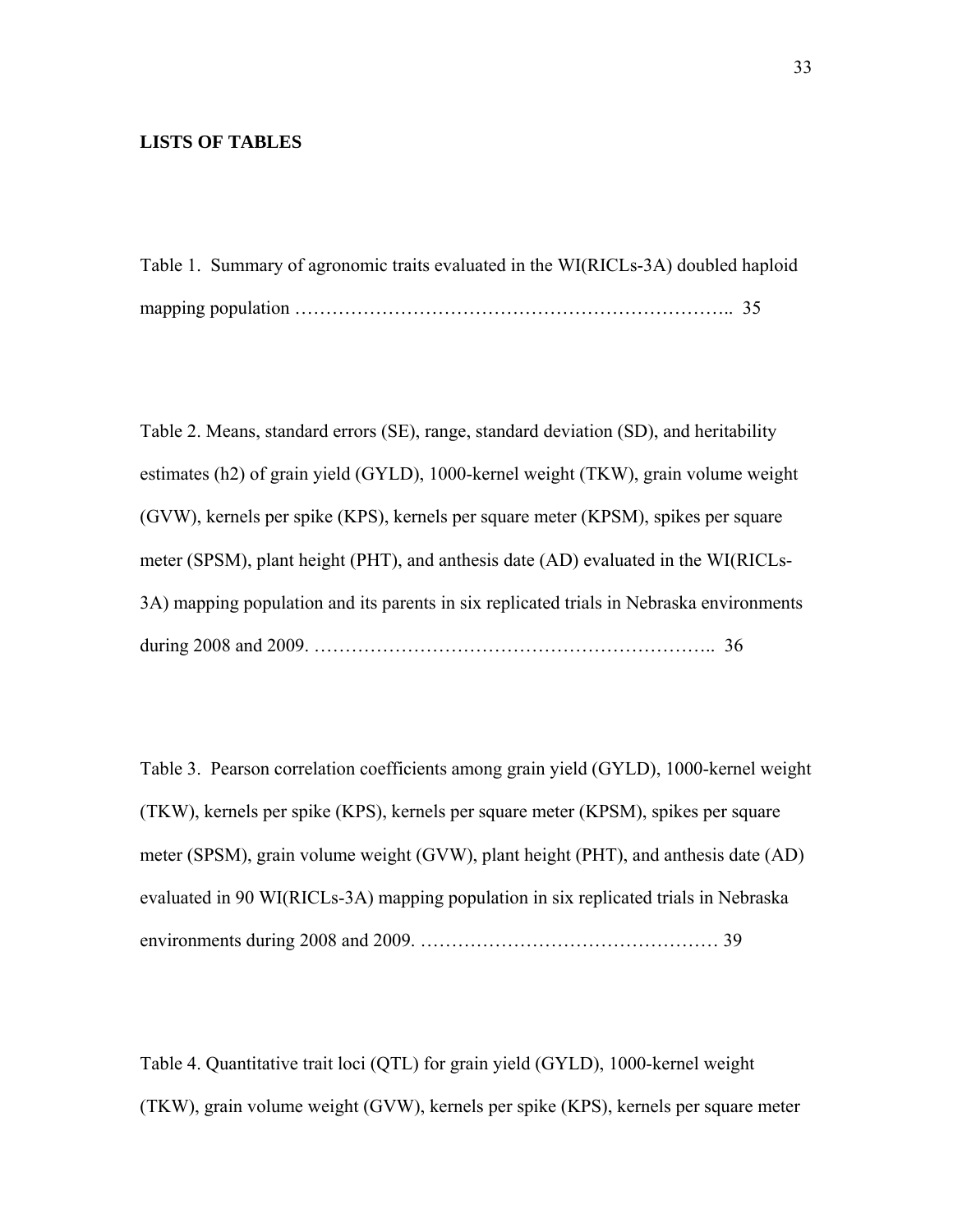(KPSM), spikes per square meter (SPSM), plant height (PHT), and anthesis date (AD) evaluated in WI(RICLs-3A) mapping population in six replicated experiments in Nebraska environments during 2008 and 2009. ………………………. 40

### **LIST OF FIGURE**

Figure 1. Position of QTLs detected in a WI x WI(CNN3A) derived doubled haploid mapping population, tested in six environments. Locus marker names are shown on the right side of the chromosome and values to the left of the chromosome indicate the genetic distance (cM). QTL pick positions are shown with open and closed triangles. The nine open triangles indicate those QTLs detected across environments while the three closed triangles indicate QTLs detected only in individual environments. Quantitative trait loci are labeled with trait abbreviations and the QTL number for each trait. ….. 42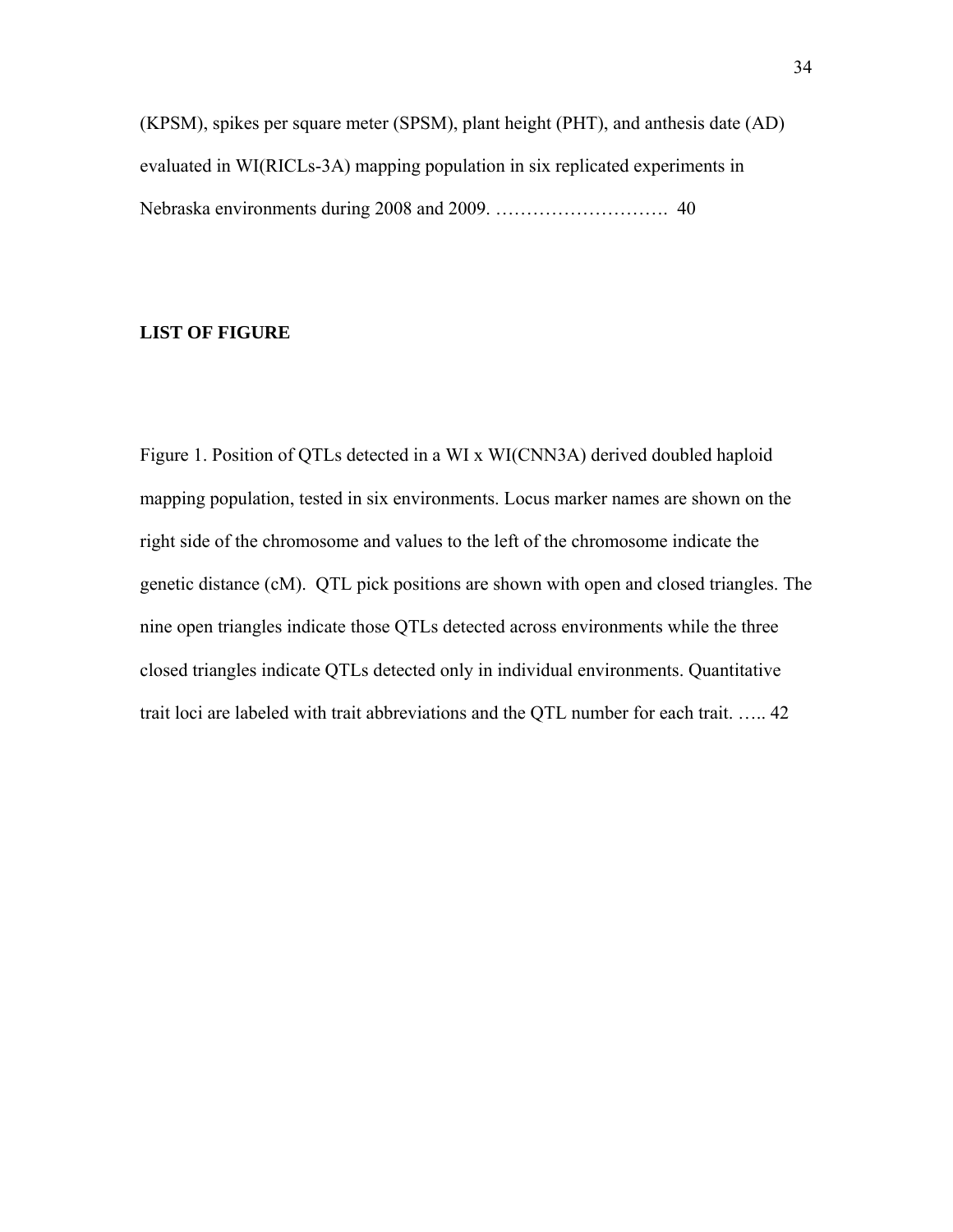| Trait name                     | Method of Measurement                                                             |
|--------------------------------|-----------------------------------------------------------------------------------|
| Anthesis date                  | Days after 01/01. Visually estimated as the date when 50% of the spikes in a plot |
|                                | had extruded anthers                                                              |
| Plant height                   | Average plant height measured from the soil surface to the tip of the spike,      |
|                                | excluding awns (cm)                                                               |
| Grain yield                    | Weight of grain harvested per unit area $(kg ha^{-1})$                            |
| Grain volume weight            | Measured in kghL <sup>-1</sup> with Seedburo volumetric scale                     |
| Thousand kernel weight         | Ten random spikes harvested from four rows and threshed to determine the          |
|                                | weight of a 1000 kernel sample $(g)$                                              |
| Kernel number per spike        | Ten random spikes harvested from four rows and threshed to determine the kernel   |
|                                | number per spike                                                                  |
| Kernel number per square meter | Estimated by dividing plot grain yield by kernel weight                           |
| Spike number per square meter  | Estimated by dividing plot grain yield by kernels per spike multiplied by kernel  |
|                                | weight                                                                            |

Table 1. Summary of agronomic traits evaluated in the WI(RICLs-3A) doubled haploid mapping population.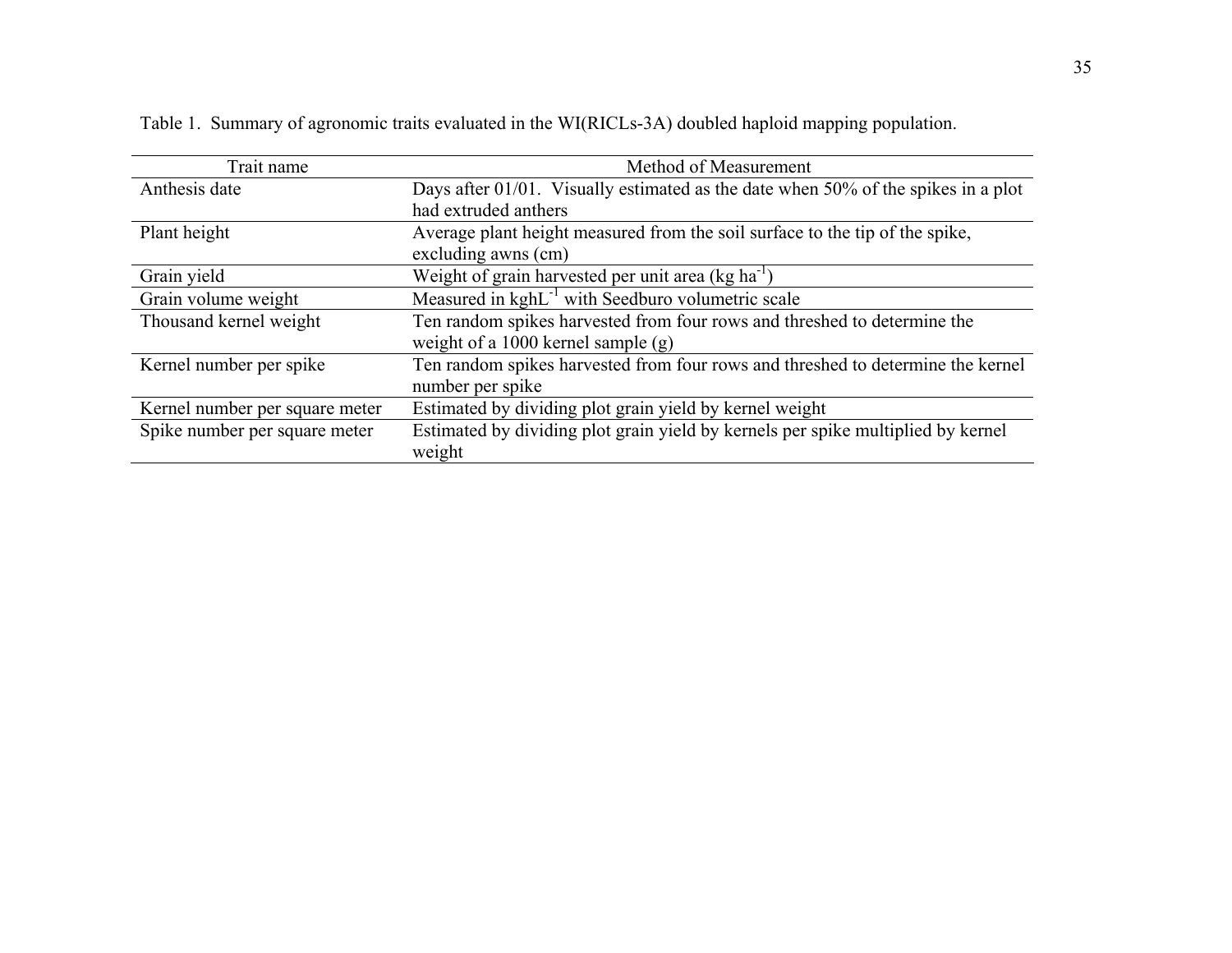Table 2. Means, standard errors (SE), range, standard deviation (SD), and heritability estimates  $(h^2)$  of grain yield (GYLD), 1000-kernel weight (TKW), grain volume weight (GVW), kernels per spike (KPS), kernels per square meter (KPSM), spikes per square meter (SPSM), plant height (PHT), and anthesis date (AD) evaluated in the WI(RICLs-3A) mapping population and its parents in six replicated trials in Nebraska environments during 2008 and 2009.

|             |                   |       | Parents                                |                         | $\text{WI(RICLs-3A)}$ <sup>§</sup> |       |            |      |            |
|-------------|-------------------|-------|----------------------------------------|-------------------------|------------------------------------|-------|------------|------|------------|
| Trait       | Environment       | WI    | $\text{WI}(\text{CNN3A})$ <sup>†</sup> | Difference <sup>‡</sup> | $\rm SE$                           | Mean  | Range      | SD   | $h^{2\P}$  |
| <b>GYLD</b> | Lincoln 2008      | 2797  | 2188                                   | 609                     | 346                                | 2611  | 1574-3629  | 471  | 0.74(0.05) |
|             | North Platte 2008 | 4800  | 4378                                   | 422                     | 252                                | 4285  | 2345-4903  | 355  | 0.77(0.05) |
|             | Lincoln 2009      | 4148  | 3500                                   | 647                     | 264                                | 3932  | 3333-4592  | 307  | 0.65(0.07) |
|             | Mead 2009         | 4074  | 3511                                   | 563                     | 288                                | 3455  | 2477-4388  | 365  | 0.71(0.06) |
|             | North Platte 2009 | 3519  | 3062                                   | 457                     | 211                                | 3438  | 2664-3931  | 244  | 0.65(0.07) |
|             | Sidney 2009       | 3813  | 3285                                   | 528                     | 180                                | 3585  | 2913-4058  | 206  | 0.67(0.07) |
|             | Combined          | 3863  | 3319                                   | 544                     | 172                                | 3552  | 2665-3910  | 200  | 0.66(0.06) |
| <b>TKW</b>  | Lincoln 2008      | 32.8  | 33.9                                   | $-1.1$                  | 2.10                               | 32.5  | 26.9-37.0  | 1.9  | 0.37(0.12) |
|             | North Platte 2008 | 38.5  | 38.5                                   | 0.0                     | 1.11                               | 38.6  | 34.4-41.1  | 1.3  | 0.67(0.06) |
|             | Lincoln 2009      | 38.0  | 39.6                                   | $-1.7$                  | 1.37                               | 38.4  | 34.3-41.5  | 1.2  | 0.37(0.12) |
|             | Mead 2009         | 39.4  | 37.1                                   | 2.2                     | 1.59                               | 38.3  | 32.3-41.4  | 1.6  | 0.57(0.08) |
|             | North Platte 2009 | 31.6  | 31.8                                   | $-0.2$                  | 1.92                               | 32.5  | 28.7-35.0  | 1.4  | 0.27(0.14) |
|             | Sidney 2009       | 34.2  | 35.7                                   | $-1.4$                  | 1.22                               | 34.9  | 31.8-37.3  | 1.2  | 0.56(0.09) |
|             | Combined          | 35.7  | 36.1                                   | $-0.4$                  | 0.74                               | 35.9  | 32.8-38.0  | 0.9  | 0.72(0.05) |
| <b>KPS</b>  | Lincoln 2008      | 26.2  | 22.2                                   | 4.0                     | 2.12                               | 22.4  | 17.7-28.1  | 2.0  | 0.46(0.10) |
|             | North Platte 2008 | 21.7  | 23.4                                   | $-1.7$                  | 1.59                               | 22.6  | 19.7-25.9  | 1.3  | 0.25(0.15) |
|             | Lincoln 2009      | 32.7  | 34.9                                   | $-2.2$                  | 2.10                               | 33.6  | 28.0-39.4  | 2.2  | 0.54(0.09) |
|             | <b>Mead 2009</b>  | 32.2  | 31.1                                   | 1.2                     | 1.91                               | 32.1  | 28.5-36.7  | 1.7  | 0.40(0.11) |
|             | North Platte 2009 | 25.4  | 22.7                                   | 2.7                     | 1.65                               | 23.2  | 19.6-27.2  | 1.5  | 0.34(0.13) |
|             | Sidney 2009       | 19.5  | 21.9                                   | $-2.3$                  | 1.80                               | 23.3  | 20.6-26.8  | 1.4  | 0.18(0.17) |
|             | Combined          | 26.3  | 26.0                                   | 0.3                     | 0.94                               | 26.2  | 24.3-28.7  | 0.9  | 0.47(0.01) |
| <b>KPSM</b> | Lincoln 2008      | 8505  | 6698                                   | 1807                    | 1212                               | 8071  | 5142-12097 | 1502 | 0.68(0.06) |
|             | North Platte 2008 | 12472 | 11317                                  | 1155                    | 764                                | 11103 | 6864-13019 | 830  | 0.61(0.07) |
|             | Lincoln 2009      | 10965 | 8854                                   | 2112                    | 739                                | 10214 | 8189-12417 | 811  | 0.59(0.07) |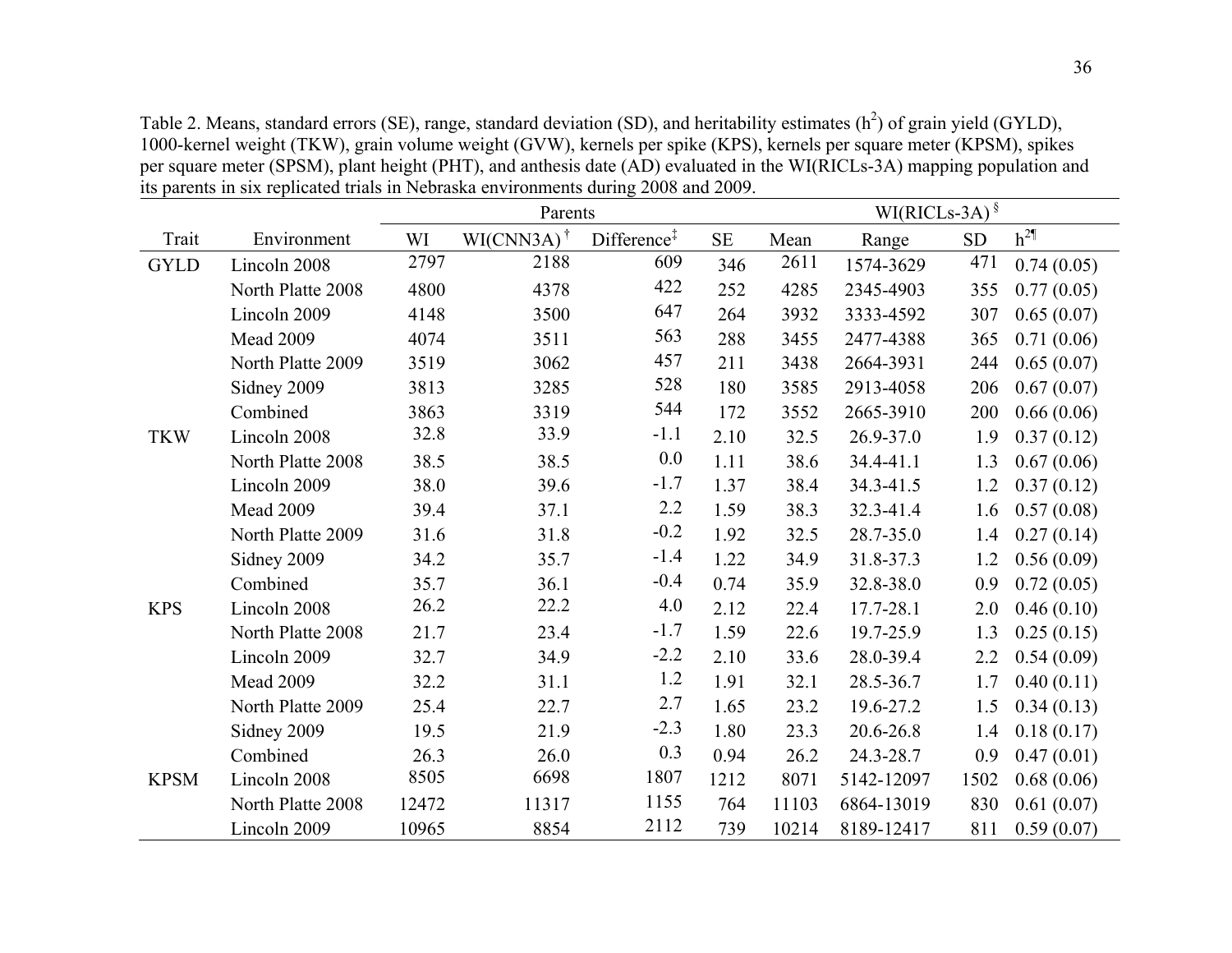|             |                   |       | Parents                             |                         | $\text{WI(RICLs-3A)}^{\frac{1}{9}}$ |       |             |           |            |
|-------------|-------------------|-------|-------------------------------------|-------------------------|-------------------------------------|-------|-------------|-----------|------------|
| Trait       | Environment       | WI    | $\text{WI}(\text{CNN3A})^{\dagger}$ | Difference <sup>‡</sup> | <b>SE</b>                           | Mean  | Range       | <b>SD</b> | $h^{2\P}$  |
|             | Mead 2009         | 10465 | 9472                                | 993                     | 830                                 | 9020  | 6848-11379  | 855       | 0.57(0.08) |
|             | North Platte 2009 | 11131 | 9664                                | 1467                    | 924                                 | 10648 | 8150.-12573 | 819       | 0.46(0.12) |
|             | Sidney 2009       | 11148 | 9199                                | 1949                    | 630                                 | 10308 | 8489-11817  | 608       | 0.57(0.09) |
|             | Combined          | 10797 | 9196                                | 1601                    | 505                                 | 9899  | 7541-10895  | 497       | 0.53(0.08) |
| <b>SPSM</b> | Lincoln 2008      | 331   | 302                                 | 29                      | 69                                  | 368   | 195-565     | 76.8      | 0.60(0.08) |
|             | North Platte 2008 | 578   | 494                                 | 85                      | 52                                  | 495   | 323-616     | 47.1      | 0.39(0.11) |
|             | Lincoln 2009      | 337   | 254                                 | 84                      | 31                                  | 307   | 245-423     | 31.2      | 0.53(0.09) |
|             | Mead 2009         | 327   | 314                                 | 13                      | 28                                  | 283   | 191-377     | 30.7      | 0.60(0.08) |
|             | North Platte 2009 | 432   | 418                                 | 14                      | 49                                  | 464   | 376-555     | 45.0      | 0.40(0.13) |
|             | Sidney 2009       | 576   | 427                                 | 149                     | 47                                  | 446   | 338-530     | 36.0      | 0.28(0.15) |
|             | Combined          | 432   | 368                                 | 64                      | 24                                  | 394   | 283-443     | 25.6      | 0.57(0.08) |
| <b>GVW</b>  | Lincoln 2008      | 74.6  | 72.7                                | 1.9                     | $\mathbf{1}$                        | 73    | 71.0-75.0   | 0.8       | 0.58(0.08) |
|             | North Platte 2008 | 76.8  | 74.9                                | 1.9                     | 1.0                                 | 75.8  | 69.9-79.5   | 1.1       | 0.60(0.08) |
|             | Lincoln 2009      | 82.1  | 80.6                                | 1.5                     | 0.5                                 | 81.6  | 79.2-82.6   | 0.6       | 0.73(0.05) |
|             | Mead 2009         | 74.8  | 73.5                                | 1.4                     | 0.9                                 | 74.6  | 70.1-76.1   | 1.0       | 0.62(0.08) |
|             | North Platte 2009 | 74.2  | 73.8                                | 0.4                     | 0.7                                 | 74.3  | 71.8-75.7   | 0.7       | 0.54(0.09) |
|             | Sidney 2009       | 75.6  | 74.1                                | 1.5                     | 0.5                                 | 76.1  | 74.3-77.6   | 0.7       | 0.77(0.05) |
|             | Combined          | 76.3  | 75.0                                | 1.4                     | 0.5                                 | 75.9  | 73.4-76.8   | 0.5       | 0.73(0.05) |
| <b>PHT</b>  | Lincoln 2008      | 106.6 | 116.8                               | $-10.2$                 | 1.9                                 | 107.5 | 96.0-116.6  | 4.4       | 0.92(0.02) |
|             | North Platte 2008 | 118.3 | 123.5                               | $-5.3$                  | 2.4                                 | 117.0 | 104.0-123.3 | 3.3       | 0.72(0.05) |
|             | Lincoln 2009      | 83.9  | 98.0                                | $-14.1$                 | 2.2                                 | 90.0  | 82.6-105.0  | 4.6       | 0.90(0.02) |
|             | Mead 2009         | 96.8  | 101.4                               | $-4.6$                  | 2.4                                 | 99.7  | 89.2-110.0  | 4.5       | 0.86(0.02) |
|             | North Platte 2009 | 113.0 | 123.7                               | $-10.8$                 | 2.2                                 | 117.5 | 109.5-127.6 | 3.8       | 0.68(0.06) |
|             | Sidney 2009       | 94.1  | 100.5                               | $-6.4$                  | 2.2                                 | 94.1  | 75.1-104.4  | 4.3       | 0.88(0.02) |
|             | Combined          | 102.1 | 110.6                               | $-8.4$                  | 1.9                                 | 104.4 | 97.7-110.3  | 2.9       | 0.79(0.04) |
| $AD^{\#}$   | Lincoln 2008      | 152.9 | 154.8                               | $-2.0$                  | 0.5                                 | 152.7 | 150.0-155.4 | 1.26      | 0.94(0.01) |
|             | North Platte 2008 | 153.5 | 155.5                               | $-2.1$                  | 0.5                                 | 154.0 | 152.0-156.8 | 0.92      | 0.87(0.02) |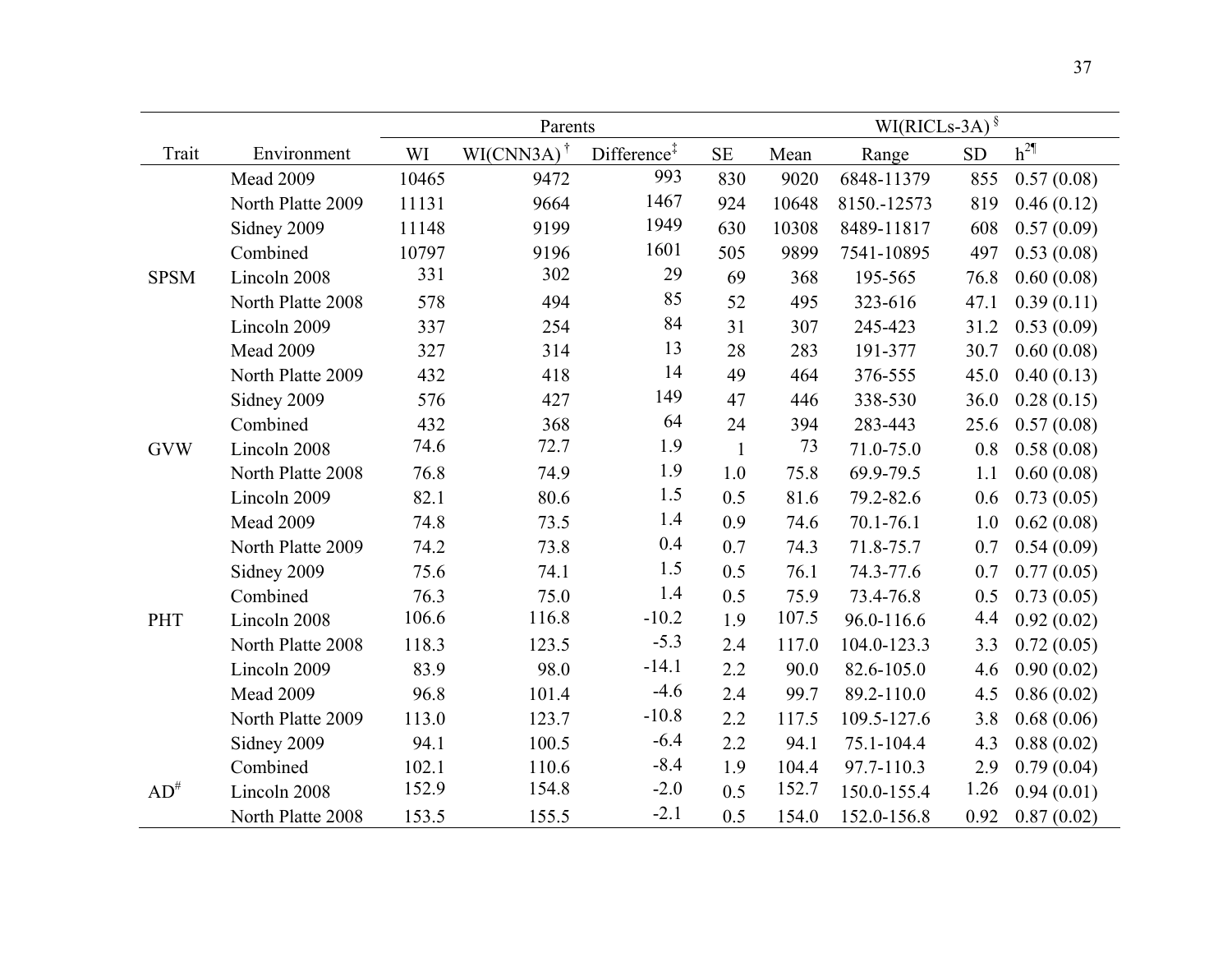|       |                   |       | Parents   |                         |           |       | $WI(RICLs-3A)$ <sup>§</sup> |           |                    |  |
|-------|-------------------|-------|-----------|-------------------------|-----------|-------|-----------------------------|-----------|--------------------|--|
| Trait | Environment       | WI    | WI(CNN3A) | Differente <sup>†</sup> | <b>SE</b> | Mean  | Range                       | <b>SD</b> | $h^{2\P}$          |  |
|       | Lincoln 2009      | 142.8 | 144.5     | $-1.7$                  |           | 143.3 | $140.2 - 145.0$             |           | $1.05$ 0.91 (0.02) |  |
|       | <b>Mead 2009</b>  | 144.8 | 147.5     | $-2.7$                  | 0.5       | 144.9 | 141.9-146.7                 | 1.25      | 0.94(0.01)         |  |
|       | North Platte 2009 | 145.6 | 148.3     | $-2.7$                  | 0.4       | 147.2 | 145.2-149.9                 | 0.88      | 0.92(0.02)         |  |
|       | Combined          | 148.1 | 150.2     | $-2.1$                  | 0.4       | 148.4 | 146.2-150.3                 | 0.95      | 0.93(0.10)         |  |

 $\overline{A}$  WI(CNN3A) = Wichita substitution line, chromosome 3A of cultivar Wichita replaced with chromosome 3A of Cheyenne.

‡ Differences of least squares means for the two parents. Note: -ve means WI(CNN3A) has greater mean.

 $\gamma$ <sup>§</sup> WI(RICLs-3A) = recombinant inbred chromosome lines for the 3A chromosome under Wichita background.

<sup>1</sup> Values in parenthesis are standard errors for the  $h^2$  (calculated at  $\alpha = 0.05$ ).

 $*$  AD was evaluated only in five environments.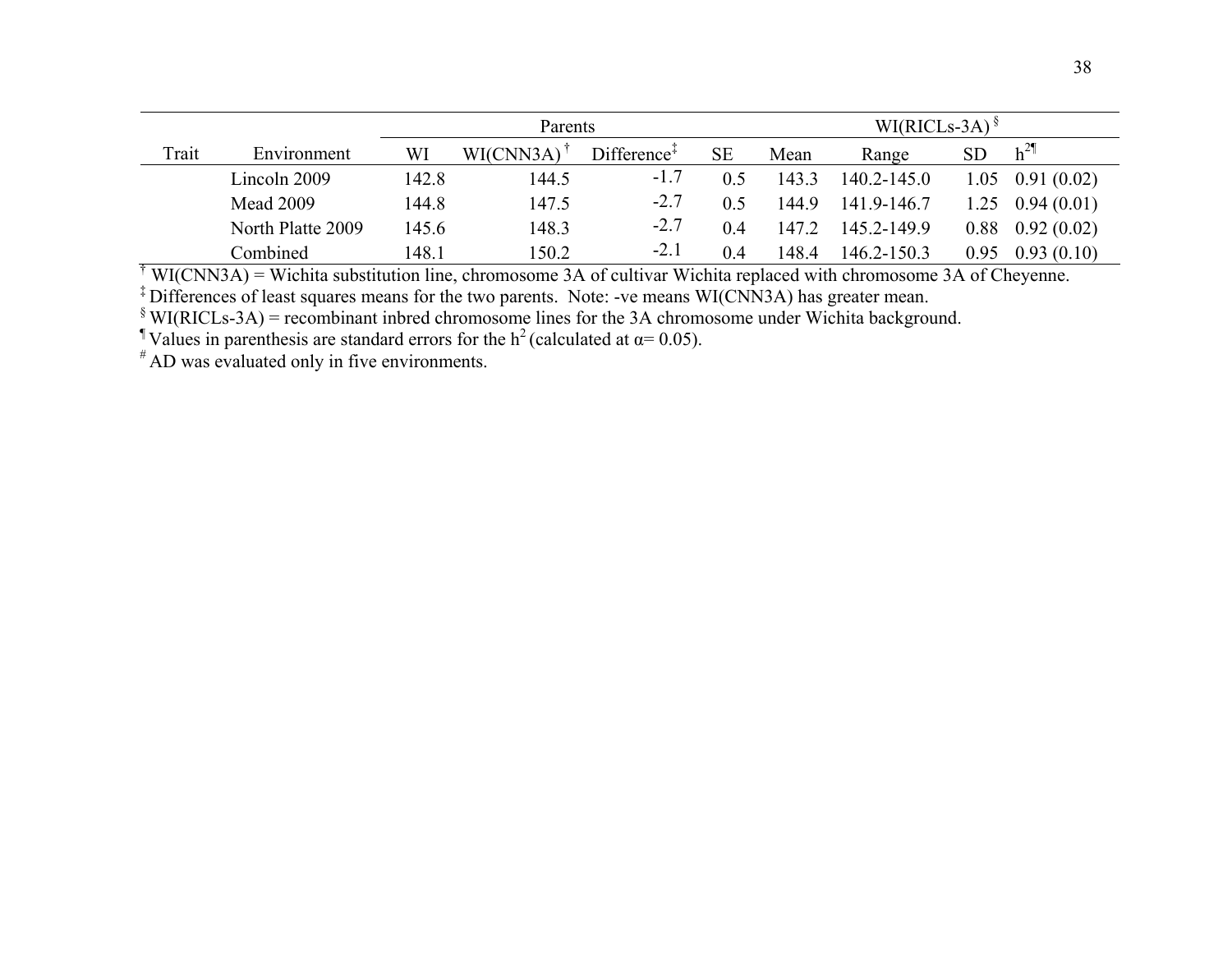Table 3. Pearson correlation coefficients among grain yield (GYLD), 1000-kernel weight (TKW), kernels per spike (KPS), kernels per square meter (KPSM), spikes per square meter (SPSM), grain volume weight (GVW), plant height (PHT), and anthesis date (AD) evaluated in 90 WI(RICLs-3A) mapping population in six replicated trials in Nebraska environments during 2008 and 2009.

| $n=90$      | <b>TKW</b> | <b>KPS</b>                 | <b>KPSM</b>         | <b>SPSM</b>            | <b>GVW</b>          | <b>PHT</b>            | AD <sup>T</sup>      |
|-------------|------------|----------------------------|---------------------|------------------------|---------------------|-----------------------|----------------------|
| <b>GYLD</b> | $0.52***$  | $-0.13^{\text{ns}\dagger}$ | $0.89***$           | $0.77***$              | $0.65***$           | $-0.20^*$             | $-0.23$ <sup>*</sup> |
| <b>TKW</b>  |            | $-0.07^{\text{ns}}$        | $0.09^{ns}$         | $0.12^{ns}$            | $0.52$ ***          | $-0.18$ <sup>ns</sup> | $-0.20^*$            |
| <b>KPS</b>  |            |                            | $-0.14^{\text{ns}}$ | $-0.60$ <sup>***</sup> | $-0.13^{\text{ns}}$ | $0.23^*$              | $0.39***$            |
| <b>KPSM</b> |            |                            |                     | $0.85***$              | $0.48***$           | $-0.18$ <sup>ns</sup> | $-0.20*$             |
| <b>SPSM</b> |            |                            |                     |                        | $0.44***$           | $-0.30$ <sup>**</sup> | $-0.36***$           |
| <b>GVW</b>  |            |                            |                     |                        |                     | $-0.31$ <sup>**</sup> | $-0.15^{\text{ns}}$  |
| <b>PHT</b>  |            |                            |                     |                        |                     |                       | $0.58***$            |

\*Probability of correlation different from zero is <0.05.

\*\* Probability of correlation different from zero is <0.01

\*\*\*Probability of correlation different from zero is <0.001.

 $\frac{f_{\text{ins}}}{f}$ , not significant.<br>  $\frac{f}{f}$  AD was evaluated only in five environments.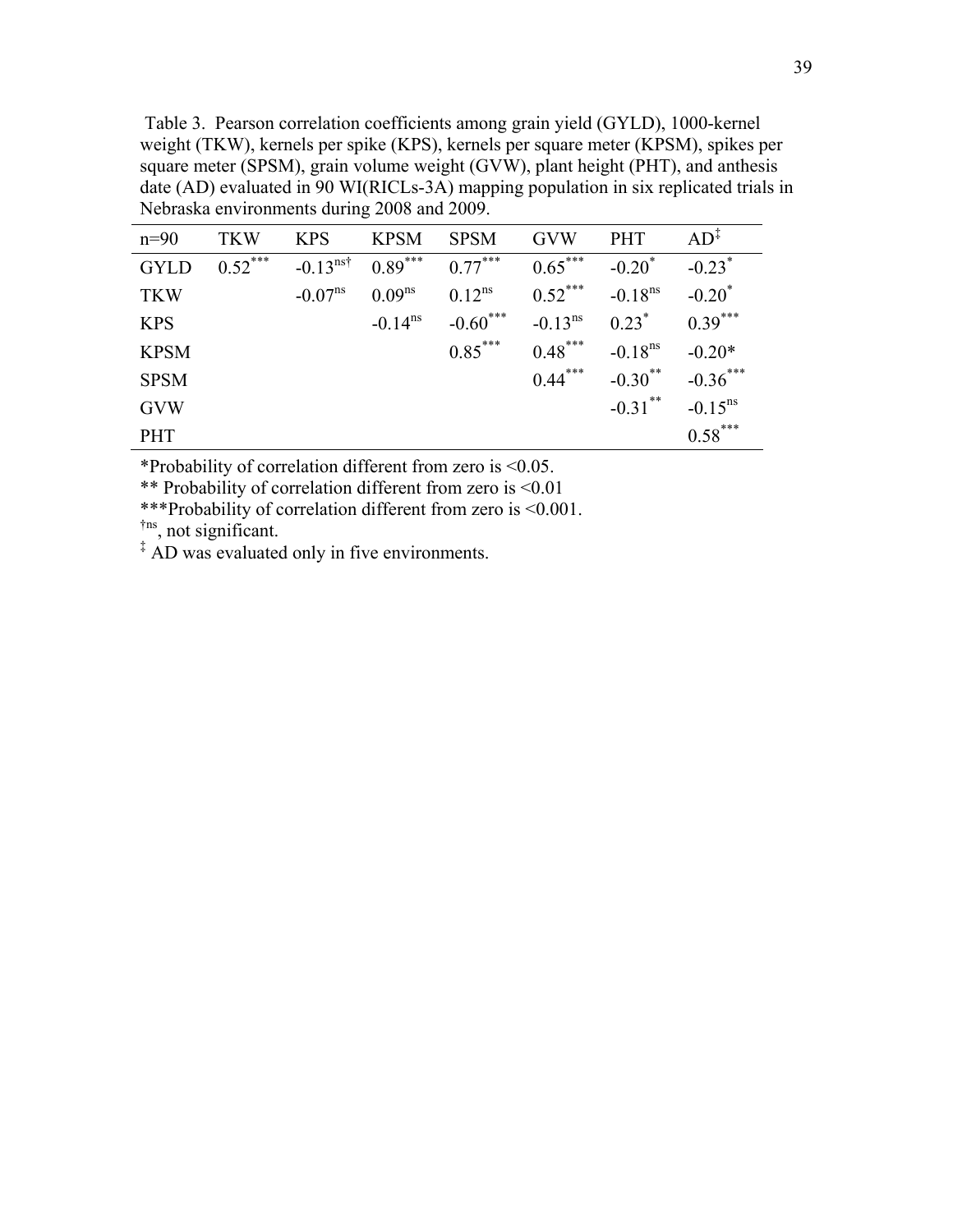OTL Trait Environment LOD† score Flanking markers Peak position  $(cM)$ Most significant marker  $R^2$  $($ %) $^{\ddagger}$ Additive  $effect^{\$}$ *QYld.neb-3A.1* GYLD Lincoln 2008 2.8 *Xbarc86-Xwmc388.1* 38.0 *Xwmc640* 13 -173.00 *QYld.neb-3A.1* GYLD North Platte 2009 3.4 *Xstm6352-Xcfa2193* 58.8 *Xbarc1060* 17 -101.00 *QYld.neb-3A.1* GYLD Combined 4.0 *Xbarc86-Xstm6352* 38.0 *Xwmc640* 19 -86.60 *QYld.neb-3A.2* GYLD Combined 3.6 *Xstm6352-Xhbg284* 51.1 *Xhbg284* 17 -82.40 *QTkw.neb-3A.1* TKW Lincoln 2008 4.1 *Xbarc67-Xstm6352* 41.6 *Xwmc388.1* 19 -0.80 *QTkw.neb-3A.2* TKW North Platte 2008 3.4 *Xhbg284-Xcfa2193* 61.0 *Xgwm497* 16 -0.53 *QTkw.neb-3A.1* TKW Combined 4.9 *Xbarc86-Xwmc664* 38.0 *Xwmc640* 21 -0.43 *QTkw.neb-3A.2* TKW Combined 4.3 *Xstm6352-Xhbg284* 51.1 *Xhbg284* 19 -0.41 *QKps.neb-3A* KPS Sidney 2009 2.8 *Xwmc640-Xbarc356* 39.4 *Xwmc664* 13 0.52 *QSsm.neb-3A* SPSM North Platte 2009 3.4 *Xgwm218-Xwmc640* 35.9 *Xbarc86* 16 -18.03 *QSsm.neb-3A* SPSM Combined 2.7 *Xbarc86-Xbarc356* 38.0 *Xwmc640* 12 -9.20 *QGvw.neb-3A.1* GVW Lincoln 2008 8.9 *Xwmc664-Xstm6352* 42.6 *Xwmc388.1* 39 -0.52 *QGvw.neb-3A.1* GVW North Platte 2008 3.8 *Xwmc664-Xstm6352* 41.6 *Xwmc388.1* 18 -0.45 *QGvw.neb-3A.1* GVW Lincoln 2009 13.5 *Xbarc86-Xstm6352* 41.6 *Xwmc388.1* 49 -0.44 *QGvw.neb-3A.1* GVW Mead 2009 7.2 *Xgwm218-Xwmc640* 35.7 *Xbarc86* 31 -0.54 *QGvw.neb-3A.1* GVW North Platte 2009 8.2 *Xbarc86-Xstm6352* 36.9 *Xwmc640* 35 -0.42 *QGvw.neb-3A.2* GVW North Platte 2009 7.6 *Xstm6352-Xwmc428* 51.1 *Xhbg284* 32 -0.40 *QGvw.neb-3A.1* GVW Combined 14.9 *Xbarc86-Xstm6352* 41.6 *Xwmc388.1* 53 -0.39 *QPht.neb-3A.1* PHT North Platte 2008 5.2 *Xgwm218-Xwmc664* 38.0 *Xwmc640* 23 1.61 *QPht.neb-3A.2* PHT North Platte 2008 3.9 *Xstm6352-Xhbg284* 51.1 *Xhbg284* 19 1.45 *QPht.neb-3A.2* PHT Lincoln 2009 3.9 *Xstm6352-Xhbg227* 56.8 *Xbarc1060* 18 1.96 *QPht.neb-3A.2* PHT Mead 2009 3.1 *Xhbg284-Xhbg227* 55.6 *Xwmc428* 15 1.76 *QPht.neb-3A.1* PHT North Platte 2009 5.5 *Xgwm218-Xwmc664* 39.0 *Xwmc640* 25 1.87 *QPht.neb-3A.2* PHT Sidney 2009 5.3 *Xhbg284-Xhbg227* 57.8 *Xbarc1060* 26 2.20 *QPht.neb-3A.1* PHT Combined 7.1 *Xbarc86-Xbarc67* 38.0 *Xwmc640* 31 1.62

Table 4. Quantitative trait loci (QTL) for grain yield (GYLD), 1000-kernel weight (TKW), grain volume weight (GVW), kernels per spike (KPS), kernels per square meter (KPSM), spikes per square meter (SPSM), plant height (PHT), and anthesis date (AD) evaluated in WI(RICLs-3A) mapping population in six replicated experiments in Nebraska environments during 2008 and 2009.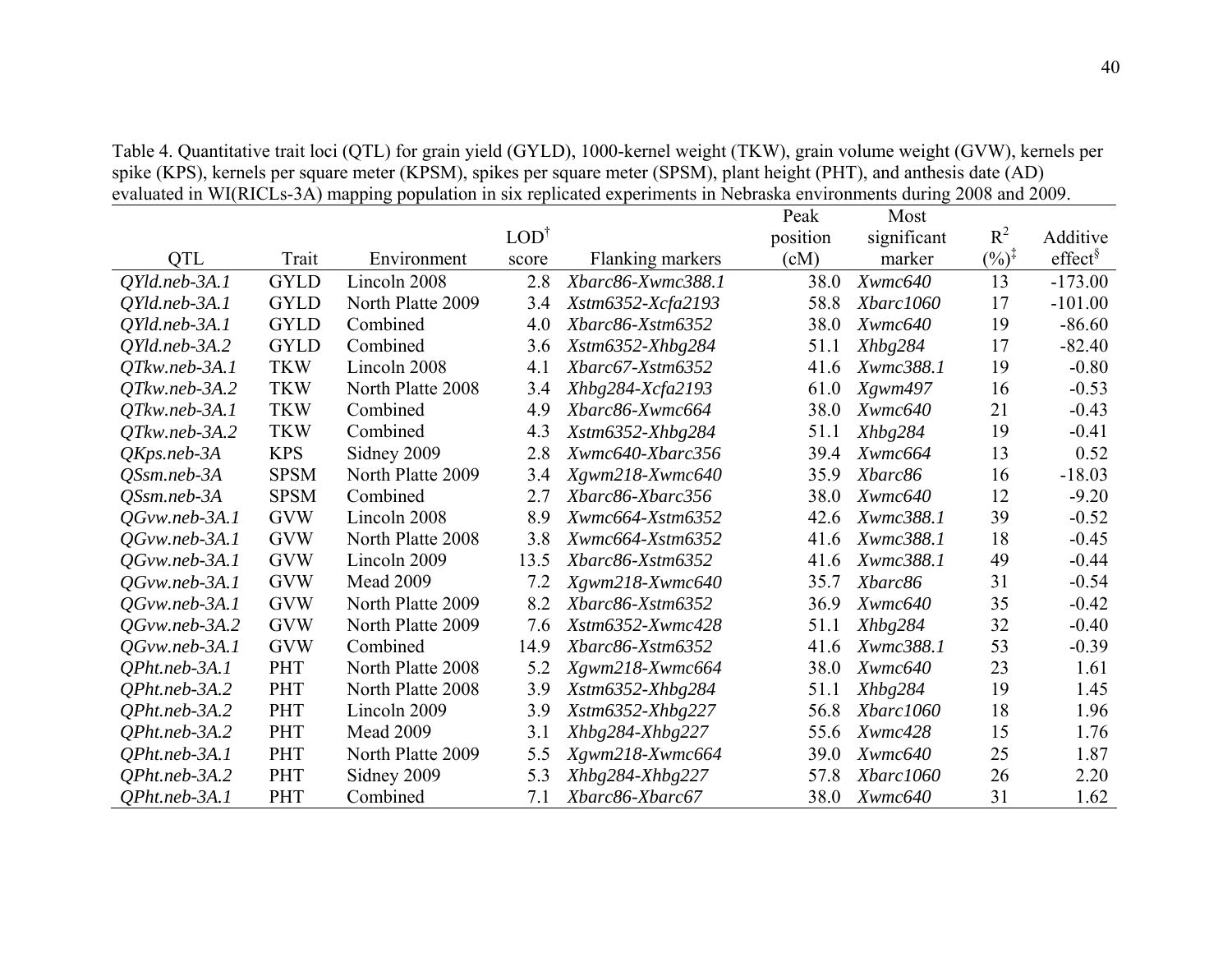|                  |            |                   |       |                                        | Peak     | Most        |                   |                     |
|------------------|------------|-------------------|-------|----------------------------------------|----------|-------------|-------------------|---------------------|
|                  |            |                   | LOD'  |                                        | position | significant | $R^2$             | Additive            |
| OTL              | Trait      | Environment       | score | Flanking markers                       | (cM)     | marker      | $(\%)^{\ddagger}$ | effect <sup>§</sup> |
| $QP$ ht.neb-3A.2 | <b>PHT</b> | Combined          | 6.3   | $X \text{stm} 6352 - X \text{hbg} 284$ | 50.1     | Xhbg284     | 28                | 1.55                |
| OAdt.neb-3A.1    | AD         | North Platte 2008 |       | Xbarc86-Xwmc388.1                      | 38.0     | Xwmc640     | 23                | 0.45                |
| $Q$ Adt.neb-3A.2 | AD         | North Platte 2008 | 3.8   | $X \text{stm} 6352 - X \text{hbg} 284$ | 51.1     | Xhbg284     | 19                | 0.39                |

† LOD, logarithm of odds.

<sup>‡</sup> The phenotypic variation explained by the QTL.

 $\frac{1}{2}$  Additive effect of a single Wichita allele, equivalent to the mean of RICLs-3A homozygous for Wichita alleles minus the mean of RICLs-3A homozygous for Cheyenne alleles divided by 2.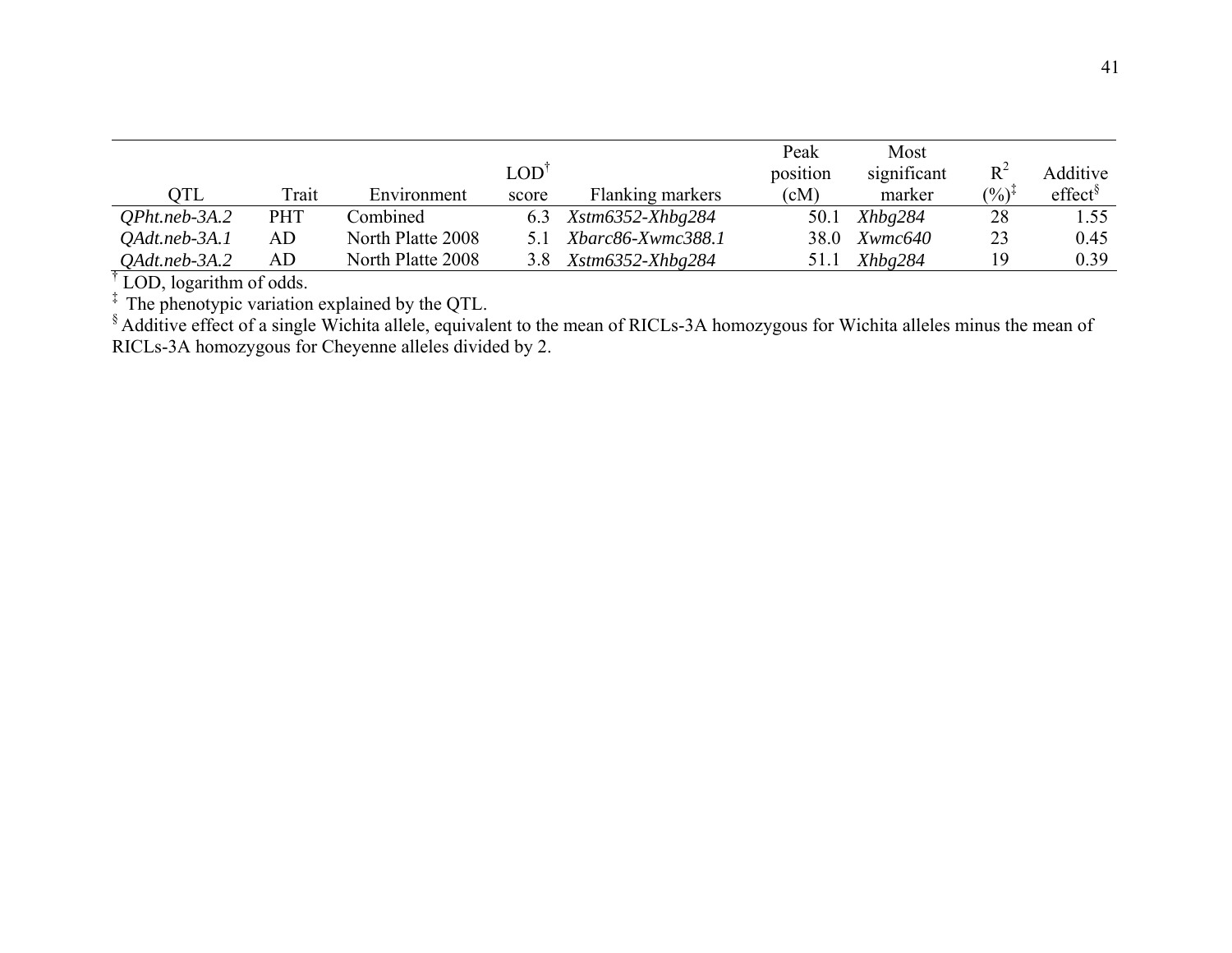Figure 1. Position of QTLs detected in a WI x WI(CNN3A) derived doubled haploid mapping population, tested in six environments. Locus marker names are shown on the right side of the chromosome and values to the left of the chromosome indicate the genetic distance (cM). QTL pick positions are shown with open and closed triangles. The nine open triangles indicate those QTLs detected across environments while the three closed triangles indicate QTLs detected only in individual environments. Quantitative trait loci are labeled with trait abbreviations and the QTL number for each trait.

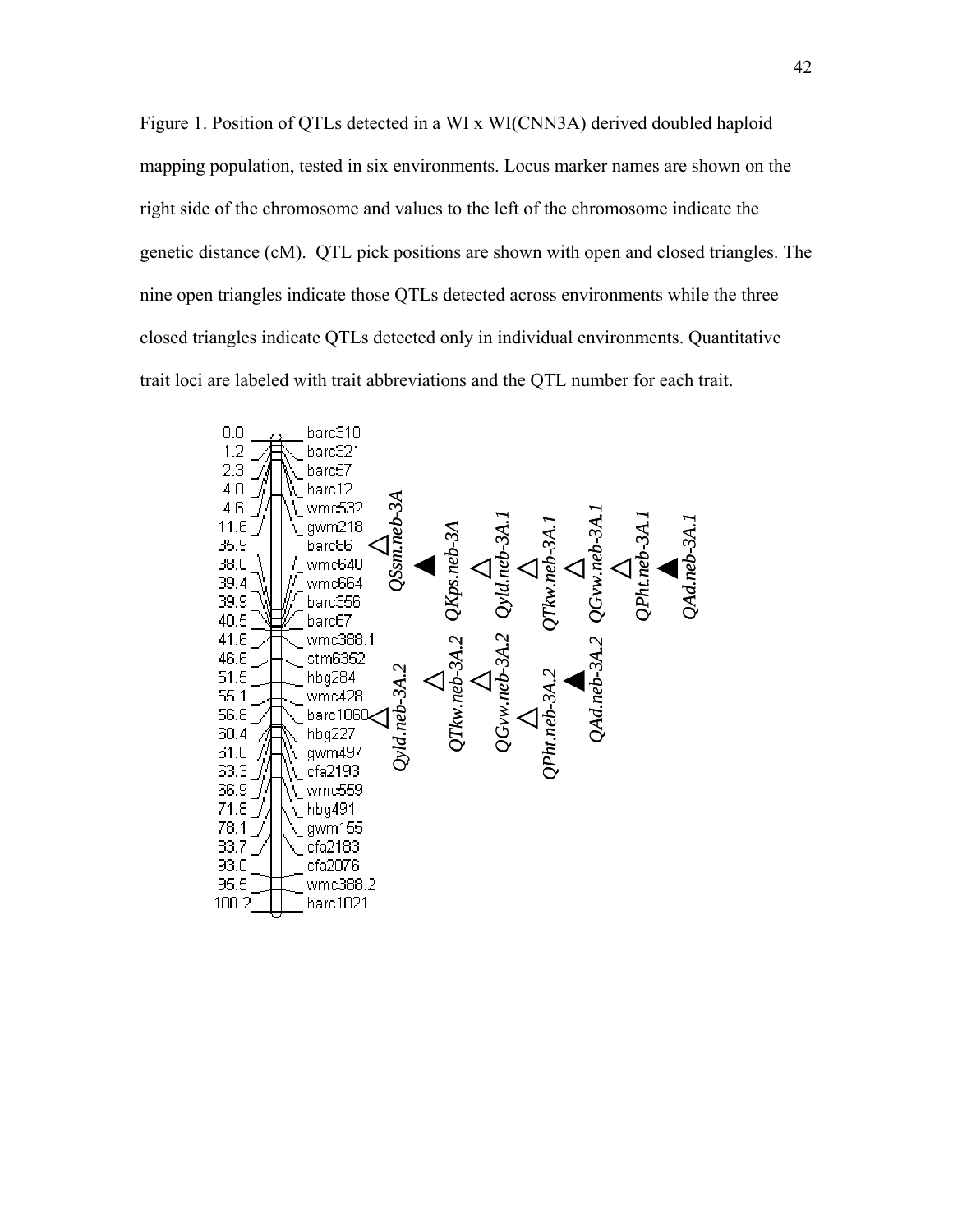# **LIST OF APPENDICES TABLES**

Appendix 1. Monthly mean temperature and total precipitation (precip) for Lincoln, Mead, North Platte, and Sidney during the 2008 and 2009 cropping season. ….. 46

Appendix 2. Pearson correlation coefficients among grain yield (GYLD), 1000-kernel weight (TKW), kernels per spike (KPS), kernels per square meter (KPSM), spikes per square meter (SPSM), grain volume weight (GVW), plant height (PHT), and anthesis date (AD) evaluated in 90 WI(RICLs-3A) mapping population in six replicated trials in Nebraska environments during 2008 and 2009. ……………………………… 47

Appendix 3. Least square means of lines with WI 3A, CNN 3A, and checks for grain yield (GYLD), 1000-kernel weight (TKW), kernels per spike (KPS), kernels per square meter (KPSM), spikes per square meter (SPSM), grain volume weight (GVW), plant height (PHT), and anthesis date (AD) evaluated in six replicated trials (n=1620) in Nebraska environments during 2008 and 2009. …………………………….. 49

Appendix 4. Mean squares, least square means and coefficient of variation (CV) for grain yield (GYLD), 1000-kernel weight (TKW), kernels per spike (KPS), kernels per square meter (KPSM), spikes per square meter (SPSM), grain volume weight (GVW), plant height (PHT), and anthesis date (AD) evaluated in 90 WI(RICLs-3A) mapping population in six replicated trials in Nebraska environments and for the individual environments grown during 2008 and 2009. ……………………………. 50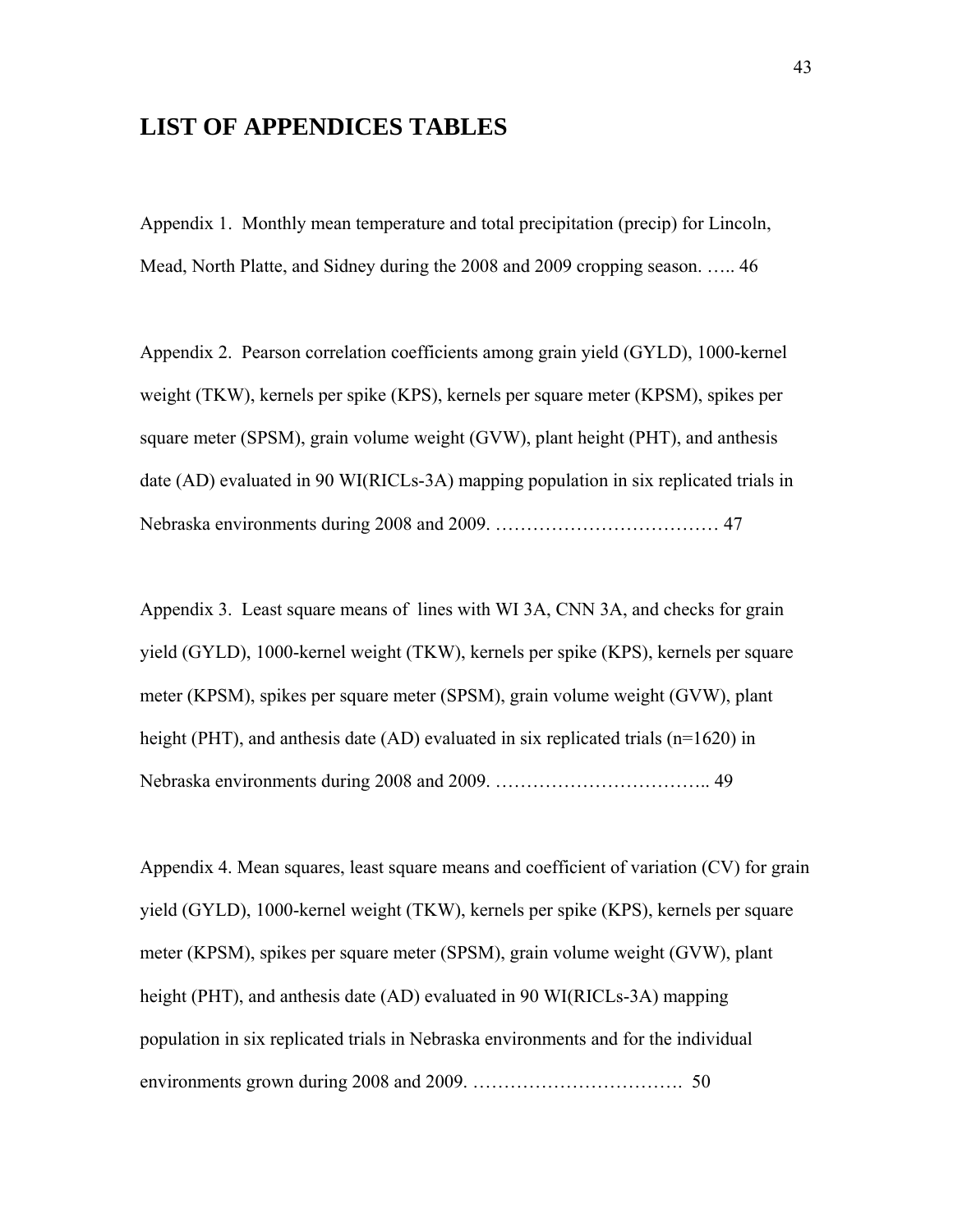Appendix 5. Description of the primer sets used in the WI(RICLs-3A) mapping population. ………………………………………………………………. 53

Appendix 6. Field dataset for anthesis date (AD), plant height (PHT), grain yield (GYLD), grain volume weight (GVW), 1000-kernel weight (TKW), kernels per spike (KPS), kernels per square meter (KPSM), and spikes per square meter (SPSM), evaluated in WI(RICLs-3A) mapping population at Lincoln, NE during 2008 cropping season. .. 54

Appendix 7. Field dataset for anthesis date (AD), plant height (PHT), grain yield (GYLD), grain volume weight (GVW), 1000-kernel weight (TKW), kernels per spike (KPS), kernels per square meter (KPSM), and spikes per square meter (SPSM), evaluated in WI(RICLs-3A) mapping population at North Platte, NE during 2008 cropping season ……………………………………………………………………………. 61

Appendix 8. Field dataset for anthesis date (AD), plant height (PHT), grain yield (GYLD), grain volume weight (GVW), 1000-kernel weight (TKW), kernels per spike (KPS), kernels per square meter (KPSM), and spikes per square meter (SPSM), evaluated in WI(RICLs-3A) mapping population at Lincoln, NE during 2009 cropping season. 68

Appendix 9. Field dataset for anthesis date (AD), plant height (PHT), grain yield (GYLD), grain volume weight (GVW), 1000-kernel weight (TKW), kernels per spike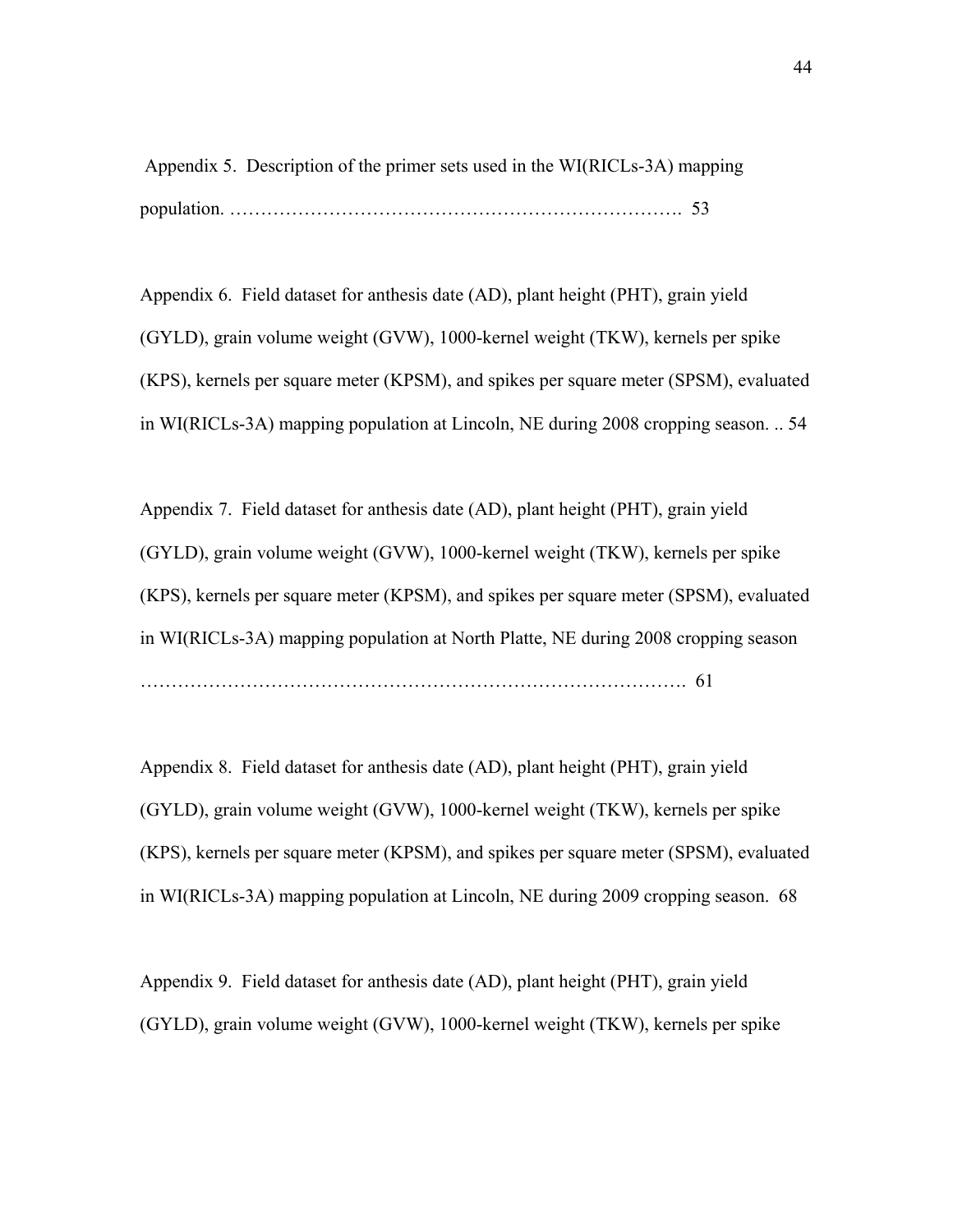(KPS), kernels per square meter (KPSM), and spikes per square meter (SPSM), evaluated in WI(RICLs-3A) mapping population at Mead, NE during 2009 cropping season. 74

Appendix 10. Field dataset for anthesis date (AD), plant height (PHT), grain yield (GYLD), grain volume weight (GVW), 1000-kernel weight (TKW), kernels per spike (KPS), kernels per square meter (KPSM), and spikes per square meter (SPSM), evaluated in WI(RICLs-3A) mapping population at North Platte, NE during 2009 cropping season …………………………………………………………………………………… 80

Appendix 11. Field dataset for plant height (PHT), grain yield (GYLD), grain volume weight (GVW), 1000-kernel weight (TKW), kernels per spike (KPS), kernels per square meter (KPSM), and spikes per square meter (SPSM), evaluated in WI(RICLs-3A) mapping population at Sidney, NE during 2009 cropping season. ……………….. 86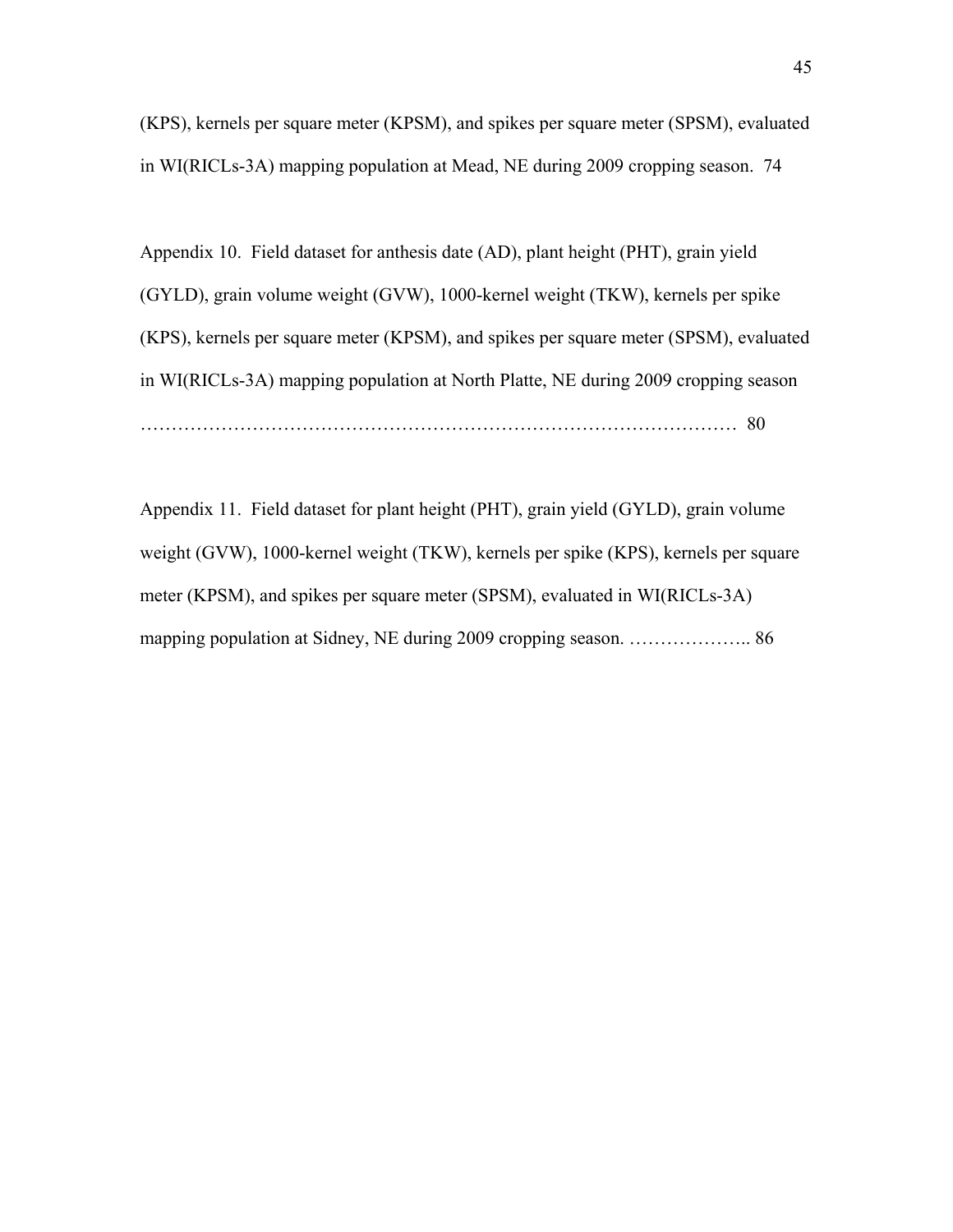|       |            |          | Lincoln      |        | Mead             |        | North Platte |        | Sidney           |
|-------|------------|----------|--------------|--------|------------------|--------|--------------|--------|------------------|
|       |            | Mean     | Total        | Mean   | Total            | Mean   | Total        | Mean   | Total            |
| Year  | Month      | Temp     | Precip       | Temp   | Precip           | Temp   | Precip       | Temp   | Precip           |
| 2007  | Sep        | 20.2     | 72           |        |                  | 18.3   | 34           |        |                  |
| 2007  | Oct        | 15.2     | 114          | 14.6   | 116              | 12.3   | 30           | 11.6   | 12               |
| 2007  | <b>Nov</b> | 4.9      | $\mathbf{1}$ | 4.1    |                  | 4.3    | $\mathbf{1}$ | 3.8    | $\boldsymbol{0}$ |
| 2007  | Dec        | $-3.9$   | 53           | $-5.8$ |                  | $-5.7$ | 21           | $-6.1$ | $8\,$            |
| 2008  | Jan        | $-4.8$   | 11           | $-7.2$ |                  | $-4.5$ | $\mathbf{1}$ | $-5.8$ | $\boldsymbol{0}$ |
| 2008  | Feb        | $-3.1$   | 14           | $-4.7$ |                  | $-0.8$ | 3            | $-0.9$ | $\mathbf{1}$     |
| 2008  | Mar        | 4.2      | 29           | 3.2    |                  | 3.4    | 23           | 3.6    | 11               |
| 2008  | Apr        | 9.4      | 97           | 9.1    | 101              | 8.1    | 93           | 7.5    | 36               |
| 2008  | May        | 16.9     | 105          | 16.3   | 142              | 14.0   | 189          | 12.7   | 68               |
| 2008  | Jun        | 24.1     | 218          | 23.4   | 287              | 20.1   | 71           | 18.9   | 77               |
| 2008  | Jul        | 27.3     | 91           | 25.9   | 110              | 25.8   | 57           | 25.1   | 49               |
| Total |            |          | 805          |        | 757              |        | 522          |        | 262              |
| 2008  | Sep        | 19.9     | 104          | 19.0   | 96               | 18.0   | 34           | 16.7   | 47               |
| 2008  | Oct        | 13.5     | 122          | 13.0   | 115              | 10.4   | 121          | 9.9    | 26               |
| 2008  | <b>Nov</b> | 5.1      | 31           | 4.4    | 30               | 4.0    | 9            | 4.9    | 16               |
| 2008  | Dec        | $-4.6$   | 20           | $-5.6$ | 20               | $-5.3$ | 6            | $-5.0$ | $\overline{2}$   |
| 2009  | Jan        | $-4.1$   | $10\,$       | $-5.3$ | $\boldsymbol{0}$ | $-2.1$ | 8            | $-0.8$ | $\overline{4}$   |
| 2009  | Feb        | $-0.5$   | 16           | $-1.3$ | $\boldsymbol{0}$ | $-0.5$ | 24           | 0.4    | 10               |
| 2009  | Mar        | 5.2      | 5            | 4.4    | 5                | 3.6    | 8            | 3.8    | $\overline{3}$   |
| 2009  | Apr        | $11.0\,$ | 39           | 10.3   | 31               | 9.0    | $72\,$       | 7.6    | 70               |
| 2009  | May        | 18.9     | 30           | 18.3   | 41               | 15.8   | 71           | 14.9   | 51               |
| 2009  | Jun        | 23.7     | 157          | 23.0   | 139              | 20.4   | 78           | 19.8   | 192              |
| 2009  | Jul        | 23.9     | 47           | 22.6   | 71               | 22.8   | 127          | 23.7   | 88               |
| Total |            |          | 580          |        | 547              |        | 559          |        | 509              |

Appendix 1. Monthly mean temperature and total precipitation (precip) for Lincoln, Mead, North Platte, and Sidney during the 2008 and 2009 cropping season.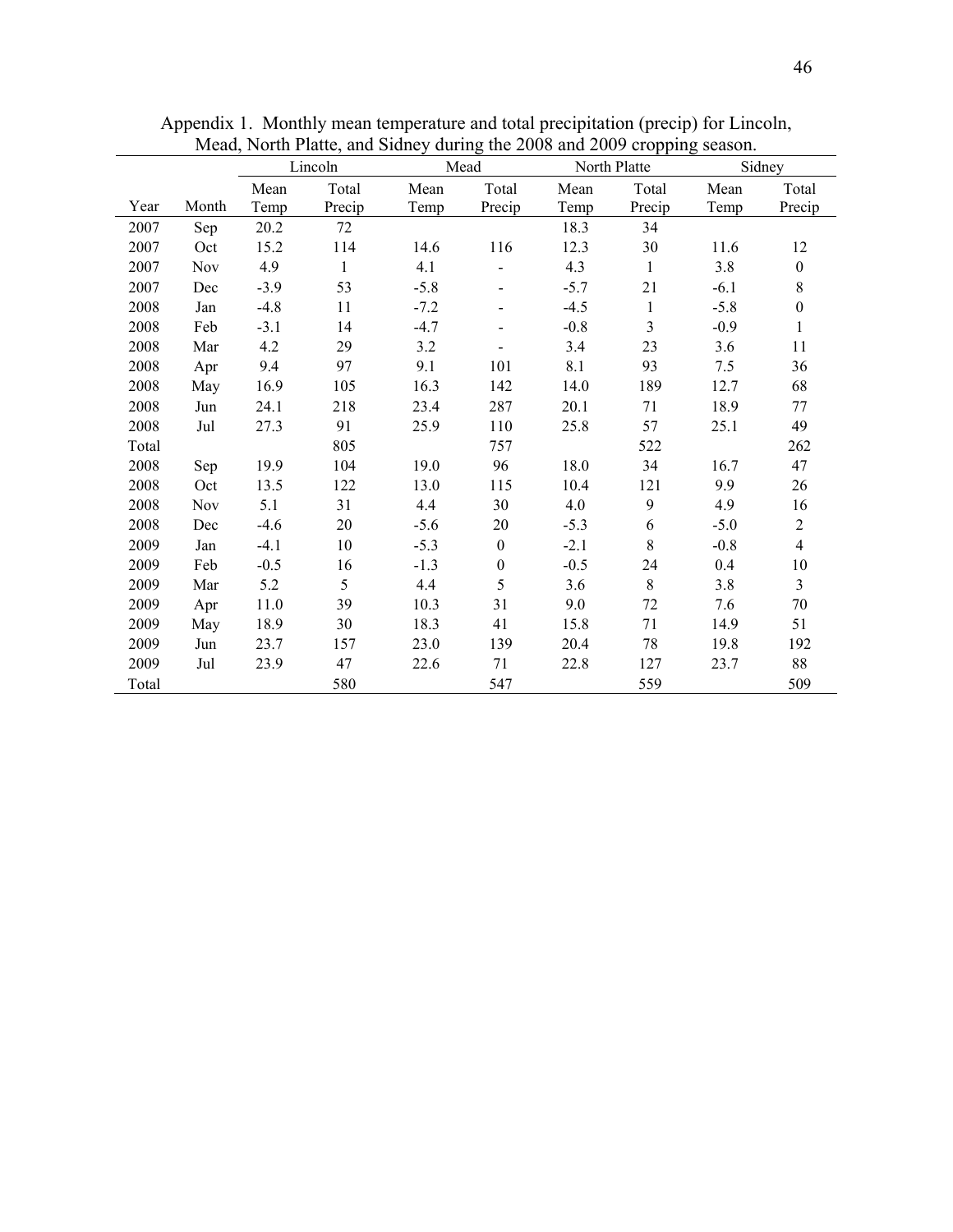Appendix 2. Pearson correlation coefficients among grain yield (GYLD), 1000-kernel weight (TKW), kernels per spike (KPS), kernels per square meter (KPSM), spikes per square meter (SPSM), grain volume weight (GVW), plant height (PHT), and anthesis date (AD) evaluated in 90 WI(RICLs-3A) mapping population in six replicated trials in Nebraska environments during 2008 and 2009.

| $\mathbf{L}$ $\mathbf{L}$ $\mathbf{L}$ $\mathbf{L}$ $\mathbf{L}$ $\mathbf{L}$ $\mathbf{L}$ $\mathbf{L}$ $\mathbf{L}$ $\mathbf{L}$ $\mathbf{L}$ |            |                        |                       |             |                       |                       |                     |
|------------------------------------------------------------------------------------------------------------------------------------------------|------------|------------------------|-----------------------|-------------|-----------------------|-----------------------|---------------------|
| $n=90$                                                                                                                                         | <b>TKW</b> | <b>KPS</b>             | <b>KPSM</b>           | <b>SPSM</b> | <b>GVW</b>            | <b>PHT</b>            | AD                  |
| <b>GYLD</b>                                                                                                                                    | $0.25^*$   | $0.12^{\overline{n}5}$ | $0.93***$             | $0.76***$   | $0.15^{ns}$           | $-0.29$ <sup>**</sup> | $-0.57$             |
| <b>TKW</b>                                                                                                                                     |            | $0.60***$              | $-0.08ns$             | $-0.32$ **  | $0.44***$             | $-0.15^{\text{ns}}$   | $-0.10^{ns}$        |
| <b>KPS</b>                                                                                                                                     |            |                        | $-0.07$ <sup>ns</sup> | $-0.48$ *** | $0.32$ **             | $-0.28$ <sup>**</sup> | $-0.11^{\text{ns}}$ |
| <b>KPSM</b>                                                                                                                                    |            |                        |                       | $0.90***$   | 0.01 <sup>ns</sup>    | $-0.22$ <sup>*</sup>  | $-0.55$ ***         |
| <b>SPSM</b>                                                                                                                                    |            |                        |                       |             | $-0.13$ <sup>ns</sup> | $-0.08$ <sup>ns</sup> | $-0.42$ ***         |
| <b>GVW</b>                                                                                                                                     |            |                        |                       |             |                       | $0.05^{ns}$           | $0.16^{ns}$         |
| <b>PHT</b>                                                                                                                                     |            |                        |                       |             |                       |                       | $0.39***$           |

Lincoln 2008

\*Probability of correlation different from zero is <0.05.

\*\* Probability of correlation different from zero is <0.01

\*\*\*Probability of correlation different from zero is <0.001.

†ns, not significant.

| North Platte 2008 |            |                     |                     |             |                     |                     |                      |
|-------------------|------------|---------------------|---------------------|-------------|---------------------|---------------------|----------------------|
| $n=90$            | <b>TKW</b> | <b>KPS</b>          | <b>KPSM</b>         | <b>SPSM</b> | <b>GVW</b>          | <b>PHT</b>          | AD                   |
| <b>GYLD</b>       | $0.47***$  | $-0.07^{\text{ns}}$ | $0.92***$           | $0.76***$   | $0.55***$           | ***<br>0.43         | $-0.09ns$            |
| <b>TKW</b>        |            | $-0.09^{ns}$        | $0.09^{ns}$         | $0.12^{ns}$ | $0.45***$           | $0.10^{ns}$         | $-0.26$ **           |
| <b>KPS</b>        |            |                     | $-0.02^{\text{ns}}$ | $-0.61$ *** | $-0.04^{\text{ns}}$ | $0.25^*$            | $0.43***$            |
| <b>KPSM</b>       |            |                     |                     | $0.80***$   | $0.45***$           | $0.46***$           | $0.01^{ns}$          |
| <b>SPSM</b>       |            |                     |                     |             | $0.38***$           | $0.22$ <sup>*</sup> | $-0.23$ <sup>*</sup> |
| <b>GVW</b>        |            |                     |                     |             |                     | $0.17^{ns}$         | $-0.25^*$            |
| <b>PHT</b>        |            |                     |                     |             |                     |                     | $0.48***$            |

Lincoln 2009

| $n=90$      | <b>TKW</b>         | <b>KPS</b>  | <b>KPSM</b>          | <b>SPSM</b>              | <b>GVW</b>            | <b>PHT</b>           | AD                        |
|-------------|--------------------|-------------|----------------------|--------------------------|-----------------------|----------------------|---------------------------|
| <b>GYLD</b> | 0.21 <sup>ns</sup> | $0.11^{ns}$ | ***<br>0.91          | ***<br>$0.64^{\degree}$  | $0.30^{**}$           | $-0.07^{\text{ns}}$  | **<br>$0.31$ <sup>*</sup> |
| <b>TKW</b>  |                    | $0.15^{ns}$ | $-0.21$ <sup>*</sup> | $-0.26$ **               | $0.31***$             | $0.04^{ns}$          | $-0.07^{\text{ns}}$       |
| <b>KPS</b>  |                    |             | $0.03^{ns}$          | ***<br>$-0.60^{\degree}$ | $-0.14$ <sup>ns</sup> | $-0.07^{\text{ns}}$  | $0.33***$                 |
| <b>KPSM</b> |                    |             |                      | $0.77***$                | $0.15^{ns}$           | $-0.05^{\text{ns}}$  | $0.33***$                 |
| <b>SPSM</b> |                    |             |                      |                          | 0.20 <sup>ns</sup>    | $-0.01^{\text{ns}}$  | $0.07^{ns}$               |
| <b>GVW</b>  |                    |             |                      |                          |                       | $-0.23$ <sup>*</sup> | $-0.01^{\text{ns}}$       |
| <b>PHT</b>  |                    |             |                      |                          |                       |                      | $-0.19^{ns}$              |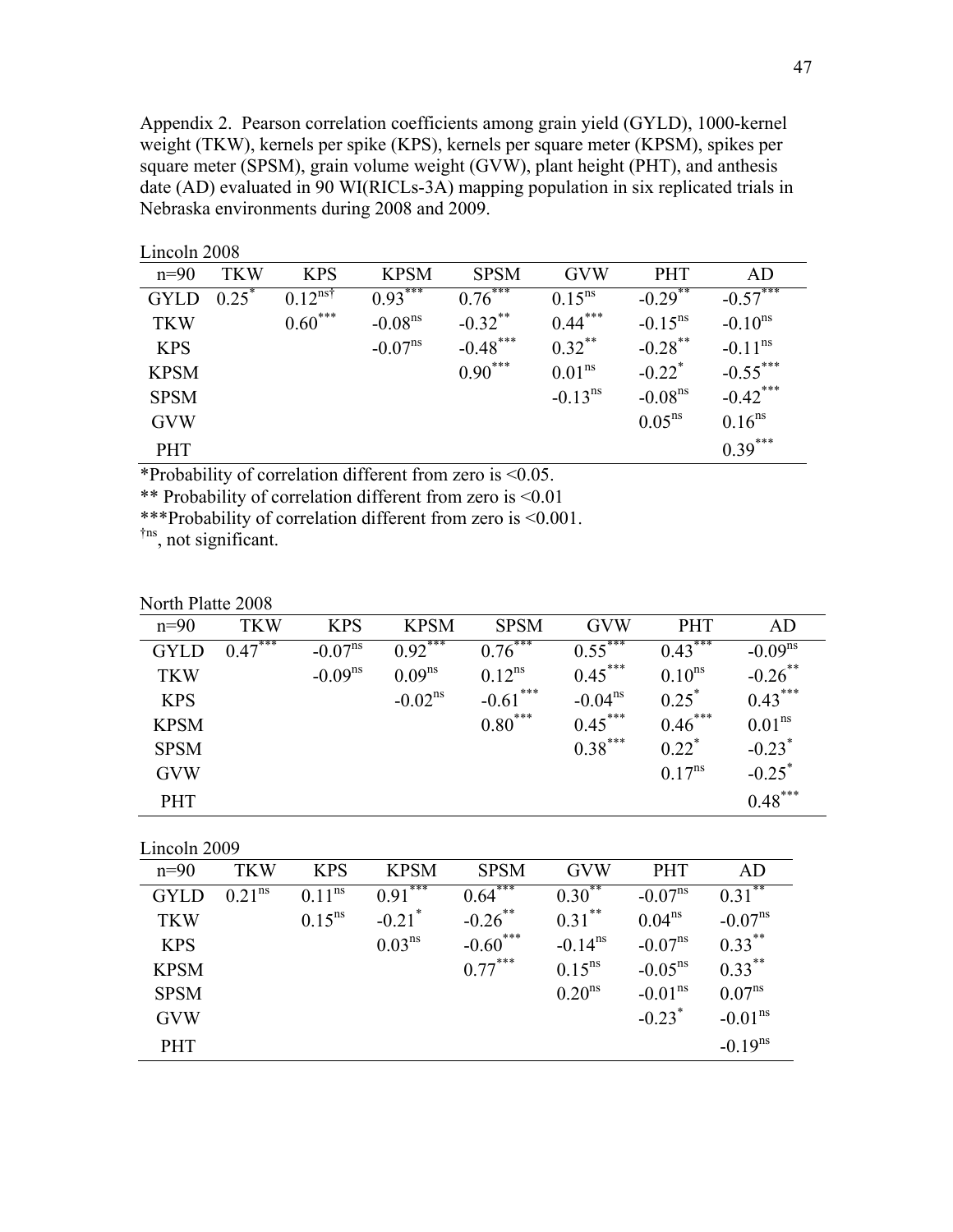Appendix 2. Cont'd

| <b>Mead 2009</b> |  |
|------------------|--|
|------------------|--|

| $n=90$      | <b>TKW</b> | <b>KPS</b>  | <b>KPSM</b> | <b>SPSM</b>        | <b>GVW</b>          | <b>PHT</b>           | AD                    |
|-------------|------------|-------------|-------------|--------------------|---------------------|----------------------|-----------------------|
| <b>GYLD</b> | $0.46***$  | $0.05^{ns}$ | $0.92***$   | $0.77***$          | $0.59***$           | $0.01^{ns}$          | $-0.30$ <sup>**</sup> |
| <b>TKW</b>  |            | $0.02^{ns}$ | $0.09^{ns}$ | 0.08 <sup>ns</sup> | $0.58***$           | $-0.20^{\text{ns}}$  | $-0.36$ ***           |
| <b>KPS</b>  |            |             | $0.03^{ns}$ | $-0.47***$         | $-0.07^{\text{ns}}$ | $0.10^{ns}$          | $0.16^{ns}$           |
| <b>KPSM</b> |            |             |             | $0.86***$          | $0.44***$           | $0.13^{ns}$          | $-0.16$ <sup>ns</sup> |
| <b>SPSM</b> |            |             |             |                    | $0.43***$           | 0.08 <sup>ns</sup>   | $-0.21$ <sup>*</sup>  |
| <b>GVW</b>  |            |             |             |                    |                     | $-0.22$ <sup>*</sup> | $-0.23$ <sup>*</sup>  |
| <b>PHT</b>  |            |             |             |                    |                     |                      | $0.43***$             |

North Platte 2009

| $n=90$      | <b>TKW</b>  | <b>KPS</b>         | <b>KPSM</b>              | <b>SPSM</b>           | <b>GVW</b>              | <b>PHT</b>           | AD                    |
|-------------|-------------|--------------------|--------------------------|-----------------------|-------------------------|----------------------|-----------------------|
| <b>GYLD</b> | $0.19^{ns}$ | 0.03 <sup>ns</sup> | ,***<br>$0.80^{\degree}$ | $0.64***$             | ***<br>$0.46^{\degree}$ | $-0.03ns$            | $-0.11^{\text{ns}}$   |
| <b>TKW</b>  |             | $-0.09ns$          | $-0.43$ ***              | $-0.28$ <sup>**</sup> | $0.24$ <sup>*</sup>     | 0.01 <sup>ns</sup>   | $-0.16$ <sup>ns</sup> |
| <b>KPS</b>  |             |                    | $0.10^{ns}$              | $-0.56$ ***           | $-0.16$ <sup>ns</sup>   | $0.29$ **            | $0.16^{ns}$           |
| <b>KPSM</b> |             |                    |                          | $0.75***$             | $0.29$ **               | $-0.05^{\text{ns}}$  | $-0.03ns$             |
| <b>SPSM</b> |             |                    |                          |                       | $0.33***$               | $-0.22$ <sup>*</sup> | $-0.13^{ns}$          |
| <b>GVW</b>  |             |                    |                          |                       |                         | $-0.48$ ***          | $-0.46$ ***           |
| <b>PHT</b>  |             |                    |                          |                       |                         |                      | $0.60***$             |

Sidney 2009

| $n=90$      | <b>TKW</b>          | <b>KPS</b>          | <b>KPSM</b>           | <b>SPSM</b>  | <b>GVW</b>          | <b>PHT</b>           |
|-------------|---------------------|---------------------|-----------------------|--------------|---------------------|----------------------|
| <b>GYLD</b> | $0.23$ <sup>*</sup> | 0.20 <sup>ns</sup>  | $0.82$ <sup>***</sup> | $0.40^{***}$ | $0.11^{\text{ns}}$  | 0.08 <sup>ns</sup>   |
| <b>TKW</b>  |                     | $0.24$ <sup>*</sup> | $-0.35***$            | $-0.45***$   | $0.40***$           | $0.23$ <sup>*</sup>  |
| <b>KPS</b>  |                     |                     | $0.07^{ns}$           | $-0.70***$   | $0.10^{ns}$         | $0.27***$            |
| <b>KPSM</b> |                     |                     |                       | $0.64***$    | $-0.14^{\text{ns}}$ | $-0.05^{\text{ns}}$  |
| <b>SPSM</b> |                     |                     |                       |              | $-0.17^{\text{ns}}$ | $-0.23$ <sup>*</sup> |
| <b>GVW</b>  |                     |                     |                       |              |                     | $0.32$ **            |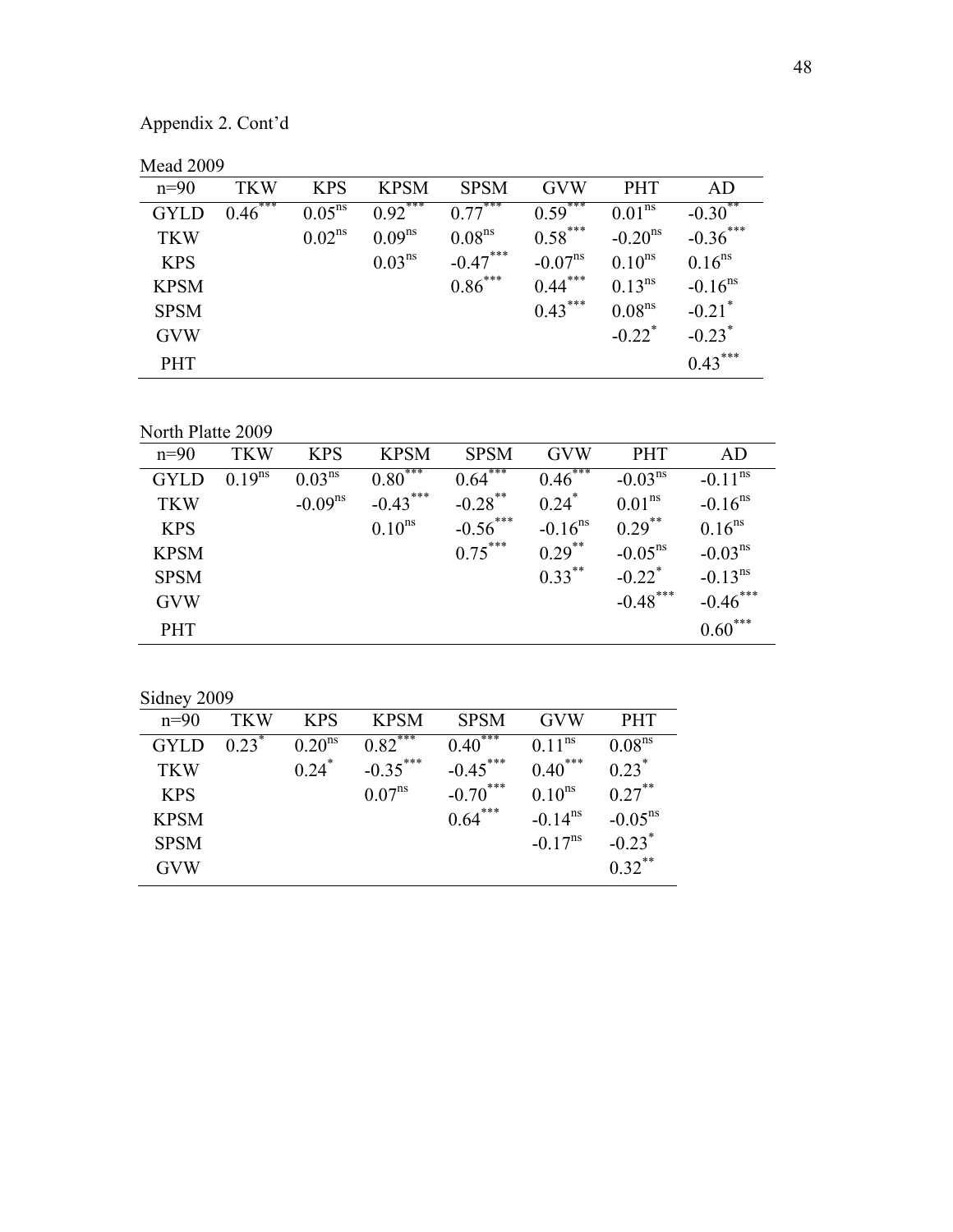Appendix 3. Least square means of lines with WI 3A, CNN 3A, and checks for grain yield (GYLD), 1000-kernel weight (TKW), kernels per spike (KPS), kernels per square meter (KPSM), spikes per square meter (SPSM), grain volume weight (GVW), plant height (PHT), and anthesis date (AD) evaluated in six replicated trials (n=1620) in Nebraska environments during 2008 and 2009.

|             |       |                 | WI 3A         |       |           | CNN 3A |                       |       |           |        | Checks   |             |       |
|-------------|-------|-----------------|---------------|-------|-----------|--------|-----------------------|-------|-----------|--------|----------|-------------|-------|
| Trait       | WI    | $CNN(WI3A)^{T}$ | $WI(CNN6A)^8$ | Mean  | WI(CNN3A) | CNN    | $CNN(WI6A)^{\dagger}$ | Mean  | Pronghorn | Jagger | Overland | Goodstreakk | Mean  |
| <b>GYLD</b> | 3863  | 3939            | 3170          | 3657  | 3319      | 3476   | 3522                  | 3439  | 4776      | 4925   | 4770     | 5118        | 4938  |
| TKW         | 35.7  | 33.1            | 36.7          | 35.2  | 36.1      | 31.6   | 36.6                  | 34.8  | 35.5      | 34.2   | 33.1     | 34.0        | 33.8  |
| <b>KPS</b>  | 26.3  | 27.6            | 25.1          | 26.3  | 26.0      | 26.8   | 26.7                  | 26.5  | 28.5      | 31.8   | 32.2     | 31.1        | 31.7  |
| <b>KPSM</b> | 10797 | 11788           | 8583          | 10390 | 9196      | 1781   | 9614                  | 10197 | 13491     | 14548  | 14467    | 15139       | 14718 |
| <b>SPMS</b> | 432   | 435             | 356           | 407   | 368       | 461    | 386                   | 405   | 486       | 478    | 464      | 505         | 482   |
| <b>GVW</b>  | 76.3  | 76.5            | 75.6          | 76.1  | 75.0      | 76.5   | 76.5                  | 76.0  | 78.0      | 77.4   | 76.5     | 77.7        | 77.2  |
| <b>PH</b>   | 102.1 | 101.6           | 104.7         | 102.8 | 110.6     | 109.7  | 106.2                 | 108.2 | 101.1     | 87.1   | 91.7     | 105.6       | 94.8  |
| AD          | 148.1 | 150.8           | 50.1          | 149.6 | 150.2     | 151.8  | 149.9                 | 150.6 | 149.0     | 146.   | 150.2    | 150.1       | 149.0 |

 $WI = Wichita$ ;  $CNN = Cheyenne$ 

WI 3A<sup>†</sup>= Wichita chromosome 3A; CNN(WI3A)<sup>‡</sup> = Cheyenne with Wichita 3A; WI(CNN6A)<sup>§</sup> = Wichita with Cheyenne 6A; CNN 3A<sup>\*</sup> = Cheyenne chromosome 3A; WI(CNN3A)<sup>¶</sup> = Wichita with Cheyenne 3A; CNN(WI6A)<sup>#</sup> = Cheyenne with Wichita 6A;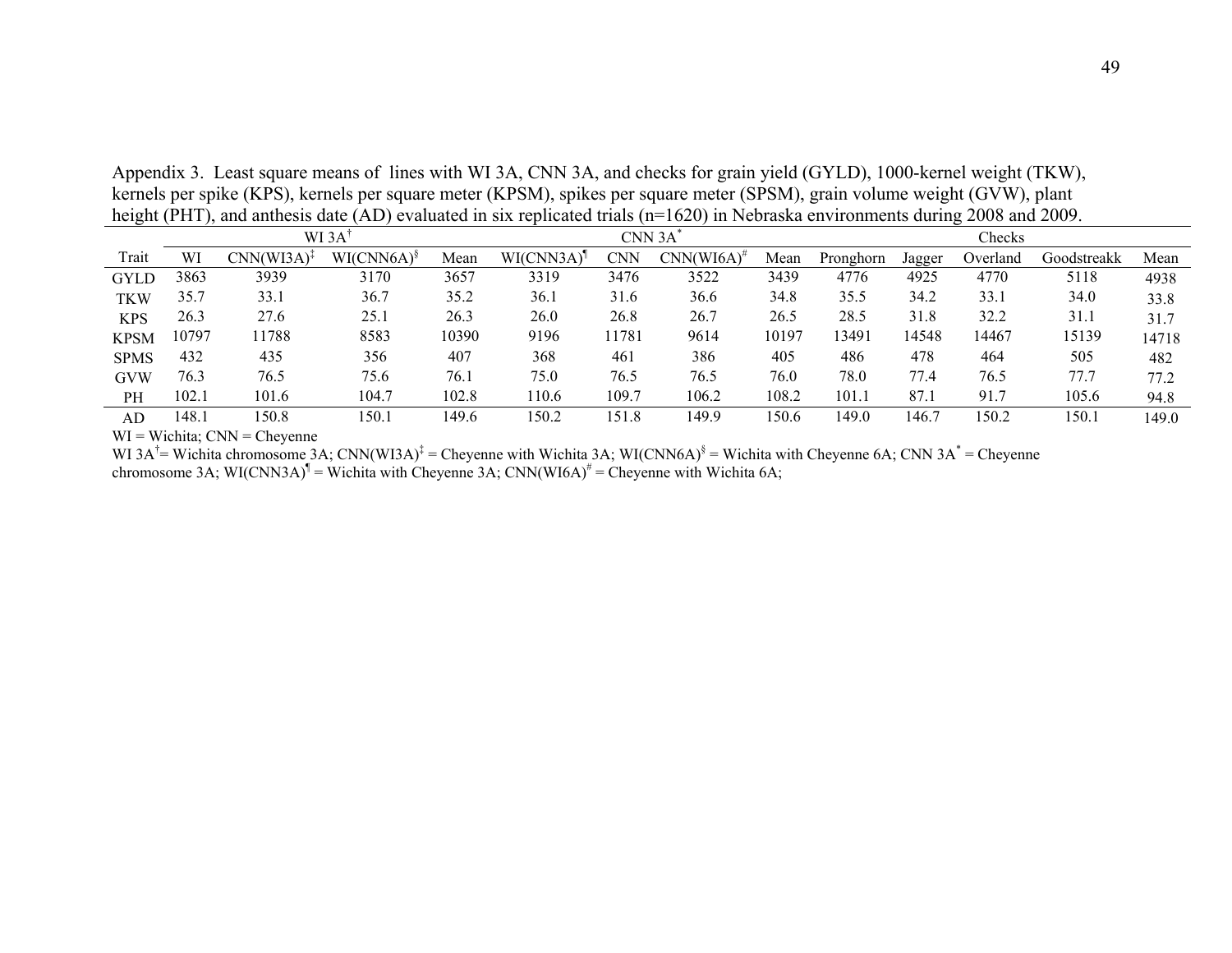Appendix 4. Mean squares, least square means and coefficient of variation (CV) for grain yield (GYLD), 1000-kernel weight (TKW), kernels per spike (KPS), kernels per square meter (KPSM), spikes per square meter (SPSM), grain volume weight (GVW), plant height (PHT), and anthesis date (AD) evaluated in 90 WI(RICLs-3A) mapping population in six replicated trials in Nebraska environments and for the individual environments grown during 2008 and 2009.

Combined

|                         |     | <b>GYLD</b> |     | TKW   |     | <b>KPS</b> |     | <b>KPSM</b> |     | <b>SPSM</b> |     | <b>GVW</b> |     | PHT     |     | AD     |
|-------------------------|-----|-------------|-----|-------|-----|------------|-----|-------------|-----|-------------|-----|------------|-----|---------|-----|--------|
| Source                  | df  | MS          | df  | MS    | df  | MS         | df  | MS          | df  | MS          | df  | MS         | df  | MS      | df  | MS     |
| Environment (E)         |     | 101501807   |     | 2641. |     | 8019.5     |     | 394542050   | 5.  | 2297418     |     | 2553.7     |     | 39325.0 | 4   | 6816.2 |
| Rep x <i>Iblock</i> (E) | 354 | 283297      | 354 | 7.1   | 354 | 8.6        | 354 | 2577992     | 354 | 6679        | 354 | l.8        | 354 | 15.3    | 295 | 0.9    |
| Genotype $(G)$          | 99  | 1267673     | 99  | 15.5  | 99  | 20.9       | 99  | 12553854    | 99  | 13284       | 99  | 5.0        | -99 | 166.4   | 99  | 11.9   |
| G x E                   | 495 | 219244      | 495 | 4.4   | 495 | 7.0        | 495 | 1929532     | 495 | 4598        | 495 | 1.5        | 495 | 27.5    | 396 | 0.8    |
| Residual                | 836 | 89482       | 845 | 3.5   | 845 | 4.8        | 835 | 1003861     | 835 | 3127        | 843 | 0.7        | 846 | 6.6     | 705 | 0.3    |
| Mean 100 entry          |     | 3612        |     | 35.8  |     | 26.4       |     | 10108       |     | 398.1       |     | 76.0       |     | 104.1   |     | 148.5  |
| Mean WI(RICLs-3A)       |     | 3556        |     | 35.9  |     | 26.2       |     | 9904        |     | 393.8       |     | 75.9       |     | 104.3   |     | 148.4  |
| Mean WI(CNN3A)          |     | 3319        |     | 36.1  |     | 26.0       |     | 9196        |     | 368.4       |     | 75.0       |     | 110.6   |     | 150.2  |
| Mean WI                 |     | 3863        |     | 35.7  |     | 26.3       |     | 10797       |     | 431.9       |     | 76.3       |     | 102.1   |     | 148.1  |
| CV(%)                   |     | 8.3         |     | 5.2   |     | 8.3        |     | 9.9         |     | 14.0        |     | 1.1        |     | 2.5     |     | 0.4    |

Note: Mean squares of genotype and genotype x environment interactions for all traits are significant at 0.01 levels of probability; RMSE=root

| Lincoln 2008 |  |  |
|--------------|--|--|
|              |  |  |
|              |  |  |

|                |     | GYLD   |    | TKW  |     | KPS  |    | KPSM    |     | <b>SPSM</b> |     | GVW  |     | PHT   |     | AD    |
|----------------|-----|--------|----|------|-----|------|----|---------|-----|-------------|-----|------|-----|-------|-----|-------|
| Source         | df  | MS     | df | MS   | df  | MS   | df | MS      | df  | MS          | df  | MS   | df  | MS    | df  | MS    |
| Iblock(Rep)    | 59  | 374089 | 59 | 8.7  | 59  | 1.6  | 59 | 4249474 | 59  | 12541       | 59  |      | 59  | 6.3   | 59  | 1.2   |
| Genotype       | 99  | 586641 | 99 | 10.0 | 99  | 1.4  | 99 | 6805159 | 99  | 13424       | 99  | 2.2  | 99  | 61.9  | 99  | 4.0   |
| Residual       | 140 | 58410  | 41 | 6.2  | 141 | 61   | 40 | 1944226 | 140 | 6317        | 140 | 0.9  | 141 |       | 141 | 0.3   |
| Mean 100 entry |     | 2639   |    | 32.3 |     | 22.8 |    | 8229    |     | 367         |     | 73.2 |     | 107.1 |     | 152.9 |
| CV(%)          |     | 15.1   |    |      |     | 10.8 |    | 16.9    |     | 21.7        |     |      |     | 2.1   |     | 0.4   |

Note: for all traits the mean squares of genotype are significant at 0.01 levels of probability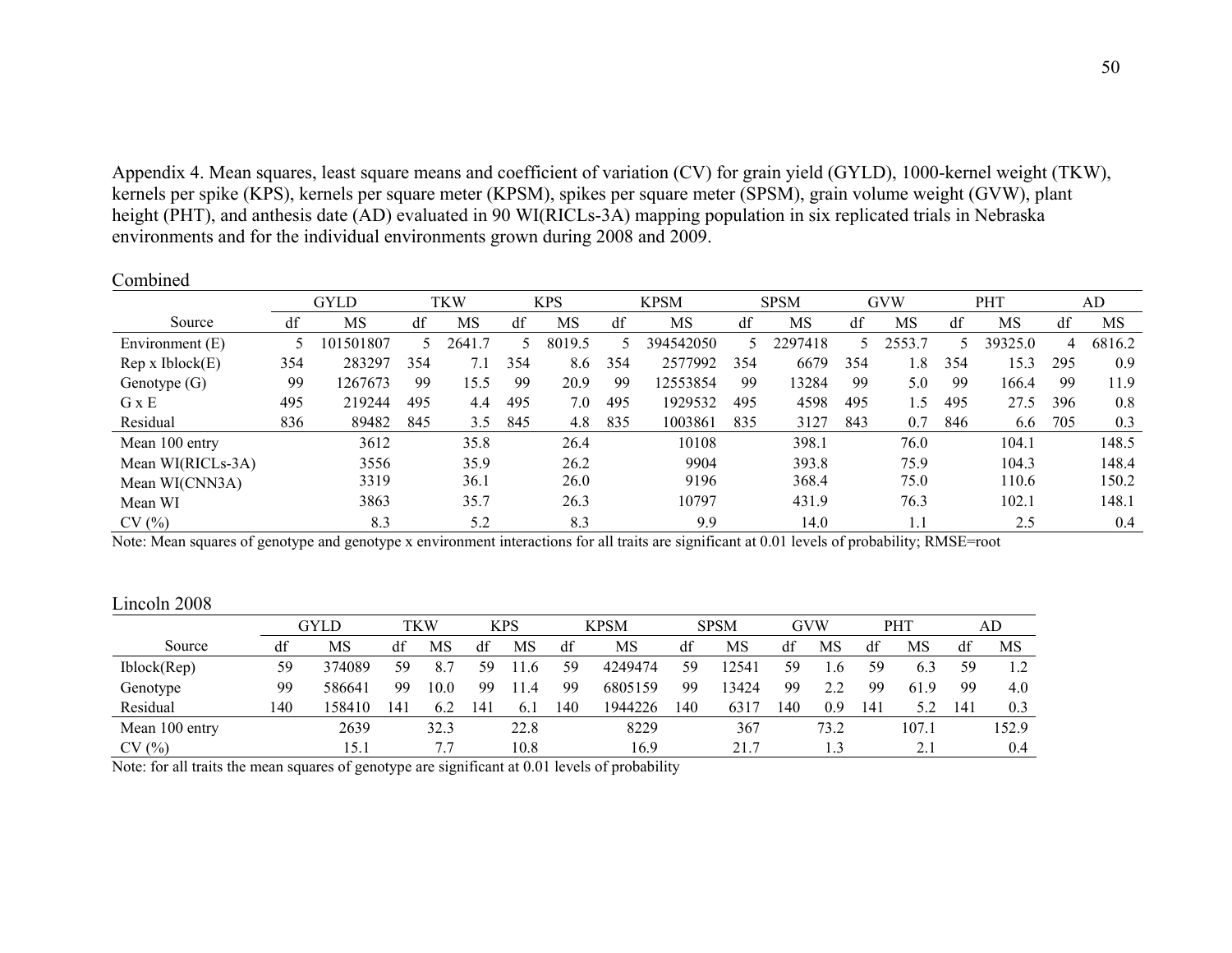## Appendix 4. Cont'd

#### Lincoln 2009

| $\mathbf{L}$ mvoni 2007 |     |        |    |      |     |      |     |             |     |             |     |            |     |      |     |       |
|-------------------------|-----|--------|----|------|-----|------|-----|-------------|-----|-------------|-----|------------|-----|------|-----|-------|
|                         |     | GYLD   |    | TKW  |     | KPS  |     | <b>KPSM</b> |     | <b>SPSM</b> |     | <b>GVW</b> |     | PHT  |     | AD    |
|                         | df  | MS     | df | MS   | df  | MS   | df  | MS          | df  | MS          | df  | MS         | df  | MS   | df  | MS    |
| Iblock(Rep)             | 59  | 329095 | 59 | 3.8  | 59  | .3   | 59  | 1899407     | 59  | 3216        | 59  | 0.7        | 59  |      | 59  | 0.9   |
| Genotype                | 99  | 454920 | 99 | 4.5  | 99  | 14.1 | 99  | 2949303     | 99  | 2844        | 99  | $\sqrt{2}$ | 99  | 46.4 | 99  | 3.0   |
| Residual                | 139 | 89610  | 4  |      | 141 | 6.0  | 139 | 721626      | 139 | 264         | 140 | 0.3        | 141 | 6.4  | 14! | 0.3   |
| Mean 100 entry          |     | 4029   |    | 38.5 |     | 33.8 |     | 10464       |     | 312         |     | 81.5       |     | 90.1 |     | 143.4 |
| CV(%)                   |     | 7.4    |    | 4.2  |     | 7.3  |     | 8.1         |     | 11.4        |     | 0.7        |     | 2.8  |     | 0.4   |

Note: for all traits the mean squares of genotype are significant at 0.01 levels of probability

#### Mead 2009

|                |     | GYLD    |                | TKW  |                | <b>KPS</b> |      | <b>KPSM</b> |    | <b>SPSM</b> |     | GVW  |     | PHT              |    | AD    |
|----------------|-----|---------|----------------|------|----------------|------------|------|-------------|----|-------------|-----|------|-----|------------------|----|-------|
|                | df  | MS      | df             | MS   | df             | MS         | df   | MS          | df | MS          | dt  | MS   | df  | MS               | di | MS    |
| Iblock(Rep)    | 59  | 341953  | 59             |      | 59             | 6.2        | 59   | 2268518     | 59 | 3008        | 59  | っっ   | 59  |                  | 59 | 1.0   |
| Genotype       | 99  | 369734  | 99             | 8.0  | 99             | 8.6        | 99   | 2841426     | 99 | 2701        | 99  |      | 99  | 41<br>$\epsilon$ | 99 | 4.1   |
| Residual       | .34 | 106390  | $\overline{4}$ |      | $\overline{4}$ | 53         | 34   | 904148      | 34 | .049        | 141 | 0    | 41، | 7.8              | 14 | 0.3   |
| Mean 100 entry |     | 3533.24 |                | 38.1 |                | 32.3       |      | 9284        |    | 288         |     | 74.6 |     | 99.6             |    | 145.0 |
| CV(%)          |     | 9.2     |                | 4.9  |                |            | 10.2 |             |    | 1.2         |     |      |     | 2.8              |    | 0.4   |

Note: for all traits the mean squares of genotype are significant at 0.01 levels of probability

#### North Platte 2008

|                     |     | GYLD    |     | TKW       |     | KPS              |     | <b>KPSM</b> |     | <b>SPSM</b> |     | GVW           |     | <b>PHT</b>      |                 | AD    |
|---------------------|-----|---------|-----|-----------|-----|------------------|-----|-------------|-----|-------------|-----|---------------|-----|-----------------|-----------------|-------|
|                     | df  | MS      | df  | <b>MS</b> | df  | MS               | df  | MS          | df  | MS          | df  | MS            | df  | MS              | df              | MS    |
| Iblock(Rep)         | 59  | 228012  | 59  |           | 59  | $\mathfrak{b}$ . | 59  | 1509788     | 59  | 7042        | 59  | 4.1           | 59  | $\overline{.8}$ | 59              | 0.5   |
| Genotype            | 99  | 529759  | 99  | 6.6       | 99  | 7.3              | 99  | 4556712     | 99  | 7403        | 99  | 3.0           | 99  | 40.2            | 99              | 2.3   |
| Residual            | 141 | 83645   | 141 |           | 141 | 3.4              | 141 | 796470      | 141 | 3690        | 141 | $\mathcal{L}$ | 141 | 7.9             | $\overline{14}$ | 0.3   |
| Mean 100 entry      |     | 4360.63 |     | 38.4      |     | 22.8             |     | 11391       |     | 503         |     | 75.9          |     | 16.5            |                 | 154.1 |
| $($ %)<br><b>CV</b> |     | 6.6     |     | 3.4       |     | 8.1              |     | 7.8         |     | 12.1        |     | 1.5           |     | 2.4             |                 | 0.3   |

Note: for all traits the mean squares of genotype are significant at 0.01 levels of probability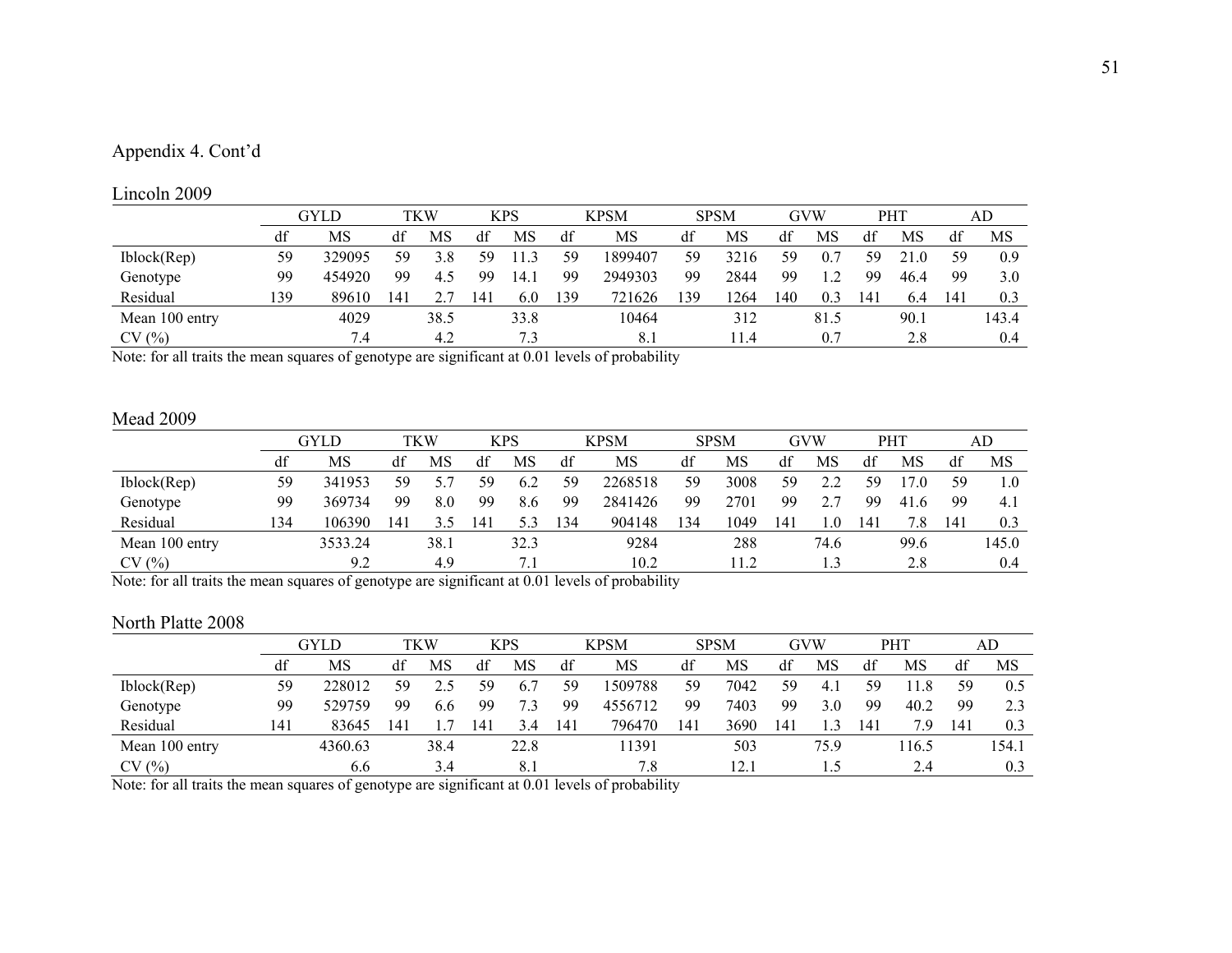## Appendix 4. Cont'd

#### North Platte 2009

| $1101$ the term $2002$ |     |         |     |            |     |            |     |             |     |             |     |            |     |      |              |       |
|------------------------|-----|---------|-----|------------|-----|------------|-----|-------------|-----|-------------|-----|------------|-----|------|--------------|-------|
|                        |     | GYLD    |     | <b>TKW</b> |     | <b>KPS</b> |     | <b>KPSM</b> |     | <b>SPSM</b> |     | <b>GVW</b> |     | PHT  |              | AD    |
|                        | df  | MS      | df  | MS         | df  | MS         | df  | MS          | df  | MS          | df  | MS         | df  | MS   | df           | MS    |
| Iblock(Rep)            | 59  | 244842  | 59  | 1.4        | 59  | 8.0        | 59  | 3584523     | 59  | 7027        | 59  |            | 59  | 19.0 | 59           | 0.8   |
| Genotype               | 99  | 321563  | 99  | 6.2        | 99  | 8.1        | 99  | 4027798     | 99  | 5426        | 99  | i 4        | 99  | 63.9 | 99           |       |
| Residual               | 143 | 56615   | 142 | 5.0        | -42 | 3.6        | 142 | 101908      | 142 | 3201        | 142 | 0.7        | 143 | 2.6  | $14^{\circ}$ | 0.2   |
| Mean 100 entry         |     | 3494.16 |     | 32.4       |     | 23.3       |     | 10850       |     | 467         |     | 74.4       |     |      |              | 147.3 |
| CV(%)                  |     | 6.8     |     | 6.9        |     | 8.2        |     | 9.7         |     | 12.1        |     |            |     | 3.0  |              | 0.3   |

Note: for all traits the mean squares of genotype are significant at 0.01 levels of probability

## Sidney 2009

| $U1$ $U1$ $V$ $UU$ |     |         |    |      |     |            |     |             |     |             |    |      |     |            |
|--------------------|-----|---------|----|------|-----|------------|-----|-------------|-----|-------------|----|------|-----|------------|
|                    |     | GYLD    |    | TKW  |     | <b>KPS</b> |     | <b>KPSM</b> |     | <b>SPSM</b> |    | GVW  |     | <b>PHT</b> |
|                    | df  | MS      | df | MS   | df  | MS         | df  | MS          | df  | MS          | df | MS   | df  | MS         |
| Iblock(Rep)        | 59  | 178945  | 59 | 10.8 | 59  | 7.5        | 59  | 1948451     | 59  | 7139        | 59 | 0.5  | 59  | 23.9       |
| Genotype           | 99  | 165459  | 99 | 3.7  | 99  | 7.0        | 99  | 1814952     | 99  | 5081        | 99 | 2.5  | 99  | 52.7       |
| Residual           | 139 | 41769   | 39 | .9   | 139 | 4.5        | 139 | 513051      | 139 | 2974        | 39 | 0.3  | 139 | 6.1        |
| Mean 100 entry     |     | 3614.73 |    | 34.8 |     | 23.4       |     | 10429       |     | 451         |    | 76.3 |     | 94.0       |
| CV(%)              |     | 5.7     |    | 3.9  |     | 9.1        |     | 6.9         |     | 12.1        |    | 0.8  |     | 2.6        |

Note: for all traits the mean squares of genotype are significant at 0.01 levels of probability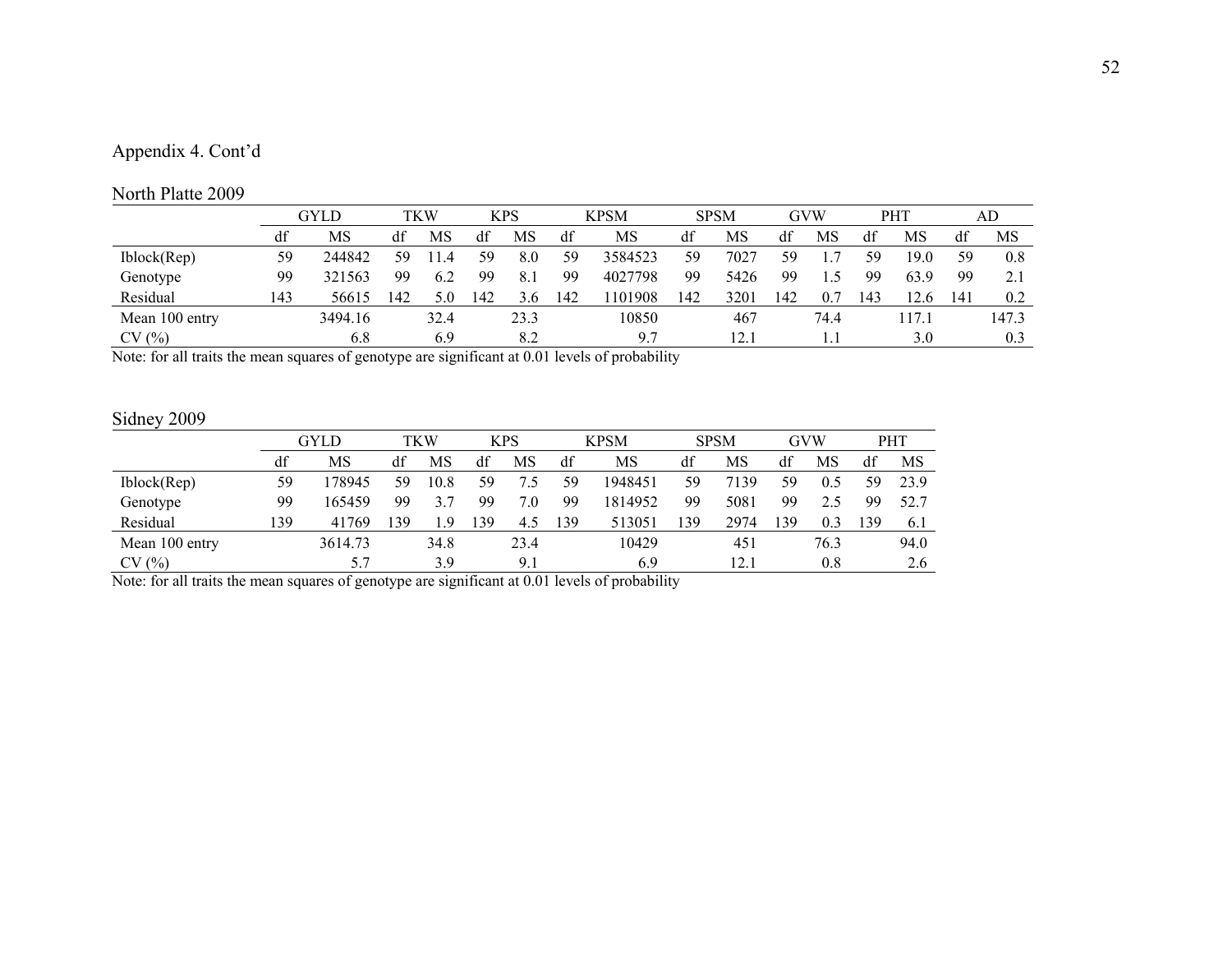| No              | Locus name  | <b>Size</b> | <b>Chromosome</b> location | <b>Foreword primer</b>                   | <b>Reverse primer</b>                        | <b>Annealing</b><br><b>Temp</b> |
|-----------------|-------------|-------------|----------------------------|------------------------------------------|----------------------------------------------|---------------------------------|
|                 | Xbarc1021   | 279         | 3A                         | 5' GGA AGG ACC TGA CTG ACT GCA TCT G 3'  | 5' GCG ATC ACA ACC ATT CTT TTT AAC TA 3'     | 55                              |
| 2               | Xbarc1044   | 178         | 3A. 3D                     | 5' TTG TGG TGT GTG TGG TTC AGT CT 3'     | 5' GCG ACA AGA CGA ACT ATT TAC TAC TG 3'     | 55                              |
| 3               | Xbarc1060   | 241         | 3A                         | 5' GCG TCT ATT TTT GCC ATT TCC ATT CA 3' | 5' GCG ATG TTC TGT AGT TCT TAG TGT TCT TT 3' | 55                              |
| $\overline{4}$  | Xbarc12     | 200         | 3A                         | 5' CGACAGAGTGATCACCCAAATATAA 3'          | 5' CATCGGTCTAATTGTCAATGTA 3'                 | $52^{\circ}$                    |
| .5              | Xbarc310    | 199         | 3A                         | 5' GGG CGG CGC ATG TGC ACC TA 3'         | 5' GCG TGG AAG CGA CTA AAT CAA CT 3'         | 57                              |
| 6               | Xbarc321    | 178         | 3A: 3D                     | 5' TGC ACT TCC CAC AAC ACA TC 3'         | 5' TTG CCA CGT AGG TGA TTT ATG A 3'          | 52                              |
| $7\phantom{.0}$ | Xbarc324    | 247         | 3A                         | 5' CCA ATT CTG CCC ATA GGT GA 3'         | 5' GAG GAA ATA AGA TTC AGC CAA CTG 3'        | 50                              |
| 8               | Xbarc356    | 150         | 3A                         | 5' CGC TAG AGC TGT TTG AGG GGA GGA G 3'  | 5' CGC ATG TAG GGG GAG GCT TCT TTT 3'        | 57                              |
| 9               | Xbarc57     | 252         | 3A                         | 5' GCGACCACCTCAGCCAACTTATTATGT 3'        | 5' GCGGGGAGGCACATTCATAGGAGT 3'               | 55                              |
| 10              | Xbarc67     | 104         | 3A                         | 5' GCGGCATTTACATTTCAGATAGA 3'            | 5' TGTGCCTGATTGTAGTAACGTATGTA 3'             | 52                              |
| -11             | Xbarc86     | 142         | 3A                         | 5' GCG CTT GCT TTA TTA GTA GGT AT 3'     | 5' TCC CAC GAT AGT ATT TGA TGT T 3'          | $\overline{52}$                 |
| 12              | Xcfa2076    | 172         | $3A$ ; $3D$                | 5' CGAAAAACCATGATCGACAG 3'               | 5' ACCTGTCCAGCTAGCCTCCA 3'                   | 60                              |
| 13              | Xcfa2183    | 168         | 3A                         | 5' CGAAAAACCATGATCGACAG 3'               | 5' ACCTGTCCAGCTAGCCTCCA 3'                   | $\overline{52}$                 |
| 14              | Xcfa2193    | 195         | 3A                         | 5' ACATGTGATGTGCGGTCATT 3'               | 5' TCCTCAGAACCCCATTCTTG 3'                   | 60                              |
| 15              | Xcfa2262    | 172         | 2D, 3A                     | 5' ACAATGTGGAGATGGCACAA 3'               | 5' TACCAGCTGCACTTCCATTG 3'                   | 60                              |
| 16              | Xgwm155     | 143/127     | 3A, 1D                     | 5' CAATCATTTCCCCCTCCC 3'                 | 5' AATCATTGGAAATCCATATGCC 3'                 | 60                              |
| 17              | Xgwm218     | 145         | 3A                         | 5' CGGCAAACGGATATCGAC 3'                 | 5' AACAGTAACTCTCGCCATAGCC 3'                 | 55                              |
| 18              | Xgwm497     | 147/137/103 | 1A, 2A, 3A, 3D, 5B         | 5' GTAGTGAAGACAAGGGCATT 3'               | 5' CCGAAAGTTGGGTGATATAC 3'                   | 55                              |
| 19              | Xgwm666.1   | 114         | 1A, 3A, 5A, 7A             | 5' GCACCCACATCTTCGACC 3'                 | 5' TGCTGCTGGTCTCTGTGC 3'                     | 60                              |
| 20              | Xgwm666.2   | 150         | 1A, 3A, 5A, 7A             | 5' GCACCCACATCTTCGACC 3'                 | 5' TGCTGCTGGTCTCTGTGC 3'                     | 60                              |
| 21              | Xhbg227     | 222         | 3A                         | 5' GGGTACCTGACTGCTAAGGGATCT 3'           | 5' TCGCCTCCATGTAGGACTCTGATA 3'               | 58                              |
| 22              | Xhbg284     | 160         | 3A                         | 5' CACTACTGCAGCACCAAGTAT 3'              | 5' AGACGATCGGATTGCATCTATG 3'                 | 58                              |
| 23              | Xhbg491     | 274         | 3A                         | 5' TTCAACATCGTCTCAGTCCTAGC 3'            | 5' CAGGAACTATCATAGGACTCCACAG 3'              | $\overline{55}$                 |
| 24              | Xpsp3047    | 184         | 3A                         | 5' CCGTTCATAGGCCAATTTCG 3'               | 5' TCTGCAACATTCCCCAACAG 3'                   | 61                              |
| 25              | Xstm635acag |             | 3A                         | 5' TAA CGC TTC ACT TCC GTT TTG GTC A 3'  | 5' GGCAGCAGACACACACACACACAGAGAGAG 3'         | 60                              |
| 26              | Xstm99tctg  |             | 3A                         | 5' ATG CAG CCC GTT CTA GAA ATG T 3'      | 5' GGCAGCAGTCTCTCTCTCTCTCTGTGTGTG 3'         | 60                              |
| 27              | Xwmc11      | 184/240/177 | 3A, IA                     | 5' TTGTGATCCTGGTTGTGTTGTGA 3'            | 5' CACCCAGCCGTTATATATGTTGA 3'                | 61                              |
| 28              | Xwmc388.1   | 161         | 3A, 5A, 6A, 6B, 7A         | 5' TGTGCGGAATGATTCAATCTGT 3'             | 5' GGCCATTAGACTGCAATGGTTT 3'                 | 61                              |
| 29              | Xwmc388.2   | 340         | 3A, 5A, 6A, 6B, 7A         | 5' TGTGCGGAATGATTCAATCTGT 3'             | 5' GGCCATTAGACTGCAATGGTTT 3'                 | 61                              |
| 30              | Xwmc428     | 257         |                            | 5' TTAATCCTAGCCGTCCCTTTTT 3'             | 5' CGACCTTCGTTGGTTATTTGTG 3'                 | 51                              |
| 31              | Xwmc489     | 176/270     | 1D, 2B, 3A, 4D, 5A, 7D     | 5' CGAAGGATTTGTGATGTGAGTA 3'             | 5' GGACAACATCATAGAGAAGGAA 3'                 | 51                              |
| 32              | Xwmc532     | 176         | 3A                         | 5' GATACATCAAGATCGTGCCAAA 3'             | 5' GGGAGAAATCATTAACGAAGGG 3'                 | 61                              |
| 33              | Xwmc559     | 338         | 3A                         | 5' ACACCACGAATGATGTGCCA 3'               | 5' ACGACGCCATGTATGCAGAA 3'                   | 61                              |
| 34              | Xwmc640     | 180         | 3A, 5B, 5D                 | 5' AATTTATCTCGATCATGTGAGC 3'             | 5' TGAGTAGTTCCCTTAGGACCTT 3'                 | 61                              |
| 35              | Xwmc664     | 157         | 3A                         | 5' GGGCCAACAAATCCAAT 3'                  | 5' TCTACTTCCTTCATCCACTCC 3'                  | 61                              |

Appendix 5. Description of the primer sets used in the WI(RICLs-3A) mapping population.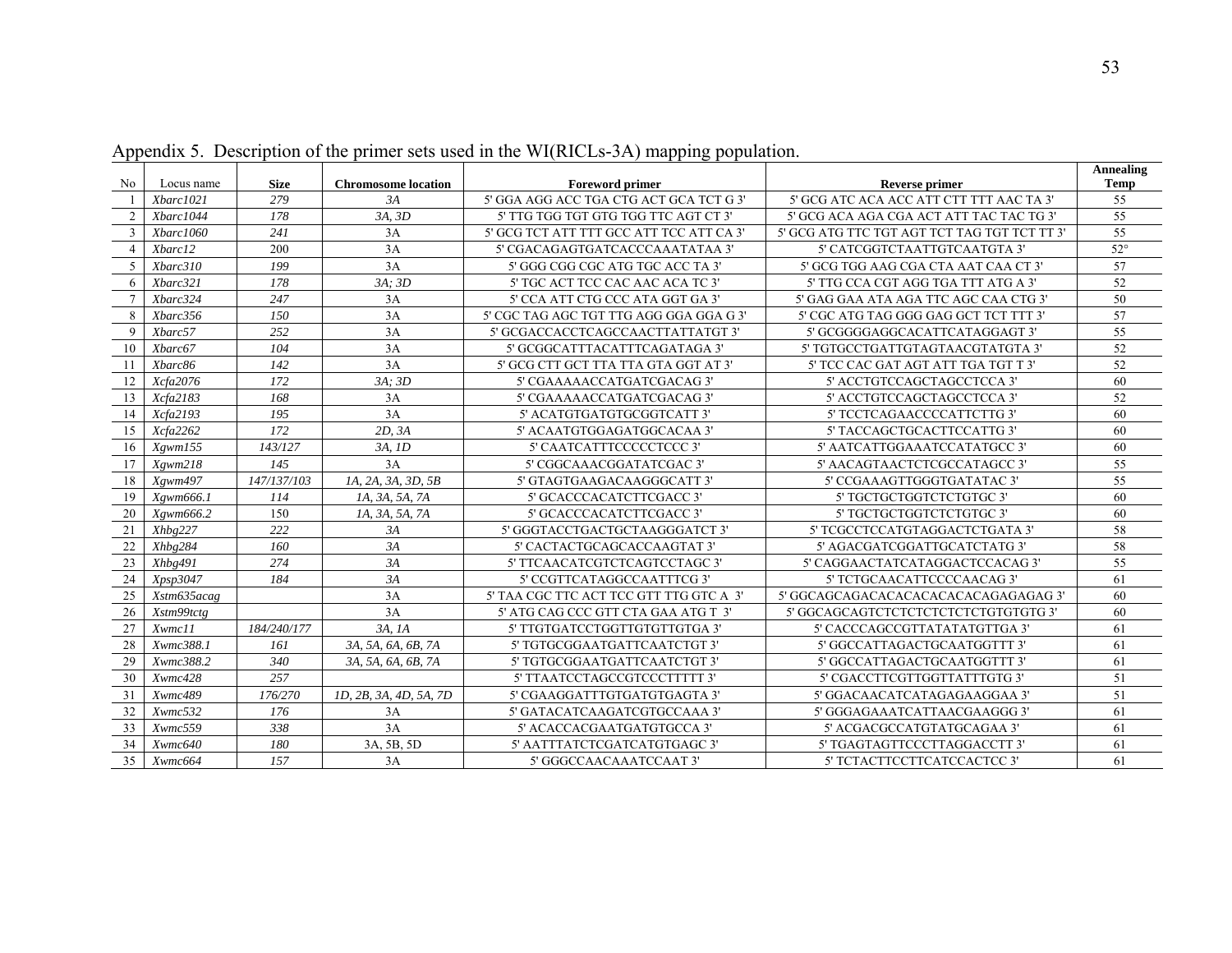Appendix 6. Field dataset for anthesis date (AD), plant height (PHT), grain yield (GYLD), grain volume weight (GVW), 1000-kernel weight (TKW), kernels per spike (KPS), kernels per square meter (KPSM), and spikes per square meter (SPSM), evaluated in WI(RICLs-3A) mapping population at Lincoln, NE during 2008 cropping season.

| Rep          | Iblock           | Name            | Entry          | <b>AD</b> | <b>PHT</b> | <b>GYLD</b> | <b>GVWT</b> | <b>TKW</b> | <b>KPS</b> | <b>KPSM</b> | <b>SPSM</b> |
|--------------|------------------|-----------------|----------------|-----------|------------|-------------|-------------|------------|------------|-------------|-------------|
| 1            | 1                | WI(RICL3A)-1    | 1              | 153       | 102        | 2351        | 73.0        | 36.5       | 24.0       | 6449        | 269         |
| 1            | $\mathbf{1}$     | WI(RICL3A)-2    | $\sqrt{2}$     | 154       | 97         | 1541        | 71.3        | 28.5       | 20.3       | 5411        | 267         |
| 1            | 1                | WI(RICL3A)-3    | $\overline{3}$ | 153       | 104        | 2065        | 73.6        | 32.2       | 25.1       | 6416        | 256         |
| 1            | $\mathbf{1}$     | WI(RICL3A)-4    | 4              | 153       | 104        | 2035        | 72.2        | 32.8       | 22.5       | 6196        | 275         |
| 1            | $\mathbf{1}$     | WI(RICL3A)-5    | 5              | 154       | 114        | 1981        | 72.0        | 34.0       | 25.1       | 5823        | 232         |
| $\mathbf{1}$ | $\overline{c}$   | WI(RICL3A)-6    | 6              | 153       | 117        | 2072        | 71.5        | 31.1       | 23.9       | 6665        | 279         |
| 1            | $\overline{c}$   | WI(RICL3A)-7    | 7              | 152       | 107        | 2974        | 74.4        | 36.7       | 23.2       | 8107        | 349         |
| 1            | $\overline{2}$   | WI(RICL3A)-8    | $\,8\,$        | 154       | 102        | 1413        | 73.8        | 33.6       | 23.6       | 4205        | 178         |
| 1            | $\overline{2}$   | WI(RICL3A)-9    | 9              | 153       | 114        | 2123        | 72.5        | 33.2       | 24.8       | 6404        | 258         |
| 1            | $\overline{c}$   | $WI(RICL3A)-10$ | 10             | 152       | 107        | 2069        | 73.3        | 35.4       | 26.3       | 5844        | 222         |
| 1            | 3                | WI(RICL3A)-11   | 11             | 153       | 104        | 1547        | 74.2        | 32.2       | 24.6       | 4812        | 196         |
| $\mathbf{1}$ | 3                | WI(RICL3A)-12   | 12             | 153       | 104        | 1887        | 73.5        | 34.1       | 28.3       | 5528        | 195         |
| 1            | 3                | WI(RICL3A)-13   | 13             | 153       | 112        | 1574        | 73.5        | 32.8       | 24.0       | 4801        | 200         |
| 1            | 3                | WI(RICL3A)-14   | 14             | 153       | 114        | 1847        | 71.7        | 30.3       | 20.0       | 6105        | 305         |
| 1            | 3                | WI(RICL3A)-15   | 15             | 151       | 97         | 2731        | 71.2        | 30.4       | 26.4       | 8991        | 341         |
| 1            | $\overline{4}$   | WI(RICL3A)-16   | 16             | 153       | 114        | 2994        | 72.6        | 28.5       | 18.4       | 10513       | 571         |
| $\mathbf{1}$ | 4                | WI(RICL3A)-17   | 17             | 154       | 112        | 2839        | 72.9        | 28.6       | 23.9       | 9935        | 416         |
| $\mathbf{1}$ | 4                | WI(RICL3A)-18   | 18             | 155       | 109        | 1756        | 73.4        | 27.3       | 16.4       | 6428        | 392         |
| 1            | 4                | WI(RICL3A)-19   | 19             | 154       | 102        | 2779        | 72.9        | 27.3       | 25.8       | 10168       | 394         |
| 1            | 4                | WI(RICL3A)-20   | $20\,$         | 151       | 99         | 3189        | 72.2        | 32.6       | 23.2       | 9786        | 422         |
| $\mathbf{1}$ | 5                | WI(RICL3A)-21   | 21             | 154       | 102        | 3317        | 72.9        | 32.5       | 28.1       | 10219       | 364         |
| 1            | 5                | WI(RICL3A)-22   | 22             | 152       | 99         | 2980        | 72.6        | 30.2       | 24.2       | 9880        | 408         |
| 1            | 5                | WI(RICL3A)-23   | 23             | 152       | 99         | 2752        | 71.1        | 30.8       | 24.3       | 8939        | 368         |
| $\mathbf{1}$ | 5                | WI(RICL3A)-25   | 24             | 153       | 112        | 1978        | 73.4        | 30.4       | 24.6       | 6505        | 264         |
| 1            | 5                | WI(RICL3A)-26   | 25             | 154       | 112        | 2055        | 71.1        | 30.3       | 25.5       | 6780        | 266         |
| 1            | 6                | WI(RICL3A)-27   | 26             | 154       | 109        | 1887        | 72.1        | 28.0       | 18.9       | 6730        | 356         |
| 1            | 6                | WI(RICL3A)-28   | 27             | 151       | 102        | 2321        | 72.0        | 34.5       | 28.2       | 6734        | 239         |
| $\mathbf{1}$ | 6                | WI(RICL3A)-29   | 28             | 152       | 102        | 2903        | 71.7        | 30.8       | 21.3       | 9440        | 443         |
| 1            | 6                | WI(RICL3A)-30   | 29             | 153       | 109        | 2119        | 73.1        | 29.6       | 19.9       | 7172        | 360         |
| 1            | 6                | WI(RICL3A)-31   | 30             | 154       | 109        | 2832        | 71.5        | 25.1       | 21.7       | 11277       | 520         |
| 1            | $\tau$           | WI(RICL3A)-32   | 31             | 155       | 102        | 2701        | 73.6        | 31.6       | 25.6       | 8558        | 334         |
| 1            | 7                | WI(RICL3A)-33   | 32             | 154       | 109        | 2782        | 72.7        | 28.6       | 23.1       | 9737        | 422         |
| 1            | $\overline{7}$   | WI(RICL3A)-34   | 33             | 155       | 112        | 1554        | 72.7        | 27.2       | 21.6       | 5709        | 264         |
| 1            | $\tau$           | WI(RICL3A)-35   | 34             | 155       | 114        | 1682        | 73.5        | 32.1       | 24.7       | 5239        | 212         |
| 1            | $\boldsymbol{7}$ | WI(RICL3A)-36   | 35             | 155       | 112        | 1833        | 72.1        | 32.2       | 22.7       | 5701        | 251         |
| 1            | 8                | WI(RICL3A)-37   | 36             | 155       | 107        | 1816        | 70.9        | 34.9       | 23.6       | 5209        | 221         |
| 1            | 8                | WI(RICL3A)-38   | 37             | 155       | 114        | 2082        | 72.9        | 31.1       | 19.5       | 6700        | 344         |
| 1            | 8                | WI(RICL3A)-39   | 38             | 154       | 102        | 2368        | 73.8        | 35.6       | 25.5       | 6651        | 261         |
| 1            | 8                | WI(RICL3A)-40   | 39             | 155       | 109        | 2358        | 74.4        | 31.0       | 23.0       | 7617        | 331         |
| 1            | 8                | WI(RICL3A)-41   | 40             | 154       | 107        | 2563        | 75.2        | 31.7       | 23.5       | 8075        | 344         |
| 1            | 9                | WI(RICL3A)-42   | 41             | 154       | 104        | 2230        | 73.9        | 33.4       | 22.0       | 6685        | 304         |
| 1            | 9                | WI(RICL3A)-43   | 42             | 153       | 112        | 2641        | 73.0        | 36.8       | 25.3       | 7176        | 284         |
| 1            | 9                | WI(RICL3A)-44   | 43             | 153       | 112        | 2503        | 73.3        | 32.0       | 18.6       | 7824        | 421         |
| $\mathbf{1}$ | 9                | WI(RICL3A)-45   | 44             | 153       | 112        | 2614        | 73.1        | 35.4       | 24.7       | 7378        | 299         |
| $\mathbf{1}$ | 9                | WI(RICL3A)-46   | 45             | 153       | 112        | 3502        | 73.6        | 34.9       | 17.8       | 10021       | 563         |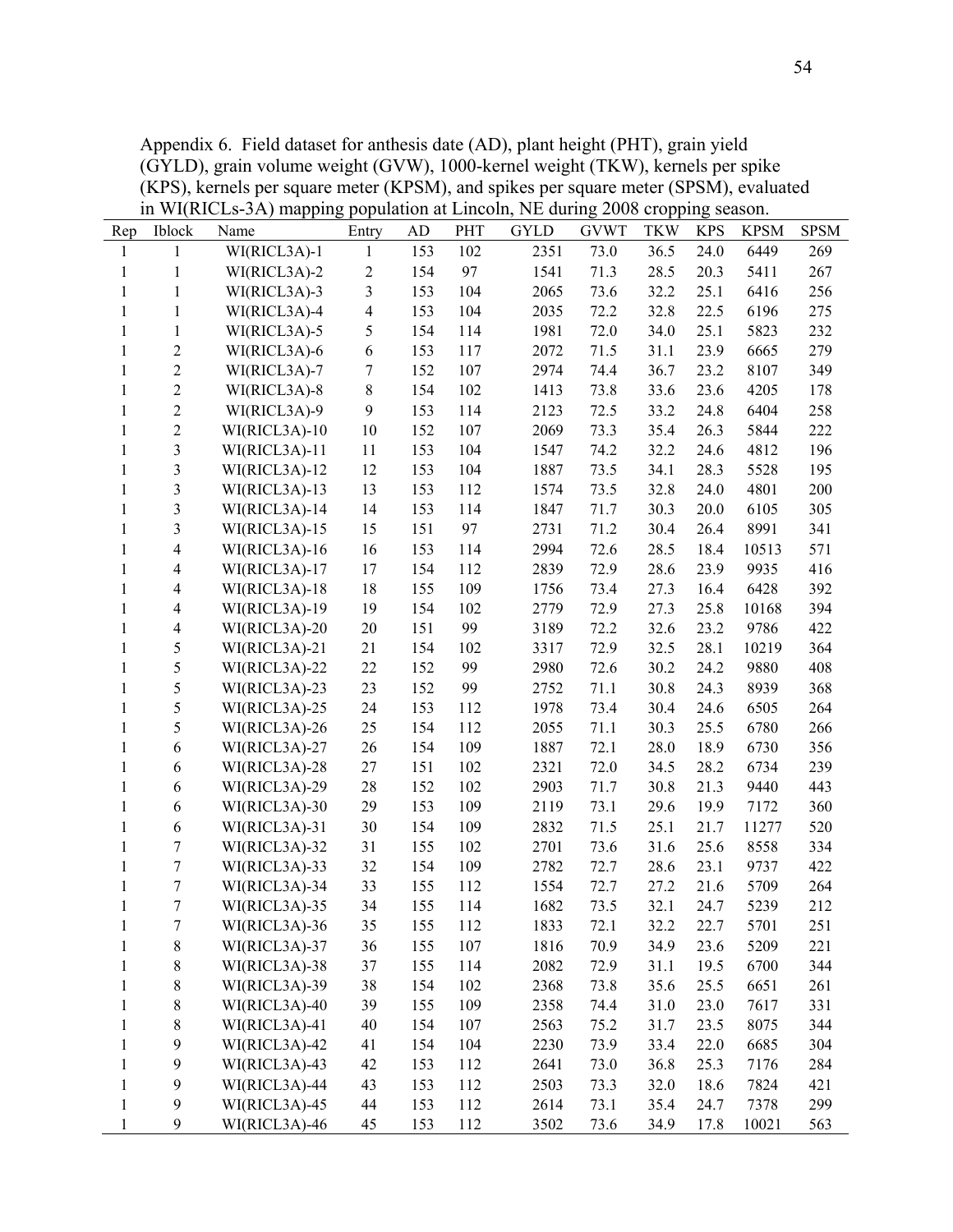| Rep          | Iblock | Name          | Entry  | AD  | PHT        | <b>GYLD</b> | <b>GVWT</b> | <b>TKW</b> | <b>KPS</b> | <b>KPSM</b> | <b>SPSM</b> |
|--------------|--------|---------------|--------|-----|------------|-------------|-------------|------------|------------|-------------|-------------|
| 1            | $10\,$ | WI(RICL3A)-47 | 46     | 153 | 107        | 3912        | 73.6        | 37.5       | 24.9       | 10430       | 419         |
| 1            | 10     | WI(RICL3A)-48 | 47     | 152 | 109        | 1759        | 71.1        | 30.4       | 15.6       | 5790        | 371         |
| $\mathbf{1}$ | 10     | WI(RICL3A)-49 | 48     | 153 | 114        | 2523        | 72.9        | 32.6       | 21.2       | 7729        | 365         |
| $\mathbf{1}$ | 10     | WI(RICL3A)-50 | 49     | 153 | 109        | 2190        | 72.7        | 30.4       | 15.4       | 7206        | 468         |
| $\mathbf{1}$ | 10     | WI(RICL3A)-51 | 50     | 153 | 104        | 3310        | 73.9        | 34.9       | 23.9       | 9497        | 397         |
| $\mathbf{1}$ | 11     | WI(RICL3A)-52 | 51     | 154 | 109        | 2042        | 73.5        | 31.0       | 22.5       | 6591        | 293         |
| $\mathbf{1}$ | 11     | WI(RICL3A)-53 | 52     | 155 | 109        | 1615        | 72.5        | 31.7       | 21.6       | 5099        | 236         |
| $\mathbf{1}$ | 11     | WI(RICL3A)-54 | 53     | 153 | 107        | 2483        | 72.9        | 33.6       | 22.8       | 7399        | 325         |
| $\mathbf{1}$ | 11     | WI(RICL3A)-55 | 54     | 153 | 109        | 2567        | 73.3        | 33.8       | 27.6       | 7593        | 275         |
| $\mathbf{1}$ | 11     | WI(RICL3A)-56 | 55     | 153 | 112        | 3448        | 72.7        | 31.9       | 20.6       | 10794       | 524         |
| $\mathbf{1}$ | 12     | WI(RICL3A)-57 | 56     | 150 | 109        | 3051        | 74.9        | 33.7       | 19.5       | 9042        | 464         |
| $\mathbf{1}$ | 12     | WI(RICL3A)-58 | 57     | 154 | 109        | 1389        | 74.3        | 30.9       | 21.3       | 4504        | 211         |
| $\mathbf{1}$ | 12     | WI(RICL3A)-59 | 58     | 153 | 109        | 3118        | 74.6        | 37.1       | 24.0       | 8399        | 350         |
| $\mathbf{1}$ | 12     | WI(RICL3A)-60 | 59     | 151 | 107        | 2183        | 71.6        | 32.7       | 22.4       | 6681        | 298         |
| $\mathbf{1}$ | 12     | WI(RICL3A)-61 | 60     | 150 | 107        | 3626        | 72.4        | 33.4       | 21.0       | 10863       | 517         |
| $\mathbf{1}$ | 13     | WI(RICL3A)-62 | 61     | 153 | 102        | 2173        | 71.7        | 34.5       | 25.2       | 6302        | 250         |
| $\mathbf{1}$ | 13     | WI(RICL3A)-63 | 62     | 154 | 104        | 2321        | 73.4        | 30.4       | 20.7       | 7626        | 368         |
|              | 13     | WI(RICL3A)-64 |        |     |            | 3145        |             |            |            | 10428       |             |
| $\mathbf{1}$ |        |               | 63     | 152 | 102<br>102 |             | 71.5        | 30.2       | 18.7       |             | 558         |
| $\mathbf{1}$ | 13     | WI(RICL3A)-65 | 64     | 152 |            | 3091        | 74.7        | 35.3       | 23.3       | 8763        | 376         |
| $\mathbf{1}$ | 13     | WI(RICL3A)-66 | 65     | 154 | 104        | 2032        | 73.1        | 32.6       | 25.9       | 6228        | 240         |
| $\mathbf{1}$ | 14     | WI(RICL3A)-67 | 66     | 150 | 99         | 2910        | 72.5        | 33.7       | 25.9       | 8642        | 334         |
| $\mathbf{1}$ | 14     | WI(RICL3A)-68 | 67     | 149 | 104        | 2842        | 72.6        | 33.0       | 22.1       | 8617        | 390         |
| $\mathbf{1}$ | 14     | WI(RICL3A)-69 | 68     | 153 | 114        | 2449        | 71.6        | 32.5       | 19.6       | 7535        | 384         |
| $\mathbf{1}$ | 14     | WI(RICL3A)-70 | 69     | 150 | 112        | 2715        | 72.0        | 35.7       | 25.1       | 7613        | 303         |
| $\mathbf{1}$ | 14     | WI(RICL3A)-71 | $70\,$ | 154 | 102        | 1349        | 70.7        | 30.3       | 20.7       | 4453        | 215         |
| $\mathbf{1}$ | 15     | WI(RICL3A)-72 | 71     | 153 | 112        | 2637        | 72.4        | 32.0       | 20.9       | 8239        | 394         |
| $\mathbf{1}$ | 15     | WI(RICL3A)-73 | 72     | 153 | 112        | 2671        | 72.6        | 29.7       | 19.8       | 8994        | 454         |
| $\mathbf{1}$ | 15     | WI(RICL3A)-74 | 73     | 153 | 107        | 2506        | 73.8        | 32.8       | 19.3       | 7641        | 396         |
| $\mathbf{1}$ | 15     | WI(RICL3A)-75 | 74     | 153 | 109        | 2240        | 72.9        | 35.6       | 23.2       | 6292        | 271         |
| $\mathbf{1}$ | 15     | WI(RICL3A)-76 | 75     | 153 | 104        | 3307        | 74.3        | 34.9       | 22.4       | 9484        | 423         |
| $\mathbf{1}$ | 16     | WI(RICL3A)-77 | 76     | 153 | 114        | 3505        | 74.4        | 34.9       | 23.3       | 10045       | 431         |
| $\mathbf{1}$ | 16     | WI(RICL3A)-78 | 77     | 154 | 97         |             | $\cdot$     | 30.6       | 28.5       |             |             |
| 1            | 16     | WI(RICL3A)-79 | 78     | 151 | 107        | 2281        | 72.0        | 35.5       | 24.8       | 6420        | 259         |
| $\mathbf{1}$ | 16     | WI(RICL3A)-80 | 79     | 150 | 104        | 3300        | 74.4        | 33.7       | 24.5       | 9800        | 400         |
| $\mathbf{1}$ | 16     | WI(RICL3A)-81 | 80     | 150 | 102        | 2839        | 73.6        | 31.6       | 21.8       | 8996        | 413         |
| $\mathbf{1}$ | 17     | WI(RICL3A)-82 | 81     | 152 | 102        | 2449        | 73.9        | 35.0       | 24.7       | 6993        | 283         |
| $\mathbf{1}$ | 17     | WI(RICL3A)-83 | 82     | 151 | 112        | 2795        | 73.3        | 36.6       | 26.2       | 7629        | 291         |
| 1            | 17     | WI(RICL3A)-84 | 83     | 154 | 107        | 2136        | 74.2        | 36.7       | 25.3       | 5823        | 230         |
| $\mathbf{1}$ | 17     | WI(RICL3A)-85 | 84     | 153 | 114        | 2913        | 73.1        | 32.6       | 21.1       | 8934        | 423         |
| $\mathbf{1}$ | 17     | WI(RICL3A)-86 | 85     | 150 | 104        | 2684        | 71.1        | 32.5       | 21.7       | 8251        | 380         |
| $\mathbf{1}$ | 18     | WI(RICL3A)-87 | 86     | 153 | 109        | 2250        | 72.6        | 31.8       | 22.7       | 7075        | 312         |
| $\mathbf{1}$ | 18     | WI(RICL3A)-88 | 87     | 154 | 109        | 2069        | 73.0        | 34.9       | 27.2       | 5936        | 218         |
| $\mathbf{1}$ | 18     | WI(RICL3A)-89 | 88     | 151 | 97         | 2345        | 74.2        | 35.3       | 21.9       | 6643        | 303         |
| $\mathbf{1}$ | 18     | WI(RICL3A)-90 | 89     | 150 | 109        | 2846        | 72.0        | 31.6       | 21.8       | 9017        | 414         |
| $\mathbf{1}$ | 18     | WI(RICL3A)-91 | 90     | 154 | 102        | 2893        | 74.0        | 35.9       | 23.7       | 8057        | 340         |
| $\mathbf{1}$ | 19     | WI(CNN3A)     | 91     | 155 | 118        | 2173        | 71.1        | 32.9       | 25.9       | 6598        | 255         |
| $\mathbf{1}$ | 19     | WI(CNN6A)     | 92     | 154 | 107        | 1995        | 72.1        | 28.4       | 30.2       | 7013        | 232         |
| $\mathbf{1}$ | 19     | WI            | 93     | 153 | 104        | 2678        | 74.8        | 33.9       | 33.0       | 7889        | 239         |
| $\mathbf{1}$ | 19     | <b>CNN</b>    | 94     | 157 | 107        | 2351        | 73.4        | 28.3       | 32.6       | 9372        | 287         |
| $\mathbf{1}$ | 19     | CNN(WI3A)     | 95     | 154 | 104        | 1470        | 72.7        | 30.4       | 27.9       | 4836        | 173         |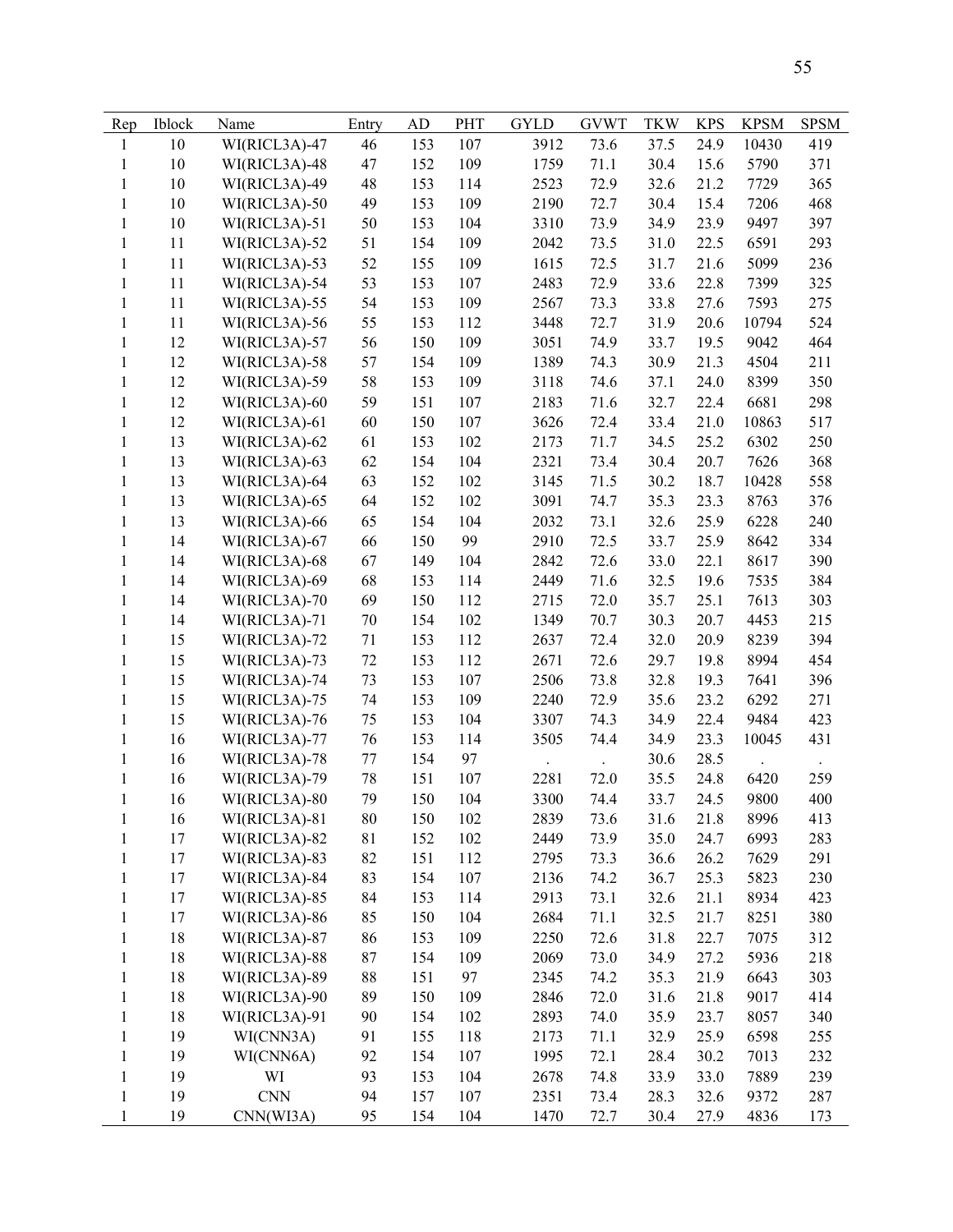| Rep                     | Iblock         | Name            | Entry            | AD  | <b>PHT</b> | <b>GYLD</b> | <b>GVWT</b> | <b>TKW</b> | <b>KPS</b> | <b>KPSM</b> | <b>SPSM</b> |
|-------------------------|----------------|-----------------|------------------|-----|------------|-------------|-------------|------------|------------|-------------|-------------|
| 1                       | 20             | CNN(WI6A)       | 96               | 154 | 107        | 2042        | 72.6        | 31.6       | 28.3       | 6464        | 228         |
| 1                       | 20             | Pronghorn       | 97               | 153 | 97         | 3771        | 76.1        | 32.0       | 29.9       | 11794       | 394         |
| $\mathbf{1}$            | 20             | Jagger          | 98               | 153 | 81         | 3239        | 77.5        | 23.1       | 32.0       | 14027       | 438         |
| $\mathbf{1}$            | 20             | Overland        | 99               | 155 | 94         | 2923        | 72.9        | 25.9       | 29.4       | 11278       | 384         |
| $\mathbf{1}$            | 20             | Goodstreak      | 100              | 155 | 107        | 4817        | 75.3        | 28.7       | 39.2       | 16785       | 428         |
| $\sqrt{2}$              | 19             | WI(RICL3A)-1    | $\mathbf{1}$     | 153 | 109        | 1901        | 74.4        | 34.9       | 22.7       | 5440        | 240         |
| $\overline{2}$          | 5              | WI(RICL3A)-2    | $\mathbf{2}$     | 154 | 107        | 2412        | 71.7        | 25.6       | 15.6       | 9406        | 603         |
| $\sqrt{2}$              | 11             | WI(RICL3A)-3    | 3                | 153 | 104        | 2923        | 73.5        | 35.0       | 27.6       | 8361        | 303         |
| $\sqrt{2}$              | 6              | WI(RICL3A)-4    | 4                | 153 | 104        | 3310        | 74.9        | 34.1       | 20.8       | 9697        | 466         |
| $\sqrt{2}$              | $\overline{4}$ | WI(RICL3A)-5    | 5                | 155 | 112        | 1201        | 70.9        | 29.9       | 22.7       | 4021        | 177         |
| $\overline{2}$          | 12             | WI(RICL3A)-6    | 6                | 152 | 114        | 2742        | 73.3        | 34.9       | 24.7       | 7856        | 318         |
| $\sqrt{2}$              | 9              | WI(RICL3A)-7    | $\boldsymbol{7}$ | 153 | 104        | 2261        | 74.0        | 37.5       | 22.4       | 6028        | 269         |
| $\sqrt{2}$              | 16             | WI(RICL3A)-8    | 8                | 153 | 109        | 2479        | 73.6        | 33.8       | 21.2       | 7340        | 346         |
| $\sqrt{2}$              | 5              | WI(RICL3A)-9    | 9                | 154 | 112        | 2210        | 73.3        | 36.1       | 21.4       | 6126        | 286         |
| $\overline{2}$          | 13             | WI(RICL3A)-10   | 10               | 152 | 102        | 2496        | 73.1        | 34.8       | 28.2       | 7182        | 255         |
| $\sqrt{2}$              | 15             | WI(RICL3A)-11   | 11               | 152 | 107        | 2429        | 73.0        | 35.1       | 22.6       | 6913        | 306         |
| $\sqrt{2}$              | $\tau$         | WI(RICL3A)-12   | 12               | 155 | 104        | 1547        | 74.9        | 32.8       | 24.7       | 4724        | 191         |
| $\boldsymbol{2}$        | 20             | WI(RICL3A)-13   | 13               | 152 | 112        | 2654        | 74.6        | 31.3       | 20.0       | 8479        | 424         |
| $\boldsymbol{2}$        | $\mathbf{1}$   | WI(RICL3A)-14   | 14               | 153 | 114        | 2250        | 71.3        | 30.7       | 15.7       | 7330        | 467         |
| $\overline{2}$          | $\,$ 8 $\,$    | WI(RICL3A)-15   | 15               | 152 | 97         | 2261        | 72.2        | 33.9       | 22.1       | 6670        | 302         |
| $\overline{2}$          | 14             | WI(RICL3A)-16   | 16               | 154 | 109        | 2590        | 72.2        | 34.6       | 17.8       | 7485        | 420         |
| $\sqrt{2}$              | $\sqrt{6}$     | WI(RICL3A)-17   | 17               | 152 | 109        | 2762        | 75.2        | 34.1       | 25.5       | 8104        | 318         |
| $\overline{2}$          | $\mathbf{9}$   | WI(RICL3A)-18   | 18               | 153 | 112        | 2664        | 74.2        | 38.2       | 22.2       | 6966        | 314         |
| $\sqrt{2}$              | 3              | WI(RICL3A)-19   | 19               | 152 | 104        | 3337        | 72.7        | 32.2       | 22.3       | 10378       | 465         |
| $\overline{2}$          | 17             | WI(RICL3A)-20   | 20               | 150 | 99         | 3445        | 74.0        | 35.9       | 26.2       | 9601        | 366         |
| $\overline{2}$          | 12             | WI(RICL3A)-21   | 21               | 154 | 104        | 3455        | 72.5        | 38.2       | 24.4       | 9035        | 370         |
| $\sqrt{2}$              | 17             | WI(RICL3A)-22   | 22               | 151 | 104        | 3014        | 72.7        | 34.0       | 24.9       | 8871        | 356         |
| $\sqrt{2}$              | $\mathbf{1}$   | WI(RICL3A)-23   | 23               | 150 | 97         | 3051        | 73.3        | 31.9       | 23.9       | 9557        | 400         |
| $\sqrt{2}$              | 18             | WI(RICL3A)-25   | 24               | 153 | 114        | 2358        | 73.9        | 37.4       | 26.6       | 6304        | 237         |
| $\overline{2}$          | 5              | WI(RICL3A)-26   | 25               | 153 | 114        | 3128        | 73.8        | 34.6       | 23.9       | 9052        | 379         |
| $\overline{2}$          | 13             | WI(RICL3A)-27   | 26               | 154 | 112        | 2089        | 72.1        | 32.8       | 18.1       | 6376        | 352         |
| $\overline{2}$          | 16             | WI(RICL3A)-28   | 27               | 151 | 102        | 2223        | 71.5        | 30.6       | 23.7       | 7259        | 306         |
| $\sqrt{2}$              | $\overline{4}$ | WI(RICL3A)-29   | 28               | 151 | 102        | 2546        | 72.1        | 33.8       | 24.4       | 7540        | 309         |
| $\overline{2}$          | 19             | WI(RICL3A)-30   | 29               | 153 | 112        | 1934        | 73.8        | 34.5       | 21.8       | 5600        | 257         |
| $\boldsymbol{2}$        | 20             | WI(RICL3A)-31   | 30               | 153 | 107        | 2789        | 73.4        | 29.4       | 18.2       | 9487        | 521         |
| $\overline{c}$          | 16             | WI(RICL3A)-32   | 31               | 154 | 104        | 2590        | 73.8        | 34.4       | 23.3       | 7528        | 324         |
| $\overline{c}$          | 5              | WI(RICL3A)-33   | 32               | 153 | 109        | 2614        | 73.3        | 35.4       | 24.0       | 7380        | 307         |
| $\overline{\mathbf{c}}$ | $\mathfrak{2}$ | WI(RICL3A)-34   | 33               | 154 | 112        | 1601        | 71.7        | 27.5       | 22.9       | 5820        | 254         |
| $\overline{c}$          | 13             | $WI(RICL3A)-35$ | 34               | 153 | 112        | 2560        | 72.7        | 35.2       | 22.4       | 7277        | 325         |
| $\overline{c}$          | 17             | WI(RICL3A)-36   | 35               | 154 | 109        | 2254        | 72.6        | 31.2       | 20.4       | 7229        | 354         |
| $\overline{c}$          | $\tau$         | WI(RICL3A)-37   | 36               | 153 | 104        | 2217        | 73.6        | 35.7       | 26.4       | 6213        | 235         |
| $\overline{c}$          | 11             | WI(RICL3A)-38   | 37               | 154 | 112        | 1702        | 73.8        | 32.5       | 22.0       | 5245        | 238         |
| $\overline{c}$          | $\,$ $\,$      | WI(RICL3A)-39   | 38               | 154 | 104        | 1897        | 73.1        | 37.6       | 23.3       | 5040        | 216         |
| $\overline{c}$          | $\overline{4}$ | WI(RICL3A)-40   | 39               | 155 | 112        | 1954        | 74.4        | 30.0       | 24.9       | 6506        | 261         |
| $\overline{c}$          | 15             | WI(RICL3A)-41   | $40\,$           | 153 | 109        | 3670        | 75.5        | 38.8       | 28.1       | 9461        | 337         |
| $\overline{c}$          | 11             | WI(RICL3A)-42   | 41               | 153 | 109        | 2355        | 73.4        | 31.7       | 18.8       | 7440        | 396         |
| $\overline{c}$          | $\mathfrak{Z}$ | WI(RICL3A)-43   | 42               | 154 | 109        | 1864        | 71.6        | 31.4       | 20.2       | 5938        | 294         |
| $\sqrt{2}$              | 14             | WI(RICL3A)-44   | 43               | 154 | 109        | 2402        | 73.0        | 33.5       | 19.4       | 7168        | 370         |
| $\overline{c}$          | 15             | WI(RICL3A)-45   | 44               | 153 | 109        | 3075        | 73.8        | 35.0       | 23.6       | 8774        | 372         |
| $\overline{2}$          | $\overline{3}$ | WI(RICL3A)-46   | 45               | 154 | 107        | 2163        | 71.1        | 33.0       | 23.9       | 6560        | 274         |
|                         |                |                 |                  |     |            |             |             |            |            |             |             |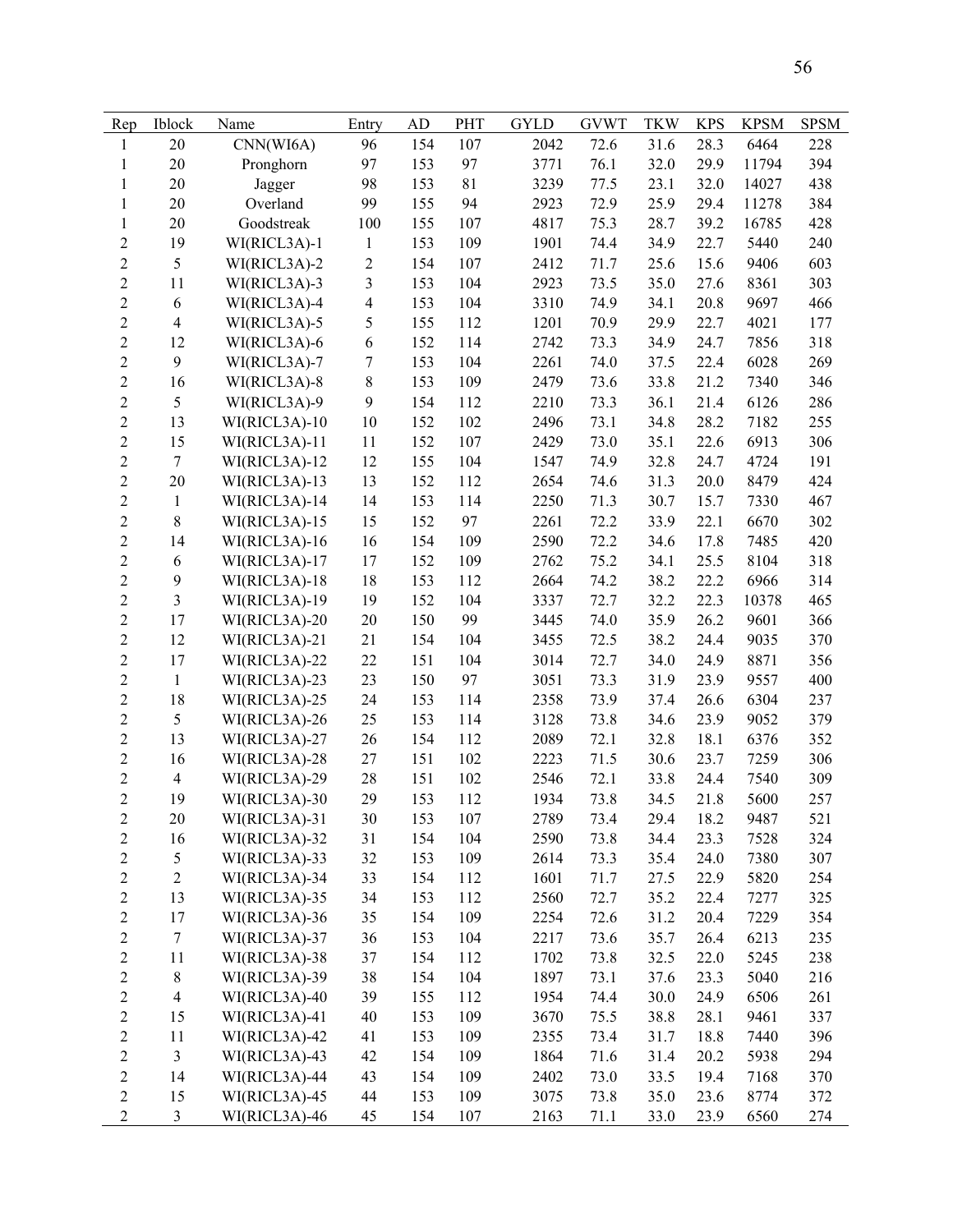| Rep            | Iblock           | Name          | Entry       | AD  | PHT | <b>GYLD</b> | <b>GVWT</b> | <b>TKW</b> | <b>KPS</b> | <b>KPSM</b> | <b>SPSM</b> |
|----------------|------------------|---------------|-------------|-----|-----|-------------|-------------|------------|------------|-------------|-------------|
| $\mathbf{2}$   | 10               | WI(RICL3A)-47 | 46          | 154 | 109 | 3357        | 71.2        | 29.2       | 20.2       | 11513       | 570         |
| $\mathbf{2}$   | $8\,$            | WI(RICL3A)-48 | 47          | 153 | 112 | 1642        | 73.6        | 29.2       | 22.0       | 5625        | 256         |
| $\overline{2}$ | 6                | WI(RICL3A)-49 | 48          | 153 | 119 | 3347        | 72.9        | 33.9       | 22.1       | 9889        | 447         |
| $\overline{2}$ | 9                | WI(RICL3A)-50 | 49          | 153 | 112 | 3569        | 74.0        | 31.7       | 20.7       | 11262       | 544         |
| $\overline{c}$ | 12               | WI(RICL3A)-51 | 50          | 153 | 109 | 3132        | 73.3        | 33.8       | 21.0       | 9263        | 441         |
| $\overline{c}$ | $\overline{7}$   | WI(RICL3A)-52 | 51          | 154 | 112 | 1611        | 74.0        | 30.4       | 25.7       | 5295        | 206         |
| $\overline{c}$ | 10               | WI(RICL3A)-53 | 52          | 156 | 107 | 2072        | 74.7        | 26.4       | 18.9       | 7864        | 416         |
| $\overline{c}$ | 18               | WI(RICL3A)-54 | 53          | 153 | 104 | 3408        | 72.4        | 33.0       | 21.8       | 10317       | 473         |
| $\overline{c}$ | $\tau$           | WI(RICL3A)-55 | 54          | 154 | 107 | 2291        | 73.8        | 33.8       | 22.0       | 6780        | 308         |
| $\overline{2}$ | 10               | WI(RICL3A)-56 | 55          | 153 | 112 | 3152        | 74.3        | 33.8       | 23.6       | 9321        | 395         |
| $\overline{2}$ | 18               | WI(RICL3A)-57 | 56          | 150 | 109 | 3441        | 74.2        | 34.5       | 24.5       | 9977        | 407         |
| $\overline{2}$ | $\boldsymbol{7}$ | WI(RICL3A)-58 | 57          | 153 | 107 | 1510        | 74.6        | 30.6       | 21.8       | 4944        | 227         |
| $\overline{c}$ | $\overline{c}$   | WI(RICL3A)-59 | 58          | 154 | 104 | 2365        | 70.7        | 30.1       | 17.8       | 7850        | 442         |
| $\overline{c}$ | $\overline{2}$   | WI(RICL3A)-60 | 59          | 151 | 107 | 2126        | 71.1        | 27.5       | 17.3       | 7727        | 447         |
| $\overline{2}$ | 20               | WI(RICL3A)-61 | 60          | 151 | 109 | 2758        | 71.7        | 30.5       | 19.6       | 9040        | 462         |
| $\overline{2}$ | 16               | WI(RICL3A)-62 | 61          | 154 | 107 | 2583        | 74.0        | 31.8       | 21.3       | 8128        | 382         |
| $\overline{c}$ | $8\,$            | WI(RICL3A)-63 | 62          | 154 | 104 | 2261        | 73.9        | 32.4       | 23.4       | 6978        | 298         |
| $\overline{2}$ |                  | WI(RICL3A)-64 |             |     | 99  |             |             |            |            | 11122       |             |
| $\overline{c}$ | 12               |               | 63          | 151 |     | 3751        | 73.9        | 33.7       | 23.9       |             | 465         |
|                | $\mathbf{1}$     | WI(RICL3A)-65 | 64          | 151 | 102 | 3599        | 73.3        | 27.3       | 24.9       | 13199       | 530         |
| $\overline{2}$ | 6                | WI(RICL3A)-66 | 65          | 151 | 107 | 3895        | 75.3        | 36.1       | 25.3       | 10794       | 427         |
| $\overline{c}$ | 11               | WI(RICL3A)-67 | 66          | 151 | 102 | 2873        | 72.5        | 29.7       | 20.0       | 9672        | 484         |
| $\overline{c}$ | 17               | WI(RICL3A)-68 | 67          | 150 | 107 | 2745        | 73.8        | 31.3       | 19.1       | 8759        | 458         |
| $\overline{2}$ | 19               | WI(RICL3A)-69 | 68          | 153 | 112 | 1534        | 72.5        | 33.8       | 20.4       | 4535        | 222         |
| $\overline{2}$ | 20               | WI(RICL3A)-70 | 69          | 150 | 109 | 2896        | 72.4        | 34.1       | 22.2       | 8482        | 382         |
| $\overline{c}$ | $\overline{4}$   | WI(RICL3A)-71 | $70\,$      | 154 | 107 | 1776        | 70.8        | 29.9       | 21.6       | 5939        | 275         |
| $\overline{c}$ | 19               | WI(RICL3A)-72 | 71          | 153 | 112 | 2600        | 73.1        | 33.4       | 23.5       | 7794        | 332         |
| $\overline{2}$ | 6                | WI(RICL3A)-73 | 72          | 151 | 117 | 3418        | 73.6        | 33.7       | 24.2       | 10136       | 419         |
| $\overline{2}$ | 13               | WI(RICL3A)-74 | 73          | 153 | 112 | 3105        | 73.5        | 34.1       | 16.4       | 9109        | 555         |
| $\overline{2}$ | 15               | WI(RICL3A)-75 | 74          | 153 | 107 | 2392        | 72.6        | 32.1       | 24.0       | 7445        | 310         |
| $\overline{c}$ | $\overline{3}$   | WI(RICL3A)-76 | 75          | 154 | 99  | 3017        | 71.5        | 32.4       | 20.2       | 9320        | 461         |
| $\overline{2}$ | 18               | WI(RICL3A)-77 | 76          | 153 | 117 | 2368        | 74.0        | 36.6       | 25.4       | 6475        | 255         |
| $\overline{2}$ | $\mathbf{1}$     | WI(RICL3A)-78 | 77          | 153 | 94  | 2055        | 73.1        | 36.3       | 26.5       | 5662        | 214         |
| $\overline{c}$ | 18               | WI(RICL3A)-79 | 78          | 150 | 112 | 2802        | 71.8        | 32.3       | 20.5       | 8677        | 423         |
| $\overline{2}$ | $\overline{3}$   | WI(RICL3A)-80 | 79          | 151 | 102 | 3239        | 73.3        | 32.5       | 27.8       | 9984        | 359         |
| $\overline{c}$ | 10               | WI(RICL3A)-81 | 80          | 151 | 99  | 3371        | 73.6        | 29.7       | 23.5       | 11348       | 483         |
| $\overline{c}$ | 14               | WI(RICL3A)-82 | $8\sqrt{1}$ | 150 | 107 | 3757        | 73.6        | 34.7       | 21.0       | 10839       | 516         |
| $\overline{c}$ | 9                | WI(RICL3A)-83 | 82          | 150 | 112 | 3280        | 72.5        | 35.0       | 24.0       | 9360        | 390         |
| $\overline{c}$ | 12               | WI(RICL3A)-84 | 83          | 153 | 109 | 2345        | 73.4        | 32.8       | 20.1       | 7151        | 356         |
| $\overline{c}$ | 5                | WI(RICL3A)-85 | 84          | 153 | 109 | 2829        | 72.7        | 30.7       | 18.5       | 9230        | 499         |
| $\overline{c}$ | 14               | WI(RICL3A)-86 | 85          | 151 | 102 | 2826        | 71.5        | 34.6       | 25.2       | 8166        | 324         |
| $\overline{c}$ | $\mathbf{1}$     | WI(RICL3A)-87 | 86          | 153 | 109 | 3038        | 74.0        | 29.8       | 22.2       | 10186       | 459         |
| $\overline{c}$ | 15               | WI(RICL3A)-88 | 87          | 153 | 114 | 2842        | 74.7        | 35.8       | 23.8       | 7941        | 334         |
| $\overline{c}$ | $8\,$            | WI(RICL3A)-89 | 88          | 152 | 99  | 1803        | 71.2        | 34.9       | 24.8       | 5163        | 208         |
| $\overline{c}$ | 11               | WI(RICL3A)-90 | 89          | 151 | 107 | 2718        | 72.1        | 32.6       | 20.3       | 8335        | 411         |
| $\overline{c}$ | $\overline{c}$   | WI(RICL3A)-91 | 90          | 154 | 107 | 2213        | 71.6        | 27.0       | 21.2       | 8189        | 386         |
| $\overline{c}$ | 14               | WI(CNN3A)     | 91          | 155 | 119 | 2375        | 74.2        | 35.5       | 20.3       | 6696        | 330         |
| $\overline{c}$ | $\overline{c}$   | WI(CNN6A)     | 92          | 155 | 102 | 2405        | 73.3        | 34.1       | 20.2       | 7062        | 350         |
| $\overline{c}$ | 16               | WI            | 93          | 153 | 107 | 2782        | 74.0        | 33.2       | 24.7       | 8380        | 339         |
| $\overline{c}$ | $\overline{4}$   | <b>CNN</b>    | 94          | 157 | 109 | 2348        | 72.4        | 29.9       | 21.9       | 7862        | 359         |
| $\overline{c}$ | 10               | CNN(WI3A)     | 95          | 156 | 109 | 2038        | 73.0        | 30.0       | 23.9       | 6804        | 285         |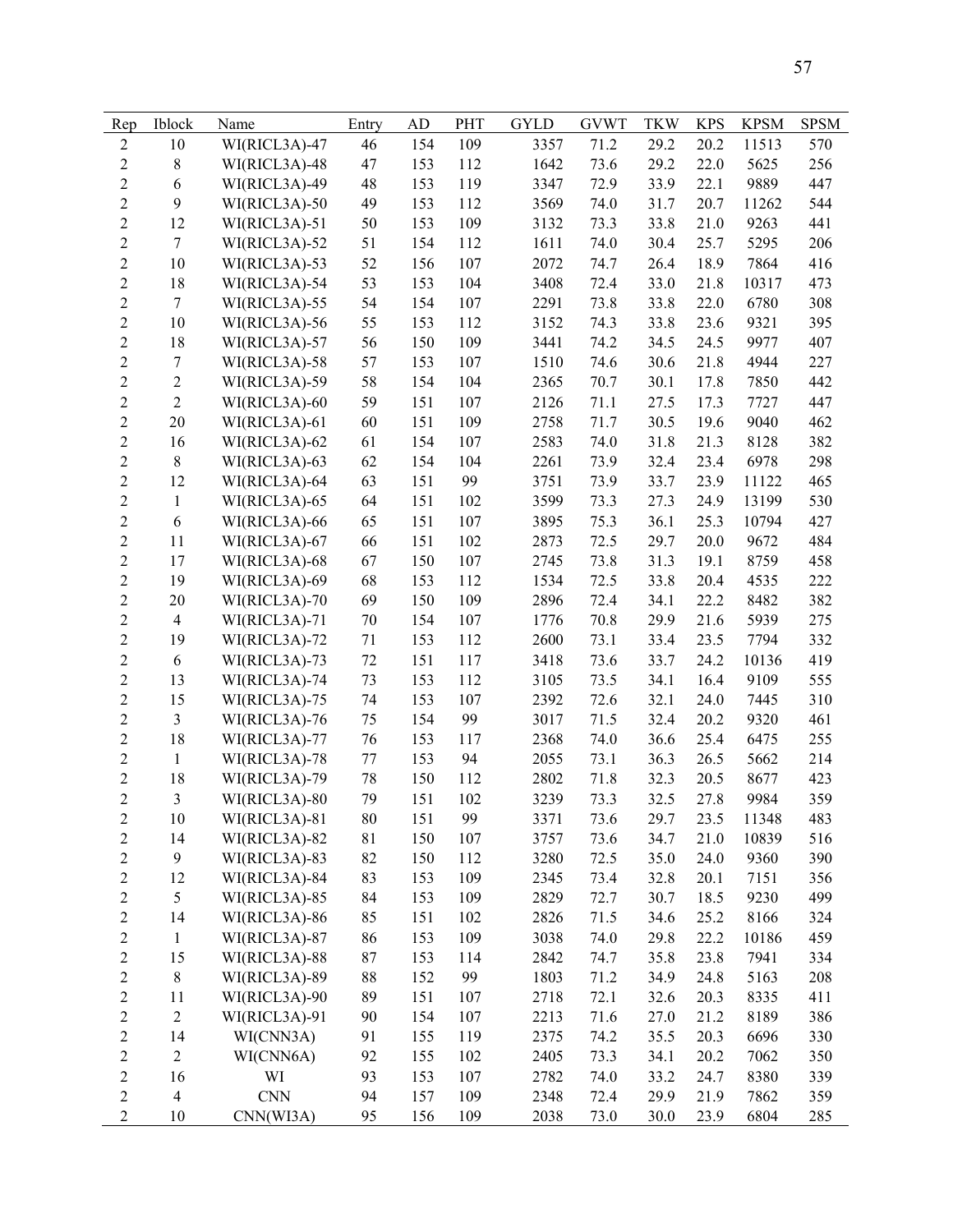| Rep                     | Iblock                  | Name                           | Entry                   | AD         | PHT | <b>GYLD</b> | <b>GVWT</b> | <b>TKW</b> | <b>KPS</b>   | <b>KPSM</b> | <b>SPSM</b> |
|-------------------------|-------------------------|--------------------------------|-------------------------|------------|-----|-------------|-------------|------------|--------------|-------------|-------------|
| $\mathbf{2}$            | 13                      | CNN(WI6A)                      | 96                      | 154        | 109 | 2365        | 73.0        | 37.2       | 27.8         | 6358        | 229         |
| $\mathbf{2}$            | 17                      | Pronghorn                      | 97                      | 152        | 104 | 4225        | 77.1        | 33.0       | 26.0         | 12818       | 493         |
| $\overline{2}$          | 9                       | Jagger                         | 98                      | 151        | 86  | 3646        | 75.5        | 23.4       | 26.7         | 15577       | 583         |
| $\overline{2}$          | 19                      | Overland                       | 99                      | 155        | 91  | 3360        | 73.3        | 27.7       | 29.2         | 12144       | 416         |
| $\overline{c}$          | 20                      | Goodstreak                     | 100                     | 154        | 109 | 4154        | 76.5        | 34.9       | 29.4         | 11916       | 405         |
| $\overline{\mathbf{3}}$ | $\boldsymbol{2}$        | WI(RICL3A)-1                   | $\mathbf{1}$            | 153        | 102 | 2479        | 74.0        | 38.9       | 24.8         | 6371        | 257         |
| $\overline{\mathbf{3}}$ | 16                      | WI(RICL3A)-2                   | $\mathbf{2}$            | 153        | 102 | 2126        | 72.0        | 27.2       | 18.2         | 7817        | 429         |
| $\overline{\mathbf{3}}$ | 20                      | WI(RICL3A)-3                   | 3                       | 154        | 107 | 2839        | 70.7        | 30.6       | 20.0         | 9278        | 464         |
| $\overline{\mathbf{3}}$ | $\overline{4}$          | WI(RICL3A)-4                   | $\overline{\mathbf{4}}$ | 153        | 107 | 2846        | 74.2        | 34.7       | 19.6         | 8191        | 418         |
| $\overline{\mathbf{3}}$ | 10                      | WI(RICL3A)-5                   | 5                       | 154        | 112 | 1285        | 72.2        | 33.1       | 18.8         | 3884        | 207         |
| 3                       | 13                      | WI(RICL3A)-6                   | 6                       | 152        | 119 | 3492        | 74.2        | 34.2       | 23.3         | 10221       | 439         |
| 3                       | $8\,$                   | WI(RICL3A)-7                   | $\tau$                  | 153        | 107 | 3707        | 73.4        | 30.4       | 20.3         | 12203       | 601         |
| $\overline{\mathbf{3}}$ | 15                      | WI(RICL3A)-8                   | $\,8\,$                 | 153        | 109 | 1810        | 74.2        | 30.6       | 20.8         | 5909        | 284         |
| $\overline{\mathbf{3}}$ | 11                      | WI(RICL3A)-9                   | 9                       | 153        | 117 | 2607        | 73.5        | 34.1       | 22.3         | 7649        | 343         |
| 3                       | $\overline{3}$          | WI(RICL3A)-10                  | 10                      | 152        | 107 | 1517        | 73.5        | 35.3       | 29.9         | 4300        | 144         |
| $\overline{\mathbf{3}}$ | $\overline{7}$          | WI(RICL3A)-11                  | 11                      | 153        | 107 | 2950        | 73.1        | 35.6       | 26.8         | 8279        | 309         |
| $\overline{\mathbf{3}}$ | $\overline{4}$          | WI(RICL3A)-12                  | 12                      | 153        | 104 | 2244        | 74.6        | 31.6       | 21.9         | 7101        | 324         |
| 3                       | 16                      | WI(RICL3A)-13                  | 13                      | 153        | 114 | 2620        | 74.3        | 29.5       | 18.5         | 8895        | 481         |
| 3                       | 19                      | WI(RICL3A)-14                  | 14                      | 154        | 117 | 2923        | 72.6        | 24.2       | 20.7         | 12102       | 585         |
| 3                       | 15                      | WI(RICL3A)-15                  | 15                      | 150        | 102 | 3159        | 72.2        | 31.6       | 23.3         | 10013       | 430         |
| 3                       | $\mathbf{1}$            | WI(RICL3A)-16                  | 16                      | 153        | 112 | 3307        | 74.0        | 17.5       | 25.1         | 18906       | 753         |
| $\overline{\mathbf{3}}$ | 20                      | WI(RICL3A)-17                  | 17                      | 155        | 114 | 3593        | 74.7        | 38.9       | 24.0         | 9231        | 385         |
| $\overline{\mathbf{3}}$ | 16                      | WI(RICL3A)-18                  | 18                      | 154        | 112 | 2197        | 72.7        | 31.3       | 20.9         | 7009        | 335         |
| $\overline{\mathbf{3}}$ | 17                      | WI(RICL3A)-19                  | 19                      | 153        | 107 | 3115        | 71.7        | 32.4       | 22.0         | 9611        | 437         |
| 3                       | 18                      | WI(RICL3A)-20                  | 20                      | 151        | 104 | 4333        | 73.3        | 33.1       | 19.8         | 13077       | 660         |
| 3                       | 5                       | WI(RICL3A)-21                  | 21                      | 153        | 99  | 3034        | 73.9        | 33.2       | 21.9         | 9153        | 418         |
| 3                       | 15                      | WI(RICL3A)-22                  | 22                      | 150        | 104 | 3404        | 73.3        | 30.4       | 18.6         | 11187       | 601         |
| 3                       | $\overline{4}$          | WI(RICL3A)-23                  | 23                      | 150        | 102 | 3566        | 73.6        | 32.5       | 22.9         | 10990       | 480         |
| 3                       | 12                      | WI(RICL3A)-25                  | 24                      | 153        | 109 | 2395        | 73.8        | 30.1       | 17.3         | 7968        | 461         |
| 3                       | 6                       | WI(RICL3A)-26                  | 25                      | 154        | 109 | 2348        | 73.9        | 28.8       | 24.8         | 8144        | 328         |
| $\overline{\mathbf{3}}$ | 20                      | WI(RICL3A)-27                  | 26                      | 155        | 112 | 2990        | 72.9        | 27.1       | 22.6         | 11025       | 488         |
| 3                       | 5                       | WI(RICL3A)-28                  | 27                      | 151        | 104 | 2805        | 73.5        | 29.1       | 20.6         | 9648        | 468         |
| $\overline{\mathbf{3}}$ | 13                      | WI(RICL3A)-29                  | 28                      | 150        | 104 | 3848        | 74.3        | 35.4       | 25.8         | 10886       | 422         |
| $\overline{3}$          | 17                      | WI(RICL3A)-30                  | 29                      | 153        | 112 | 2873        | 73.8        | 30.7       | 23.4         | 9362        | 400         |
| 3                       | 5                       | WI(RICL3A)-31                  | 30                      | 153        | 109 | 3804        | 75.7        | 35.7       | 24.2         | 10656       | 440         |
| 3                       | $8\,$                   | WI(RICL3A)-32                  | 31                      | 153        | 102 | 2129        | 72.1        | 32.2       | 26.0         | 6622        | 255         |
| 3                       | 18                      | WI(RICL3A)-33                  | 32                      | 153        | 109 | 3690        | 76.0        | 36.2       | 22.3         | 10184       | 457         |
| 3                       | $\mathbf{1}$            | WI(RICL3A)-34                  | 33                      | 153        | 114 | 2146        | 72.5        | 28.0       | 15.6         | 7661        | 491         |
| $\overline{\mathbf{3}}$ | 13                      | WI(RICL3A)-35                  | 34                      | 154        | 112 | 2590        | 73.6        | 34.1       | 24.9         | 7588        | 305         |
| $\overline{\mathbf{3}}$ | 13                      | WI(RICL3A)-36                  | 35                      | 153        | 112 | 1810        | 72.1        | 29.3       | 17.0         | 6178        | 363         |
| $\overline{\mathbf{3}}$ | $\overline{2}$          | WI(RICL3A)-37                  | 36                      | 155        | 104 | 2513        | 73.5        | 29.7       | 21.5         | 8468        | 394         |
|                         | 10                      |                                |                         |            | 109 |             |             |            |              |             |             |
| 3<br>3                  |                         | WI(RICL3A)-38<br>WI(RICL3A)-39 | 37                      | 154<br>152 | 104 | 1732        | 74.3        | 32.6       | 25.0<br>22.6 | 5314        | 213         |
|                         | $\mathbf{1}$            |                                | 38                      |            |     | 2523        | 73.4        | 36.6       |              | 6903        | 305         |
| 3                       | 12                      | WI(RICL3A)-40                  | 39                      | 154        | 107 | 1813        | 73.0        | 29.9       | 20.9         | 6063        | 290         |
| $\overline{\mathbf{3}}$ | 9                       | WI(RICL3A)-41                  | $40\,$                  | 152        | 112 | 2493        | 73.9        | 33.8       | 27.5         | 7371        | 268         |
| $\overline{\mathbf{3}}$ | 16                      | WI(RICL3A)-42                  | 41                      | 153        | 107 | 2715        | 74.2        | 34.9       | 25.4         | 7774        | 306         |
| $\overline{\mathbf{3}}$ | 5                       | WI(RICL3A)-43                  | 42                      | 153        | 112 | 2869        | 73.8        | 30.8       | 24.5         | 9323        | 381         |
| $\overline{\mathbf{3}}$ | 6                       | WI(RICL3A)-44                  | 43                      | 154        | 107 | 2849        | 73.6        | 33.1       | 25.7         | 8604        | 335         |
| $\overline{\mathbf{3}}$ | 3                       | WI(RICL3A)-45                  | 44                      | 153        | 114 | 2049        | 75.3        | 37.7       | 23.5         | 5427        | 231         |
| $\overline{3}$          | $\overline{\mathbf{4}}$ | WI(RICL3A)-46                  | 45                      | 153        | 109 | 1823        | 73.4        | 29.6       | 15.8         | 6168        | 390         |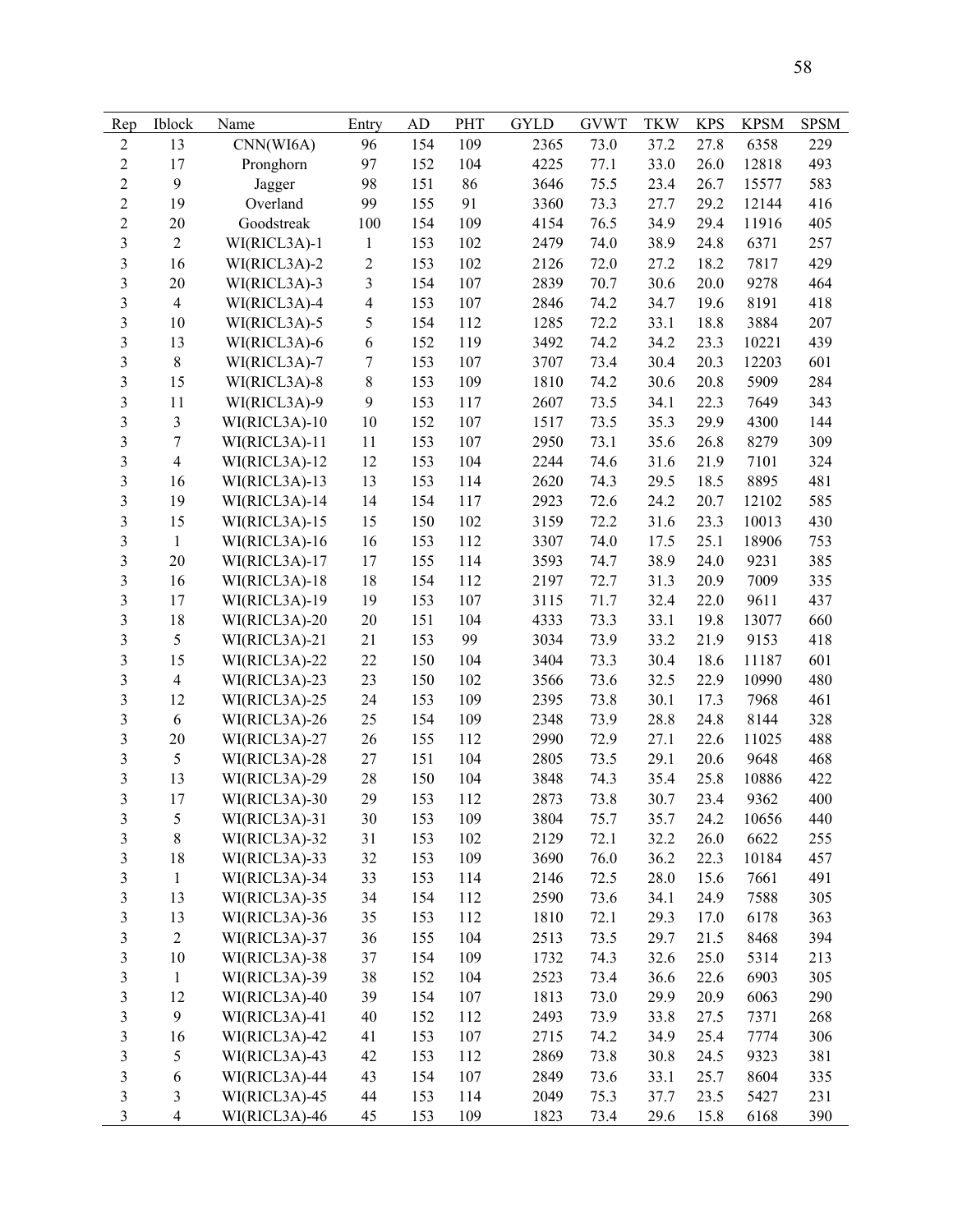| Rep                          | <b>Iblock</b>           | Name          | Entry       | AD  | PHT | <b>GYLD</b>  | <b>GVWT</b> | <b>TKW</b> | <b>KPS</b> | <b>KPSM</b> | <b>SPSM</b> |
|------------------------------|-------------------------|---------------|-------------|-----|-----|--------------|-------------|------------|------------|-------------|-------------|
| $\overline{\mathbf{3}}$      | 14                      | WI(RICL3A)-47 | 46          | 152 | 109 | 2779         | 73.3        | 33.7       | 22.4       | 8244        | 368         |
| 3                            | 9                       | WI(RICL3A)-48 | 47          | 152 | 112 | 2089         | 73.9        | 36.6       | 23.4       | 5710        | 244         |
| 3                            | 18                      | WI(RICL3A)-49 | 48          | 154 | 117 | 2617         | 73.3        | 29.6       | 21.1       | 8849        | 419         |
| 3                            | 10                      | WI(RICL3A)-50 | 49          | 153 | 104 | 2089         | 73.8        | 34.7       | 21.2       | 6025        | 284         |
| 3                            | $\mathfrak{Z}$          | WI(RICL3A)-51 | 50          | 153 | 107 | 2984         | 74.3        | 35.9       | 26.6       | 8311        | 312         |
| 3                            | $\overline{7}$          | WI(RICL3A)-52 | 51          | 153 | 114 | 2694         | 72.4        | 31.6       | 24.6       | 8531        | 347         |
| $\overline{\mathbf{3}}$      | $\mathbf{1}$            | WI(RICL3A)-53 | 52          | 155 | 109 | 1655         | 71.2        | 30.8       | 19.1       | 5367        | 281         |
| 3                            | 10                      | WI(RICL3A)-54 | 53          | 154 | 107 | 2745         | 71.5        | 30.5       | 18.9       | 8991        | 476         |
| 3                            | 19                      | WI(RICL3A)-55 | 54          | 155 | 107 | 3606         | 75.3        | 34.9       | 23.1       | 10348       | 448         |
| 3                            | 18                      | WI(RICL3A)-56 | 55          | 154 | 114 | 3293         | 73.4        | 33.8       | 21.0       | 9740        | 464         |
| 3                            | 11                      | WI(RICL3A)-57 | 56          | 150 | 107 | 2900         | 74.7        | 32.0       | 19.7       | 9053        | 460         |
| 3                            | $8\,$                   | WI(RICL3A)-58 | 57          | 153 | 114 | 1611         | 73.5        | 29.3       | 24.3       | 5507        | 227         |
| 3                            | $\tau$                  | WI(RICL3A)-59 | 58          | 153 | 107 | 2802         | 73.9        | 28.7       | 17.5       | 9768        | 558         |
| 3                            | 17                      | WI(RICL3A)-60 | 59          | 151 | 109 | 3354         | 72.7        | 32.0       | 19.1       | 10484       | 549         |
| $\overline{\mathbf{3}}$      | $\sqrt{6}$              | WI(RICL3A)-61 | 60          | 150 | 104 | 3942         | 72.7        | 31.9       | 21.1       | 12360       | 586         |
| 3                            | 11                      | WI(RICL3A)-62 | 61          | 152 | 102 | 2691         | 74.4        | 29.9       | 17.6       | 9004        | 512         |
| 3                            | 14                      | WI(RICL3A)-63 | 62          | 152 | 109 | 3377         | 74.0        | 34.8       | 25.8       | 9714        | 377         |
| 3                            | 16                      | WI(RICL3A)-64 | 63          | 150 | 104 | 3714         | 74.2        | 32.7       | 23.7       | 11342       | 479         |
| 3                            | $\sqrt{2}$              | WI(RICL3A)-65 | 64          | 153 | 104 | 2523         | 73.8        | 36.3       | 23.8       | 6958        | 292         |
| 3                            | $\overline{2}$          | WI(RICL3A)-66 |             | 153 | 104 |              | 75.6        | 32.7       | 23.4       | 7192        | 307         |
| 3                            | $\boldsymbol{7}$        |               | 65          | 150 | 102 | 2351<br>3286 |             | 32.3       |            |             | 410         |
|                              |                         | WI(RICL3A)-67 | 66          |     |     |              | 72.4        |            | 24.8       | 10163       |             |
| 3<br>$\overline{\mathbf{3}}$ | 14                      | WI(RICL3A)-68 | 67          | 150 | 107 | 3508         | 73.9        | 32.8       | 25.1       | 10700       | 426         |
|                              | 15                      | WI(RICL3A)-69 | 68          | 153 | 109 | 1383         | 71.1        | 27.5       | 20.7       | 5032        | 244         |
| 3                            | 20                      | WI(RICL3A)-70 | 69          | 152 | 109 | 3771         | 72.5        | 31.1       | 24.8       | 12114       | 488         |
| 3                            | 11                      | WI(RICL3A)-71 | $70\,$      | 153 | 104 | 1705         | 71.5        | 27.5       | 18.4       | 6214        | 338         |
| 3                            | 12                      | WI(RICL3A)-72 | 71          | 153 | 109 | 1944         | 68.7        | 33.3       | 22.3       | 5843        | 262         |
| 3                            | 9                       | WI(RICL3A)-73 | 72          | 152 | 112 | 3451         | 72.5        | 28.0       | 15.8       | 12337       | 781         |
| 3                            | 11                      | WI(RICL3A)-74 | 73          | 154 | 107 | 2018         | 74.4        | 29.9       | 18.0       | 6753        | 375         |
| $\overline{\mathbf{3}}$      | 20                      | WI(RICL3A)-75 | 74          | 154 | 104 | 3007         | 72.5        | 32.5       | 21.2       | 9267        | 437         |
| 3                            | 14                      | WI(RICL3A)-76 | 75          | 153 | 102 | 3458         | 74.8        | 35.5       | 23.2       | 9736        | 420         |
| 3                            | 19                      | WI(RICL3A)-77 | 76          | 154 | 117 | 3179         | 73.9        | 32.8       | 21.6       | 9698        | 449         |
| 3                            | $8\,$                   | WI(RICL3A)-78 | 77          | 153 | 97  | 1880         | 71.3        | 34.7       | 26.0       | 5414        | 208         |
| 3                            | 3                       | WI(RICL3A)-79 | 78          | 151 | 109 | 1658         | 72.6        | 33.9       | 21.4       | 4895        | 229         |
| 3                            | 4                       | WI(RICL3A)-80 | 79          | 150 | 102 | 3404         | 74.7        | 33.9       | 20.6       | 10047       | 488         |
| 3                            | 14                      | WI(RICL3A)-81 | 80          | 150 | 97  | 3297         | 74.3        | 33.4       | 23.8       | 9881        | 415         |
| 3                            | 17                      | WI(RICL3A)-82 | $8\sqrt{1}$ | 150 | 107 | 3461         | 71.7        | 34.7       | 23.8       | 9986        | 420         |
| 3                            | 12                      | WI(RICL3A)-83 | 82          | 150 | 107 | 2345         | 72.5        | 32.4       | 19.2       | 7237        | 377         |
| 3                            | $\tau$                  | WI(RICL3A)-84 | 83          | 153 | 107 | 3899         | 73.9        | 34.6       | 19.6       | 11254       | 574         |
| $\overline{\mathbf{3}}$      | 6                       | WI(RICL3A)-85 | 84          | 153 | 112 | 3169         | 73.9        | 31.7       | 21.0       | 9991        | 476         |
| 3                            | 17                      | WI(RICL3A)-86 | 85          | 151 | 109 | 3122         | 71.6        | 27.3       | 18.2       | 11454       | 629         |
| 3                            | 10                      | WI(RICL3A)-87 | 86          | 153 | 107 | 2469         | 73.6        | 30.3       | 18.0       | 8140        | 452         |
| 3                            | 19                      | WI(RICL3A)-88 | 87          | 155 | 112 | 3387         | 76.1        | 36.3       | 23.2       | 9322        | 402         |
| 3                            | 12                      | WI(RICL3A)-89 | 88          | 150 | 102 | 2802         | 73.5        | 31.0       | 20.2       | 9027        | 447         |
| 3                            | 18                      | WI(RICL3A)-90 | 89          | 152 | 109 | 2853         | 71.8        | 29.4       | 21.3       | 9690        | 455         |
| $\overline{\mathbf{3}}$      | $\mathfrak{Z}$          | WI(RICL3A)-91 | 90          | 153 | 107 | 2119         | 73.4        | 33.0       | 19.4       | 6424        | 331         |
| $\overline{\mathbf{3}}$      | 13                      | WI(CNN3A)     | 91          | 154 | 117 | 2193         | 73.4        | 34.2       | 23.0       | 6418        | 279         |
| $\overline{\mathbf{3}}$      | $\overline{\mathbf{c}}$ | WI(CNN6A)     | 92          | 154 | 109 | 2217         | 72.5        | 34.8       | 21.4       | 6368        | 298         |
| 3                            | 9                       | WI            | 93          | 152 | 109 | 2826         | 74.4        | 30.9       | 22.2       | 9157        | 413         |
| 3                            | 6                       | <b>CNN</b>    | 94          | 158 | 109 | 2235         | 75.6        | 28.2       | 28.5       | 10171       | 357         |
| $\overline{\mathbf{3}}$      | 19                      | CNN(WI3A)     | 95          | 157 | 109 | 1988         | 69.3        | 23.4       | 21.9       | 8503        | 388         |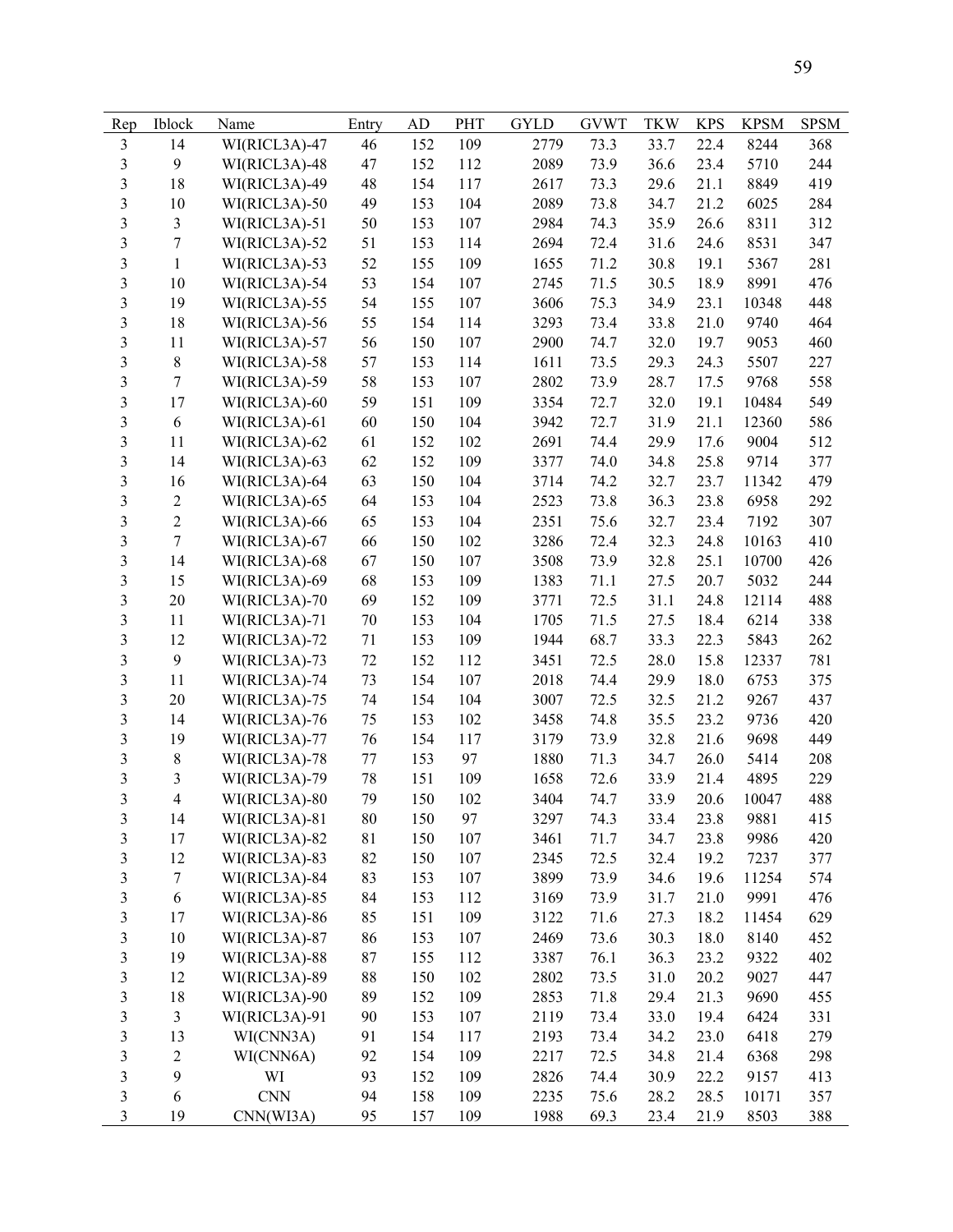| Rep | <b>Iblock</b> | Name       | Entrv | AD  | <b>PHT</b> | GYLD | GVW <sub>1</sub> | TKW  | <b>KPS</b> | <b>KPSM</b> | <b>SPSM</b> |
|-----|---------------|------------|-------|-----|------------|------|------------------|------|------------|-------------|-------------|
|     |               | CNN(WI6A)  | 96    | .54 | 104        | 2543 | 72.5             | 30.4 | 21.0       | 8371        | 399         |
|     |               | Pronghorn  | 97    | 153 | 102        | 3475 | 73.9             | 34.3 | 28.3       | 10127       | 358         |
|     | 15            | Jagger     | 98    | 151 | 79         | 3858 | 76.2             | 24.5 | 20.8       | 15736       | 757         |
|     |               | Overland   | 99    | -54 | 94         | 3801 | 76.5             | 30.6 | 27.9       | 12418       | 445         |
|     | Q             | Goodstreak | 100   | -54 | 112        | 3653 | 73.6             | 29.5 | 28.1       | 12383       | 441         |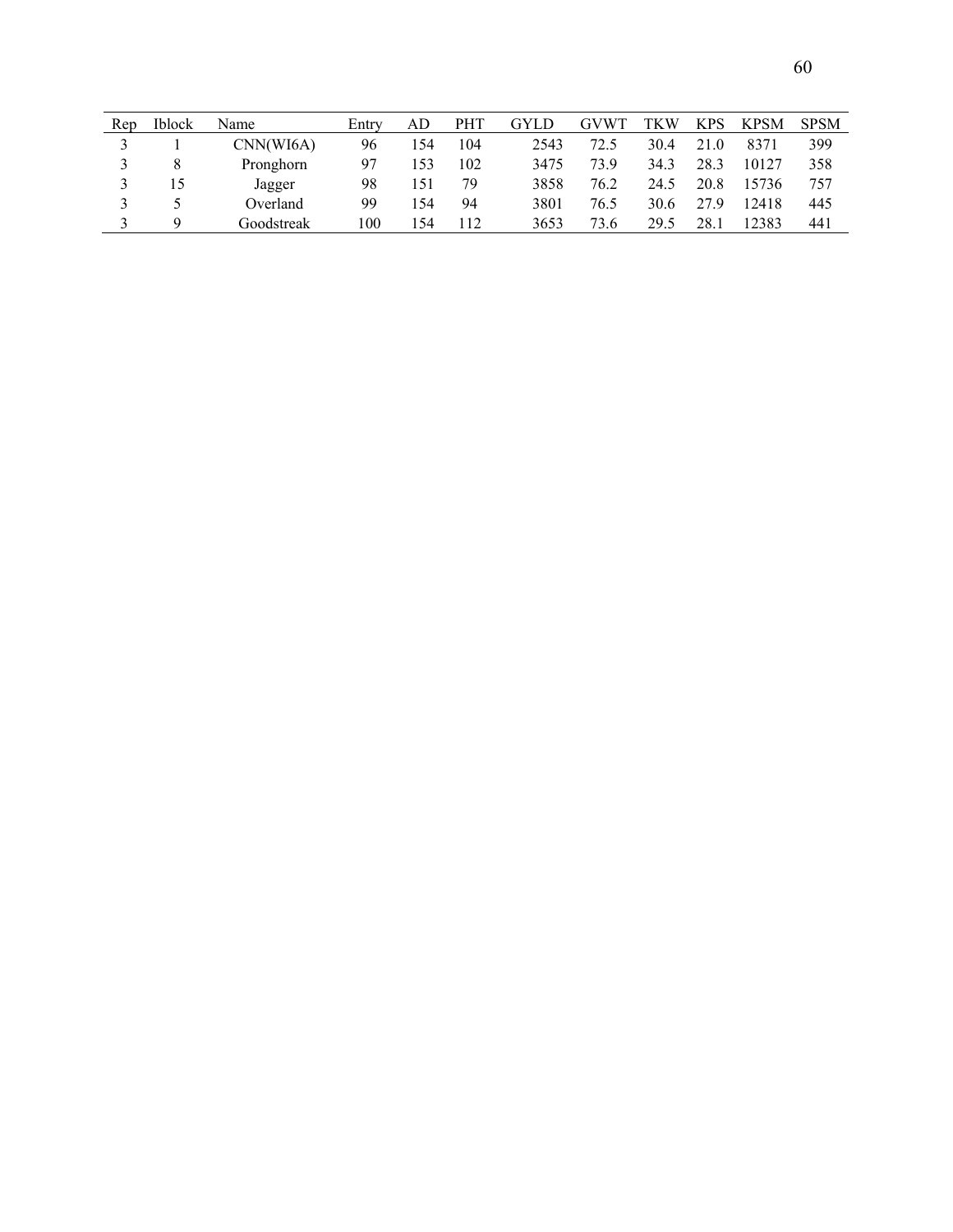Appendix 7. Field dataset for anthesis date (AD), plant height (PHT), grain yield (GYLD), grain volume weight (GVW), 1000-kernel weight (TKW), kernels per spike (KPS), kernels per square meter (KPSM), and spikes per square meter (SPSM), evaluated in WI(RICLs-3A) mapping population at North Platte, NE during 2008 cropping season.

|              | Rep Iblock              | Name            | Entry          |     | AD PHT  | <b>GYLD</b> | GVWT TKW KPS KPSM SPSM |      |      |            |     |
|--------------|-------------------------|-----------------|----------------|-----|---------|-------------|------------------------|------|------|------------|-----|
| 1            | 1                       | WI(RICL3A)-1    | $\mathbf{1}$   | 153 | 122     | 4856        | 78.3                   | 38.7 |      | 24.2 12541 | 518 |
| $\mathbf{1}$ | 1                       | WI(RICL3A)-2    | $\overline{c}$ | 153 | 124     | 5155        | 77.7                   | 37.1 |      | 24.5 13909 | 568 |
| $\mathbf{1}$ | 1                       | WI(RICL3A)-3    | 3              | 153 | 122     | 5113        | 78.0                   | 40.1 | 21.5 | 12738      | 592 |
| $\mathbf{1}$ | 1                       | WI(RICL3A)-4    | $\overline{4}$ | 153 | 117     | 4261        | 77.5                   | 41.4 | 24.0 | 10288      | 429 |
| 1            | 1                       | WI(RICL3A)-5    | 5              | 154 | 124     | 4572        | 77.3                   | 40.5 | 23.8 | 11287      | 474 |
| $\mathbf{1}$ | $\overline{2}$          | WI(RICL3A)-6    | 6              |     | 154 122 | 5086        | 77.4                   | 38.0 |      | 21.2 13394 | 632 |
| $\mathbf{1}$ | $\sqrt{2}$              | WI(RICL3A)-7    | 7              | 154 | 127     | 4958        | 78.2                   | 41.4 | 19.2 | 11973      | 624 |
| $\mathbf{1}$ | $\overline{2}$          | WI(RICL3A)-8    | $8\,$          | 155 | 117     | 3950        | 76.6                   | 39.2 | 25.8 | 10090      | 391 |
| $\mathbf{1}$ | $\overline{2}$          | WI(RICL3A)-9    | 9              | 155 | 122     | 4593        | 77.1                   | 38.5 | 26.4 | 11934      | 452 |
| $\mathbf{1}$ | $\overline{2}$          | WI(RICL3A)-10   | 10             | 154 | 117     | 4327        | 78.2                   | 37.0 | 22.2 | 11699      | 527 |
| $\mathbf{1}$ | $\overline{\mathbf{3}}$ | WI(RICL3A)-11   | 11             | 153 | 119     | 4087        | 77.9                   | 39.1 |      | 22.6 10462 | 463 |
| $\mathbf{1}$ | $\overline{\mathbf{3}}$ | WI(RICL3A)-12   | 12             | 153 | 119     | 4276        | 77.8                   | 41.4 | 21.5 | 10318      | 480 |
| $\mathbf{1}$ | $\overline{\mathbf{3}}$ | WI(RICL3A)-13   | 13             | 153 | 117     | 3917        | 77.4                   | 39.3 | 25.1 | 9971       | 397 |
| $\mathbf{1}$ | $\overline{\mathbf{3}}$ | WI(RICL3A)-14   | 14             | 155 | 119     | 3172        | 75.1                   | 37.5 | 24.2 | 8465       | 350 |
| 1            | 3                       | $WI(RICL3A)-15$ | 15             | 153 | 114     | 4345        | 75.5                   | 39.1 | 24.4 | 11124      | 456 |
| $\mathbf{1}$ | $\overline{4}$          | WI(RICL3A)-16   | 16             | 155 | 124     | 4835        | 77.1                   | 42.1 | 26.7 | 11495      | 431 |
| $\mathbf{1}$ | $\overline{4}$          | WI(RICL3A)-17   | 17             | 154 | 119     | 4593        | 75.3                   | 39.8 | 22.3 | 11534      | 517 |
| 1            | $\overline{4}$          | WI(RICL3A)-18   | 18             | 155 | 124     | 5116        | 75.2                   | 38.8 | 26.2 | 13193      | 504 |
| 1            | $\overline{4}$          | WI(RICL3A)-19   | 19             | 153 | 112     | 4144        | 75.1                   | 38.9 | 22.5 | 10657      | 474 |
| $\mathbf{1}$ | $\overline{4}$          | WI(RICL3A)-20   | 20             | 153 | 109     | 4653        | 77.1                   | 38.3 | 21.5 | 12140      | 565 |
| $\mathbf{1}$ | 5                       | WI(RICL3A)-21   | 21             | 155 | 122     | 4886        | 75.2                   | 40.0 | 23.1 | 12214      | 529 |
| $\mathbf{1}$ | 5                       | WI(RICL3A)-22   | 22             | 153 | 114     | 4808        | 76.6                   | 38.9 |      | 25.0 12366 | 495 |
| 1            | 5                       | WI(RICL3A)-23   | 23             | 153 | 117     | 4491        | 77.9                   | 41.2 | 24.5 | 10905      | 445 |
| $\mathbf{1}$ | 5                       | WI(RICL3A)-25   | 24             | 153 | 117     | 4709        | 77.7                   | 40.7 | 23.0 | 11572      | 503 |
| 1            | 5                       | WI(RICL3A)-26   | 25             | 155 | 124     | 4781        | 77.0                   | 38.1 | 22.1 | 12549      | 568 |
| $\mathbf{1}$ | $\epsilon$              | WI(RICL3A)-27   | 26             | 155 | 119     | 4937        | 76.7                   | 36.9 | 20.1 | 13373      | 665 |
| 1            | 6                       | WI(RICL3A)-28   | 27             | 154 | 117     | 4404        | 77.0                   | 39.1 | 23.5 | 11263      | 479 |
| 1            | 6                       | WI(RICL3A)-29   | 28             | 153 | 119     | 4500        | 76.6                   | 38.5 | 24.2 | 11685      | 483 |
| $\mathbf{1}$ | 6                       | WI(RICL3A)-30   | 29             | 154 | 117     | 4563        | 75.8                   | 36.7 | 25.1 | 12424      | 495 |
| $\mathbf{1}$ | 6                       | WI(RICL3A)-31   | 30             | 154 | 114     | 4201        | 76.4                   | 36.7 | 19.6 | 11436      | 583 |
| 1            | 7                       | WI(RICL3A)-32   | 31             | 155 | 119     | 4380        | 76.2                   | 39.6 | 25.0 | 11062      | 442 |
| $\mathbf{1}$ | 7                       | WI(RICL3A)-33   | 32             | 155 | 124     | 4763        | 77.5                   | 39.6 | 22.1 | 12017      | 544 |
| 1            | 7                       | WI(RICL3A)-34   | 33             | 155 | 119     | 4207        | 76.4                   | 39.3 |      | 22.2 10698 | 482 |
| 1            | 7                       | WI(RICL3A)-35   | 34             |     | 155 117 | 4001        | 76.6                   | 35.7 |      | 23.5 11206 | 477 |
| 1            | 7                       | WI(RICL3A)-36   | 35             | 155 | 124     | 3681        | 74.8                   | 37.6 | 23.4 | 9788       | 418 |
| $\mathbf{1}$ | $8\,$                   | WI(RICL3A)-37   | 36             | 155 | 122     | 4455        | 74.0                   | 36.5 |      | 22.6 12219 | 541 |
| $\,1$        | $8\,$                   | WI(RICL3A)-38   | 37             | 155 | 122     | 3788        | 75.2                   | 38.5 | 24.4 | 9844       | 403 |
| $\,1$        | $8\,$                   | WI(RICL3A)-39   | 38             | 153 | 117     | 3869        | 75.5                   | 38.9 | 18.8 | 9937       | 529 |
| $\mathbf{1}$ | 8                       | WI(RICL3A)-40   | 39             | 155 | 114     | 3660        | 74.2                   | 34.5 | 24.1 | 10617      | 440 |
| $\mathbf{1}$ | $8\,$                   | WI(RICL3A)-41   | 40             |     | 154 122 | 4162        | 76.4                   | 40.0 | 24.2 | 10405      | 430 |
| $\mathbf{1}$ | 9                       | WI(RICL3A)-42   | 41             |     | 154 122 | 4377        | 75.3                   | 35.0 |      | 21.2 12507 | 590 |
| $\mathbf{1}$ | 9                       | WI(RICL3A)-43   | 42             |     | 154 117 | 3806        | 75.7                   | 37.8 |      | 24.7 10066 | 408 |
| $\mathbf{1}$ | 9                       | WI(RICL3A)-44   | 43             |     | 155 117 | 3854        | 75.3                   | 36.8 |      | 23.6 10467 | 444 |
| 1            | 9                       | WI(RICL3A)-45   | 44             |     | 154 119 | 3947        | 76.1                   | 36.7 |      | 22.7 10756 | 474 |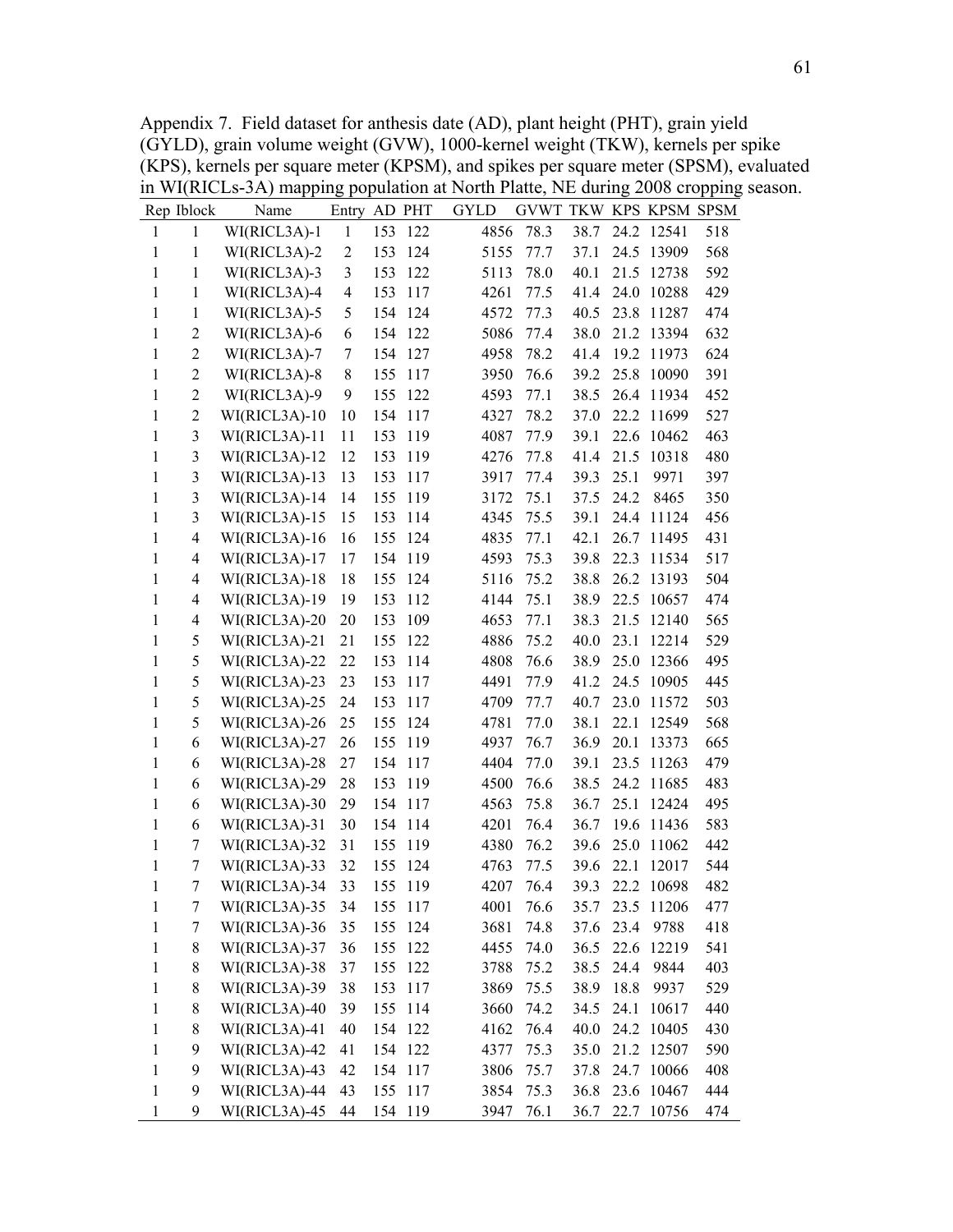|              | Rep Iblock | Name          | Entry |     | AD PHT  | <b>GYLD</b> | GVWT TKW KPS KPSM SPSM |      |      |            |     |
|--------------|------------|---------------|-------|-----|---------|-------------|------------------------|------|------|------------|-----|
| $\mathbf{1}$ | 9          | WI(RICL3A)-46 | 45    | 155 | 119     | 4150        | 76.5                   | 39.8 | 23.3 | 10420      | 447 |
| 1            | 10         | WI(RICL3A)-47 | 46    | 153 | 114     | 4022        | 76.7                   | 39.3 | 20.9 | 10238      | 490 |
| 1            | 10         | WI(RICL3A)-48 | 47    | 153 | 119     | 4108        | 75.8                   | 36.6 | 24.4 | 11213      | 460 |
| 1            | 10         | WI(RICL3A)-49 | 48    | 154 | 119     | 4150        | 75.5                   | 38.4 | 24.1 | 10801      | 448 |
| $\mathbf{1}$ | 10         | WI(RICL3A)-50 | 49    | 154 | 109     | 3367        | 75.3                   | 37.0 | 21.5 | 9094       | 423 |
| $\mathbf{1}$ | 10         | WI(RICL3A)-51 | 50    | 153 | 119     | 4377        | 74.8                   | 38.9 | 23.9 | 11262      | 471 |
| $\mathbf{1}$ | 11         | WI(RICL3A)-52 | 51    | 154 | 122     | 4665        | 76.0                   | 39.2 | 23.3 | 11904      | 511 |
| $\mathbf{1}$ | 11         | WI(RICL3A)-53 | 52    | 155 | 122     | 3747        | 76.2                   | 36.7 | 22.1 | 10222      | 463 |
| $\mathbf{1}$ | 11         | WI(RICL3A)-54 | 53    | 155 | 119     | 4096        | 72.0                   | 36.7 | 21.9 | 11172      | 510 |
| $\mathbf{1}$ | 11         | WI(RICL3A)-55 | 54    | 154 | 114     | 4452        | 73.1                   | 36.8 | 23.4 | 12114      | 518 |
| $\mathbf{1}$ | 11         | WI(RICL3A)-56 | 55    | 153 | 119     | 4715        | 74.7                   | 37.7 | 22.0 | 12499      | 568 |
| $\mathbf{1}$ | 12         | WI(RICL3A)-57 | 56    | 152 | 112     | 4440        | 73.6                   | 39.4 | 19.6 | 11273      | 575 |
| $\mathbf{1}$ | 12         | WI(RICL3A)-58 | 57    | 155 | 117     | 3549        | 72.9                   | 36.2 | 27.0 | 9798       | 363 |
| $\mathbf{1}$ | 12         | WI(RICL3A)-59 | 58    | 153 | 117     | 4488        | 77.1                   | 39.3 | 22.2 | 11413      | 514 |
| $\mathbf{1}$ | 12         | WI(RICL3A)-60 | 59    | 152 | 109     | 4058        | 75.6                   | 37.2 | 21.1 | 10906      | 517 |
| 1            | 12         | WI(RICL3A)-61 | 60    | 153 | 117     | 3280        | 75.7                   | 38.4 | 19.7 | 8536       | 433 |
| $\mathbf{1}$ | 13         | WI(RICL3A)-62 | 61    | 153 | 117     | 4096        | 77.4                   | 38.7 | 26.2 | 10595      | 404 |
| $\mathbf{1}$ | 13         | WI(RICL3A)-63 | 62    | 153 | 109     | 4691        | 77.7                   | 38.5 | 22.2 | 12196      | 549 |
| 1            | 13         | WI(RICL3A)-64 | 63    | 152 | 107     | 4324        | 77.7                   | 39.1 | 21.9 | 11049      | 505 |
| $\mathbf{1}$ | 13         | WI(RICL3A)-65 | 64    | 154 | 114     | 4518        | 76.6                   | 39.0 | 20.0 | 11585      | 579 |
| $\mathbf{1}$ | 13         | WI(RICL3A)-66 | 65    | 154 | 114     | 4351        | 77.0                   | 38.8 | 22.0 | 11208      | 509 |
| $\mathbf{1}$ | 14         | WI(RICL3A)-67 | 66    | 152 | 107     | 4201        | 77.7                   | 36.9 | 23.8 | 11388      | 478 |
| $\mathbf{1}$ | 14         | WI(RICL3A)-68 | 67    | 152 | 112     | 4446        | 77.4                   | 38.5 | 23.2 | 11564      | 498 |
| $\mathbf{1}$ | 14         | WI(RICL3A)-69 | 68    | 155 | 119     | 4700        | 76.0                   | 36.6 | 21.5 | 12841      | 597 |
| 1            | 14         | WI(RICL3A)-70 | 69    | 153 | 117     | 4294        | 76.5                   | 38.0 | 21.5 | 11299      | 526 |
| 1            | 14         | WI(RICL3A)-71 | 70    | 155 | 119     | 3630        | 76.4                   | 37.6 | 29.6 | 9645       | 326 |
| $\mathbf{1}$ | 15         | WI(RICL3A)-72 | 71    | 154 | 119     | 4949        | 77.7                   | 38.8 | 25.1 | 12766      | 509 |
| $\mathbf{1}$ | 15         | WI(RICL3A)-73 | 72    | 155 | 122     | 4987        | 78.2                   | 39.1 | 24.2 | 12759      | 527 |
| $\mathbf{1}$ | 15         | WI(RICL3A)-74 | 73    | 155 | 122     | 4662        | 77.5                   | 41.1 | 23.8 | 11332      | 476 |
| 1            | 15         | WI(RICL3A)-75 | 74    | 153 | 119     | 4754        | 77.5                   | 40.0 | 22.9 | 11899      | 520 |
| $\mathbf{1}$ | 15         | WI(RICL3A)-76 | 75    | 153 | 117     | 4886        | 77.7                   | 39.4 | 21.9 | 12413      | 567 |
| $\mathbf{1}$ | 16         | WI(RICL3A)-77 | 76    | 153 | 117     | 4518        | 77.7                   | 38.8 | 19.3 | 11657      | 604 |
| $\mathbf{1}$ | 16         | WI(RICL3A)-78 | 77    | 155 | 109     | 2703        | 72.6                   | 32.0 | 18.3 | 8456       | 462 |
| 1            | 16         | WI(RICL3A)-79 | 78    |     | 153 114 | 3513        | 75.6                   | 38.4 | 21.8 | 9140       | 419 |
| 1            | 16         | WI(RICL3A)-80 | 79    | 153 | 117     | 4793        | 78.6                   | 42.0 | 24.6 | 11414      | 464 |
| $\mathbf{1}$ | 16         | WI(RICL3A)-81 | 80    | 153 | 119     | 4058        | 77.5                   | 38.4 |      | 20.2 10576 | 524 |
| $\mathbf{1}$ | 17         | WI(RICL3A)-82 | 81    | 153 | 112     | 4309        | 80.9                   | 40.8 |      | 21.0 10558 | 503 |
| $\,1$        | 17         | WI(RICL3A)-83 | 82    | 153 | 117     | 4213        | 76.7                   | 38.2 |      | 20.5 11044 | 539 |
| $\,1$        | 17         | WI(RICL3A)-84 | 83    |     | 154 112 | 4392        | 77.7                   | 39.7 | 19.1 | 11053      | 579 |
| $\mathbf{1}$ | 17         | WI(RICL3A)-85 | 84    |     | 154 114 | 3486        | 73.3                   | 38.7 | 23.1 | 9019       | 390 |
| $\mathbf{1}$ | 17         | WI(RICL3A)-86 | 85    | 153 | 119     | 4264        | 74.3                   | 36.3 | 23.6 | 11742      | 498 |
| $\mathbf{1}$ | 18         | WI(RICL3A)-87 | 86    | 155 | 122     | 4159        | 71.2                   | 36.7 | 25.1 | 11323      | 451 |
| $\mathbf{1}$ | 18         | WI(RICL3A)-88 | 87    | 155 | 117     | 4467        | 72.6                   | 36.8 |      | 23.7 12141 | 512 |
| $\mathbf{1}$ | 18         | WI(RICL3A)-89 | 88    | 153 | 119     | 3839        | 74.0                   | 37.7 | 20.5 | 10182      | 497 |
| 1            | 18         | WI(RICL3A)-90 | 89    | 153 | 117     | 3809        | 74.7                   | 39.9 | 21.8 | 9556       | 438 |
| $\mathbf{1}$ | 18         | WI(RICL3A)-91 | 90    |     | 154 114 | 3779        | 75.3                   | 38.5 | 19.7 | 9823       | 499 |
| 1            | 19         | WI(CNN3A)     | 91    |     | 156 122 | 4488        | 75.3                   | 35.7 | 20.3 | 12567      | 619 |
| 1            | 19         | WI(CNN6A)     | 92    |     | 155 117 | 3788        | 76.4                   | 40.6 | 22.1 | 9323       | 422 |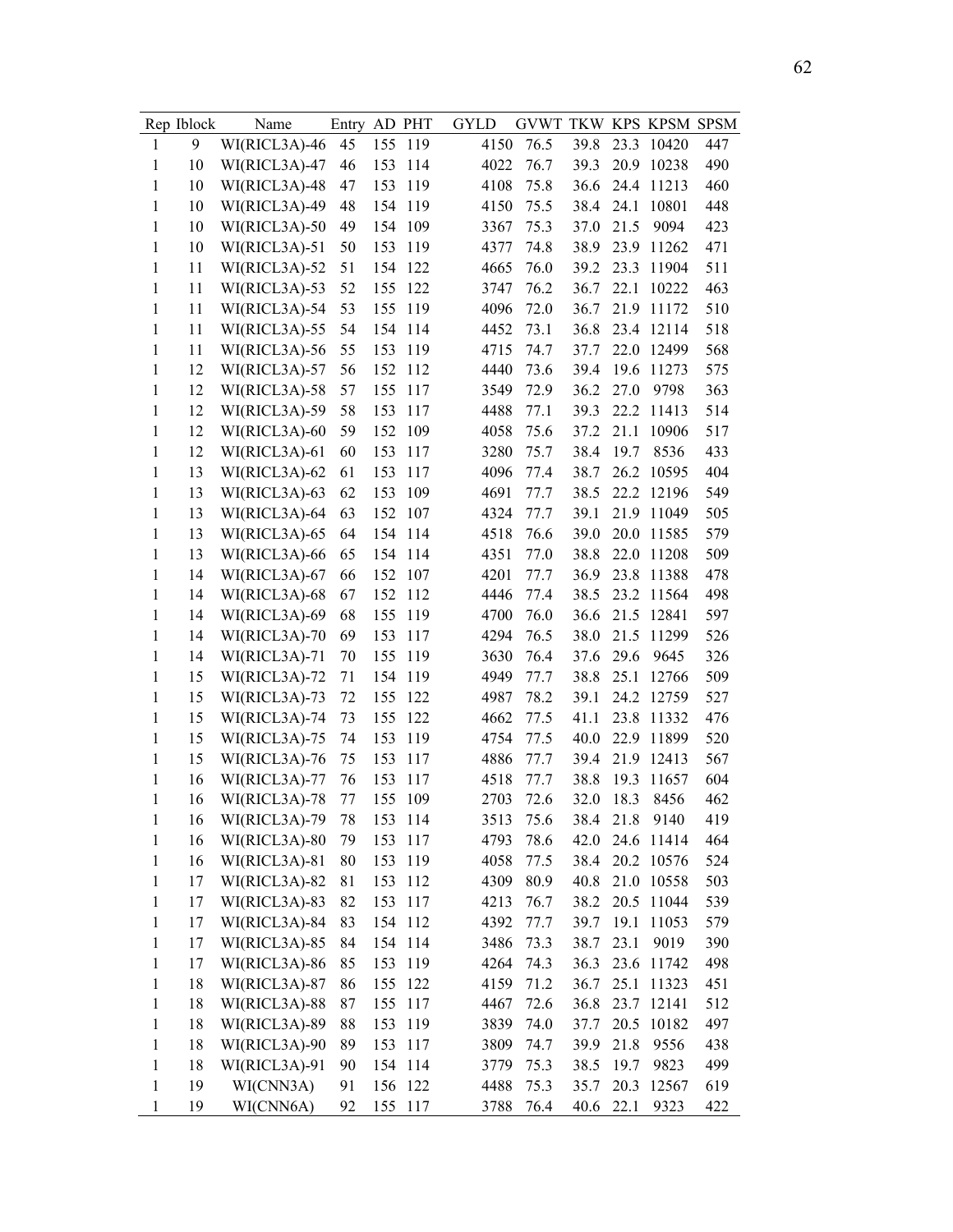|                | Rep Iblock     | Name            | Entry          |     | AD PHT  | <b>GYLD</b> | GVWT TKW KPS KPSM SPSM |      |      |                 |     |
|----------------|----------------|-----------------|----------------|-----|---------|-------------|------------------------|------|------|-----------------|-----|
| $\mathbf{1}$   | 19             | WI              | 93             | 154 | 119     | 4527        | 76.4                   | 36.5 | 20.1 | 12397           | 617 |
| 1              | 19             | <b>CNN</b>      | 94             | 158 | 122     | 4133        | 77.9                   | 31.5 | 24.0 | 14371           | 599 |
| $\mathbf{1}$   | 19             | CNN(WI3A)       | 95             | 157 | 119     | 4790        | 77.3                   | 33.4 | 23.7 | 14334           | 605 |
| 1              | 20             | CNN(WI6A)       | 96             | 155 | 114     | 4168        | 75.3                   | 36.6 | 19.0 | 11395           | 600 |
| 1              | 20             | Pronghorn       | 97             | 155 | 117     | 6172        | 77.9                   | 37.4 | 23.1 | 16500           | 714 |
| 1              | 20             | Jagger          | 98             | 152 | 97      | 6602        | 77.0                   | 32.1 | 29.9 | 20584           | 688 |
| 1              | 20             | Overland        | 99             | 155 | 99      | 6252        | 77.0                   | 35.5 | 30.0 | 17595           | 587 |
| $\mathbf{1}$   | 20             | Goodstreak      | 100            | 156 | 117     | 6013        | 76.9                   | 33.7 | 30.1 | 17832           | 592 |
| $\overline{c}$ | 10             | WI(RICL3A)-1    | $\mathbf{1}$   | 154 | 117     | 4778        | 74.9                   | 40.2 | 23.8 | 11883           | 499 |
| $\overline{2}$ | 20             | WI(RICL3A)-2    | $\overline{2}$ | 155 | 114     | 4569        | 76.6                   | 37.1 | 24.8 | 12303           | 496 |
| $\overline{c}$ | 15             | WI(RICL3A)-3    | 3              | 153 | 112     | 4449        | 76.1                   | 38.2 | 18.8 | 11634           | 619 |
| $\overline{c}$ | $8\,$          | WI(RICL3A)-4    | $\overline{4}$ | 153 | 117     | 4703        | 77.7                   | 40.9 | 24.1 | 11496           | 477 |
| $\overline{c}$ | 19             | WI(RICL3A)-5    | 5              | 155 | 119     | 4775        | 75.8                   | 40.3 | 21.8 | 11856           | 544 |
| $\overline{2}$ | 3              | WI(RICL3A)-6    | 6              | 155 | 117     | 4928        | 74.2                   | 40.8 | 21.2 | 12091           | 570 |
| $\overline{c}$ | 6              | WI(RICL3A)-7    | 7              | 154 | 122     | 4709        | 75.2                   | 40.0 | 20.5 | 11773           | 574 |
| $\overline{c}$ | 6              | WI(RICL3A)-8    | 8              | 155 | 122     | 4497        | 75.8                   | 39.6 | 22.7 | 11368           | 501 |
| $\overline{c}$ | 20             | WI(RICL3A)-9    | 9              | 155 | 119     | 4407        | 76.7                   | 38.6 | 21.5 | 11417           | 531 |
| $\overline{c}$ | $\overline{2}$ | WI(RICL3A)-10   | 10             | 154 | 112     | 4545        | 75.7                   | 36.6 | 24.7 | 12404           | 502 |
| $\overline{2}$ | 14             | WI(RICL3A)-11   | 11             | 154 | 112     | 3651        | 75.3                   | 39.0 | 20.4 | 9368            | 459 |
| $\overline{c}$ | 11             | WI(RICL3A)-12   | 12             | 153 | 117     | 5044        | 76.0                   | 41.2 | 22.1 | 12250           | 554 |
| $\overline{2}$ | 8              | WI(RICL3A)-13   | 13             | 153 | 119     | 4766        | 79.1                   | 38.4 | 20.5 | 12415           | 606 |
| $\overline{c}$ | 14             | WI(RICL3A)-14   | 14             | 155 | 122     | 3875        | 75.8                   | 37.0 | 22.5 | 10467           | 465 |
| $\overline{2}$ | 13             | WI(RICL3A)-15   | 15             | 153 | 114     | 4022        | 76.0                   | 34.9 | 19.5 | 11533           | 591 |
| $\overline{c}$ | 16             | WI(RICL3A)-16   | 16             | 155 | 122     | 4219        | 74.8                   | 37.2 | 21.1 | 11355           | 538 |
| $\overline{2}$ | 7              | WI(RICL3A)-17   | 17             | 153 | 117     | 4398        | 75.8                   | 40.0 | 21.5 | 10996           | 511 |
| $\overline{c}$ | 11             | WI(RICL3A)-18   | 18             | 155 | 122     | 4404        | 77.0                   | 39.9 | 23.9 | 11049           | 463 |
| $\overline{2}$ | 7              | WI(RICL3A)-19   | 19             | 155 | 117     | 4300        | 76.6                   | 38.8 | 24.8 | 11085           | 447 |
| $\overline{c}$ | $\overline{2}$ | WI(RICL3A)-20   | 20             | 153 | 114     | 3842        | 75.1                   | 38.3 | 21.5 | 10037           | 467 |
| $\overline{c}$ | $\mathbf{1}$   | WI(RICL3A)-21   | 21             | 155 | 119     | 4566        | 75.7                   | 41.1 | 18.9 | 11120           | 588 |
| $\overline{2}$ | 12             | WI(RICL3A)-22   | 22             | 153 | 122     | 4123        | 76.9                   | 38.5 | 22.1 | 10708           | 485 |
| $\overline{c}$ | 16             | WI(RICL3A)-23   | 23             | 153 | 117     | 3830        | 77.1                   | 38.5 | 23.8 | 9952            | 418 |
| $\overline{2}$ | $\overline{4}$ | WI(RICL3A)-25   | 24             | 153 | 114     | 3454        | 73.8                   | 39.2 | 20.6 | 8805            | 427 |
| $\overline{2}$ | 15             | WI(RICL3A)-26   | 25             | 155 | 122     | 3920        | 75.8                   | 33.7 | 17.8 | 11629           | 653 |
| 2              | 12             | WI(RICL3A)-27   | 26             |     | 155 114 | 4001        | 76.6                   | 38.9 |      | 22.5 10288      | 457 |
| $\overline{c}$ | 10             | WI(RICL3A)-28   | 27             |     | 154 119 | 4736        | 74.4                   | 37.8 | 20.2 | 12523           | 620 |
| $\overline{c}$ | $\overline{2}$ | $WI(RICL3A)-29$ | 28             |     | 154 122 | 4467        | 76.0                   | 39.7 |      | 21.4 11260      | 526 |
| $\overline{c}$ | 10             | WI(RICL3A)-30   | 29             |     | 154 114 | 3636        | 73.9                   | 38.9 | 25.2 | 9359            | 371 |
| $\overline{c}$ | 16             | WI(RICL3A)-31   | 30             |     | 154 117 | 3959        | 76.2                   | 37.7 |      | 21.2 10504      | 495 |
| $\overline{c}$ | 5              | WI(RICL3A)-32   | 31             |     | 155 117 | 4312        | 75.7                   | 40.6 |      | 22.7 10627      | 468 |
| $\overline{c}$ | $\mathbf{1}$   | WI(RICL3A)-33   | 32             | 154 | 117     | 4386        | 76.9                   | 41.8 | 24.1 | 10487           | 435 |
| $\overline{c}$ | 13             | WI(RICL3A)-34   | 33             |     | 155 122 | 4261        | 76.4                   | 36.7 | 25.7 | 11600           | 451 |
| $\overline{c}$ | 14             | WI(RICL3A)-35   | 34             | 155 | 119     | 3708        | 73.1                   | 37.7 | 20.8 | 9837            | 473 |
| $\overline{c}$ | 10             | WI(RICL3A)-36   | 35             | 155 | 122     | 4572        | 73.3                   | 38.5 |      | 23.2 11864      | 511 |
| $\overline{c}$ | $\mathbf{1}$   | WI(RICL3A)-37   | 36             | 155 | 117     | 4512        | 73.1                   | 38.4 |      | 21.6 11742      | 544 |
| $\overline{c}$ | 8              | WI(RICL3A)-38   | 37             |     | 155 124 | 4563        | 76.9                   | 38.7 |      | 21.6 11789      | 546 |
| $\overline{c}$ | 12             | WI(RICL3A)-39   | 38             | 153 | 117     | 4383        | 77.3                   | 38.7 |      | 20.0 11341      | 567 |
| $\overline{2}$ | 5              | WI(RICL3A)-40   | 39             |     | 155 114 | 3639        | 76.2                   | 35.4 |      | 21.5 10267      | 478 |
| $\overline{c}$ | 18             | WI(RICL3A)-41   | 40             |     | 153 114 | 4303        | 77.3                   |      |      | 37.4 22.1 11498 | 520 |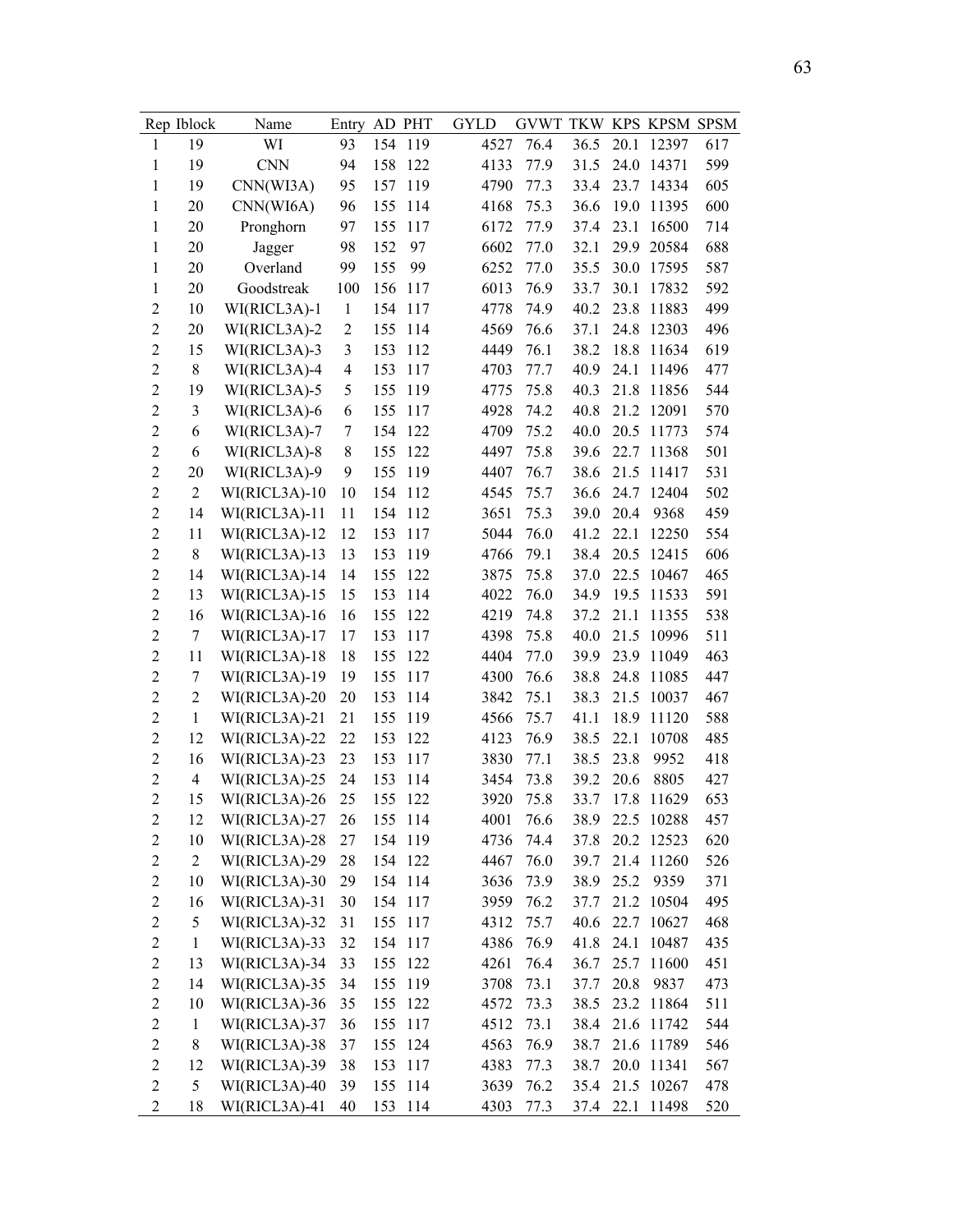|                  | Rep Iblock               | Name          | Entry AD PHT |     |         | <b>GYLD</b> | GVWT TKW KPS KPSM SPSM |      |      |                 |     |
|------------------|--------------------------|---------------|--------------|-----|---------|-------------|------------------------|------|------|-----------------|-----|
| $\overline{2}$   | 13                       | WI(RICL3A)-42 | 41           | 155 | 112     | 3899        | 76.4                   | 34.5 |      | 19.0 11293      | 594 |
| $\overline{c}$   | $\overline{\mathcal{L}}$ | WI(RICL3A)-43 | 42           | 155 | 119     | 4551        | 70.7                   | 39.3 |      | 23.3 11589      | 497 |
| $\overline{c}$   | 5                        | WI(RICL3A)-44 | 43           | 155 | 117     | 3612        | 75.1                   | 37.8 | 23.5 | 9548            | 406 |
| $\overline{2}$   | 9                        | WI(RICL3A)-45 | 44           | 153 | 114     | 4464        | 76.6                   | 39.0 |      | 19.2 11444      | 596 |
| $\overline{2}$   | 20                       | WI(RICL3A)-46 | 45           | 155 | 124     | 4428        | 76.4                   | 39.5 |      | 22.9 11205      | 489 |
| $\overline{2}$   | $\overline{2}$           | WI(RICL3A)-47 | 46           |     | 154 119 | 4470        | 75.2                   | 38.7 |      | 20.9 11563      | 553 |
| $\overline{2}$   | 12                       | WI(RICL3A)-48 | 47           |     | 154 117 | 4392        | 76.1                   | 39.4 |      | 21.4 11150      | 521 |
| $\overline{2}$   | 18                       | WI(RICL3A)-49 | 48           | 155 | 117     | 4443        | 75.6                   | 38.7 |      | 21.8 11477      | 526 |
| $\boldsymbol{2}$ | 17                       | WI(RICL3A)-50 | 49           | 155 | 112     | 4025        | 73.9                   | 34.1 |      | 22.6 11813      | 523 |
| $\boldsymbol{2}$ | 11                       | WI(RICL3A)-51 | 50           | 153 | 114     | 4841        | 77.4                   | 38.8 |      | 24.9 12465      | 501 |
| $\boldsymbol{2}$ | 16                       | WI(RICL3A)-52 | 51           | 155 | 117     | 4509        | 74.6                   | 38.8 | 24.1 | 11622           | 482 |
| $\overline{2}$   | $\mathbf{1}$             | WI(RICL3A)-53 | 52           | 156 | 122     | 4013        | 76.5                   | 37.2 |      | 25.6 10790      | 422 |
| $\overline{c}$   | 9                        | WI(RICL3A)-54 | 53           | 155 | 117     | 4497        | 76.2                   | 36.4 |      | 21.4 12354      | 577 |
| $\boldsymbol{2}$ | 14                       | WI(RICL3A)-55 | 54           | 155 | 114     | 3938        | 75.7                   | 37.9 |      | 23.2 10382      | 447 |
| $\boldsymbol{2}$ | 13                       | WI(RICL3A)-56 | 55           | 155 | 117     | 4135        | 76.5                   | 38.8 | 19.9 | 10660           | 536 |
| $\boldsymbol{2}$ | 17                       | WI(RICL3A)-57 | 56           | 152 | 107     | 4052        | 73.0                   | 40.0 | 25.1 | 10139           | 404 |
| $\overline{2}$   | 19                       | WI(RICL3A)-58 | 57           | 156 | 122     | 3824        | 75.8                   | 33.4 |      | 24.6 11445      | 465 |
| $\overline{2}$   | 9                        | WI(RICL3A)-59 | 58           |     | 154 117 | 4662        | 85.8                   | 40.1 | 20.8 | 11640           | 560 |
| $\boldsymbol{2}$ | 17                       | WI(RICL3A)-60 | 59           | 153 | 112     | 3618        | 74.3                   | 40.5 | 23.7 | 8932            | 377 |
| $\boldsymbol{2}$ | $\boldsymbol{7}$         | WI(RICL3A)-61 | 60           | 153 | 117     | 4482        | 76.2                   | 36.0 |      | 20.4 12457      | 611 |
| $\overline{2}$   | 3                        | WI(RICL3A)-62 | 61           |     | 154 114 | 4162        | 74.9                   | 40.0 |      | 22.4 10405      | 465 |
| $\overline{2}$   | 8                        | WI(RICL3A)-63 | 62           | 155 | 119     | 5280        | 77.0                   | 44.2 |      | 22.6 11958      | 529 |
| $\overline{c}$   | 5                        | WI(RICL3A)-64 | 63           | 153 | 114     | 4081        | 76.6                   | 39.8 |      | 22.9 10260      | 448 |
| $\overline{c}$   | 15                       | WI(RICL3A)-65 | 64           | 153 | 119     | 4641        | 76.2                   | 38.5 |      | 20.4 12044      | 590 |
| $\boldsymbol{2}$ | 16                       | WI(RICL3A)-66 | 65           | 155 | 117     | 3977        | 76.4                   | 38.4 |      | 23.2 10366      | 447 |
| $\overline{2}$   | 19                       | WI(RICL3A)-67 | 66           | 152 | 112     | 4369        | 77.3                   | 36.6 |      | 24.7 11949      | 484 |
| $\boldsymbol{2}$ | 8                        | WI(RICL3A)-68 | 67           | 152 | 117     | 4835        | 77.1                   | 36.4 |      | 23.5 13274      | 565 |
| $\overline{c}$   | 3                        | WI(RICL3A)-69 | 68           | 155 | 114     | 4288        | 74.8                   | 38.8 |      | 18.7 11044      | 591 |
| $\overline{2}$   | 19                       | WI(RICL3A)-70 | 69           | 153 | 117     | 3699        | 74.6                   | 38.4 | 20.5 | 9635            | 470 |
| $\boldsymbol{2}$ | 6                        | WI(RICL3A)-71 | 70           | 155 | 117     | 4730        | 78.4                   | 36.5 |      | 21.3 12951      | 608 |
| $\boldsymbol{2}$ | $\mathbf{1}$             | WI(RICL3A)-72 | 71           | 155 | 117     | 4377        | 74.6                   | 37.9 | 19.8 | 11541           | 583 |
| $\overline{2}$   | 13                       | WI(RICL3A)-73 | 72           |     | 155 122 | 4557        | 76.5                   | 37.3 |      | 17.3 12203      | 705 |
| $\overline{c}$   | 4                        | WI(RICL3A)-74 | 73           |     | 154 117 |             | 4536 74.9              |      |      | 40.7 22.4 11153 | 498 |
| $\boldsymbol{2}$ | 17                       | WI(RICL3A)-75 | 74           |     | 155 112 | 4632        | 74.8                   | 39.9 |      | 21.6 11619      | 538 |
| $\sqrt{2}$       | 11                       | WI(RICL3A)-76 | 75           |     | 153 119 | 4697        | 76.2                   | 39.3 |      | 23.0 11951      | 520 |
| $\sqrt{2}$       | 15                       | WI(RICL3A)-77 | 76           |     | 155 114 | 3702        | 75.5                   | 39.1 | 21.3 | 9477            | 445 |
| $\overline{c}$   | 6                        | WI(RICL3A)-78 | 77           |     | 155 112 | 2419        | 67.3                   | 38.5 | 25.0 | 6286            | 251 |
| $\boldsymbol{2}$ | $\mathfrak{Z}$           | WI(RICL3A)-79 | 78           |     | 153 119 | 3926        | 74.3                   | 40.9 | 23.1 | 9607            | 416 |
| $\overline{c}$   | 20                       | WI(RICL3A)-80 | 79           |     | 153 117 | 4171        | 76.5                   | 40.5 |      | 22.3 10301      | 462 |
| $\overline{c}$   | 19                       | WI(RICL3A)-81 | 80           |     | 153 112 | 4841        | 77.4                   | 38.8 |      | 23.4 12489      | 534 |
| $\overline{c}$   | $\boldsymbol{7}$         | WI(RICL3A)-82 | 81           |     | 153 112 | 5047        | 76.6                   | 40.9 |      | 19.7 12352      | 627 |
| $\overline{2}$   | 9                        | WI(RICL3A)-83 | 82           |     | 153 119 | 4542        | 76.5                   | 39.7 |      | 18.2 11433      | 628 |
| $\boldsymbol{2}$ | $\overline{\mathbf{4}}$  | WI(RICL3A)-84 | 83           |     | 153 114 | 4641        | 74.4                   | 40.5 |      | 21.6 11469      | 531 |
| $\overline{c}$   | 18                       | WI(RICL3A)-85 | 84           |     | 155 109 | 3343        | 71.7                   | 38.9 | 20.3 | 8590            | 423 |
| $\sqrt{2}$       | 10                       | WI(RICL3A)-86 | 85           |     | 153 114 | 4491        | 74.2                   | 38.0 |      | 22.3 11810      | 530 |
| $\overline{c}$   | 7                        | WI(RICL3A)-87 | 86           |     | 155 119 | 4458        | 75.2                   | 36.8 |      | 23.1 12130      | 525 |
| $\overline{2}$   | 14                       | WI(RICL3A)-88 | 87           |     | 155 117 | 4814        | 75.6                   | 37.3 |      | 23.6 12896      | 546 |
| $\overline{c}$   | 15                       | WI(RICL3A)-89 | 88           |     | 152 112 | 4446        | 76.5                   | 36.5 |      | 19.5 12177      | 624 |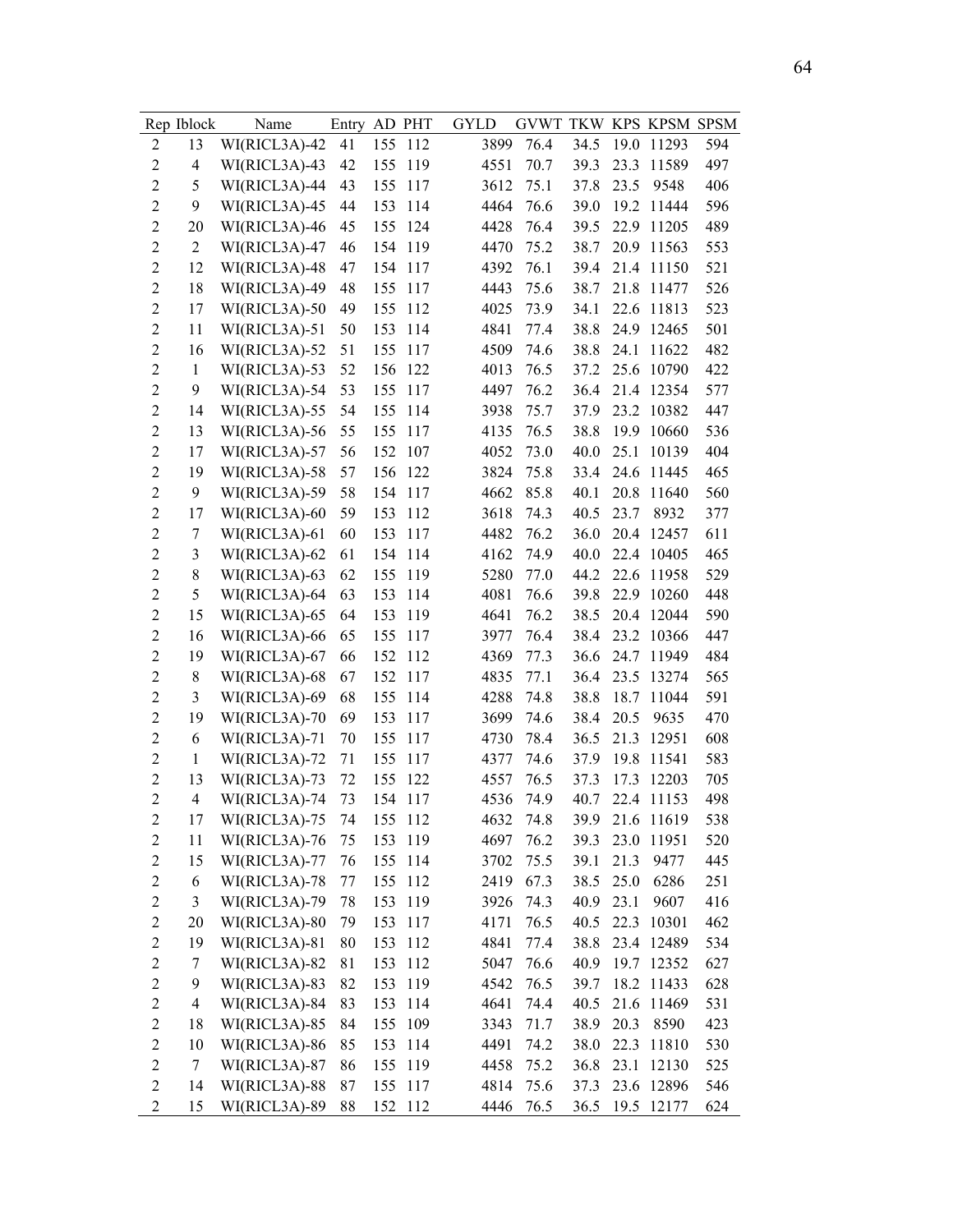|                         | Rep Iblock     | Name            | Entry          |     | AD PHT  | <b>GYLD</b> | GVWT TKW KPS KPSM SPSM |      |      |            |     |
|-------------------------|----------------|-----------------|----------------|-----|---------|-------------|------------------------|------|------|------------|-----|
| $\overline{2}$          | 3              | WI(RICL3A)-90   | 89             | 153 | 114     | 4608        | 73.5                   | 39.4 | 24.3 | 11688      | 481 |
| $\overline{2}$          | 11             | WI(RICL3A)-91   | 90             | 153 | 112     | 4431        | 76.6                   | 38.8 | 20.2 | 11432      | 566 |
| $\boldsymbol{2}$        | 17             | WI(CNN3A)       | 91             | 156 | 121     | 4007        | 72.1                   | 38.5 | 25.9 | 10398      | 401 |
| $\overline{2}$          | 18             | WI(CNN6A)       | 92             | 155 | 119     | 3262        | 73.8                   | 40.8 | 20.2 | 7997       | 396 |
| $\overline{c}$          | $\overline{c}$ | WI              | 93             | 153 | 117     | 4883        | 76.0                   | 40.6 | 24.0 | 12019      | 501 |
| $\overline{2}$          | 6              | <b>CNN</b>      | 94             | 158 | 122     | 4235        | 77.0                   | 32.6 | 20.8 | 14197      | 683 |
| $\overline{c}$          | $\overline{4}$ | CNN(WI3A)       | 95             | 156 | 112     | 5266        | 75.8                   | 33.9 | 22.8 | 15531      | 681 |
| $\boldsymbol{2}$        | 12             | CNN(WI6A)       | 96             | 155 | 117     | 4222        | 77.4                   | 40.4 | 22.2 | 10449      | 471 |
| $\overline{c}$          | 20             | Pronghorn       | 97             | 155 | 109     | 6811        | 79.5                   | 39.5 | 28.3 | 17257      | 610 |
| $\overline{2}$          | 5              | Jagger          | 98             | 153 | 89      | 5481        | 75.6                   | 36.1 | 27.7 | 15164      | 548 |
| $\overline{c}$          | 18             | Overland        | 99             | 155 | 94      | 5155        | 75.5                   | 34.5 | 24.8 | 14952      | 603 |
| $\overline{2}$          | 9              | Goodstreak      | 100            | 156 | 117     | 6817        | 79.6                   | 34.2 | 23.3 | 19955      | 856 |
| $\overline{3}$          | $\overline{4}$ | WI(RICL3A)-1    | $\mathbf{1}$   | 154 | 114     | 4560        | 75.3                   | 38.6 | 21.6 | 11824      | 547 |
| $\overline{3}$          | 5              | WI(RICL3A)-2    | $\overline{2}$ | 155 | 119     | 4078        | 75.7                   | 39.4 | 22.9 | 10354      | 452 |
| $\overline{\mathbf{3}}$ | 3              | WI(RICL3A)-3    | 3              | 154 | 117     | 4207        | 77.3                   | 41.8 | 21.9 | 10069      | 460 |
| $\overline{\mathbf{3}}$ | 20             | WI(RICL3A)-4    | $\overline{4}$ | 155 | 117     | 4267        | 76.5                   | 38.5 | 22.3 | 11090      | 497 |
| 3                       | 13             | WI(RICL3A)-5    | 5              | 155 | 122     | 4437        | 76.7                   | 39.7 | 27.6 | 11184      | 405 |
| $\overline{3}$          | 14             | WI(RICL3A)-6    | 6              | 153 | 117     | 4560        | 76.9                   | 39.7 | 25.7 | 11478      | 447 |
| $\overline{3}$          | 12             | WI(RICL3A)-7    | 7              | 154 | 117     | 4832        | 77.1                   | 40.3 | 24.1 | 11980      | 497 |
| $\overline{\mathbf{3}}$ | $\overline{c}$ | WI(RICL3A)-8    | 8              | 155 | 124     | 4530        | 76.7                   | 38.3 | 24.2 | 11826      | 489 |
| $\overline{\mathbf{3}}$ | 17             | WI(RICL3A)-9    | 9              | 155 | 119     | 5155        | 74.9                   | 39.0 | 22.6 | 13224      | 585 |
| $\overline{\mathbf{3}}$ | 6              | $WI(RICL3A)-10$ | 10             | 153 | 112     | 4647        | 75.7                   | 37.2 | 19.2 | 12495      | 651 |
| $\mathfrak{Z}$          | 12             | WI(RICL3A)-11   | 11             | 155 | 114     | 4108        | 75.2                   | 39.0 | 23.4 | 10530      | 450 |
| $\overline{\mathbf{3}}$ | $\overline{c}$ | WI(RICL3A)-12   | 12             | 154 | 119     | 4814        | 75.6                   | 39.0 | 22.4 | 12338      | 551 |
| $\overline{3}$          | 10             | WI(RICL3A)-13   | 13             | 153 | 117     | 3977        | 74.0                   | 38.9 | 22.5 | 10226      | 454 |
| 3                       | 5              | WI(RICL3A)-14   | 14             | 155 | 117     | 3702        | 74.8                   | 40.2 | 19.5 | 9219       | 473 |
| $\overline{3}$          | 16             | WI(RICL3A)-15   | 15             | 153 | 114     | 4174        | 76.9                   | 39.8 | 25.6 | 10497      | 410 |
| 3                       | 14             | WI(RICL3A)-16   | 16             | 155 | 119     | 4566        | 76.1                   | 40.3 | 26.4 | 11329      | 429 |
| 3                       | 10             | WI(RICL3A)-17   | 17             | 154 | 119     | 3980        | 75.2                   | 39.2 | 20.8 | 10145      | 488 |
| 3                       | 8              | WI(RICL3A)-18   | 18             | 155 | 122     | 4351        | 74.8                   | 41.2 | 25.3 | 10573      | 418 |
| $\overline{3}$          | 14             | WI(RICL3A)-19   | 19             | 155 | 112     | 3794        | 76.2                   | 40.4 | 27.5 | 9401       | 342 |
| $\overline{3}$          | 11             | WI(RICL3A)-20   | 20             | 154 | 117     | 3779        | 73.3                   | 40.2 | 23.6 | 9409       | 399 |
| $\overline{3}$          | 17             | WI(RICL3A)-21   | 21             | 155 | 119     | 4629        | 75.8                   | 41.3 | 25.3 | 11217      | 443 |
| 3                       | 15             | $WI(RICL3A)-22$ | 22             |     | 153 124 | 4189        | 77.3                   | 37.8 |      | 23.7 11093 | 468 |
| 3                       | 7              | $WI(RICL3A)-23$ | 23             | 153 | 117     | 4300        | 75.1                   | 37.5 | 20.6 | 11459      | 556 |
| $\overline{\mathbf{3}}$ | 11             | WI(RICL3A)-25   | 24             | 155 | 114     | 3591        | 76.4                   | 40.1 | 27.6 | 8961       | 325 |
| $\mathfrak{Z}$          | 19             | WI(RICL3A)-26   | 25             | 155 | 119     | 3944        | 76.0                   | 40.0 | 25.2 | 9850       | 391 |
| 3                       | $\overline{2}$ | WI(RICL3A)-27   | 26             | 155 | 119     | 4219        | 76.0                   | 37.4 |      | 23.1 11293 | 489 |
| 3                       | 16             | WI(RICL3A)-28   | 27             | 153 | 119     | 4243        | 74.4                   | 37.6 |      | 23.3 11285 | 484 |
| 3                       | 19             | WI(RICL3A)-29   | 28             | 153 | 117     | 4285        | 76.1                   | 40.6 |      | 23.5 10555 | 449 |
| 3                       | 19             | WI(RICL3A)-30   | 29             |     | 154 119 | 4539        | 76.9                   | 38.1 | 23.6 | 11902      | 504 |
| 3                       | 11             | WI(RICL3A)-31   | 30             | 153 | 112     | 4210        | 74.6                   | 38.9 | 23.5 | 10824      | 461 |
| 3                       | $\overline{4}$ | WI(RICL3A)-32   | 31             | 155 | 114     | 4476        | 74.6                   | 39.9 |      | 24.9 11213 | 450 |
| 3                       | 15             | WI(RICL3A)-33   | 32             | 153 | 117     | 4455        | 77.7                   | 41.3 | 23.3 | 10791      | 463 |
| $\mathfrak{Z}$          | 3              | WI(RICL3A)-34   | 33             | 155 | 122     | 4348        | 73.5                   | 39.5 |      | 24.5 11004 | 449 |
| 3                       | 8              | WI(RICL3A)-35   | 34             | 155 | 122     | 4201        | 75.5                   | 37.7 | 25.5 | 11136      | 437 |
| $\overline{3}$          | 6              | WI(RICL3A)-36   | 35             |     | 155 119 | 4479        | 74.0                   | 37.3 | 18.3 | 12001      | 656 |
| $\overline{\mathbf{3}}$ | 7              | WI(RICL3A)-37   | 36             |     | 155 119 | 3851        | 73.8                   | 37.7 | 21.1 | 10209      | 484 |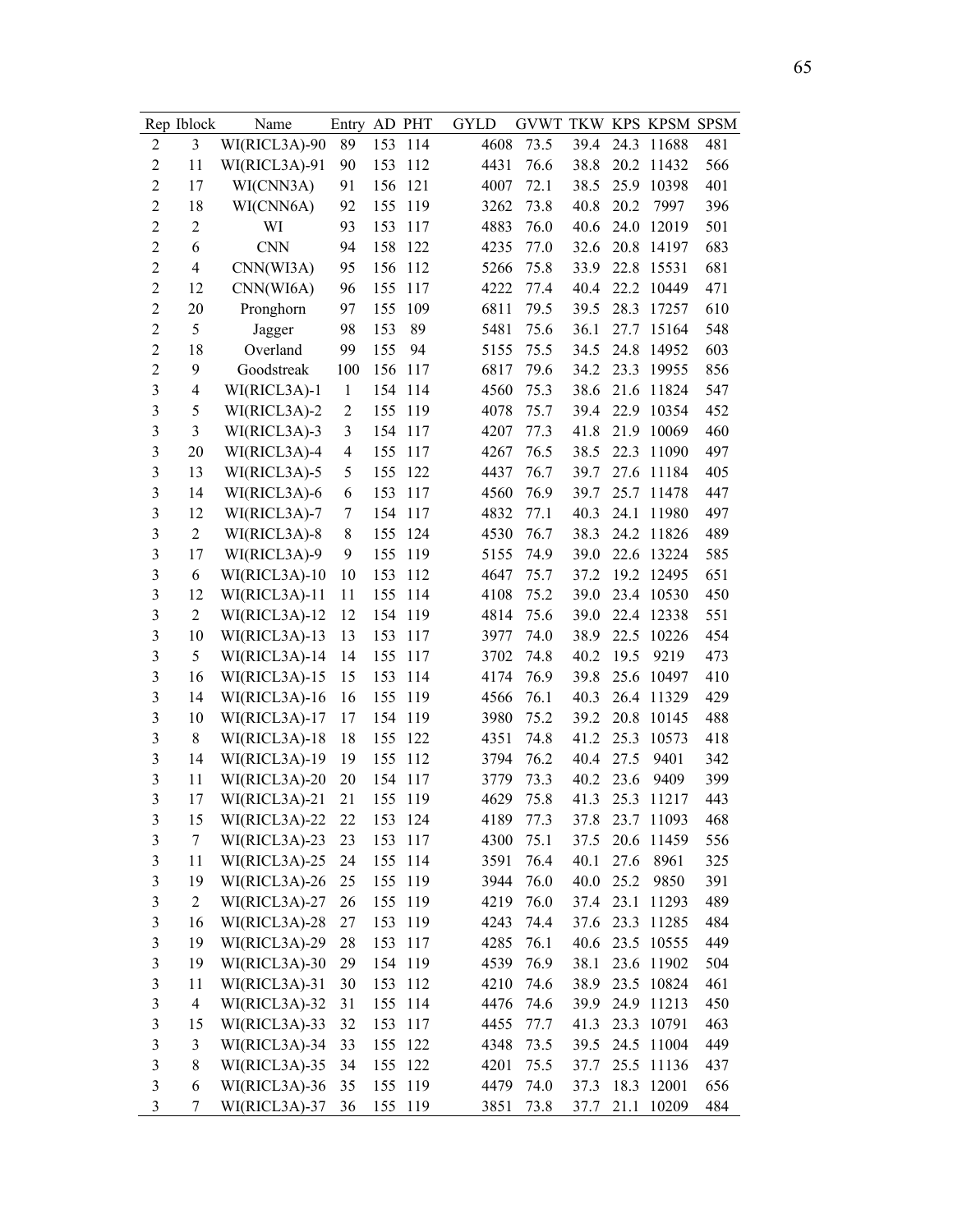|                         | Rep Iblock     | Name                           | Entry |     | AD PHT  | <b>GYLD</b> | GVWT TKW KPS KPSM SPSM |              |      |            |     |
|-------------------------|----------------|--------------------------------|-------|-----|---------|-------------|------------------------|--------------|------|------------|-----|
| 3                       | 10             | WI(RICL3A)-38                  | 37    | 155 | 114     | 4712        | 73.8                   | 41.8         | 25.9 | 11280      | 436 |
| $\mathfrak{Z}$          | 3              | WI(RICL3A)-39                  | 38    | 155 | 122     | 4449        | 73.6                   | 39.4         | 21.4 | 11295      | 528 |
| $\overline{3}$          | 15             | WI(RICL3A)-40                  | 39    | 155 | 109     | 3310        | 76.0                   | 37.0         | 23.5 | 8951       | 381 |
| $\overline{3}$          | 10             | WI(RICL3A)-41                  | 40    | 154 | 117     | 4524        | 77.3                   | 38.2         | 21.3 | 11838      | 556 |
| $\overline{3}$          | 20             | WI(RICL3A)-42                  | 41    | 155 | 114     | 5014        | 77.0                   | 42.5         | 24.7 | 11796      | 478 |
| $\overline{3}$          | 12             | WI(RICL3A)-43                  | 42    | 155 | 119     | 4446        | 75.8                   | 37.5         | 25.1 | 11847      | 472 |
| 3                       | $\mathbf{1}$   | WI(RICL3A)-44                  | 43    | 155 | 124     | 4874        | 76.0                   | 38.3         | 22.2 | 12714      | 573 |
| $\overline{3}$          | $\overline{2}$ | WI(RICL3A)-45                  | 44    | 155 | 117     | 3908        | 76.1                   | 38.8         | 21.5 | 10075      | 469 |
| $\overline{3}$          | 19             | WI(RICL3A)-46                  | 45    | 156 | 124     | 3687        | 76.6                   | 39.8         | 26.0 | 9270       | 357 |
| 3                       | $\overline{4}$ | WI(RICL3A)-47                  | 46    | 153 | 117     | 4348        | 75.2                   | 40.7         | 18.8 | 10670      | 568 |
| 3                       | 8              | WI(RICL3A)-48                  | 47    | 155 | 117     | 4360        | 76.0                   | 39.1         | 24.4 | 11150      | 457 |
| 3                       | 18             | WI(RICL3A)-49                  | 48    | 155 | 124     | 4647        | 75.8                   | 37.4         | 22.9 | 12416      | 542 |
| $\overline{3}$          | 12             | WI(RICL3A)-50                  | 49    | 153 | 109     | 3989        | 75.7                   | 38.6         | 26.0 | 10340      | 398 |
| $\overline{3}$          | 5              | WI(RICL3A)-51                  | 50    | 154 | 112     | 4126        | 75.7                   | 38.9         | 20.8 | 10609      | 510 |
| $\overline{\mathbf{3}}$ | 7              | WI(RICL3A)-52                  | 51    | 155 | 112     | 4129        | 76.4                   | 37.7         | 24.3 | 10954      | 451 |
| 3                       | $\mathbf{1}$   | WI(RICL3A)-53                  | 52    | 155 | 127     | 4037        | 77.7                   | 37.8         | 23.5 | 10670      | 454 |
| 3                       | 17             | WI(RICL3A)-54                  | 53    | 155 | 122     | 4554        | 74.8                   | 38.2         | 26.3 | 11917      | 453 |
| $\mathfrak{Z}$          | 12             | WI(RICL3A)-55                  | 54    | 155 | 112     | 3732        | 76.2                   | 39.6         | 26.6 | 9435       | 355 |
| $\overline{3}$          | 9              | WI(RICL3A)-56                  | 55    | 154 | 117     | 4473        | 76.5                   | 37.2         | 21.0 | 12012      | 572 |
| $\overline{\mathbf{3}}$ | 6              | WI(RICL3A)-57                  | 56    | 152 | 117     | 4584        | 75.8                   | 41.1         | 22.4 | 11161      | 498 |
| 3                       | 6              | WI(RICL3A)-58                  | 57    | 155 | 119     | 3836        | 75.7                   | 36.0         | 23.9 | 10649      | 446 |
| 3                       | 20             | WI(RICL3A)-59                  | 58    | 155 | 114     | 3884        | 76.0                   | 38.5         | 24.0 | 10078      | 420 |
| $\mathfrak{Z}$          | 16             | WI(RICL3A)-60                  | 59    | 153 | 109     | 3770        | 75.5                   | 41.4         | 25.4 | 9112       | 359 |
| $\overline{3}$          | 8              | WI(RICL3A)-61                  | 60    | 153 | 122     | 4046        | 74.7                   | 37.0         | 24.0 | 10946      | 456 |
| $\overline{3}$          | 6              | WI(RICL3A)-62                  | 61    | 153 | 112     | 3842        | 74.2                   | 38.1         | 20.5 | 10085      | 492 |
| 3                       | $\mathbf{1}$   | WI(RICL3A)-63                  | 62    | 155 | 119     | 4925        | 76.7                   | 38.2         | 20.9 | 12882      | 616 |
| $\overline{3}$          | 13             | WI(RICL3A)-64                  | 63    | 152 | 114     | 4363        | 76.7                   | 40.5         | 20.4 | 10761      | 528 |
| 3                       | 15             | WI(RICL3A)-65                  | 64    | 153 | 117     | 4560        | 77.8                   | 40.3         | 24.0 | 11317      | 472 |
| $\mathfrak{Z}$          | $\mathbf{1}$   | WI(RICL3A)-66                  | 65    | 153 | 119     | 4766        | 77.1                   | 40.0         | 23.2 | 11903      | 513 |
| 3                       | 16             | WI(RICL3A)-67                  | 66    | 152 | 114     | 4509        | 77.5                   | 37.1         | 20.7 | 12169      | 588 |
| 3                       | 18             | WI(RICL3A)-68                  | 67    | 153 | 114     | 3902        | 76.6                   | 35.4         | 20.2 | 11039      | 547 |
| 3                       | $\overline{4}$ | WI(RICL3A)-69                  | 68    | 155 | 117     | 4120        | 74.2                   | 39.0         | 23.3 | 10561      | 453 |
| $\overline{3}$          | 5              | WI(RICL3A)-70                  | 69    | 153 | 114     | 4138        | 74.4                   | 36.4         | 17.6 | 11362      | 646 |
| 3                       | 17             | WI(RICL3A)-71                  | 70    |     | 156 122 | 4467        | 73.3                   | 36.7         |      | 25.0 12168 | 487 |
| $\mathfrak{Z}$          | 20             | WI(RICL3A)-72                  | 71    | 155 | 117     | 4769        | 76.5                   | 40.4         |      | 25.4 11818 | 465 |
| $\mathfrak{Z}$          | 18             | WI(RICL3A)-73                  | 72    | 155 | 119     | 4859        | 74.4                   | 35.1         |      | 22.2 13847 | 624 |
| 3                       | $\overline{7}$ | WI(RICL3A)-74                  | 73    | 155 | 109     | 4617        | 75.8                   | 39.3         | 24.5 | 11745      | 479 |
| 3                       |                | WI(RICL3A)-75                  | 74    | 153 |         | 4351        |                        | 38.6         |      | 23.8 11279 | 474 |
| 3                       | 11             |                                |       |     | 119     |             | 75.1                   |              |      | 20.8 13577 |     |
| 3                       | 13             | WI(RICL3A)-76<br>WI(RICL3A)-77 | 75    |     | 155 119 | 5137        | 77.3                   | 37.8         |      |            | 653 |
|                         | 9              |                                | 76    | 154 | 114     | 4072        | 75.5                   | 37.0         | 19.7 | 11020      | 559 |
| 3<br>$\mathfrak{Z}$     | 18             | WI(RICL3A)-78                  | 77    | 155 | 114     | 2015        | 71.5                   | 32.6<br>39.8 | 20.4 | 6192       | 304 |
|                         | 13             | WI(RICL3A)-79                  | 78    | 153 | 112     | 4252        | 75.7                   |              | 24.4 | 10684      | 438 |
| 3                       | $8\,$          | WI(RICL3A)-80                  | 79    | 153 | 114     | 4500        | 75.3                   | 40.7         | 20.8 | 11064      | 532 |
| 3                       | 17             | WI(RICL3A)-81                  | 80    | 153 | 117     | 4536        | 74.9                   | 38.8         |      | 23.2 11693 | 504 |
| $\mathfrak{Z}$          | 9              | WI(RICL3A)-82                  | 81    | 152 | 109     | 3995        | 76.0                   | 38.9         |      | 18.4 10266 | 558 |
| 3                       | 16             | WI(RICL3A)-83                  | 82    | 153 | 122     | 4491        | 76.7                   | 38.9         | 21.6 | 11535      | 534 |
| 3                       | 3              | WI(RICL3A)-84                  | 83    |     | 155 112 | 4096        | 74.7                   | 40.9         | 26.2 | 10012      | 382 |
| 3                       | $\overline{4}$ | WI(RICL3A)-85                  | 84    |     | 154 112 | 3591        | 74.4                   | 38.4         | 23.7 | 9363       | 395 |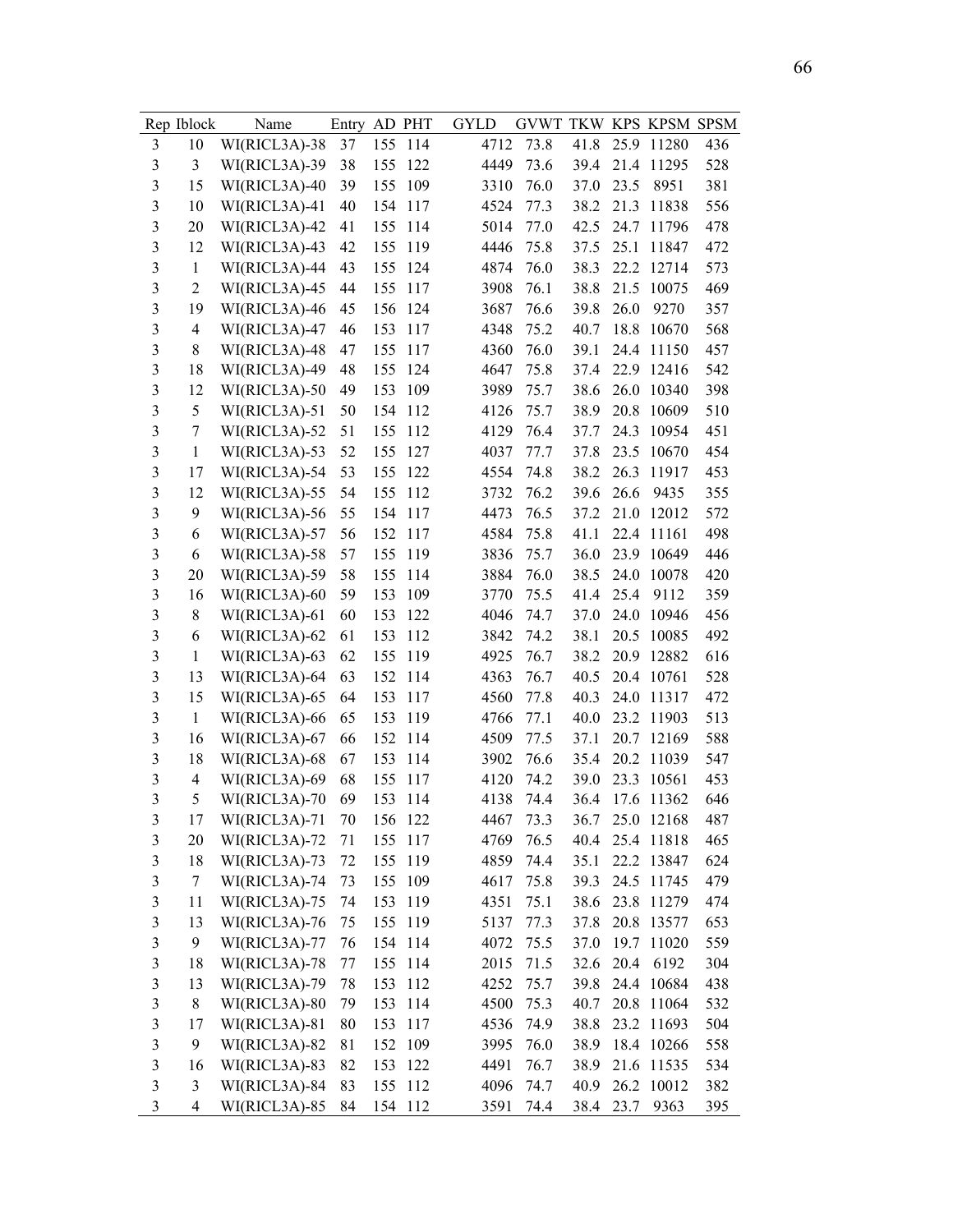|   | Rep Iblock | Name          | Entry |     | AD PHT  | <b>GYLD</b> | GVWT TKW KPS KPSM SPSM |      |      |            |     |
|---|------------|---------------|-------|-----|---------|-------------|------------------------|------|------|------------|-----|
| 3 | 18         | WI(RICL3A)-86 | 85    | 153 | 119     | 4333        | 78.4                   | 38.4 |      | 22.6 11294 | 500 |
| 3 | 11         | WI(RICL3A)-87 | 86    | 155 | 117     | 3391        | 73.4                   | 32.3 |      | 21.7 10511 | 484 |
| 3 | 15         | WI(RICL3A)-88 | 87    | 154 | 114     | 4446        | 76.6                   | 37.6 | 23.4 | 11823      | 505 |
| 3 | 9          | WI(RICL3A)-89 | 88    | 152 | 114     | 4022        | 75.7                   | 38.9 | 22.2 | 10333      | 465 |
| 3 | 5          | WI(RICL3A)-90 | 89    | 153 | 112     | 3618        | 73.5                   | 40.4 | 19.5 | 8953       | 459 |
| 3 | 10         | WI(RICL3A)-91 | 90    | 155 | 114     | 3750        | 73.5                   | 40.3 | 23.4 | 9304       | 398 |
| 3 | 2          | WI(CNN3A)     | 91    | 155 | 124     | 4533        | 76.4                   | 40.8 | 24.8 | 11108      | 448 |
| 3 | 14         | WI(CNN6A)     | 92    | 156 | 117     | 3995        | 76.4                   | 40.6 | 23.7 | 9842       | 415 |
| 3 | 20         | WI            | 93    |     | 154 119 | 5071        | 77.4                   | 38.3 | 21.9 | 13237      | 604 |
| 3 | 3          | <b>CNN</b>    | 94    | 158 | 120     | 3995        | 74.9                   | 31.3 |      | 21.2 12774 | 603 |
| 3 | 19         | CNN(WI3A)     | 95    | 157 | 114     | 4443        | 80.0                   | 36.1 | 23.3 | 12295      | 528 |
| 3 | 1          | CNN(WI6A)     | 96    | 155 | 117     | 4566        | 77.7                   | 38.5 | 18.8 | 11856      | 631 |
| 3 | 7          | Pronghorn     | 97    | 155 | 114     | 5926        | 78.7                   | 39.1 |      | 26.2 15163 | 579 |
| 3 | 9          | Jagger        | 98    | 152 | 91      | 5875        | 76.9                   | 34.3 |      | 33.0 17128 | 519 |
| 3 | 14         | Overland      | 99    | 155 | 99      | 4808        | 77.3                   | 34.6 | 30.9 | 13885      | 449 |
| 3 | 13         | Goodstreak    | 100   | 156 | 119     | 6252        | 79.6                   | 36.0 | 29.7 | 17371      | 585 |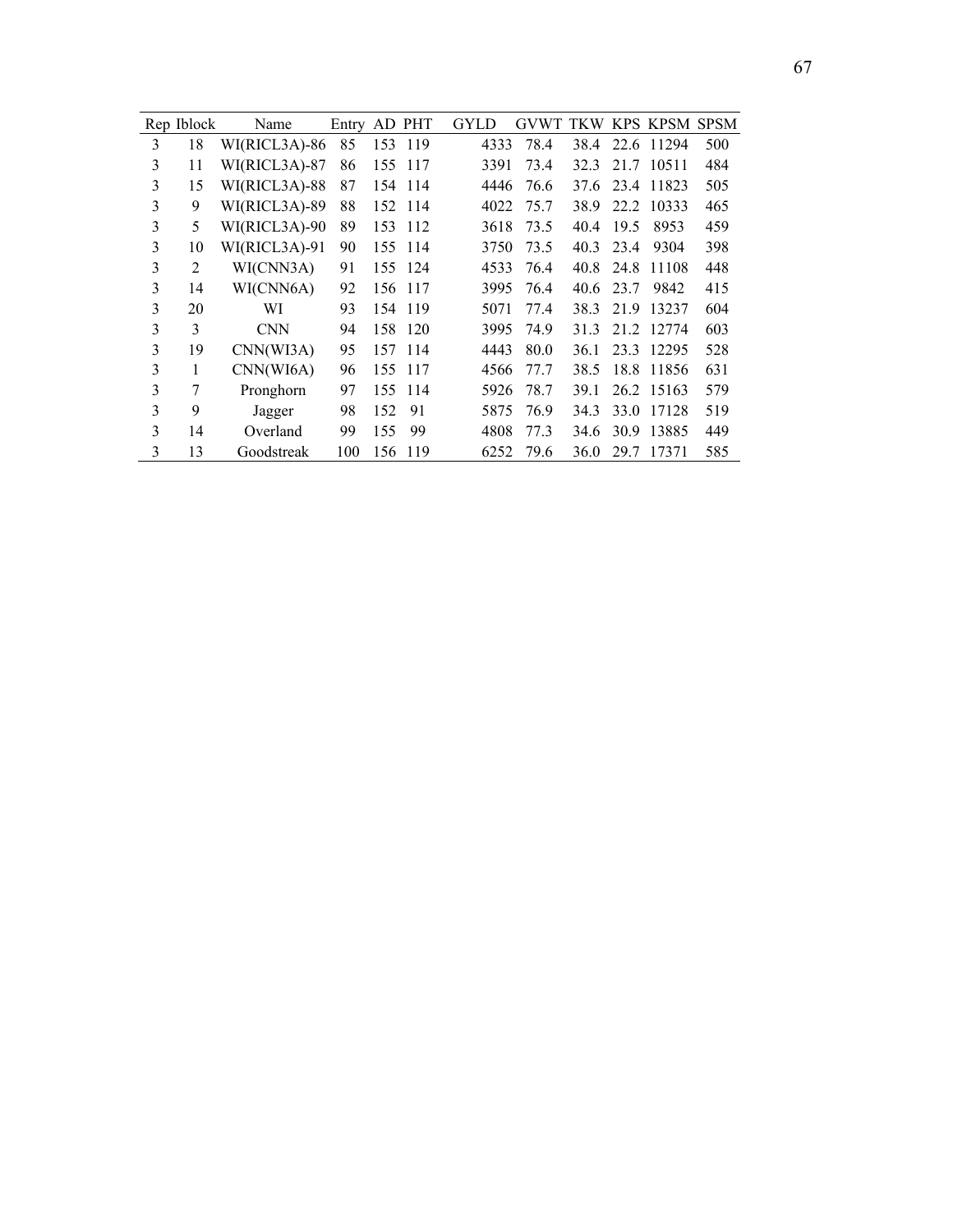Appendix 8. Field dataset for anthesis date (AD), plant height (PHT), grain yield (GYLD), grain volume weight (GVW), 1000-kernel weight (TKW), kernels per spike (KPS), kernels per square meter (KPSM), and spikes per square meter (SPSM), evaluated in WI(RICLs-3A) mapping population at Lincoln, NE during 2009 cropping season.

|              | Rep Iblock               | Name                           | Entry          | AD         | PHT | <b>GYLD</b> | <b>GVWT</b> | <b>TKW</b> |      | KPS KPSM   | <b>SPSM</b> |
|--------------|--------------------------|--------------------------------|----------------|------------|-----|-------------|-------------|------------|------|------------|-------------|
| 1            | 1                        | WI(RICL3A)-1                   | 1              | 145        | 89  | 3640        | 81.7        | 40.2       | 37.5 | 9057       | 242         |
| $\mathbf{1}$ | $\mathbf{1}$             | WI(RICL3A)-2                   | $\overline{c}$ | 144        | 89  | 3290        | 80.8        | 38.5       | 39.0 | 8542       | 219         |
| $\mathbf{1}$ | 1                        | WI(RICL3A)-3                   | 3              | 143        | 86  | 3320        | 81.4        | 40.1       | 37.4 | 8278       | 221         |
| $\mathbf{1}$ | 1                        | WI(RICL3A)-4                   | $\overline{4}$ | 142        | 86  | 4158        | 81.8        | 40.9       | 39.0 | 10166      | 261         |
| 1            | 1                        | WI(RICL3A)-5                   | 5              | 142        | 94  | 3344        | 80.2        | 38.6       | 33.4 | 8664       | 259         |
| $\mathbf{1}$ | $\sqrt{2}$               | WI(RICL3A)-6                   | 6              | 143        | 89  | 4144        | 80.9        | 39.9       | 39.8 | 10386      | 261         |
| 1            | $\sqrt{2}$               | WI(RICL3A)-7                   | 7              | 143        | 91  | 3969        | 81.5        | 38.0       | 33.1 | 10452      | 316         |
| 1            | $\boldsymbol{2}$         | WI(RICL3A)-8                   | 8              | 144        | 91  | 3347        | 81.4        | 37.0       | 32.8 | 9035       | 275         |
| 1            | $\overline{c}$           | WI(RICL3A)-9                   | 9              | 143        | 84  | 3105        | 80.2        | 38.3       | 36.3 | 8108       | 223         |
| $\mathbf{1}$ | $\overline{2}$           | WI(RICL3A)-10                  | 10             | 143        | 91  | 4346        | 81.5        | 36.6       | 42.8 | 11878      | 278         |
| 1            | 3                        | WI(RICL3A)-11                  | 11             | 144        | 86  | 3475        | 81.3        | 39.5       | 35.2 | 8799       | 250         |
| $\mathbf{1}$ | 3                        | WI(RICL3A)-12                  | 12             | 145        | 81  | 3599        | 81.9        | 38.5       | 33.2 | 9357       | 282         |
| $\mathbf{1}$ | 3                        | WI(RICL3A)-13                  | 13             | 144        | 94  | 3717        | 82.0        | 39.7       | 38.7 | 9353       | 242         |
| 1            | $\mathfrak{Z}$           | WI(RICL3A)-14                  | 14             | 143        | 84  | 3058        | 80.1        | 40.8       | 40.8 | 7497       | 184         |
| $\mathbf{1}$ | 3                        | $WI(RICL3A)-15$                | 15             | 143        | 89  | 3915        | 81.0        | 39.3       | 37.2 | 9963       | 268         |
| 1            | $\overline{\mathcal{A}}$ | WI(RICL3A)-16                  | 16             | 145        | 84  | 3535        | 81.9        | 37.8       | 30.1 | 9343       | 310         |
| $\mathbf{1}$ | 4                        | WI(RICL3A)-17                  | 17             | 145        | 89  | 3559        | 81.7        | 38.1       | 34.9 | 9332       | 267         |
| 1            | 4                        | WI(RICL3A)-18                  | 18             | 146        | 97  | 3424        | 81.5        | 38.4       | 34.9 | 8925       | 256         |
| $\mathbf{1}$ | $\overline{\mathcal{A}}$ | WI(RICL3A)-19                  | 19             | 145        | 81  | 3529        | 81.7        | 37.9       | 32.0 | 9309       | 291         |
| $\mathbf{1}$ | $\overline{\mathcal{A}}$ | WI(RICL3A)-20                  | 20             | 142        | 94  | 3690        | 82.0        | 38.2       | 34.3 | 9662       | 282         |
| $\mathbf{1}$ | 5                        | WI(RICL3A)-21                  | 21             | 145        | 84  | 3656        | 81.9        | 40.8       | 41.5 | 8952       | 216         |
| 1            | 5                        | WI(RICL3A)-22                  | 22             | 143        | 81  | 3078        | 80.6        | 38.6       | 35.8 | 7973       | 223         |
| 1            | 5                        | WI(RICL3A)-23                  | 23             | 143        | 84  | 3132        | 80.4        | 37.6       | 34.7 | 8327       | 240         |
| $\mathbf{1}$ | 5                        | WI(RICL3A)-25                  | 24             | 145        | 86  | 3418        | 81.7        | 38.3       | 37.4 | 8932       | 239         |
| 1            | 5                        | WI(RICL3A)-26                  | 25             | 145        | 94  | 3350        | 80.5        | 40.5       | 38.9 | 8269       | 213         |
| $\mathbf{1}$ | 6                        | WI(RICL3A)-27                  | 26             | 145        | 91  | 3821        | 81.0        | 37.8       | 34.4 | 10119      | 294         |
| $\mathbf{1}$ | 6                        | WI(RICL3A)-28                  | 27             | 142        | 86  | 3899        | 80.9        | 38.7       | 35.6 | 10064      | 283         |
| 1            | 6                        | WI(RICL3A)-29                  | 28             | 143        | 94  | 3801        | 81.0        | 40.3       | 35.9 | 9430       | 263         |
| 1            | 6                        | WI(RICL3A)-30                  | 29             | 144        | 89  | 3841        | 82.2        | 40.5       | 35.3 | 9483       | 269         |
| 1            | 6                        | WI(RICL3A)-31                  | 30             | 144        | 81  | 3364        | 81.8        | 38.8       | 32.7 | 8681       | 265         |
| 1            | 7                        | WI(RICL3A)-32                  | 31             | 145        | 89  | 4272        | 81.9        | 39.2       | 37.6 | 10890      | 290         |
| $\mathbf{1}$ | $\tau$                   | WI(RICL3A)-33                  | 32             | 144        | 89  | 4134        | 82.7        | 40.7       | 32.7 | 10164      | 311         |
| $\mathbf{1}$ | 7                        | WI(RICL3A)-34                  | 33             | 145        | 97  | 3771        | 81.3        | 37.6       | 30.7 | 10040      | 327         |
| 1            | $\overline{7}$           | WI(RICL3A)-35                  | 34             | 143        | 97  | 3973        | 81.3        | 37.2       | 34.7 | 10669      | 307         |
| 1            | $\boldsymbol{7}$         | WI(RICL3A)-36                  | 35             | 143        | 94  | 4269        | 81.0        | 39.6       | 33.2 | 10777      | 325         |
| $\mathbf{1}$ | $\,$ $\,$                | WI(RICL3A)-37                  | 36             | 143        | 94  | 3882        | 81.3        | 37.2       |      | 34.2 10445 | 305         |
| $\mathbf{1}$ | $\,8$                    | WI(RICL3A)-38                  | 37             | 142        | 99  | 3788        | 81.7        | 41.5       | 34.4 | 9118       | 265         |
| $\mathbf{1}$ | $\,$ $\,$                | WI(RICL3A)-39                  | 38             | 142        | 102 | 4464        | 82.6        | 40.7       | 28.3 | 10956      | 387         |
| $\mathbf{1}$ | $\,$ $\,$                | WI(RICL3A)-40                  | 39             | 142        | 99  | 3993        | 82.3        | 37.6       | 30.3 | 10622      | 351         |
|              |                          | WI(RICL3A)-41                  | 40             | 143        | 89  |             |             | 39.8       | 31.4 | 11645      | 371         |
| $\mathbf{1}$ | $\,$ $\,$                |                                |                |            | 99  | 4628        | 82.8        |            |      | 11086      |             |
| $\mathbf{1}$ | 9                        | WI(RICL3A)-42<br>WI(RICL3A)-43 | 41             | 143        |     | 4531        | 82.2        | 40.9       | 36.8 |            | 301         |
| $\mathbf{1}$ | 9                        |                                | 42             | 143        | 97  | 4006        | 82.0        | 37.2       | 34.7 | 10776      | 311         |
| $\mathbf{1}$ | 9                        | WI(RICL3A)-44                  | 43             | 143        | 94  | 3936        | 80.6        | 38.8       | 33.2 | 10152      | 306         |
| $\mathbf{1}$ | 9                        | WI(RICL3A)-45<br>WI(RICL3A)-46 | 44             | 144<br>144 | 94  | 3751        | 82.3        | 37.1       | 30.1 | 10116      | 336         |
| $\mathbf{1}$ | 9                        |                                | 45             |            | 97  | 4124        | 81.3        | 35.9       | 30.5 | 11497      | 377         |
| $\mathbf{1}$ | 10                       | WI(RICL3A)-47                  | 46             | 143        | 97  | 5116        | 81.7        | 37.4       | 32.0 | 13666      | 427         |
| $\mathbf{1}$ | 10                       | WI(RICL3A)-48                  | 47             | 144        | 94  | 4447        | 81.4        | 38.4       | 33.6 | 11574      | 344         |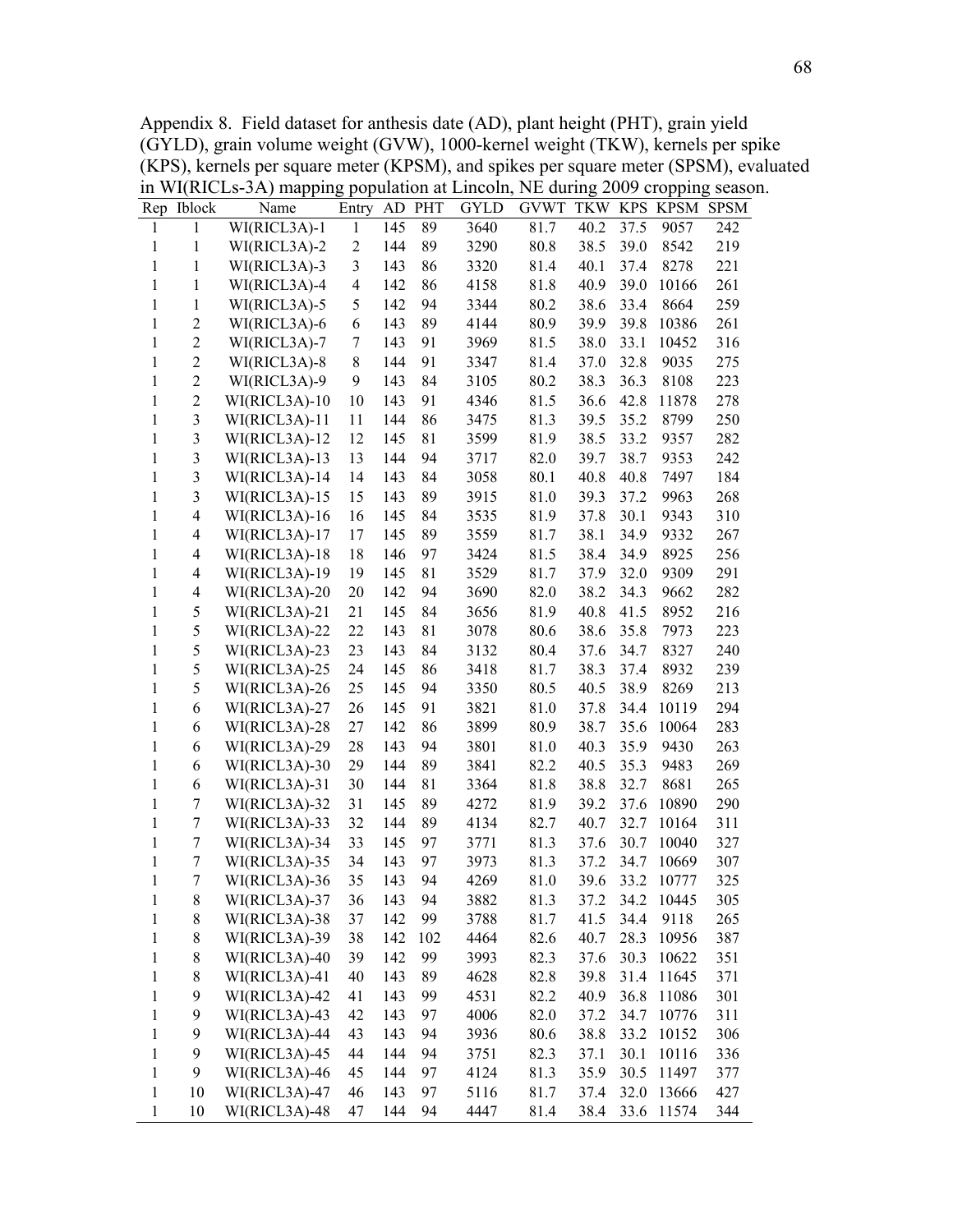| $\mathbf{1}$ | 10 | $WI(RICL3A)-49$ | 48  | 144 | 89 | 4094 | 80.8 | 37.5 | 32.0 | 10916 | 341 |
|--------------|----|-----------------|-----|-----|----|------|------|------|------|-------|-----|
| $\mathbf{1}$ | 10 | WI(RICL3A)-50   | 49  | 144 | 84 | 4174 | 81.3 | 36.2 | 30.1 | 11549 | 384 |
| 1            | 10 | WI(RICL3A)-51   | 50  | 144 | 91 | 4336 | 81.7 | 38.4 | 35.1 | 11290 | 322 |
| 1            | 11 | WI(RICL3A)-52   | 51  | 144 | 84 | 4040 | 82.2 | 40.3 | 38.0 | 10034 | 264 |
| $\mathbf{1}$ | 11 | WI(RICL3A)-53   | 52  | 144 | 94 | 3619 | 79.7 | 44.9 | 29.0 | 8055  | 278 |
| 1            | 11 | WI(RICL3A)-54   | 53  | 144 | 94 | 4585 | 81.0 | 33.8 | 37.2 | 13579 | 365 |
| 1            | 11 | WI(RICL3A)-55   | 54  | 144 | 84 | 3909 | 81.9 | 37.1 | 33.8 | 10535 | 312 |
| 1            | 11 | WI(RICL3A)-56   | 55  | 144 | 81 | 4561 | 82.2 | 38.3 | 32.5 | 11916 | 367 |
| 1            | 12 | WI(RICL3A)-57   | 56  | 143 | 89 | 4053 | 82.0 | 35.8 | 32.8 | 11334 | 346 |
| 1            | 12 | WI(RICL3A)-58   | 57  | 145 | 89 | 3367 | 80.0 | 31.6 | 33.4 | 10660 | 319 |
| 1            | 12 | WI(RICL3A)-59   | 58  | 144 | 86 | 4867 | 81.8 | 40.4 | 39.1 | 12060 | 308 |
| 1            | 12 | WI(RICL3A)-60   | 59  | 142 | 89 | 3687 | 81.4 | 40.6 | 32.6 | 9084  | 279 |
| 1            | 12 | WI(RICL3A)-61   | 60  | 143 | 94 | 4393 | 81.9 | 38.0 | 35.2 | 11557 | 328 |
| 1            | 13 | WI(RICL3A)-62   | 61  | 144 | 86 | 3283 | 81.9 | 38.3 | 34.9 | 8570  | 246 |
| 1            | 13 | WI(RICL3A)-63   | 62  | 144 | 86 | 4151 | 81.9 | 36.0 | 31.4 | 11524 | 367 |
| 1            | 13 | WI(RICL3A)-64   | 63  | 142 | 84 | 2684 | 81.4 | 34.5 | 30.9 | 7788  | 252 |
| 1            | 13 | WI(RICL3A)-65   | 64  | 144 | 86 | 3764 | 82.3 | 39.8 | 26.7 | 9454  | 354 |
| $\mathbf{1}$ | 13 | WI(RICL3A)-66   | 65  | 144 | 86 | 4232 | 81.9 | 38.9 | 29.8 | 10890 | 365 |
| $\mathbf{1}$ | 14 | WI(RICL3A)-67   | 66  | 141 | 79 | 3798 | 82.2 | 39.3 | 27.5 | 9661  | 351 |
| 1            | 14 | WI(RICL3A)-68   | 67  | 140 | 94 | 3761 | 81.9 | 38.0 | 31.7 | 9893  | 312 |
| 1            | 14 | WI(RICL3A)-69   | 68  | 144 | 89 | 4053 | 80.1 | 38.0 | 32.1 | 10674 | 333 |
| 1            | 14 | WI(RICL3A)-70   | 69  | 142 | 86 | 3697 | 81.0 | 38.1 | 32.9 | 9699  | 295 |
| 1            | 14 | WI(RICL3A)-71   |     | 144 | 86 | 3024 | 80.5 | 34.9 | 32.5 | 8659  | 266 |
|              |    |                 | 70  |     |    |      |      |      |      |       |     |
| 1            | 15 | WI(RICL3A)-72   | 71  | 145 | 86 | 3394 | 81.0 | 36.4 | 32.9 | 9336  | 284 |
| 1            | 15 | WI(RICL3A)-73   | 72  | 144 | 94 | 4084 | 82.2 | 41.4 | 36.7 | 9873  | 269 |
| 1            | 15 | WI(RICL3A)-74   | 73  | 144 | 89 | 3730 | 82.2 | 38.6 | 35.6 | 9672  | 272 |
| 1            | 15 | WI(RICL3A)-75   | 74  | 144 | 84 | 3845 | 82.3 | 37.5 | 31.9 | 10246 | 321 |
| $\mathbf{1}$ | 15 | WI(RICL3A)-76   | 75  | 144 | 81 | 3586 | 81.8 | 37.7 | 33.1 | 9503  | 287 |
| 1            | 16 | WI(RICL3A)-77   | 76  | 145 | 91 | 2953 | 80.8 | 38.1 | 33.3 | 7744  | 233 |
| 1            | 16 | WI(RICL3A)-78   | 77  | 143 | 89 | 3037 | 78.7 | 35.9 | 34.0 | 8472  | 249 |
| 1            | 16 | WI(RICL3A)-79   | 78  | 141 | 99 | 3236 | 80.2 | 38.4 | 30.5 | 8421  | 276 |
| 1            | 16 | WI(RICL3A)-80   | 79  | 142 | 81 | 3949 | 82.8 | 40.3 | 31.1 | 9794  | 315 |
| 1            | 16 | WI(RICL3A)-81   | 80  | 142 | 81 | 3814 | 82.0 | 38.1 | 30.7 | 10026 | 327 |
| 1            | 17 | WI(RICL3A)-82   | 81  | 142 | 84 | 3300 | 81.5 | 40.3 | 36.2 | 8193  | 226 |
| $\mathbf{1}$ | 17 | WI(RICL3A)-83   | 82  | 143 | 91 | 3122 | 80.6 | 35.0 | 29.1 | 8923  | 307 |
| $\mathbf{1}$ | 17 | WI(RICL3A)-84   | 83  | 144 | 84 | 3801 | 81.9 | 40.1 | 32.3 | 9473  | 293 |
| 1            | 17 | WI(RICL3A)-85   | 84  | 145 | 89 | 3764 | 81.1 | 38.3 | 31.5 | 9840  | 312 |
| $\mathbf{1}$ | 17 | WI(RICL3A)-86   | 85  | 142 | 99 | 2863 | 81.0 | 37.0 | 32.9 | 7732  | 235 |
| $\mathbf{1}$ | 18 | WI(RICL3A)-87   | 86  | 145 | 89 | 3875 | 81.5 | 39.0 | 37.2 | 9928  | 267 |
| $\mathbf{1}$ | 18 | WI(RICL3A)-88   | 87  | 144 | 86 | 3081 | 81.0 | 36.6 | 36.5 | 8424  | 231 |
| $\mathbf{1}$ | 18 | WI(RICL3A)-89   | 88  | 142 | 91 | 3522 | 81.3 | 36.4 | 36.3 | 9678  | 267 |
| $\mathbf{1}$ | 18 | WI(RICL3A)-90   | 89  | 142 | 89 | 3441 | 80.9 | 39.0 | 34.3 | 8821  | 257 |
| 1            | 18 | WI(RICL3A)-91   | 90  | 145 | 81 | 3209 | 81.9 | 37.4 | 33.2 | 8571  | 258 |
| $\mathbf{1}$ | 19 | WI(CNN3A)       | 91  | 144 | 99 | 4020 | 81.1 | 40.7 | 38.1 | 9881  | 259 |
| $\mathbf{1}$ | 19 | WI(CNN6A)       | 92  | 145 | 97 | 4195 | 81.3 | 39.4 | 30.0 | 10646 | 355 |
| 1            | 19 | WI              | 93  | 142 | 89 | 4524 | 82.0 | 36.2 | 30.9 | 12504 | 405 |
| $\mathbf{1}$ | 19 | <b>CNN</b>      | 94  | 148 | 97 | 3991 | 79.8 | 34.4 | 30.8 | 13060 | 424 |
| $\mathbf{1}$ | 19 | CNN(WI3A)       | 95  | 145 | 94 | 5617 | 82.2 | 38.4 | 33.5 | 14645 | 437 |
| $\mathbf{1}$ | 20 | CNN(WI6A)       | 96  | 146 | 89 | 4410 | 81.0 | 40.0 | 33.2 | 11016 | 332 |
| $\mathbf{1}$ | 20 | Pronghorn       | 97  | 144 | 91 |      | 81.5 | 38.4 | 31.3 |       |     |
| $\mathbf{1}$ | 20 | Jagger          | 98  | 141 | 86 | 6929 | 81.3 | 39.3 | 37.2 | 17619 | 474 |
| 1            | 20 | Overland        | 99  | 145 | 86 | 5665 | 81.5 | 36.7 | 41.7 | 15449 | 370 |
| $\mathbf{1}$ | 20 | Goodstreak      | 100 | 145 | 94 | 6199 | 82.0 | 40.4 | 37.2 | 15354 | 413 |
|              |    |                 |     |     |    |      |      |      |      |       |     |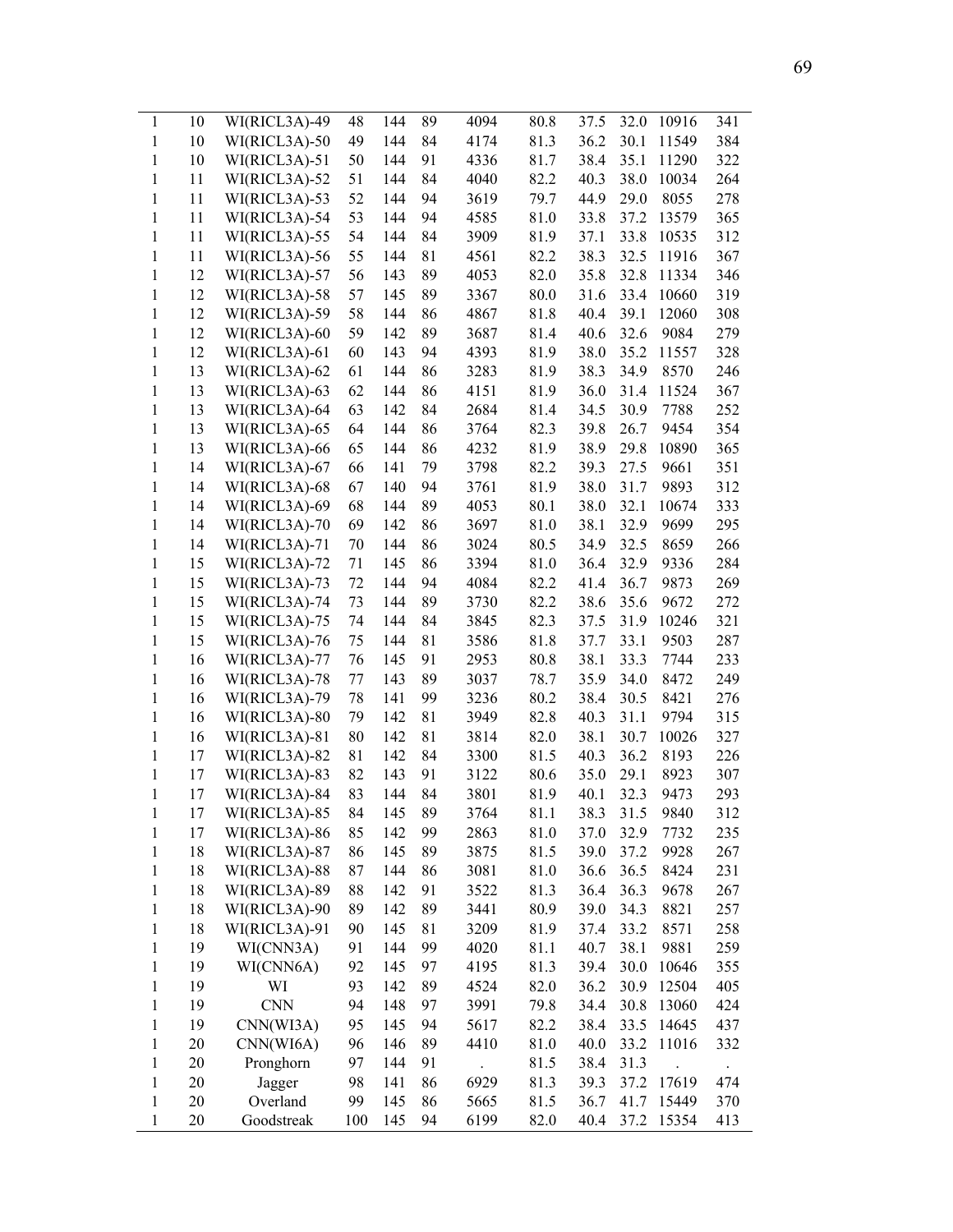| $\boldsymbol{2}$ | 15             | WI(RICL3A)-1  | $\mathbf{1}$   | 144 | 89  | 3905 | 81.4 | 34.9 | 33.6 | 11186 | 333 |
|------------------|----------------|---------------|----------------|-----|-----|------|------|------|------|-------|-----|
| $\mathfrak{2}$   | 17             | WI(RICL3A)-2  | $\overline{2}$ | 145 | 86  | 3421 | 80.9 | 36.2 | 36.9 | 9448  | 256 |
| $\overline{2}$   | 7              | WI(RICL3A)-3  | 3              | 144 | 81  | 4124 | 82.6 | 39.0 | 30.3 | 10571 | 349 |
| $\overline{2}$   | 12             | WI(RICL3A)-4  | $\overline{4}$ | 143 | 86  | 4494 | 82.6 | 39.2 | 33.1 | 11469 | 346 |
| $\overline{2}$   | 14             | WI(RICL3A)-5  | 5              | 142 | 97  | 4016 | 81.7 | 39.0 | 34.0 | 10290 | 303 |
| $\overline{2}$   | 11             | WI(RICL3A)-6  | 6              | 144 | 91  | 4588 | 81.9 | 38.7 | 30.1 | 11864 | 394 |
| $\overline{2}$   | 2              | WI(RICL3A)-7  | 7              | 144 | 89  | 4026 | 82.2 | 37.3 | 28.9 | 10804 | 374 |
| $\overline{2}$   | 18             | WI(RICL3A)-8  | 8              | 145 | 86  | 3004 | 81.4 | 37.9 | 32.6 | 7923  | 243 |
| $\overline{2}$   | 14             | WI(RICL3A)-9  | 9              | 144 | 89  | 4121 | 80.8 | 37.7 | 35.0 | 10942 | 313 |
| $\sqrt{2}$       | 3              | WI(RICL3A)-10 | 10             | 142 | 89  | 4413 | 82.0 | 39.4 | 39.7 | 11217 | 283 |
| $\overline{2}$   | 5              | WI(RICL3A)-11 | 11             | 144 | 84  | 4437 | 81.9 | 40.2 | 32.3 | 11049 | 342 |
| $\overline{2}$   | 17             | WI(RICL3A)-12 | 12             | 144 | 81  | 4205 | 81.5 | 38.5 | 34.3 | 10917 | 318 |
| $\overline{2}$   | 16             | WI(RICL3A)-13 | 13             | 144 | 91  | 4016 | 81.8 | 37.4 | 33.7 | 10742 | 319 |
| $\overline{2}$   | 7              | WI(RICL3A)-14 | 14             | 144 | 86  | 4174 | 80.8 | 38.8 | 36.9 | 10757 | 292 |
| $\overline{2}$   | $\,$ $\,$      | WI(RICL3A)-15 | 15             | 142 | 86  | 3441 | 80.9 | 39.9 | 34.8 | 8615  | 248 |
| $\overline{2}$   | 8              | WI(RICL3A)-16 | 16             | 144 | 84  | 4205 | 81.4 | 42.6 | 41.7 | 9861  | 236 |
| $\overline{2}$   | 18             | WI(RICL3A)-17 | 17             | 144 | 91  | 3539 | 81.1 | 40.3 | 35.9 | 8791  | 245 |
| $\sqrt{2}$       | 10             | WI(RICL3A)-18 | 18             | 145 | 89  | 3276 | 82.0 | 39.5 | 36.2 | 8294  | 229 |
| $\overline{2}$   | 15             | WI(RICL3A)-19 | 19             | 144 | 81  | 3899 | 80.0 | 38.1 | 33.6 | 10242 | 305 |
| $\overline{2}$   | $\mathbf{1}$   | WI(RICL3A)-20 | 20             | 143 | 97  | 4144 | 82.0 | 38.9 | 32.5 | 10664 | 328 |
| $\overline{2}$   | 8              | WI(RICL3A)-21 | 21             | 144 | 84  | 4003 | 82.2 | 40.0 | 36.6 | 10007 | 273 |
| $\overline{2}$   | $\overline{2}$ | WI(RICL3A)-22 | 22             | 142 | 86  | 3700 | 80.6 | 35.3 | 32.6 | 10489 | 322 |
| $\overline{2}$   | 6              | WI(RICL3A)-23 | 23             | 142 | 86  | 3592 | 81.0 | 35.9 | 33.6 | 10001 | 298 |
| $\overline{2}$   | 11             | WI(RICL3A)-25 | 24             | 144 | 89  | 4359 | 83.5 | 39.3 | 33.4 | 11106 | 333 |
| $\overline{2}$   | 20             | WI(RICL3A)-26 | 25             | 144 | 94  | 3323 | 81.0 | 38.1 | 31.9 | 8718  | 273 |
| $\overline{2}$   | 19             | WI(RICL3A)-27 | 26             | 144 | 97  | 3999 | 81.1 | 40.6 | 33.6 | 9845  | 293 |
| $\sqrt{2}$       | 12             | WI(RICL3A)-28 | 27             | 142 | 89  | 3727 | 81.4 | 37.8 | 30.6 | 9874  | 323 |
| $\overline{2}$   | $\,$ $\,$      | WI(RICL3A)-29 | 28             | 142 | 91  | 3730 | 81.3 | 40.6 | 34.3 | 9199  | 268 |
| $\sqrt{2}$       | 13             | WI(RICL3A)-30 | 29             | 143 | 91  | 4332 | 81.9 | 39.8 | 38.2 | 10874 | 285 |
| $\overline{2}$   | $\overline{2}$ | WI(RICL3A)-31 | 30             | 144 | 86  | 4087 | 82.2 | 37.7 | 31.6 | 10853 | 343 |
| $\overline{2}$   | 6              | WI(RICL3A)-32 | 31             | 144 | 89  | 4383 | 81.9 | 38.2 | 34.7 | 11461 | 330 |
| $\overline{2}$   | 19             | WI(RICL3A)-33 | 32             | 144 | 94  | 4292 | 82.2 | 39.4 | 30.1 | 10884 | 362 |
| $\sqrt{2}$       | 7              | WI(RICL3A)-34 | 33             | 145 | 97  | 3899 | 80.6 | 36.9 | 31.7 | 10563 | 333 |
| $\overline{2}$   | $\overline{4}$ | WI(RICL3A)-35 | 34             | 143 | 97  | 3502 | 81.0 | 35.6 | 31.8 | 9828  | 309 |
| $\overline{2}$   | 18             | WI(RICL3A)-36 | 35             | 144 | 91  | 3566 | 81.3 | 32.3 | 36.1 | 11030 | 306 |
| $\overline{2}$   | $\mathbf{1}$   | WI(RICL3A)-37 | 36             | 144 | 99  | 3878 | 81.3 | 37.6 | 35.4 | 10307 | 291 |
| 2                | 12             | WI(RICL3A)-38 | 37             | 143 | 94  | 3468 | 81.7 | 38.3 | 28.7 | 9065  | 316 |
| $\overline{c}$   | 11             | WI(RICL3A)-39 | 38             | 143 | 107 | 3404 | 82.7 | 39.8 | 34.4 | 8547  | 248 |
| $\overline{c}$   | 10             | WI(RICL3A)-40 | 39             | 144 | 91  | 3545 | 81.1 | 37.8 | 35.4 | 9373  | 265 |
| $\overline{c}$   | 5              | WI(RICL3A)-41 | 40             | 144 | 86  | 3993 | 82.4 | 37.7 | 31.6 | 10594 | 335 |
| $\overline{2}$   | 3              | WI(RICL3A)-42 | 41             | 143 | 99  | 4450 | 81.8 | 37.7 | 30.6 | 11800 | 386 |
| $\overline{c}$   | $\mathbf{1}$   | WI(RICL3A)-43 | 42             | 143 | 94  | 3576 | 81.5 | 36.9 | 34.0 | 9702  | 285 |
| $\overline{2}$   | 19             | WI(RICL3A)-44 | 43             | 144 | 89  | 3952 | 80.6 | 37.1 | 31.5 | 10641 | 338 |
| $\boldsymbol{2}$ | 20             | WI(RICL3A)-45 | 44             | 144 | 94  | 3932 | 81.3 | 39.4 | 30.4 | 9970  | 328 |
| $\boldsymbol{2}$ | 17             | WI(RICL3A)-46 | 45             | 145 | 91  | 3835 | 81.0 | 38.4 | 32.9 | 9981  | 303 |
| $\boldsymbol{2}$ | 3              | WI(RICL3A)-47 | 46             | 144 | 89  | 4343 | 82.0 | 38.0 | 29.5 | 11428 | 387 |
| $\overline{2}$   | 15             | WI(RICL3A)-48 | 47             | 144 | 89  | 3714 | 79.6 | 38.3 | 32.4 | 9695  | 299 |
| $\boldsymbol{2}$ | 13             | WI(RICL3A)-49 | 48             | 143 | 86  | 4151 | 80.9 | 38.0 | 34.7 | 10937 | 315 |
| $\overline{c}$   | 5              | WI(RICL3A)-50 | 49             | 144 | 84  | 3855 | 81.7 | 37.3 | 32.3 | 10324 | 320 |
| $\overline{c}$   | 6              | WI(RICL3A)-51 | 50             | 145 | 84  | 3892 | 82.0 | 38.8 | 36.0 | 10043 | 279 |
| $\overline{c}$   | 16             | WI(RICL3A)-52 | 51             | 145 | 79  | 4010 | 82.6 | 39.9 | 39.0 | 10043 | 258 |
| $\overline{2}$   | 9              | WI(RICL3A)-53 | 52             | 143 | 91  | 4309 | 78.9 | 30.7 | 29.7 | 14032 | 472 |
| $\boldsymbol{2}$ | 15             | WI(RICL3A)-54 | 53             | 144 | 89  | 4258 | 79.6 | 37.4 | 26.6 | 11384 | 428 |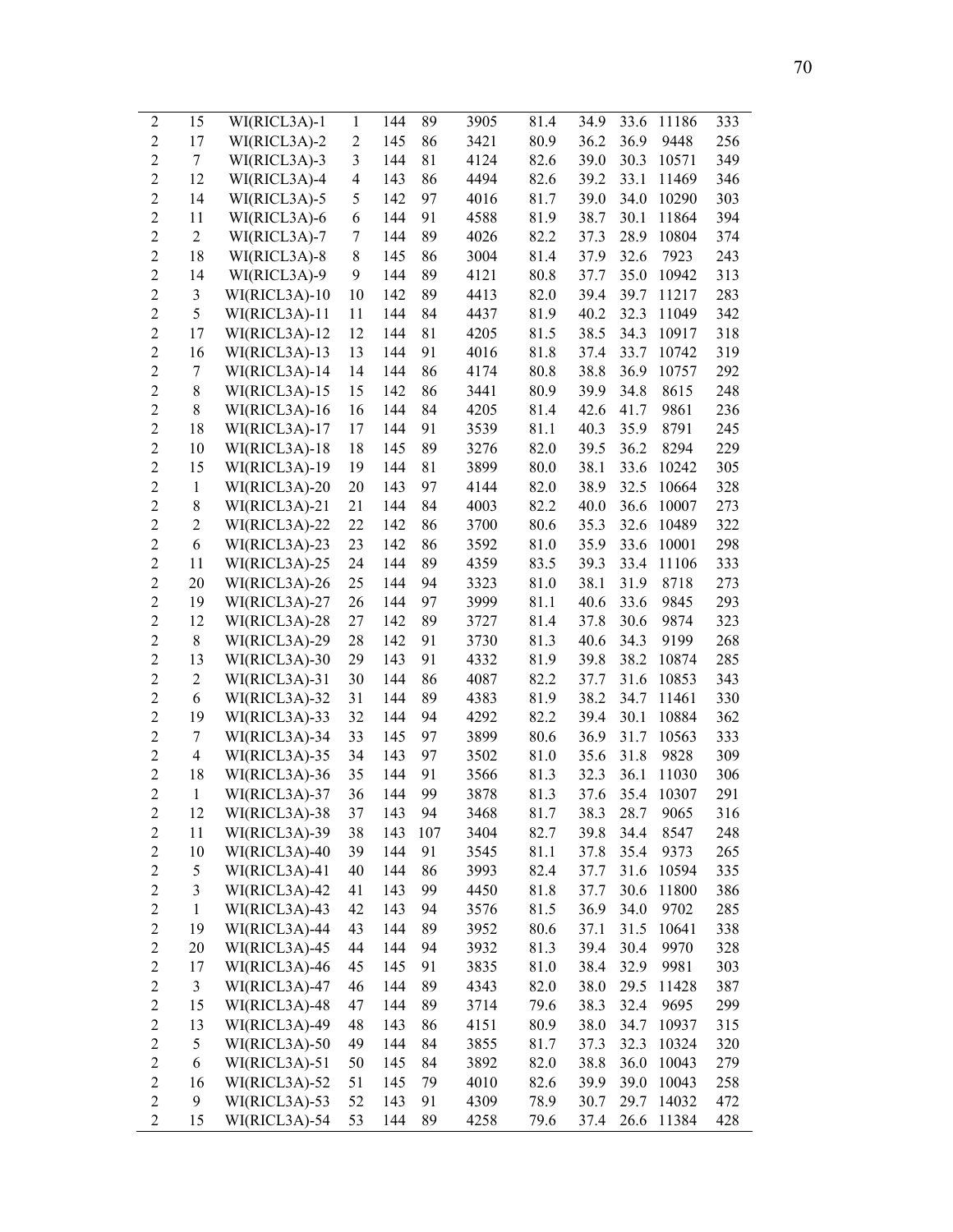| $\overline{c}$ | 11                       | WI(RICL3A)-55 | 54                      | 145 | 84  | 3646 | 82.0         | 40.3 | 41.8 | 9040  | 216 |
|----------------|--------------------------|---------------|-------------------------|-----|-----|------|--------------|------|------|-------|-----|
| $\overline{2}$ | 19                       | WI(RICL3A)-56 | 55                      | 144 | 89  | 4353 | 82.3         | 37.6 | 33.3 | 11577 | 348 |
| $\overline{c}$ | 10                       | WI(RICL3A)-57 | 56                      | 142 | 86  | 3091 | 81.9         | 36.1 | 29.8 | 8561  | 287 |
| $\overline{2}$ | 3                        | WI(RICL3A)-58 | 57                      | 144 | 86  | 4195 | 81.3         | 35.3 | 37.7 | 11890 | 315 |
| $\overline{c}$ | 7                        | WI(RICL3A)-59 | 58                      | 144 | 84  | 3993 | 82.0         | 38.3 | 33.1 | 10423 | 315 |
| $\overline{2}$ | 20                       | WI(RICL3A)-60 | 59                      | 142 | 94  | 3347 | 80.8         | 39.9 | 28.8 | 8396  | 292 |
| $\overline{2}$ | 13                       | WI(RICL3A)-61 | 60                      | 142 | 91  | 3818 | 82.0         | 37.6 | 30.8 | 10163 | 330 |
| $\overline{2}$ | $\overline{4}$           | WI(RICL3A)-62 | 61                      | 144 | 86  | 4228 | 82.0         | 37.6 | 29.3 | 11252 | 384 |
| $\overline{2}$ | 16                       | WI(RICL3A)-63 | 62                      | 143 | 86  | 4245 | 81.7         | 38.3 | 37.0 | 11092 | 300 |
| $\overline{c}$ | $\overline{c}$           | WI(RICL3A)-64 | 63                      | 142 | 84  | 3518 | 81.9         | 39.7 | 30.0 | 8855  | 295 |
| $\overline{2}$ | 15                       | WI(RICL3A)-65 | 64                      | 144 | 89  | 4336 | 82.0         | 39.2 | 35.3 | 11051 | 313 |
| $\overline{2}$ | 10                       | WI(RICL3A)-66 | 65                      | 144 | 91  | 3552 | 81.8         | 37.7 | 35.5 | 9424  | 265 |
| $\overline{2}$ | 6                        | WI(RICL3A)-67 | 66                      | 142 | 81  | 3599 | 82.6         | 36.6 | 28.7 | 9838  | 343 |
| $\overline{2}$ | 14                       | WI(RICL3A)-68 | 67                      | 141 | 89  | 3488 | 82.2         | 37.4 | 35.6 | 9330  | 262 |
| $\overline{2}$ | $\mathbf{1}$             | WI(RICL3A)-69 | 68                      | 145 | 91  | 3794 | 81.0         | 38.1 | 32.8 | 9948  | 303 |
| $\overline{2}$ | 16                       | WI(RICL3A)-70 | 69                      | 142 | 86  | 3532 | 80.9         | 38.1 | 30.4 | 9264  | 305 |
| $\overline{2}$ | 13                       | WI(RICL3A)-71 | 70                      | 144 | 91  | 3841 | 81.5         | 37.4 | 37.7 | 10285 | 273 |
| $\overline{c}$ | 5                        | WI(RICL3A)-72 | 71                      | 145 | 84  | 3831 | 81.7         | 39.3 | 36.5 | 9738  | 267 |
| $\overline{2}$ | 7                        | WI(RICL3A)-73 | 72                      | 144 | 89  | 4359 | 81.7         | 37.0 | 30.4 | 11770 | 387 |
| $\overline{c}$ | $\sqrt{2}$               | WI(RICL3A)-74 | 73                      | 144 | 86  | 4164 | 82.0         | 40.0 | 33.1 | 10403 | 314 |
| $\overline{c}$ | $\mathbf{1}$             | WI(RICL3A)-75 | 74                      | 145 | 84  | 3922 | 81.7         | 36.1 | 30.1 | 10861 | 361 |
| $\overline{2}$ | 9                        | WI(RICL3A)-76 | 75                      | 142 | 89  | 3962 | 81.7         | 38.0 | 35.8 | 10431 | 291 |
| $\overline{c}$ | $8\,$                    | WI(RICL3A)-77 | 76                      | 144 | 89  | 3888 | 82.3         | 38.2 | 32.3 | 10170 | 315 |
| $\overline{2}$ | 3                        | WI(RICL3A)-78 | 77                      | 144 | 89  | 3555 | 79.1         | 36.8 | 33.7 | 9671  | 287 |
| $\overline{2}$ | 9                        | WI(RICL3A)-79 | 78                      | 140 | 102 | 3714 | 81.0         | 41.5 | 38.4 | 8940  | 233 |
| $\overline{2}$ | $\overline{\mathcal{A}}$ | WI(RICL3A)-80 | 79                      | 142 | 81  | 4141 | 82.8         | 39.5 | 31.0 | 10479 | 338 |
| $\overline{c}$ | 12                       | WI(RICL3A)-81 | 80                      | 142 | 84  | 3804 | 82.0         | 35.2 | 28.8 | 10805 | 375 |
| $\overline{2}$ | 16                       | WI(RICL3A)-82 | 81                      | 142 | 84  | 3438 | 81.5         | 41.4 | 32.4 | 8312  | 257 |
| $\overline{c}$ | 20                       | WI(RICL3A)-83 | 82                      | 141 | 89  | 3936 | 81.0         | 37.7 | 27.6 | 10434 | 378 |
| $\overline{2}$ | 9                        | WI(RICL3A)-84 | 83                      | 144 | 89  | 4235 | 81.8         | 36.4 | 34.2 | 11624 | 340 |
| $\overline{c}$ | 18                       | WI(RICL3A)-85 | 84                      | 144 | 84  | 3347 | 80.2         | 39.0 | 37.1 | 8575  | 231 |
| $\overline{2}$ | 12                       | WI(RICL3A)-86 | 85                      | 142 | 94  | 3851 | 82.4         | 39.1 | 29.9 | 9851  | 329 |
| $\overline{2}$ | $\overline{\mathcal{A}}$ | WI(RICL3A)-87 | 86                      | 144 | 89  | 4766 | 81.5         | 38.8 | 31.9 | 12302 | 386 |
| $\overline{2}$ | 5                        | WI(RICL3A)-88 | 87                      | 144 | 79  | 3683 | 81.5         | 38.1 | 34.3 | 9666  | 282 |
| $\overline{2}$ | 14                       | WI(RICL3A)-89 | 88                      | 142 | 89  | 3737 | 82.0         | 37.0 | 34.8 | 10105 | 290 |
| $\overline{2}$ | 19                       | WI(RICL3A)-90 | 89                      | 142 | 91  | 3697 | 81.1         | 37.5 | 29.4 | 9853  | 335 |
| $\overline{2}$ | 20                       | WI(RICL3A)-91 | 90                      | 144 | 84  | 3784 | 82.7         | 40.0 | 33.7 | 9460  | 281 |
| $\overline{c}$ | 14                       | WI(CNN3A)     | 91                      | 144 | 101 | 3508 | 80.2         | 40.2 | 34.4 | 8739  | 254 |
| $\overline{c}$ | 10                       | WI(CNN6A)     | 92                      | 146 | 94  | 3764 | 81.8         | 41.3 | 35.9 | 9124  | 254 |
| $\overline{c}$ | 9                        | WI            | 93                      | 143 | 84  | 3912 | 82.4         | 38.6 | 33.9 | 10131 | 299 |
| $\overline{c}$ | 6                        | <b>CNN</b>    | 94                      | 147 | 99  | 4188 | 80.1         | 35.0 | 30.4 | 11954 | 393 |
| $\overline{c}$ | 17                       | CNN(WI3A)     | 95                      | 146 | 86  | 5469 | 74.2         | 39.8 | 34.6 | 13733 | 397 |
| $\overline{c}$ | 4                        | CNN(WI6A)     | 96                      | 145 | 86  | 4380 | 81.1         | 39.4 | 30.1 | 11115 | 369 |
| $\overline{c}$ | 11                       | Pronghorn     | 97                      | 144 | 86  | 5146 | 81.5         | 38.7 | 35.1 | 13302 | 379 |
| $\overline{c}$ | 13                       | Jagger        | 98                      | 140 | 86  | 6664 | 82.4         | 39.1 | 38.5 | 17024 | 442 |
| $\overline{c}$ | 17                       | Overland      | 99                      | 146 | 84  | 4524 | 80.0         | 38.7 | 45.0 | 11694 | 260 |
| $\overline{c}$ | 18                       | Goodstreak    | 100                     | 144 | 97  | 5611 | 81.5         | 37.7 | 36.1 | 14882 | 412 |
| $\mathfrak{Z}$ | 15                       | WI(RICL3A)-1  | $\mathbf{1}$            | 145 | 94  | 4316 | 81.8         | 40.0 | 38.3 | 10789 | 282 |
| $\mathfrak{Z}$ | 5                        | WI(RICL3A)-2  | $\overline{c}$          | 144 | 94  | 3932 |              | 40.5 | 36.8 | 9699  | 264 |
| $\mathfrak{Z}$ | 14                       | WI(RICL3A)-3  | 3                       | 144 | 81  | 4168 | 81.8<br>82.7 | 40.6 | 33.7 | 10267 | 305 |
| $\mathfrak{Z}$ | 17                       | WI(RICL3A)-4  | $\overline{\mathbf{4}}$ | 142 | 84  | 4935 | 81.4         | 41.9 | 37.3 | 11791 | 316 |
| $\mathfrak{Z}$ | 13                       | WI(RICL3A)-5  | 5                       | 141 | 97  | 3391 | 80.6         | 39.3 | 33.6 | 8637  | 257 |
| $\mathfrak{Z}$ | 18                       | WI(RICL3A)-6  | 6                       | 143 | 91  | 4995 | 81.9         | 39.9 | 31.3 | 12518 | 400 |
|                |                          |               |                         |     |     |      |              |      |      |       |     |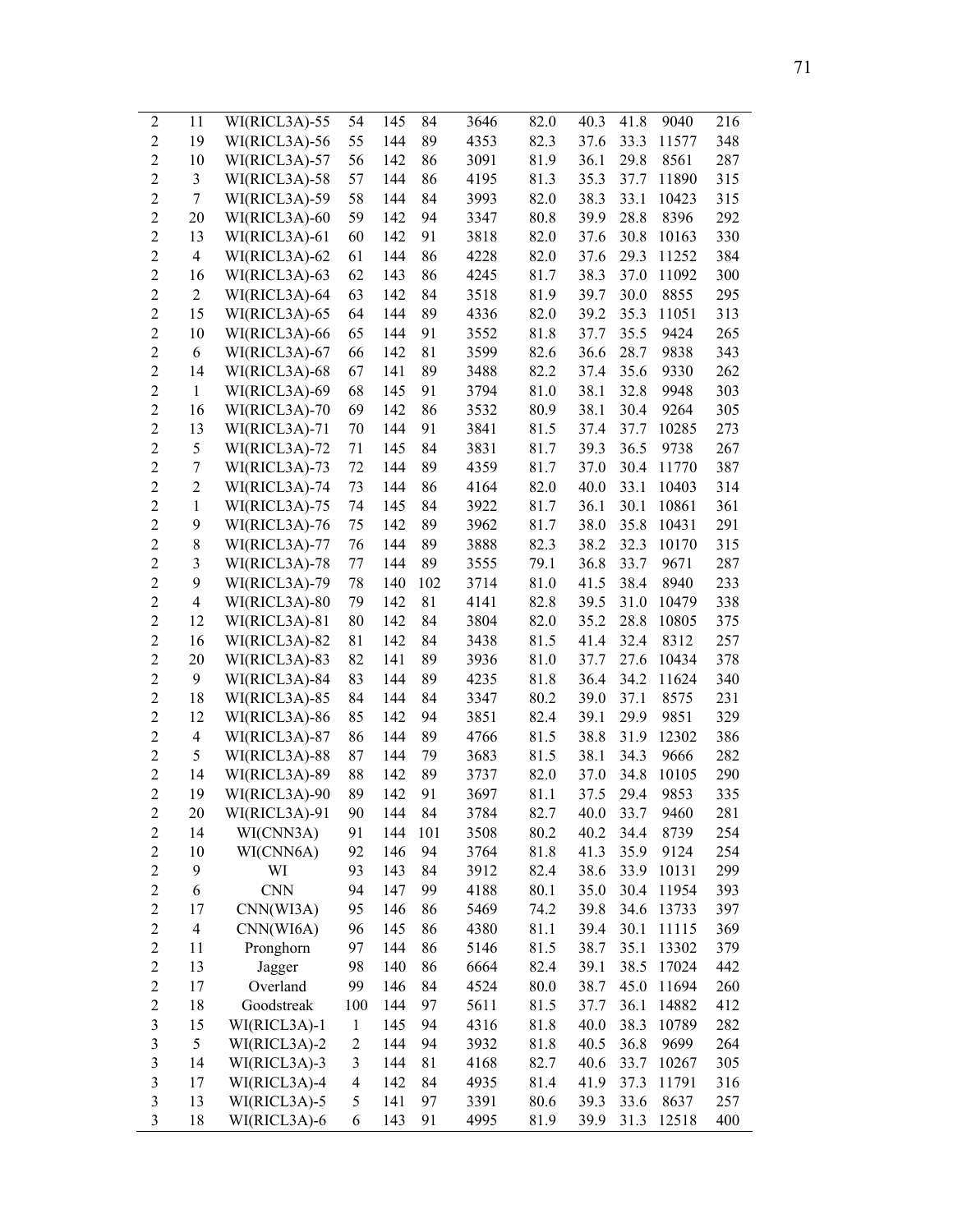| 3                       | 17               | WI(RICL3A)-7  | 7  | 143 | 91  | 4131 | 82.4 | 36.3 | 28.6 | 11370 | 398 |
|-------------------------|------------------|---------------|----|-----|-----|------|------|------|------|-------|-----|
| $\mathfrak{Z}$          | 11               | WI(RICL3A)-8  | 8  | 144 | 89  | 3690 | 81.8 | 38.8 | 35.1 | 9516  | 271 |
| 3                       | $\overline{2}$   | WI(RICL3A)-9  | 9  | 144 | 89  | 3848 | 80.8 | 36.3 | 34.6 | 10609 | 307 |
| 3                       | 20               | WI(RICL3A)-10 | 10 | 142 | 91  | 4887 | 82.2 | 41.9 | 37.5 | 11659 | 311 |
| 3                       | 10               | WI(RICL3A)-11 | 11 | 143 | 91  | 4575 | 82.4 | 39.7 | 35.0 | 11519 | 329 |
| 3                       | $\mathfrak{Z}$   | WI(RICL3A)-12 | 12 | 144 | 89  | 4255 | 82.3 | 37.5 | 33.7 | 11354 | 337 |
| 3                       | 12               | WI(RICL3A)-13 | 13 | 143 | 91  | 4141 | 82.7 | 36.7 | 31.7 | 11286 | 356 |
| 3                       | 9                | WI(RICL3A)-14 | 14 | 144 | 86  | 4137 | 80.6 | 38.3 | 37.6 | 10803 | 287 |
| 3                       | 4                | WI(RICL3A)-15 | 15 | 142 | 94  | 4144 | 81.3 | 37.9 | 40.0 | 10934 | 273 |
| 3                       | 7                | WI(RICL3A)-16 | 16 | 144 | 86  | 4504 | 80.5 | 38.0 | 33.1 | 11860 | 358 |
| $\mathfrak{Z}$          | 5                | WI(RICL3A)-17 | 17 | 144 | 97  | 3754 | 82.2 | 39.3 | 38.3 | 9547  | 249 |
| $\mathfrak{Z}$          | 10               | WI(RICL3A)-18 | 18 | 144 | 97  | 4188 | 81.4 | 40.7 | 34.8 | 10292 | 296 |
| $\mathfrak{Z}$          | $\overline{2}$   | WI(RICL3A)-19 | 19 | 144 | 86  | 4228 | 82.2 | 40.2 | 34.0 | 10532 | 310 |
| 3                       | 20               | WI(RICL3A)-20 | 20 | 142 | 102 | 4306 | 82.8 | 38.6 | 31.1 | 11168 | 359 |
| 3                       | 16               | WI(RICL3A)-21 | 21 | 145 | 89  | 4023 | 81.8 | 40.2 | 35.4 | 10001 | 283 |
| $\mathfrak{Z}$          | $\mathbf{1}$     | WI(RICL3A)-22 | 22 | 142 | 86  | 3966 | 81.0 | 37.1 | 34.6 | 10687 | 309 |
| $\overline{\mathbf{3}}$ | $\mathfrak{Z}$   | WI(RICL3A)-23 | 23 | 142 | 89  | 3582 | 81.1 | 38.3 | 33.6 | 9360  | 279 |
| $\overline{3}$          | 19               | WI(RICL3A)-25 | 24 | 144 | 89  | 4306 | 82.7 | 38.6 | 29.7 | 11149 | 375 |
| $\mathfrak{Z}$          | 8                | WI(RICL3A)-26 | 25 | 144 | 97  | 4235 | 81.1 | 40.1 | 32.2 | 10563 | 328 |
| $\overline{\mathbf{3}}$ | $\overline{2}$   | WI(RICL3A)-27 | 26 | 144 | 94  | 4104 | 81.4 | 38.4 | 33.2 | 10694 | 322 |
| $\mathfrak{Z}$          | 11               | WI(RICL3A)-28 | 27 | 141 | 94  | 4043 | 81.0 | 38.4 | 34.3 | 10538 | 307 |
| $\overline{\mathbf{3}}$ | 20               | WI(RICL3A)-29 | 28 | 142 | 94  | 4225 | 80.9 | 40.2 | 28.7 | 10516 | 366 |
| 3                       | 13               | WI(RICL3A)-30 | 29 | 143 | 91  | 3135 | 81.9 | 36.4 | 32.2 | 8613  | 267 |
| 3                       | 6                | WI(RICL3A)-31 | 30 | 143 | 86  | 4676 | 82.9 | 38.9 | 32.5 | 12012 | 370 |
| 3                       | 18               | WI(RICL3A)-32 | 31 | 144 | 91  | 4945 | 81.3 | 42.9 | 36.9 | 11526 | 312 |
| $\mathfrak{Z}$          | 17               | WI(RICL3A)-33 | 32 | 143 | 94  | 4874 | 82.3 | 38.1 | 30.4 | 12784 | 421 |
| 3                       | 20               | WI(RICL3A)-34 | 33 | 144 | 99  | 4400 | 81.0 | 38.8 | 37.6 | 11331 | 301 |
| $\mathfrak{Z}$          | 19               | WI(RICL3A)-35 | 34 | 142 | 99  | 4114 | 81.4 | 38.9 | 31.4 | 10588 | 337 |
| $\mathfrak{Z}$          | 15               | WI(RICL3A)-36 | 35 | 143 | 94  | 4433 | 80.6 | 36.9 | 38.8 | 12004 | 309 |
| $\mathfrak{Z}$          | 14               | WI(RICL3A)-37 | 36 | 143 | 97  | 3714 | 81.0 | 37.8 | 36.0 | 9816  | 273 |
| 3                       | 9                | WI(RICL3A)-38 | 37 | 142 | 97  | 4279 | 82.2 | 40.1 | 33.5 | 10681 | 319 |
| $\mathfrak{Z}$          | 12               | WI(RICL3A)-39 | 38 | 141 | 109 | 4507 | 82.7 | 41.3 | 34.5 | 10905 | 316 |
| $\mathfrak{Z}$          | 3                | WI(RICL3A)-40 | 39 | 144 | 89  | 3384 | 81.1 | 35.0 | 35.4 | 9676  | 273 |
| $\mathfrak{Z}$          | $8\,$            | WI(RICL3A)-41 | 40 | 144 | 86  | 4272 | 82.8 | 39.3 | 31.7 | 10868 | 343 |
| $\overline{3}$          | 15               | WI(RICL3A)-42 | 41 | 142 | 102 | 5042 | 82.4 | 39.5 | 32.4 | 12753 | 394 |
| 3                       | 18               | WI(RICL3A)-43 | 42 | 142 | 99  |      |      | 39.2 | 30.4 |       |     |
| 3                       | 5                | WI(RICL3A)-44 | 43 | 142 | 97  | 4568 | 81.1 | 38.0 | 37.2 | 12026 | 323 |
| $\mathfrak{Z}$          | 16               | WI(RICL3A)-45 | 44 | 143 | 99  | 4615 | 81.8 | 40.5 | 31.3 | 11401 | 364 |
| $\mathfrak{Z}$          | 19               | WI(RICL3A)-46 | 45 | 144 | 94  | 4753 | 82.0 | 42.1 | 32.9 | 11299 | 343 |
| $\mathfrak{Z}$          | 7                | WI(RICL3A)-47 | 46 | 144 | 89  | 4676 | 81.7 | 35.2 | 27.0 | 13288 | 492 |
| $\mathfrak{Z}$          | 19               | WI(RICL3A)-48 | 47 | 143 | 97  | 4117 | 82.6 | 41.5 | 31.0 | 9917  | 320 |
| $\mathfrak{Z}$          | $\overline{4}$   | WI(RICL3A)-49 | 48 | 144 | 91  | 4635 | 80.8 | 38.7 | 35.5 | 11976 | 337 |
| $\mathfrak{Z}$          | 16               | WI(RICL3A)-50 | 49 | 144 | 86  | 4322 | 81.9 | 36.0 | 29.2 | 12020 | 412 |
| $\mathfrak{Z}$          | 5                | WI(RICL3A)-51 | 50 | 144 | 89  | 4349 | 82.2 | 39.2 | 29.9 | 11105 | 371 |
| $\mathfrak{Z}$          | 3                | WI(RICL3A)-52 | 51 | 144 | 89  | 4057 | 82.0 | 37.2 | 37.5 | 10913 | 291 |
| $\mathfrak{Z}$          | 20               | WI(RICL3A)-53 | 52 | 143 | 97  | 4514 | 80.6 | 37.5 | 35.8 | 12033 | 336 |
| $\mathfrak{Z}$          | 18               | WI(RICL3A)-54 | 53 | 143 | 97  | 4158 | 81.5 | 39.1 | 34.2 | 10643 | 311 |
| $\mathfrak{Z}$          | 10               | WI(RICL3A)-55 | 54 | 143 | 89  | 2741 | 81.3 | 39.2 | 38.6 | 6994  | 181 |
| $\mathfrak{Z}$          | 7                | WI(RICL3A)-56 | 55 | 144 | 91  | 4871 | 81.1 | 39.1 | 33.1 | 12469 | 377 |
| $\mathfrak{Z}$          | $\boldsymbol{6}$ | WI(RICL3A)-57 | 56 | 141 | 97  | 4235 | 82.8 | 43.4 | 33.7 | 9762  | 290 |
| $\mathfrak{Z}$          | 17               | WI(RICL3A)-58 | 57 | 143 | 91  | 4053 | 81.9 | 35.8 | 31.3 | 11317 | 362 |
| $\overline{\mathbf{3}}$ | 11               | WI(RICL3A)-59 | 58 | 143 | 89  | 4864 | 82.4 | 41.1 | 31.2 | 11837 | 379 |
| $\overline{3}$          | 9                | WI(RICL3A)-60 | 59 | 142 | 97  | 3387 | 81.5 | 41.3 | 32.1 | 8212  | 256 |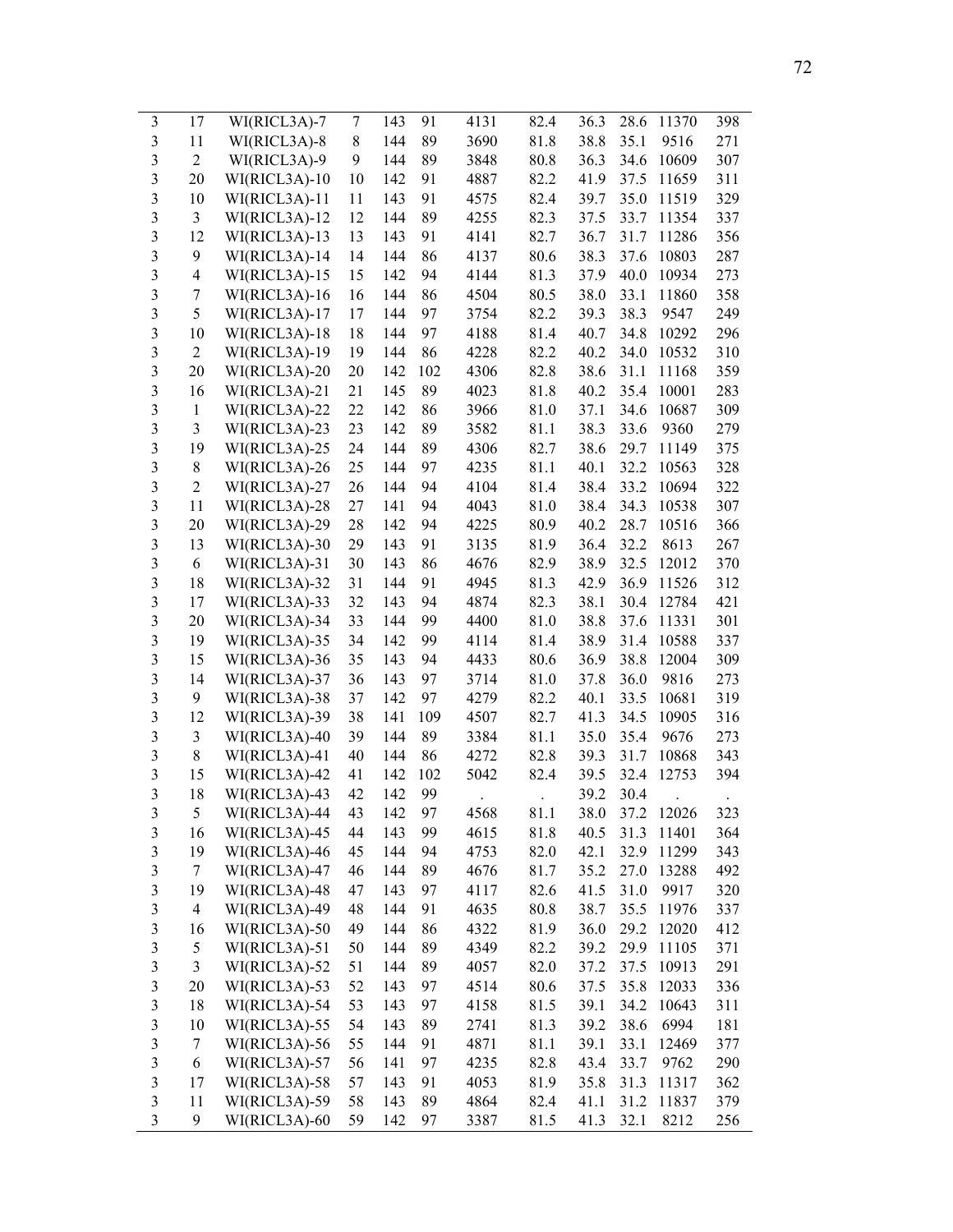| $\mathfrak{Z}$          | 12             | WI(RICL3A)-61 | 60  | 142 | 97  | 3387 | 81.8 | 39.8 | 26.1 | 8517  | 326 |
|-------------------------|----------------|---------------|-----|-----|-----|------|------|------|------|-------|-----|
| 3                       | 9              | WI(RICL3A)-62 | 61  | 143 | 91  | 4087 | 82.3 | 39.6 | 33.4 | 10333 | 309 |
| $\mathfrak{Z}$          | 8              | WI(RICL3A)-63 | 62  | 144 | 81  | 4558 | 82.0 | 37.0 | 33.9 | 12312 | 363 |
| 3                       | 14             | WI(RICL3A)-64 | 63  | 141 | 86  | 3690 | 80.6 | 40.0 | 27.9 | 9233  | 331 |
| 3                       | 13             | WI(RICL3A)-65 | 64  | 142 | 91  | 4114 | 82.8 | 40.0 | 29.3 | 10276 | 351 |
| 3                       | $\mathbf{1}$   | WI(RICL3A)-66 | 65  | 144 | 89  | 3724 | 82.0 | 39.5 | 35.6 | 9422  | 265 |
| 3                       | 15             | WI(RICL3A)-67 | 66  | 140 | 86  | 4060 | 82.9 | 39.4 | 31.1 | 10316 | 332 |
| 3                       | 9              | WI(RICL3A)-68 | 67  | 141 | 94  | 3182 | 81.8 | 39.7 | 34.4 | 8013  | 233 |
| 3                       | 17             | WI(RICL3A)-69 | 68  | 144 | 99  | 4413 | 81.5 | 38.4 | 32.6 | 11482 | 352 |
| 3                       | 11             | WI(RICL3A)-70 | 69  | 140 | 94  | 4417 | 81.7 | 40.2 | 28.0 | 10983 | 392 |
| 3                       | 14             | WI(RICL3A)-71 | 70  | 142 | 94  | 3394 | 81.0 | 37.4 | 41.4 | 9065  | 219 |
| 3                       | $\tau$         | WI(RICL3A)-72 | 71  | 144 | 91  | 4369 | 80.5 | 39.4 | 35.9 | 11086 | 309 |
| $\mathfrak{Z}$          | $\overline{2}$ | WI(RICL3A)-73 | 72  | 144 | 89  | 3858 | 81.8 | 37.7 | 39.8 | 10230 | 257 |
| 3                       | 15             | WI(RICL3A)-74 | 73  | 142 | 91  | 4924 | 82.6 | 40.3 | 35.0 | 12224 | 349 |
| 3                       | 13             | WI(RICL3A)-75 | 74  | 143 | 89  | 3818 | 82.7 | 39.8 | 32.4 | 9596  | 296 |
| 3                       | 5              | WI(RICL3A)-76 | 75  | 143 | 89  | 4043 | 82.8 | 40.8 | 34.3 | 9920  | 289 |
| 3                       | 18             | WI(RICL3A)-77 | 76  | 143 | 94  | 3925 | 81.7 | 42.9 | 35.0 | 9147  | 261 |
| 3                       | 10             | WI(RICL3A)-78 | 77  | 143 | 94  | 3643 | 79.6 | 38.1 | 38.8 | 9563  | 246 |
| 3                       | 19             | WI(RICL3A)-79 | 78  | 139 | 107 | 4363 | 81.5 | 41.6 | 29.0 | 10482 | 361 |
| 3                       | 3              | WI(RICL3A)-80 | 79  | 142 | 84  | 3606 | 81.9 | 39.1 | 32.8 | 9219  | 281 |
| $\overline{\mathbf{3}}$ | 8              | WI(RICL3A)-81 | 80  | 142 | 86  | 4403 | 81.8 | 37.2 | 33.2 | 11827 | 356 |
| 3                       | 6              | WI(RICL3A)-82 | 81  | 141 | 89  | 4292 | 82.8 | 43.6 | 33.7 | 9853  | 292 |
| 3                       | 14             | WI(RICL3A)-83 | 82  | 142 | 94  | 2876 | 81.1 | 40.0 | 26.7 | 7183  | 269 |
| 3                       | $\overline{2}$ | WI(RICL3A)-84 | 83  | 144 | 81  | 4104 | 82.0 | 37.1 | 30.7 | 11071 | 361 |
| 3                       | 13             | WI(RICL3A)-85 | 84  | 143 | 94  | 4306 | 82.6 | 40.5 | 36.2 | 10625 | 293 |
| 3                       | $\mathbf{1}$   | WI(RICL3A)-86 | 85  | 142 | 89  | 3283 | 81.9 | 35.6 | 36.0 | 9233  | 256 |
| $\overline{\mathbf{3}}$ | 12             | WI(RICL3A)-87 | 86  | 143 | 97  | 4161 | 81.0 | 40.6 | 39.1 | 10258 | 262 |
| 3                       | $\mathbf{1}$   | WI(RICL3A)-88 | 87  | 144 | 79  | 3973 | 81.1 | 35.8 | 33.0 | 11091 | 336 |
| 3                       | 6              | WI(RICL3A)-89 | 88  | 141 | 99  | 4094 | 82.8 | 39.1 | 31.1 | 10478 | 337 |
| 3                       | 11             | WI(RICL3A)-90 | 89  | 143 | 94  | 4026 | 81.8 | 38.8 | 25.6 | 10391 | 406 |
| $\mathfrak{Z}$          | $\overline{4}$ | WI(RICL3A)-91 | 90  | 144 | 89  | 3946 | 81.3 | 40.6 | 36.6 | 9725  | 266 |
| 3                       | 12             | WI(CNN3A)     | 91  | 145 | 102 | 3404 | 81.3 | 38.0 | 31.9 | 8960  | 281 |
| 3                       | $\overline{4}$ | WI(CNN6A)     | 92  | 145 | 99  | 3771 | 80.8 | 39.3 | 30.5 | 9592  | 314 |
| $\overline{\mathbf{3}}$ | 16             | WI            | 93  | 143 | 84  | 4632 | 82.2 | 38.7 | 34.4 | 11980 | 348 |
| 3                       | 10             | <b>CNN</b>    | 94  | 146 | 98  | 3609 | 78.4 | 32.5 | 35.5 | 12034 | 339 |
| 3                       | 7              | CNN(WI3A)     | 95  | 145 | 91  | 4898 | 81.1 | 35.8 | 30.2 | 13670 | 453 |
| 3                       | 16             | CNN(WI6A)     | 96  | 145 | 94  | 4322 | 80.5 | 41.4 | 36.2 | 10438 | 288 |
| 3                       | $\overline{4}$ | Pronghorn     | 97  | 143 | 94  | 5227 | 81.7 | 40.2 | 37.2 | 13016 | 350 |
| 3                       | 1              | Jagger        | 98  | 140 | 84  | 5846 | 81.9 | 39.9 | 43.7 | 14657 | 335 |
| 3                       | 8              | Overland      | 99  | 145 | 89  | 5180 | 81.0 | 35.9 | 40.6 | 14435 | 356 |
| 3                       | 6              | Goodstreak    | 100 | 144 | 102 | 6701 | 82.3 | 41.1 | 41.4 | 16299 | 394 |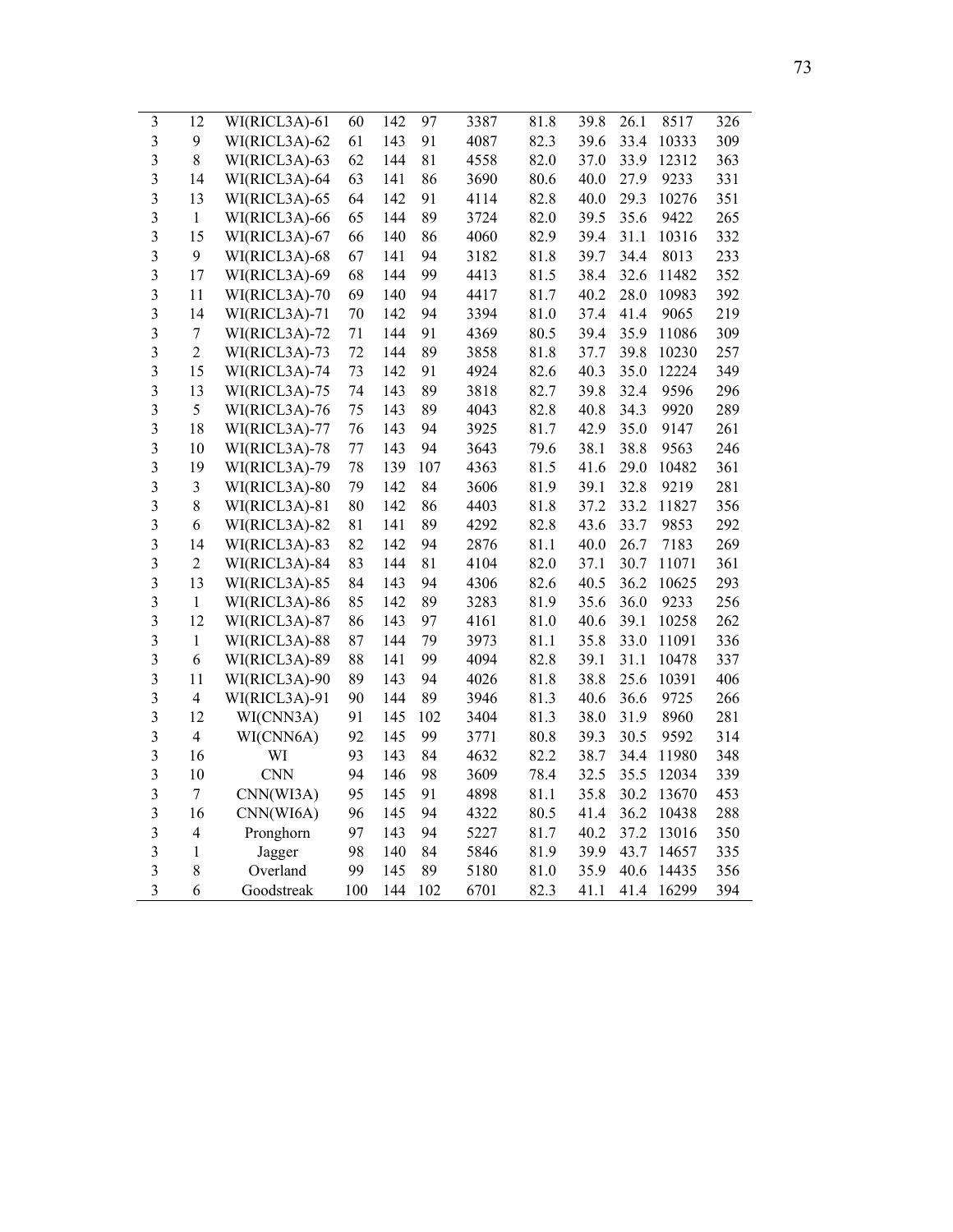Appendix 9. Field dataset for anthesis date (AD), plant height (PHT), grain yield (GYLD), grain volume weight (GVW), 1000-kernel weight (TKW), kernels per spike (KPS), kernels per square meter (KPSM), and spikes per square meter (SPSM), evaluated in WI(RICLs-3A) mapping population at Mead, NE during 2009 cropping season.

|              | Rep Iblock               | Name          | Entry          | AD  | <b>PHT</b> | <b>GYLD</b> | <b>GVWT</b> | <b>TKW</b> |      | KPS KPSM | <b>SPSM</b> |
|--------------|--------------------------|---------------|----------------|-----|------------|-------------|-------------|------------|------|----------|-------------|
| 1            | 1                        | WI(RICL3A)-1  | $\mathbf{1}$   | 147 | 99         | 3685        | 76.0        | 38.8       | 32.0 | 9486     | 296         |
| $\mathbf{1}$ | 1                        | WI(RICL3A)-2  | $\overline{2}$ | 146 | 102        | 3674        | 75.1        | 38.6       | 31.6 | 9510     | 301         |
| 1            | 1                        | WI(RICL3A)-3  | 3              | 145 | 104        | 4636        | 76.1        | 41.8       | 33.9 | 11100    | 327         |
| $\mathbf{1}$ | 1                        | WI(RICL3A)-4  | $\overline{4}$ | 145 | 104        | 3946        | 76.0        | 41.3       | 28.7 | 9566     | 333         |
| 1            | $\mathbf{1}$             | WI(RICL3A)-5  | 5              | 145 | 112        | 3841        | 74.4        | 36.4       | 30.9 | 10550    | 341         |
| $\mathbf{1}$ | $\overline{2}$           | WI(RICL3A)-6  | 6              | 145 | 104        | 3868        | 75.6        | 41.2       | 33.0 | 9386     | 284         |
| $\mathbf{1}$ | $\overline{2}$           | WI(RICL3A)-7  | 7              | 146 | 104        | 3950        | 76.0        | 38.6       | 28.0 | 10240    | 366         |
| $\mathbf{1}$ | $\overline{2}$           | WI(RICL3A)-8  | 8              | 146 | 102        | 3821        | 75.3        | 33.4       | 34.3 | 11455    | 334         |
| 1            | $\overline{c}$           | WI(RICL3A)-9  | 9              | 146 | 107        | 3246        | 73.9        | 39.9       | 33.3 | 8128     | 244         |
| $\mathbf{1}$ | $\overline{2}$           | WI(RICL3A)-10 | 10             | 144 | 94         | 3073        | 76.0        | 41.0       | 31.5 | 7498     | 238         |
| $\mathbf{1}$ | 3                        | WI(RICL3A)-11 | 11             | 144 | 97         | 3134        | 74.9        | 39.3       | 30.0 | 7975     | 266         |
| $\mathbf{1}$ | 3                        | WI(RICL3A)-12 | 12             | 145 | 94         | 3103        | 75.3        | 40.1       | 31.3 | 7734     | 247         |
| $\mathbf{1}$ | 3                        | WI(RICL3A)-13 | 13             | 146 | 99         | 2944        | 75.1        | 39.4       | 35.3 | 7476     | 212         |
| 1            | 3                        | WI(RICL3A)-14 | 14             | 147 | 97         | 2713        | 73.3        | 39.0       | 33.8 | 6951     | 206         |
| $\mathbf{1}$ | 3                        | WI(RICL3A)-15 | 15             | 145 | 97         | 2692        | 75.5        | 39.0       | 30.7 | 6905     | 225         |
| 1            | 4                        | WI(RICL3A)-16 | 16             | 147 | 99         | 2753        | 74.6        | 38.7       | 30.6 | 7110     | 232         |
| $\mathbf{1}$ | 4                        | WI(RICL3A)-17 | 17             | 147 | 104        | 2583        | 73.3        | 37.5       | 36.8 | 6894     | 187         |
| 1            | 4                        | WI(RICL3A)-18 | 18             | 147 | 102        | 2563        | 72.5        | 39.7       | 28.7 | 6464     | 225         |
| 1            | $\overline{\mathcal{A}}$ | WI(RICL3A)-19 | 19             | 146 | 102        | 3270        | 75.1        | 36.1       | 28.5 | 9057     | 318         |
| 1            | 4                        | WI(RICL3A)-20 | 20             | 145 | 97         | 3277        | 76.0        | 37.1       | 28.2 | 8834     | 313         |
| 1            | 5                        | WI(RICL3A)-21 | 21             | 146 | 102        | 3253        | 74.0        | 40.8       | 32.2 | 7978     | 248         |
| 1            | 5                        | WI(RICL3A)-22 | 22             | 142 | 94         | 2672        | 73.5        | 38.4       | 29.1 | 6967     | 239         |
| $\mathbf{1}$ | 5                        | WI(RICL3A)-23 | 23             | 142 | 97         | 3739        | 74.8        | 38.1       | 34.2 | 9821     | 287         |
| 1            | 5                        | WI(RICL3A)-25 | 24             | 143 | 102        | 4188        | 76.0        | 38.4       | 34.5 | 10920    | 317         |
| $\mathbf{1}$ | 5                        | WI(RICL3A)-26 | 25             | 146 | 112        | 3341        | 74.3        | 37.1       | 35.4 | 9009     | 254         |
| 1            | 6                        | WI(RICL3A)-27 | 26             | 146 | 109        | 3035        | 73.5        | 39.0       | 34.5 | 7780     | 226         |
| 1            | 6                        | WI(RICL3A)-28 | 27             | 144 | 104        | 3092        | 73.5        | 39.1       | 35.4 | 7903     | 223         |
| 1            | 6                        | WI(RICL3A)-29 | 28             | 142 | 94         | 3980        | 75.3        | 41.7       | 32.2 | 9557     | 297         |
| 1            | 6                        | WI(RICL3A)-30 | 29             | 145 | 104        | 4591        | 75.3        | 38.1       | 33.6 | 12060    | 359         |
| 1            | 6                        | WI(RICL3A)-31 | 30             | 145 | 102        | 3478        | 75.5        | 36.7       | 35.2 | 9476     | 269         |
| 1            | 7                        | WI(RICL3A)-32 | 31             | 146 | 104        | 3513        | 73.5        | 34.3       | 31.9 | 10235    | 321         |
| $\mathbf{1}$ | 7                        | WI(RICL3A)-33 | 32             | 146 | 104        | 4221        | 76.5        | 33.8       | 29.9 | 12484    | 418         |
| $\mathbf{1}$ | 7                        | WI(RICL3A)-34 | 33             | 146 | 104        | 3848        | 74.8        | 35.6       | 33.5 | 10796    | 322         |
| $\mathbf{1}$ | 7                        | WI(RICL3A)-35 | 34             | 146 | 112        | 3813        | 73.9        | 37.0       | 30.2 | 10318    | 342         |
| 1            | 7                        | WI(RICL3A)-36 | 35             | 146 | 107        | 3556        | 73.8        | 36.7       | 29.8 | 9686     | 325         |
| 1            | 8                        | WI(RICL3A)-37 | 36             | 147 | 104        | 3502        | 73.8        | 39.2       | 36.2 | 8926     | 247         |
| $\mathbf{1}$ | 8                        | WI(RICL3A)-38 | 37             | 146 | 102        | 3645        | 75.3        | 39.9       | 30.2 | 9144     | 303         |
| $\mathbf{1}$ | 8                        | WI(RICL3A)-39 | 38             | 146 | 102        | 3945        | 76.5        | 39.6       | 30.8 | 9960     | 323         |
| $\mathbf{1}$ | 8                        | WI(RICL3A)-40 | 39             | 146 | 99         | 3210        | 76.0        | 35.7       | 32.8 | 8991     | 274         |
| $\mathbf{1}$ | 8                        | WI(RICL3A)-41 | 40             | 146 | 102        | 3607        | 73.6        | 39.9       | 33.0 | 9037     | 274         |
| $\mathbf{1}$ | 9                        | WI(RICL3A)-42 | 41             | 146 | 99         | 3175        | 75.5        | 37.6       | 31.6 | 8437     | 267         |
| $\mathbf{1}$ | 9                        | WI(RICL3A)-43 | 42             | 147 | 99         | 2844        | 73.8        | 36.2       | 28.7 | 7863     | 274         |
| $\mathbf{1}$ | 9                        | WI(RICL3A)-44 | 43             | 146 | 102        | 2821        | 74.0        | 36.4       | 34.1 | 7757     | 227         |
| $\mathbf{1}$ | 9                        | WI(RICL3A)-45 | 44             | 147 | 97         | 3093        | 73.8        | 37.0       | 34.7 | 8352     | 241         |
| $\mathbf{1}$ | 9                        | WI(RICL3A)-46 | 45             | 146 | 104        | 4276        | 76.6        | 41.5       | 38.2 | 10311    | 270         |
| 1            | 10                       | WI(RICL3A)-47 | 46             | 145 | 104        | 4035        | 76.0        | 40.4       | 36.0 | 9982     | 277         |
| 1            | 10                       | WI(RICL3A)-48 | 47             | 145 | 102        | 4163        | 75.2        | 40.7       | 33.8 | 10226    | 303         |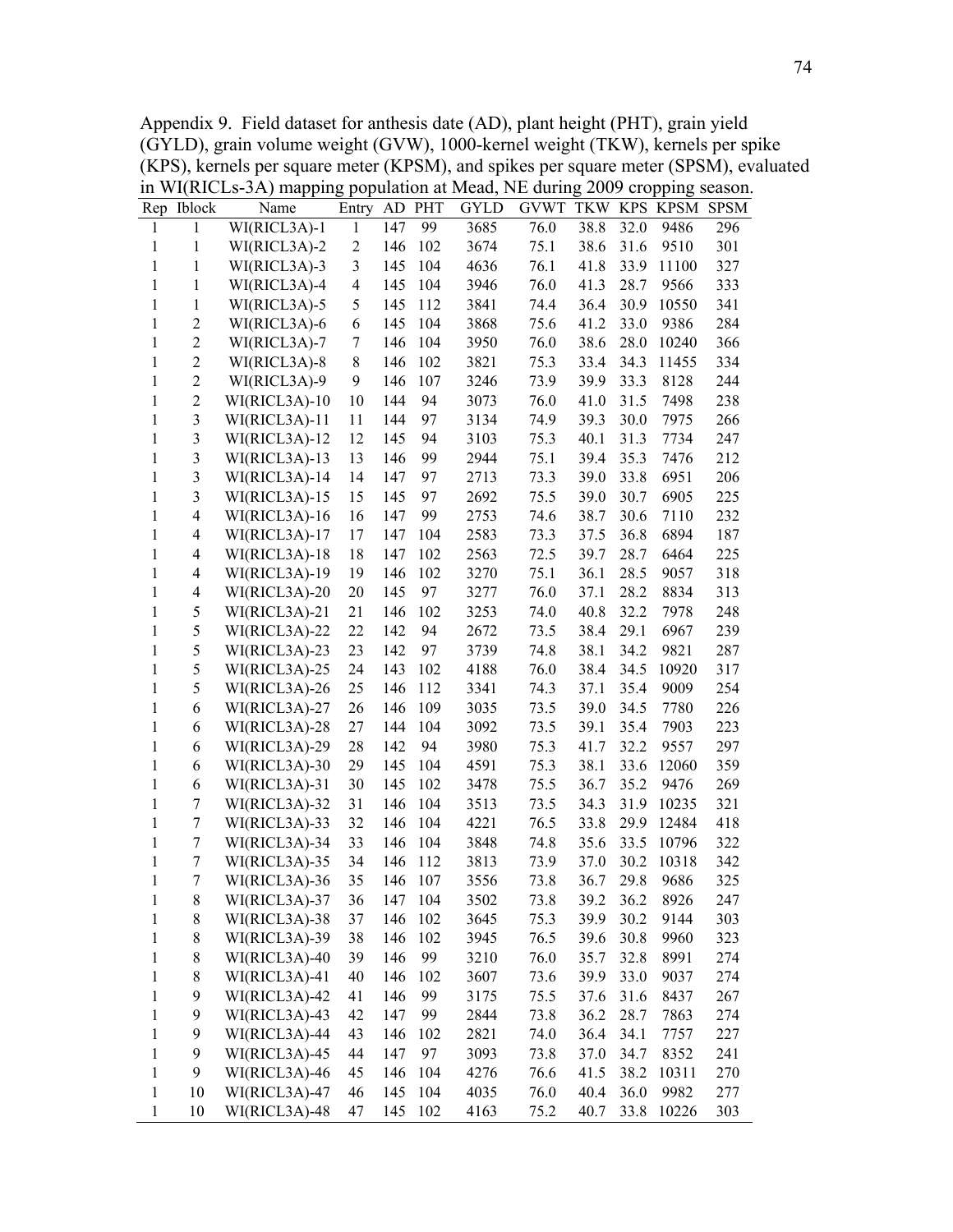| Rep          | <b>Iblock</b> | Name          | Entry | AD  | PHT | GYLD | <b>GVWT</b> | <b>TKW</b> | <b>KPS</b> | <b>KPSM</b> | <b>SPSM</b> |
|--------------|---------------|---------------|-------|-----|-----|------|-------------|------------|------------|-------------|-------------|
| 1            | 10            | WI(RICL3A)-49 | 48    | 146 | 107 | 3867 | 74.2        | 36.6       | 28.8       | 10567       | 367         |
| 1            | 10            | WI(RICL3A)-50 | 49    | 146 | 94  | 3552 | 74.4        | 37.5       | 32.8       | 9465        | 289         |
| $\mathbf{1}$ | 10            | WI(RICL3A)-51 | 50    | 144 | 99  | 3202 | 74.6        | 39.9       | 32.5       | 8017        | 247         |
| 1            | 11            | WI(RICL3A)-52 | 51    | 146 | 99  | 3933 | 75.5        | 40.8       | 35.0       | 9647        | 276         |
| $\mathbf{1}$ | 11            | WI(RICL3A)-53 | 52    | 147 | 109 | 2377 | 67.1        | 29.4       | 31.2       | 8097        | 260         |
| $\mathbf{1}$ | 11            | WI(RICL3A)-54 | 53    | 147 | 102 | 3148 | 73.3        | 36.5       | 29.0       | 8622        | 297         |
| $\mathbf{1}$ | 11            | WI(RICL3A)-55 | 54    | 146 | 102 | 3804 | 75.8        | 38.0       | 36.8       | 10007       | 272         |
| 1            | 11            | WI(RICL3A)-56 | 55    | 146 | 97  | 3532 | 75.7        | 41.1       | 36.6       | 8601        | 235         |
| $\mathbf{1}$ | 12            | WI(RICL3A)-57 | 56    | 143 | 104 | 4023 | 76.4        | 38.2       | 32.2       | 10523       | 327         |
| $\mathbf{1}$ | 12            | WI(RICL3A)-58 | 57    | 146 | 99  | 3495 | 75.2        | 38.0       | 29.9       | 9199        | 308         |
| 1            | 12            | WI(RICL3A)-59 | 58    | 145 | 97  | 3925 | 75.7        | 40.4       | 34.0       | 9707        | 285         |
| 1            | 12            | WI(RICL3A)-60 | 59    | 144 | 91  | 2778 | 74.4        | 39.3       | 30.8       | 7078        | 230         |
| $\mathbf{1}$ | 12            | WI(RICL3A)-61 | 60    | 143 | 91  | 3182 | 75.1        | 39.7       | 30.6       | 8008        | 262         |
| 1            | 13            | WI(RICL3A)-62 | 61    | 146 | 94  | 2923 | 72.2        | 38.2       | 32.3       | 7657        | 237         |
| 1            | 13            | WI(RICL3A)-63 | 62    | 147 | 89  | 2728 | 72.2        | 37.8       | 36.0       | 7221        | 201         |
| 1            | 13            | WI(RICL3A)-64 | 63    | 143 | 91  | 3448 | 76.5        | 38.7       | 29.5       | 8914        | 302         |
| 1            | 13            | WI(RICL3A)-65 | 64    | 147 | 94  | 2920 | 74.7        | 41.2       | 33.0       | 7090        | 215         |
| 1            | 13            | WI(RICL3A)-66 | 65    | 147 | 91  | 2977 | 75.8        | 41.3       | 33.2       | 7204        | 217         |
| 1            | 14            | WI(RICL3A)-67 | 66    | 146 | 86  | 2960 | 75.8        | 39.2       | 29.2       | 7555        | 259         |
| 1            | 14            | WI(RICL3A)-68 | 67    | 142 | 97  | 2859 | 76.5        | 40.2       | 31.3       | 7114        | 227         |
| 1            | 14            | WI(RICL3A)-69 | 68    | 144 | 104 | 2826 | 74.0        | 36.9       | 33.3       | 7662        | 230         |
| $\mathbf{1}$ | 14            | WI(RICL3A)-70 | 69    | 142 | 99  | 3276 | 75.6        | 39.7       | 31.8       | 8262        | 260         |
| $\mathbf{1}$ | 14            | WI(RICL3A)-71 | 70    | 147 | 104 | 2718 | 72.0        | 32.9       | 30.2       | 8266        | 274         |
| $\mathbf{1}$ | 15            | WI(RICL3A)-72 | 71    | 146 | 99  | 3216 | 74.4        | 38.9       | 35.6       | 8266        | 232         |
| 1            | 15            | WI(RICL3A)-73 | 72    | 146 | 104 | 3539 | 74.8        | 37.6       | 32.2       | 9401        | 292         |
| 1            | 15            | WI(RICL3A)-74 | 73    | 145 | 102 | 3340 | 74.8        | 41.0       | 34.6       | 8150        | 236         |
| 1            | 15            | WI(RICL3A)-75 | 74    | 145 | 102 | 3522 | 75.7        | 39.8       | 35.5       | 8842        | 249         |
| 1            | 15            | WI(RICL3A)-76 | 75    | 145 | 99  | 3280 | 75.3        | 40.8       | 32.1       | 8030        | 250         |
| 1            | 16            | WI(RICL3A)-77 | 76    | 146 | 91  | 2889 | 74.3        | 39.0       | 35.5       | 7417        | 209         |
| 1            | 16            | WI(RICL3A)-78 | 77    | 145 | 89  | 2408 | 72.4        | 37.8       | 35.0       | 6376        | 182         |
| 1            | 16            | WI(RICL3A)-79 | 78    | 144 | 94  | 3382 | 73.5        | 37.5       | 30.4       | 9018        | 297         |
| 1            | 16            | WI(RICL3A)-80 | 79    | 142 | 94  | 3858 | 75.3        | 38.7       | 38.5       | 9982        | 259         |
| $\mathbf{1}$ | 16            | WI(RICL3A)-81 | 80    | 142 | 89  | 4254 | 74.7        | 37.9       | 31.1       | 11240       | 361         |
| $\mathbf{1}$ | 17            | WI(RICL3A)-82 | 81    | 143 | 91  | 4142 | 76.0        | 41.0       | 32.0       | 10095       | 315         |
| 1            | 17            | WI(RICL3A)-83 | 82    | 143 | 97  | 4215 | 75.1        | 39.5       | 30.3       | 10661       | 352         |
| $\mathbf{1}$ | 17            | WI(RICL3A)-84 | 83    | 145 | 104 | 4336 | 74.8        | 36.9       | 33.4       | 11764       | 352         |
| $\mathbf{1}$ | 17            | WI(RICL3A)-85 | 84    | 146 | 104 | 3647 | 75.6        | 40.5       | 30.9       | 9015        | 292         |
| $\mathbf{1}$ | 17            | WI(RICL3A)-86 | 85    | 145 | 97  | 3434 | 75.5        | 40.7       | 27.9       | 8435        | 302         |
| $\mathbf{1}$ | 18            | WI(RICL3A)-87 | 86    | 146 | 107 | 3397 | 72.1        | 34.8       | 30.5       | 9765        | 320         |
| $\mathbf{1}$ | 18            | WI(RICL3A)-88 | 87    | 145 | 102 | 4314 | 74.9        | 36.1       | 31.8       | 11940       | 375         |
| $\mathbf{1}$ | 18            | WI(RICL3A)-89 | 88    | 142 | 94  | 3974 | 76.1        | 39.6       | 25.1       | 10035       | 400         |
| $\mathbf{1}$ | 18            | WI(RICL3A)-90 | 89    | 142 | 94  | 4004 | 75.6        | 39.8       | 29.7       | 10053       | 338         |
| $\mathbf{1}$ | 18            | WI(RICL3A)-91 | 90    | 145 | 102 | 3419 | 74.3        | 39.7       | 31.2       | 8616        | 276         |
| $\mathbf{1}$ | 19            | WI(CNN3A)     | 91    | 147 | 104 | 3810 | 74.8        | 40.3       | 26.3       | 9445        | 359         |
| $\mathbf{1}$ | 19            | WI(CNN6A)     | 92    | 147 | 104 | 3660 | 74.2        | 40.8       | 35.0       | 8964        | 256         |
| $\,1$        | 19            | WI            | 93    | 145 | 99  | 4336 | 75.8        | 42.1       | 33.5       | 10294       | 307         |
| $\mathbf{1}$ | 19            | <b>CNN</b>    | 94    | 148 | 105 | 3353 | 72.6        | 34.2       | 33.3       | 11256       | 338         |
| $\mathbf{1}$ | 19            | CNN(WI3A)     | 95    | 148 | 102 | 4684 | 73.5        | 31.5       | 37.2       | 14869       | 400         |
| $\mathbf{1}$ | 20            | CNN(WI6A)     | 96    | 147 | 107 | 4026 | 73.8        | 36.0       | 33.7       | 11175       | 332         |
| $\mathbf{1}$ | 20            | Pronghorn     | 97    | 146 | 91  | 6217 | 77.5        | 37.0       | 32.9       | 16807       | 511         |
| $\mathbf{1}$ | 20            | Jagger        | 98    | 143 | 89  | 5154 | 76.4        | 37.3       | 37.2       | 13813       | 371         |
| $\mathbf{1}$ | 20            | Overland      | 99    | 147 | 94  | 5998 | 76.0        | 37.8       | 35.9       | 15879       | 442         |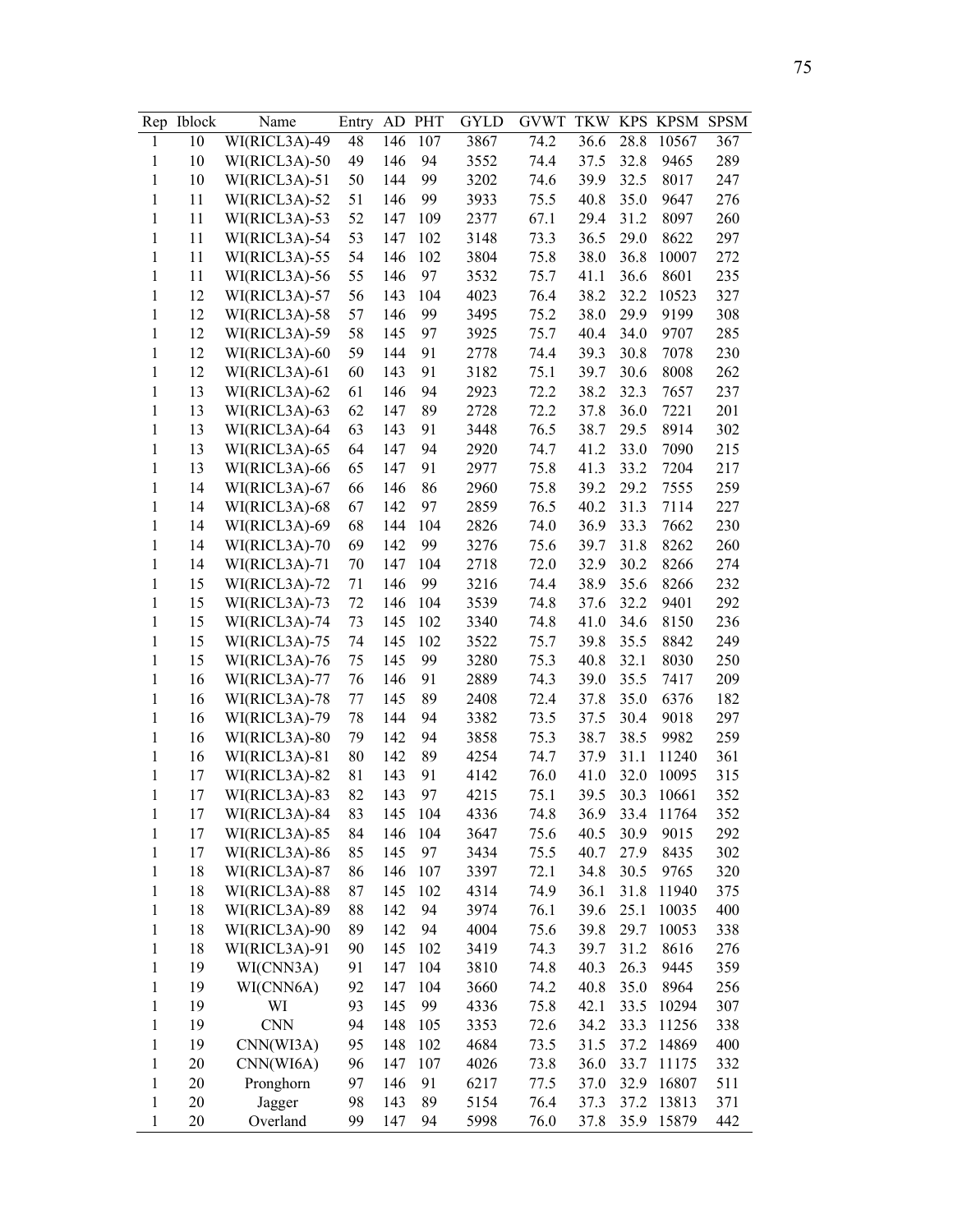| Rep                     | <b>Iblock</b>  | Name          | Entry                    | AD  | <b>PHT</b> | GYLD         | <b>GVWT</b> | <b>TKW</b>   | <b>KPS</b> | <b>KPSM</b> | <b>SPSM</b> |
|-------------------------|----------------|---------------|--------------------------|-----|------------|--------------|-------------|--------------|------------|-------------|-------------|
| $\mathbf{1}$            | 20             | Goodstreak    | 100                      | 147 | 97         | 6213         | 75.8        | 37.2         | 36.6       | 16708       | 457         |
| $\overline{2}$          | 12             | WI(RICL3A)-1  | $\mathbf{1}$             | 146 | 94         | 2874         | 73.8        | 36.7         | 32.6       | 7839        | 240         |
| $\overline{2}$          | 18             | WI(RICL3A)-2  | $\overline{2}$           | 145 | 107        | 3812         | 74.9        | 41.0         | 28.3       | 9300        | 329         |
| $\overline{c}$          | 17             | WI(RICL3A)-3  | 3                        | 144 | 97         | 3556         | 74.8        | 41.6         | 31.3       | 8542        | 273         |
| $\overline{2}$          | 15             | WI(RICL3A)-4  | $\overline{\mathcal{A}}$ | 145 | 99         | 4724         | 76.1        | 40.5         | 33.6       | 11680       | 348         |
| $\overline{c}$          | $\sqrt{2}$     | WI(RICL3A)-5  | 5                        | 146 | 107        | 3633         | 73.9        | 37.8         | 29.3       | 9615        | 328         |
| $\overline{c}$          | 9              | WI(RICL3A)-6  | 6                        | 145 | 107        | 2749         | 74.6        | 38.9         | 32.1       | 7064        | 220         |
| $\overline{c}$          | 18             | WI(RICL3A)-7  | 7                        | 144 | 107        | 3867         | 75.7        | 43.1         | 33.0       | 8981        | 272         |
| $\overline{2}$          | 16             | WI(RICL3A)-8  | $8\,$                    | 145 | 102        | 3813         | 75.7        | 40.6         | 32.2       | 9402        | 292         |
| $\overline{2}$          | $\overline{4}$ | WI(RICL3A)-9  | 9                        | 145 | 107        | 3108         | 73.9        | 40.3         | 32.0       | 7722        | 241         |
| $\overline{c}$          | 10             | WI(RICL3A)-10 | 10                       | 145 | 89         | 3135         | 74.2        | 34.6         | 32.9       | 9072        | 276         |
| $\overline{c}$          | 17             | WI(RICL3A)-11 | 11                       | 144 | 97         | 3721         | 75.2        | 41.5         | 35.0       | 8977        | 256         |
| $\overline{c}$          | $8\,$          | WI(RICL3A)-12 | 12                       | 145 | 97         | 3214         | 73.6        | 35.7         | 29.6       | 8992        | 304         |
| $\overline{2}$          | 15             | WI(RICL3A)-13 | 13                       | 144 | 104        | 3868         | 75.5        | 40.6         | 32.9       | 9539        | 290         |
| $\overline{c}$          | $\tau$         | WI(RICL3A)-14 | 14                       | 146 | 91         |              | 70.2        | 36.8         | 32.1       |             |             |
| $\overline{2}$          | 12             | WI(RICL3A)-15 | 15                       | 144 | 91         | 4144         | 74.8        | 38.0         | 31.7       | 10900       | 344         |
| $\overline{c}$          | 4              | WI(RICL3A)-16 | 16                       | 146 | 102        | 2977         | 71.5        | 42.6         | 36.1       | 6987        | 194         |
| $\overline{2}$          | $\overline{2}$ | WI(RICL3A)-17 | 17                       | 146 | 107        | 3095         | 74.3        | 38.9         | 33.7       | 7955        | 236         |
| $\overline{c}$          | 6              | WI(RICL3A)-18 | 18                       | 146 | 107        | 3455         | 74.2        | 33.2         | 34.6       | 10403       | 301         |
| $\overline{c}$          | 9              | WI(RICL3A)-19 | 19                       | 146 | 107        | 3083         | 74.8        | 37.5         | 33.9       | 8229        | 243         |
| $\overline{c}$          | 20             | WI(RICL3A)-20 | 20                       | 144 | 97         | 3257         | 76.2        | 40.3         | 29.1       | 8086        | 278         |
| $\overline{2}$          | $\tau$         | WI(RICL3A)-21 | 21                       | 147 | 102        | 3109         | 73.9        | 38.5         | 32.9       | 8086        | 246         |
| $\overline{c}$          | 17             | WI(RICL3A)-22 | 22                       | 142 | 102        | 3308         | 73.5        | 38.3         | 32.7       | 8647        | 264         |
| $\overline{c}$          | 10             | WI(RICL3A)-23 | 23                       | 143 | 99         | 3447         | 74.3        | 37.1         | 30.9       | 9286        | 301         |
| $\overline{c}$          | $\mathbf{2}$   | WI(RICL3A)-25 | 24                       | 144 | 109        | 3391         | 76.1        | 41.6         | 32.2       | 8160        | 253         |
| $\overline{c}$          | 13             | WI(RICL3A)-26 | 25                       | 146 | 107        | 3360         | 73.4        | 36.0         | 31.3       | 9331        | 298         |
| $\overline{2}$          | 6              | WI(RICL3A)-27 | 26                       | 146 | 109        | 3924         | 74.2        | 34.6         | 36.2       | 11327       | 313         |
| $\overline{c}$          | 14             | WI(RICL3A)-28 | 27                       | 144 | 102        | 3218         | 74.8        | 39.0         | 32.1       | 8258        | 257         |
| $\overline{c}$          | 11             | WI(RICL3A)-29 | 28                       | 143 | 99         |              | 72.6        | 35.2         | 32.6       |             |             |
| $\overline{c}$          | 13             | WI(RICL3A)-30 | 29                       | 145 | 107        | 4006         | 74.2        | 40.5         | 31.9       | 9882        | 310         |
| $\overline{c}$          | 20             | WI(RICL3A)-31 | 30                       | 145 | 104        | 3454         | 75.7        | 39.2         | 31.2       | 8811        | 282         |
| $\overline{c}$          | 6              | WI(RICL3A)-32 | 31                       | 146 | 99         | 3303         | 74.6        | 36.4         | 33.4       | 9073        | 272         |
| $\overline{c}$          | 17             | WI(RICL3A)-33 | 32                       | 144 | 102        | 4368         | 75.7        | 41.3         | 34.6       | 10577       | 306         |
| $\overline{c}$          | $\overline{c}$ | WI(RICL3A)-34 | 33                       | 146 | 109        | 3357         | 73.6        | 37.0         | 40.1       | 9077        | 226         |
| $\overline{2}$          | 13             | WI(RICL3A)-35 | 34                       | 146 | 104        | 3226         | 73.5        | 38.6         | 31.6       | 8362        | 265         |
| $\overline{c}$          | 9              | WI(RICL3A)-36 | 35                       | 146 | 104        | 3492         | 74.3        | 39.1         | 29.2       | 8929        | 306         |
| $\overline{c}$          | 18             | WI(RICL3A)-37 | 36                       | 145 | 107        | 3560         | 72.6        | 36.2         | 33.0       | 9831        | 298         |
| $\overline{c}$          | 11             | WI(RICL3A)-38 | 37                       | 146 | 104        | 3965         | 72.9        | 38.9         | 34.1       | 10182       | 299         |
| $\overline{\mathbf{c}}$ | $\mathbf{1}$   | WI(RICL3A)-39 | 38                       | 146 | 104        | 3915         | 75.5        | 42.4         | 31.3       | 9228        | 295         |
| $\overline{c}$          | 3              | WI(RICL3A)-40 | 39                       | 146 | 102        | 2657         | 74.7        | 36.4         | 29.5       | 7292        | 247         |
| $\overline{c}$          | 12             | WI(RICL3A)-41 | 40                       | 145 | 99         | 3621         | 74.3        | 37.6         | 35.2       | 9634        | 274         |
| $\overline{c}$          | 19             | WI(RICL3A)-42 | 41                       | 144 | 104        | 3477         | 76.0        | 35.9         | 28.0       | 9688        | 346         |
| $\overline{c}$          | $8\,$          | WI(RICL3A)-43 | 42                       | 145 | 107        | 3548         | 75.3        | 38.3         | 29.0       | 9254        | 319         |
| $\overline{c}$          | 14             | WI(RICL3A)-44 | 43                       | 146 | 102        | 2964         | 71.2        | 36.9         | 32.9       | 8033        | 244         |
| $\overline{c}$          | 5              | WI(RICL3A)-45 | 44                       | 146 | 94         | 3458         | 75.6        | 33.2         | 31.3       | 10427       | 333         |
| $\overline{c}$          | $\overline{4}$ | WI(RICL3A)-46 | 45                       | 146 | 107        | 3589         | 74.3        | 39.8         | 33.7       | 9020        | 268         |
| $\overline{c}$          | 11             | WI(RICL3A)-47 | 46                       | 145 | 94         | 3147         | 74.2        | 37.0         | 34.5       | 8494        | 246         |
| $\overline{c}$          | 14             | WI(RICL3A)-48 |                          | 145 | 99         |              | 73.6        |              | 30.7       | 8929        | 291         |
| $\overline{c}$          | 15             | WI(RICL3A)-49 | 47<br>48                 | 145 | 109        | 3284<br>3879 | 74.2        | 36.8<br>39.9 | 34.8       | 9718        | 279         |
| $\overline{c}$          | 5              | WI(RICL3A)-50 | 49                       | 146 | 99         | 3307         | 75.2        | 38.2         | 32.1       | 8657        | 270         |
| $\overline{c}$          | 8              | WI(RICL3A)-51 | 50                       | 143 | 102        | 3616         | 75.1        | 36.1         | 29.2       | 10008       | 343         |
| $\overline{c}$          | 14             | WI(RICL3A)-52 | 51                       | 145 | 102        | 3476         | 74.0        | 39.3         | 38.5       | 8839        | 230         |
|                         |                |               |                          |     |            |              |             |              |            |             |             |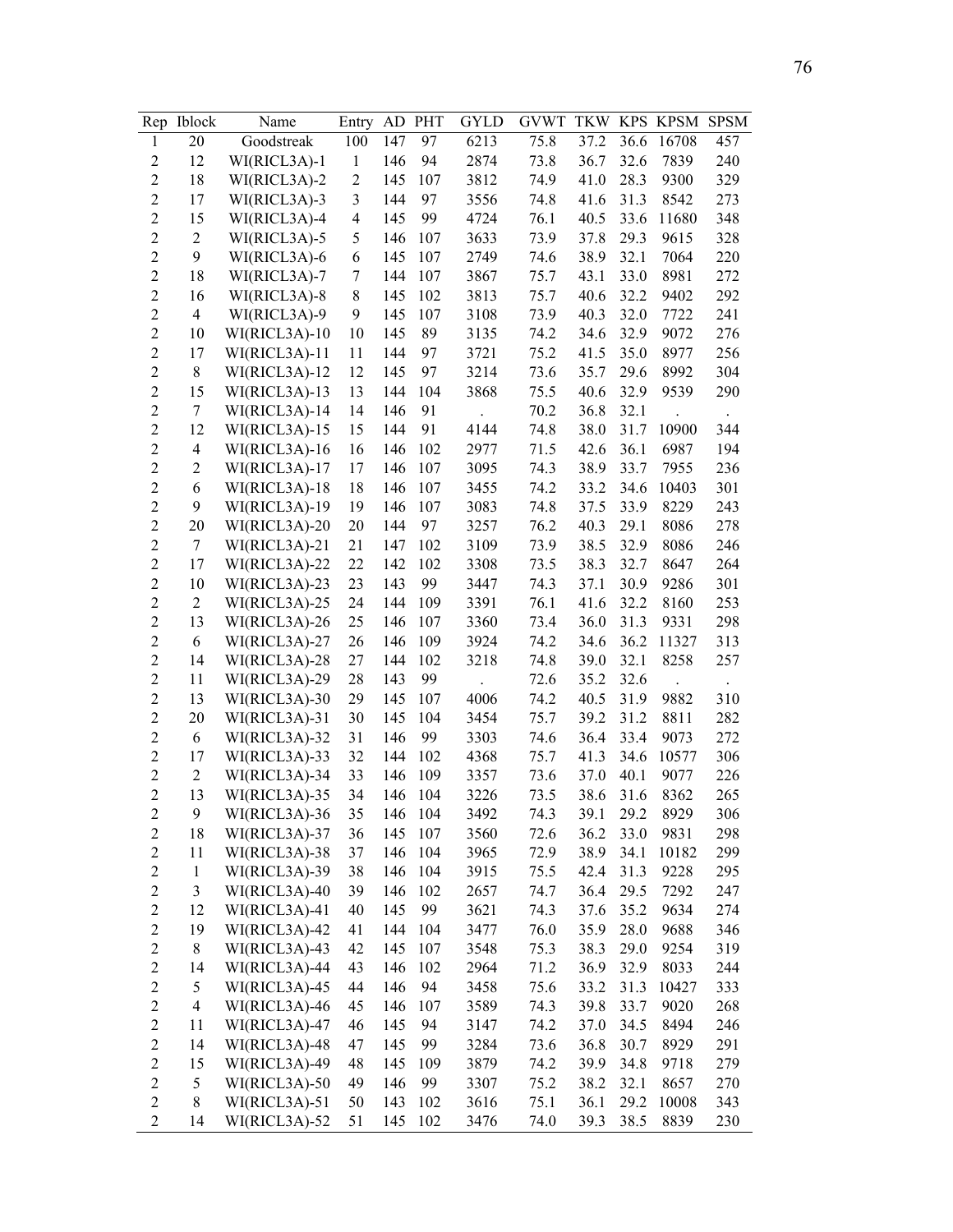| Rep                     | <b>Iblock</b>            | Name          | Entry            | AD  | <b>PHT</b> | GYLD | <b>GVWT</b> | <b>TKW</b> | <b>KPS</b> | <b>KPSM</b> | <b>SPSM</b> |
|-------------------------|--------------------------|---------------|------------------|-----|------------|------|-------------|------------|------------|-------------|-------------|
| 2                       | 12                       | WI(RICL3A)-53 | 52               | 145 | 107        | 2710 | 70.5        | 33.5       | 35.0       | 8101        | 231         |
| $\overline{2}$          | 15                       | WI(RICL3A)-54 | 53               | 145 | 107        | 3465 | 73.4        | 36.3       | 32.1       | 9556        | 298         |
| $\overline{c}$          | 3                        | WI(RICL3A)-55 | 54               | 146 | 102        | 3226 | 75.3        | 38.5       | 34.9       | 8370        | 240         |
| $\overline{c}$          | 11                       | WI(RICL3A)-56 | 55               | 145 | 94         | 2816 | 74.3        | 36.3       | 36.1       | 7749        | 215         |
| $\overline{2}$          | $\mathbf{1}$             | WI(RICL3A)-57 | 56               | 142 | 94         | 5416 | 76.0        | 41.1       | 29.3       | 13170       | 449         |
| $\overline{c}$          | 3                        | WI(RICL3A)-58 | 57               | 147 | 104        | 3421 | 74.8        | 36.2       | 35.1       | 9455        | 269         |
| $\overline{2}$          | 19                       | WI(RICL3A)-59 | 58               | 145 | 91         |      | 73.1        | 30.9       | 29.8       |             |             |
| $\overline{c}$          | 20                       | WI(RICL3A)-60 | 59               | 142 | 97         | 3237 | 73.9        | 41.2       | 31.3       | 7854        | 251         |
| $\overline{2}$          | 8                        | WI(RICL3A)-61 | 60               | 144 | 99         | 3278 | 74.6        | 38.1       | 31.3       | 8615        | 275         |
| $\overline{2}$          | $\overline{4}$           | WI(RICL3A)-62 | 61               | 145 | 107        | 3835 | 76.1        | 38.1       | 39.0       | 10078       | 258         |
| $\overline{c}$          | 16                       | WI(RICL3A)-63 | 62               | 146 | 97         | 3871 | 75.2        | 40.6       | 31.5       | 9527        | 302         |
| $\overline{c}$          | 10                       | WI(RICL3A)-64 | 63               | 142 | 94         | 3199 | 73.9        | 41.7       | 33.6       | 7678        | 229         |
| $\overline{c}$          | 13                       | WI(RICL3A)-65 | 64               | 145 | 102        | 3835 | 74.3        | 36.9       | 30.7       | 10392       | 338         |
| $\overline{c}$          | 5                        | WI(RICL3A)-66 | 65               | 147 | 94         | 3488 | 73.8        | 40.2       | 33.4       | 8669        | 260         |
| $\overline{c}$          | 5                        | WI(RICL3A)-67 | 66               | 145 | 94         | 3212 | 76.5        | 39.5       | 29.4       | 8135        | 277         |
| $\overline{2}$          | 19                       | WI(RICL3A)-68 | 67               | 143 | 94         | 3521 | 73.1        | 36.3       | 29.6       | 9703        | 328         |
| $\overline{c}$          | 9                        | WI(RICL3A)-69 | 68               | 146 | 104        | 2929 | 73.9        | 39.4       | 35.6       | 7437        | 209         |
| $\overline{2}$          | $\overline{\mathcal{A}}$ | WI(RICL3A)-70 | 69               | 143 | 102        | 3781 | 73.6        | 40.5       | 33.2       | 9326        | 281         |
| $\overline{c}$          | 20                       | WI(RICL3A)-71 | 70               | 145 | 104        | 2579 | 73.4        | 35.7       | 29.9       | 7221        | 242         |
| $\overline{c}$          | 11                       | WI(RICL3A)-72 | 71               | 146 | 97         | 3301 | 72.5        | 31.3       | 34.7       | 10556       | 304         |
| $\overline{c}$          | 20                       | WI(RICL3A)-73 | 72               | 146 | 104        | 4403 | 75.1        | 40.1       | 32.6       | 10981       | 337         |
| $\overline{c}$          | 6                        | WI(RICL3A)-74 | 73               | 145 | 104        | 3576 | 75.5        | 41.6       | 32.3       | 8593        | 266         |
| $\overline{c}$          | 3                        | WI(RICL3A)-75 | 74               | 146 | 97         | 3404 | 75.6        | 40.3       | 29.7       | 8453        | 285         |
| $\overline{c}$          | 19                       | WI(RICL3A)-76 | 75               | 144 | 102        | 3544 | 75.8        | 42.1       | 33.2       | 8411        | 253         |
| $\overline{c}$          | 12                       | WI(RICL3A)-77 | 76               | 146 | 97         | 2601 | 74.8        | 39.4       | 34.8       | 6599        | 190         |
| $\overline{c}$          | 18                       | WI(RICL3A)-78 | 77               | 143 | 89         | 2745 | 72.6        | 33.5       | 34.3       | 8201        | 239         |
| $\overline{2}$          | $\overline{2}$           | WI(RICL3A)-79 | 78               | 145 | 99         | 4262 | 74.4        | 41.3       | 32.3       | 10327       | 320         |
| $\overline{c}$          | 9                        | WI(RICL3A)-80 | 79               | 143 | 99         |      | 73.6        | 36.7       | 36.5       |             |             |
| $\overline{c}$          | 16                       | WI(RICL3A)-81 | 80               | 142 | 97         | 4456 | 76.5        | 40.1       | 34.3       | 11106       | 324         |
| $\overline{c}$          | 7                        | WI(RICL3A)-82 | 81               | 144 | 89         |      | 70.0        | 35.9       | 36.6       |             |             |
| $\overline{2}$          | 10                       | WI(RICL3A)-83 | 82               | 142 | 99         | 3162 | 74.6        | 39.3       | 25.8       | 8044        | 312         |
| $\overline{c}$          | $\mathbf{1}$             | WI(RICL3A)-84 | 83               | 146 | 99         | 4650 | 75.2        | 43.2       | 35.9       | 10756       | 300         |
| $\overline{c}$          | 17                       | WI(RICL3A)-85 | 84               | 145 | 102        | 3146 | 74.3        | 38.5       | 32.0       | 8164        | 255         |
| $\overline{c}$          | 16                       | WI(RICL3A)-86 | 85               | 144 | 99         | 3616 | 76.2        | 39.7       | 31.1       | 9121        | 293         |
| $\overline{2}$          | 6                        | WI(RICL3A)-87 | 86               | 145 | 107        | 3222 | 73.4        | 34.5       | 30.7       | 9351        | 305         |
| $\overline{c}$          | 5                        | WI(RICL3A)-88 | 87               | 146 | 99         | 3744 | 75.2        | 37.2       | 32.7       | 10068       | 308         |
| $\overline{c}$          | 13                       | WI(RICL3A)-89 | 88               | 143 | 94         | 4071 | 75.8        | 38.7       | 31.0       | 10508       | 339         |
| $\overline{c}$          | 10                       | WI(RICL3A)-90 | 89               | 143 | 89         | 3034 | 72.1        | 38.0       | 30.9       | 7985        | 258         |
| $\overline{\mathbf{c}}$ | 14                       | WI(RICL3A)-91 | 90               | 146 | 99         | 3015 | 74.3        | 37.2       | 30.4       | 8111        | 267         |
| $\overline{c}$          | 7                        | WI(CNN3A)     | 91               | 148 | 102        | 3053 | 70.2        | 34.4       | 36.6       | 8867        | 242         |
| $\overline{\mathbf{c}}$ | 3                        | WI(CNN6A)     | 92               | 147 | 104        | 3011 | 73.9        | 41.1       | 30.5       | 7328        | 240         |
| $\overline{c}$          | 16                       | WI            | 93               | 144 | 97         | 4532 | 74.4        | 38.1       | 30.0       | 11894       | 396         |
| $\overline{c}$          | 18                       | <b>CNN</b>    | 94               | 147 | 107        | 3499 | 72.6        | 34.3       | 32.7       | 10509       | 321         |
| $\overline{c}$          | $\,1$                    | CNN(WI3A)     | 95               | 148 | 94         | 4417 | 74.3        | 35.4       | 31.6       | 12495       | 395         |
| $\overline{c}$          | 8                        | CNN(WI6A)     | 96               | 146 | 107        | 3147 | 74.7        | 36.9       | 35.6       | 8525        | 239         |
| $\overline{c}$          | $\sqrt{ }$               | Pronghorn     | 97               | 147 | 99         | 4303 | 76.1        | 39.7       | 36.3       | 10832       | 298         |
| $\overline{c}$          | $\mathbf{1}$             | Jagger        | 98               | 142 | 91         | 4517 | 77.1        | 40.0       | 37.7       | 11291       | 300         |
| $\overline{c}$          | 15                       | Overland      | 99               | 147 | 97         | 5221 | 74.4        | 36.0       | 38.1       | 14509       | 381         |
| $\overline{c}$          | 19                       | Goodstreak    | 100              | 146 | 94         | 3926 | 74.9        | 36.5       | 35.4       | 10749       | 304         |
| $\overline{\mathbf{3}}$ | 10                       | WI(RICL3A)-1  | $\mathbf{1}$     | 146 | 102        | 4505 | 76.4        | 39.3       | 29.2       | 11480       | 393         |
| $\overline{\mathbf{3}}$ | 5                        | WI(RICL3A)-2  | $\boldsymbol{2}$ | 145 | 104        | 3354 | 74.8        | 38.0       | 32.5       | 8833        | 272         |
| 3                       | 7                        | WI(RICL3A)-3  | 3                | 145 | 97         | 3994 | 75.1        | 38.9       | 29.7       | 10262       | 346         |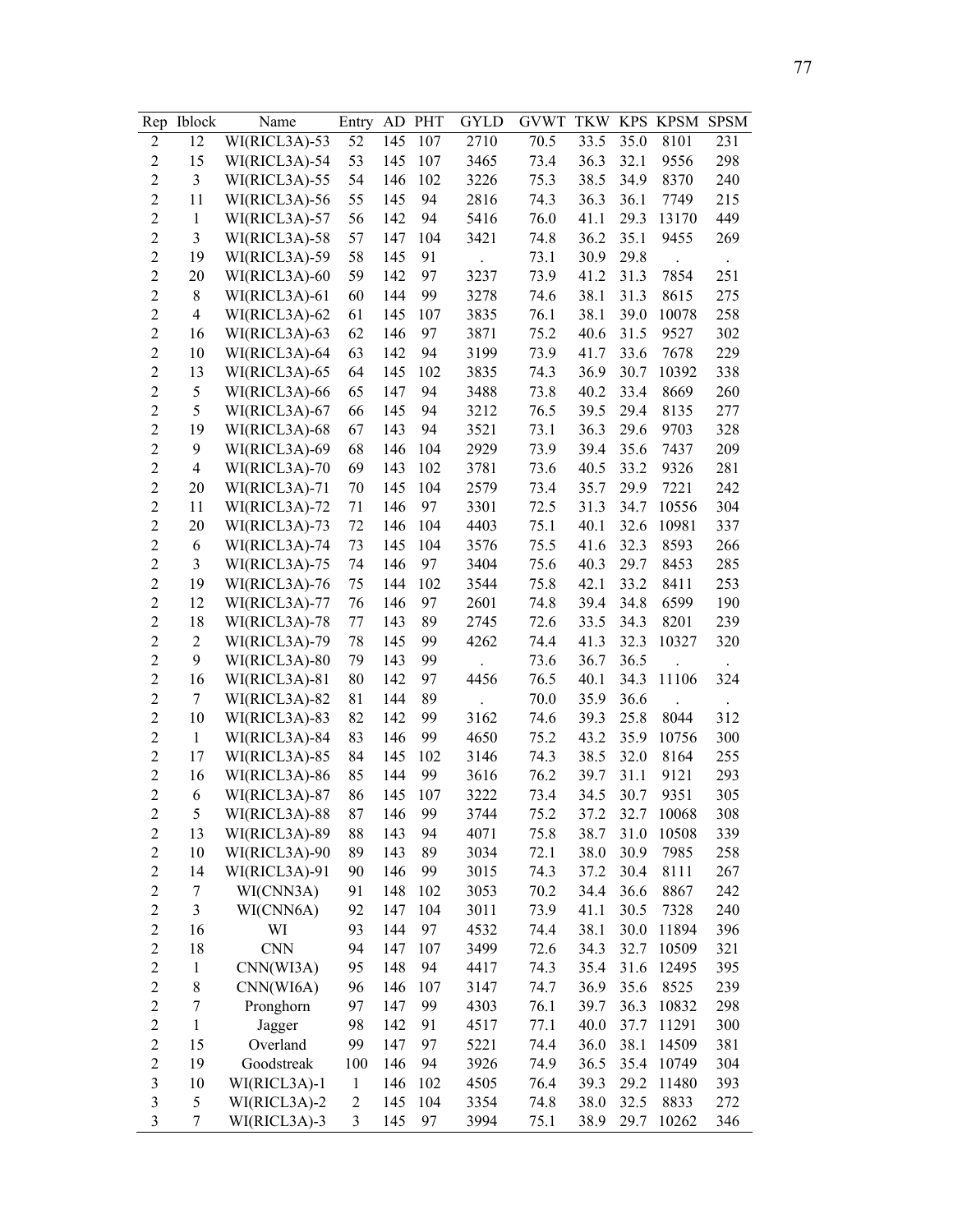| Rep                     | <b>Iblock</b>  | Name          | Entry | AD  | <b>PHT</b> | GYLD | <b>GVWT</b> | <b>TKW</b> | <b>KPS</b> | <b>KPSM</b> | <b>SPSM</b> |
|-------------------------|----------------|---------------|-------|-----|------------|------|-------------|------------|------------|-------------|-------------|
| 3                       | 9              | WI(RICL3A)-4  | 4     | 145 | 99         | 3975 | 74.7        | 37.2       | 29.8       | 10691       | 359         |
| 3                       | 15             | WI(RICL3A)-5  | 5     | 144 | 107        | 3534 | 74.7        | 36.8       | 31.5       | 9614        | 305         |
| $\mathfrak{Z}$          | $\mathbf{1}$   | WI(RICL3A)-6  | 6     | 144 | 109        | 4281 | 74.0        | 37.0       | 32.2       | 11563       | 359         |
| 3                       | 19             | WI(RICL3A)-7  | 7     | 145 | 102        | 3472 | 75.8        | 37.4       | 29.1       | 9279        | 319         |
| 3                       | 15             | WI(RICL3A)-8  | 8     | 145 | 99         | 3688 | 76.0        | 35.4       | 31.6       | 10416       | 330         |
| 3                       | 18             | WI(RICL3A)-9  | 9     | 145 | 102        | 3369 | 74.6        | 39.3       | 35.7       | 8566        | 240         |
| 3                       | 6              | WI(RICL3A)-10 | 10    | 143 | 94         | 3374 | 75.2        | 38.5       | 33.3       | 8770        | 263         |
| $\overline{\mathbf{3}}$ | 11             | WI(RICL3A)-11 | 11    | 144 | 102        | 4236 | 76.5        | 40.5       | 31.3       | 10466       | 334         |
| $\overline{\mathbf{3}}$ | $\overline{2}$ | WI(RICL3A)-12 | 12    | 145 | 94         | 3185 | 75.8        | 37.2       | 29.9       | 8565        | 286         |
| $\overline{\mathbf{3}}$ | 12             | WI(RICL3A)-13 | 13    | 144 | 99         | 4052 | 76.0        | 38.8       | 33.2       | 10452       | 315         |
| $\overline{\mathbf{3}}$ | 15             | WI(RICL3A)-14 | 14    | 145 | 99         | 3197 | 74.7        | 37.1       | 32.0       | 8611        | 269         |
| $\overline{\mathbf{3}}$ | 8              | WI(RICL3A)-15 | 15    | 145 | 94         | 3502 | 74.7        | 38.8       | 33.1       | 9035        | 273         |
| $\overline{\mathbf{3}}$ | $\overline{4}$ | WI(RICL3A)-16 | 16    | 145 | 99         | 2778 | 74.7        | 35.8       | 33.5       | 7769        | 232         |
| $\overline{\mathbf{3}}$ | 11             | WI(RICL3A)-17 | 17    | 145 | 104        | 3421 | 75.6        | 38.4       | 30.1       | 8901        | 296         |
| $\overline{\mathbf{3}}$ | $\overline{c}$ | WI(RICL3A)-18 | 18    | 146 | 104        | 3337 | 73.9        | 37.3       | 30.4       | 8953        | 295         |
| $\overline{\mathbf{3}}$ | 5              | WI(RICL3A)-19 | 19    | 145 | 97         | 2963 | 74.7        | 37.8       | 31.0       | 7845        | 253         |
| $\overline{\mathbf{3}}$ | 6              | WI(RICL3A)-20 | 20    | 145 | 91         | 3148 | 75.5        | 40.2       | 28.9       | 7837        | 271         |
| $\overline{\mathbf{3}}$ | 12             | WI(RICL3A)-21 | 21    | 147 | 102        | 3510 | 72.7        | 38.6       | 33.8       | 9084        | 269         |
| $\overline{\mathbf{3}}$ | 17             | WI(RICL3A)-22 | 22    | 142 | 102        | 3226 | 75.3        | 37.8       | 35.0       | 8540        | 244         |
| $\overline{\mathbf{3}}$ | 16             | WI(RICL3A)-23 | 23    | 142 | 94         | 3602 | 75.7        | 38.2       | 31.5       | 9440        | 300         |
| 3                       | $\mathbf{1}$   | WI(RICL3A)-25 | 24    | 144 | 102        | 4375 | 75.1        | 40.6       | 32.1       | 10787       | 336         |
| 3                       | 5              | WI(RICL3A)-26 | 25    | 146 | 109        | 2974 | 74.7        | 39.7       | 27.6       | 7495        | 272         |
| 3                       | $\mathbf{1}$   | WI(RICL3A)-27 | 26    | 146 | 107        | 4237 | 73.8        | 38.2       | 30.6       | 11101       | 363         |
| 3                       | 20             | WI(RICL3A)-28 | 27    | 142 | 97         | 2775 | 75.6        | 37.6       | 32.3       | 7389        | 229         |
| $\overline{\mathbf{3}}$ | $\overline{4}$ | WI(RICL3A)-29 | 28    | 143 | 97         | 4359 | 74.4        | 38.2       | 31.3       | 11399       | 364         |
| $\overline{\mathbf{3}}$ | 8              | WI(RICL3A)-30 | 29    | 144 | 99         | 3917 | 75.5        | 38.3       | 30.3       | 10223       | 337         |
| $\overline{\mathbf{3}}$ | 3              | WI(RICL3A)-31 | 30    | 146 | 99         | 3946 | 74.3        | 33.1       | 31.3       | 11909       | 380         |
| $\overline{\mathbf{3}}$ | 16             | WI(RICL3A)-32 | 31    | 145 | 109        | 3233 | 74.6        | 36.9       | 29.9       | 8755        | 293         |
| $\overline{\mathbf{3}}$ | 10             | WI(RICL3A)-33 | 32    | 144 | 99         | 3944 | 76.0        | 40.3       | 28.1       | 9791        | 348         |
| $\overline{\mathbf{3}}$ | 8              | WI(RICL3A)-34 | 33    | 146 | 102        | 3498 | 73.4        | 36.0       | 33.1       | 9722        | 294         |
| $\overline{\mathbf{3}}$ | 6              | WI(RICL3A)-35 | 34    | 146 | 107        | 2388 | 72.7        | 37.2       | 30.8       | 6413        | 208         |
| $\overline{\mathbf{3}}$ | 14             | WI(RICL3A)-36 | 35    | 145 | 102        | 3139 | 74.3        | 37.5       | 29.9       | 8366        | 280         |
| $\overline{\mathbf{3}}$ | 13             | WI(RICL3A)-37 | 36    | 145 | 99         | 3283 | 73.5        | 40.5       | 29.5       | 8111        | 275         |
| $\overline{\mathbf{3}}$ | 14             | WI(RICL3A)-38 | 37    | 145 | 102        | 3326 | 74.6        | 38.3       | 35.5       | 8682        | 245         |
| 3                       | 15             | WI(RICL3A)-39 | 38    | 145 | 99         | 3832 | 75.5        | 41.0       | 35.2       | 9354        | 266         |
| 3                       | $\mathfrak{Z}$ | WI(RICL3A)-40 | 39    | 147 | 97         | 3014 | 73.0        | 33.1       | 31.4       | 9117        | 290         |
| $\mathfrak{Z}$          | 17             | WI(RICL3A)-41 | 40    | 145 | 102        | 3455 | 75.8        | 40.4       | 34.6       | 8558        | 247         |
| $\mathfrak{Z}$          | 3              | WI(RICL3A)-42 | 41    | 146 | 102        | 2530 | 73.3        | 36.1       | 30.5       | 7001        | 230         |
| $\mathfrak{Z}$          | 9              | WI(RICL3A)-43 | 42    | 145 | 107        | 3187 | 74.7        | 35.5       | 28.4       | 8979        | 316         |
| $\mathfrak{Z}$          | 12             | WI(RICL3A)-44 | 43    | 146 | 102        | 3414 | 73.3        | 36.1       | 32.8       | 9457        | 288         |
| 3                       | 6              | WI(RICL3A)-45 | 44    | 145 | 89         | 3024 | 74.0        | 36.6       | 33.2       | 8263        | 249         |
| $\mathfrak{Z}$          | 7              | WI(RICL3A)-46 | 45    | 145 | 102        | 3179 | 74.6        | 39.4       | 32.7       | 8064        | 247         |
| $\mathfrak{Z}$          | 10             | WI(RICL3A)-47 | 46    | 144 | 102        | 3810 | 75.3        | 38.5       | 31.4       | 9886        | 315         |
| $\mathfrak{Z}$          | $\overline{c}$ | WI(RICL3A)-48 | 47    | 144 | 104        | 4584 | 74.2        | 40.2       | 35.6       | 11396       | 320         |
| $\mathfrak{Z}$          | 3              | WI(RICL3A)-49 | 48    | 145 | 99         | 3798 | 73.6        | 39.5       | 33.9       | 9622        | 284         |
| $\mathfrak{Z}$          | 18             | WI(RICL3A)-50 | 49    | 145 | 91         | 3269 | 75.6        | 37.2       | 30.6       | 8789        | 287         |
| $\overline{\mathbf{3}}$ | 19             | WI(RICL3A)-51 | 50    | 145 | 97         | 3676 | 75.5        | 36.0       | 31.3       | 10199       | 326         |
| $\overline{\mathbf{3}}$ | $\mathbf{1}$   | WI(RICL3A)-52 | 51    | 145 | 102        | 4076 | 75.7        | 41.0       | 35.1       | 9949        | 283         |
| $\overline{\mathbf{3}}$ | 19             | WI(RICL3A)-53 | 52    | 146 | 104        | 2432 | 73.3        | 33.4       | 29.2       | 7291        | 250         |
| $\mathfrak{Z}$          | 13             | WI(RICL3A)-54 | 53    | 145 | 99         | 3305 | 74.3        | 36.4       | 31.5       | 9091        | 289         |
| $\overline{\mathbf{3}}$ | 11             | WI(RICL3A)-55 | 54    | 146 | 102        | 4094 | 76.1        | 40.0       | 32.3       | 10235       | 317         |
| $\mathfrak{Z}$          | 9              | WI(RICL3A)-56 | 55    | 146 | 97         | 2918 | 74.8        | 38.4       | 30.3       | 7595        | 251         |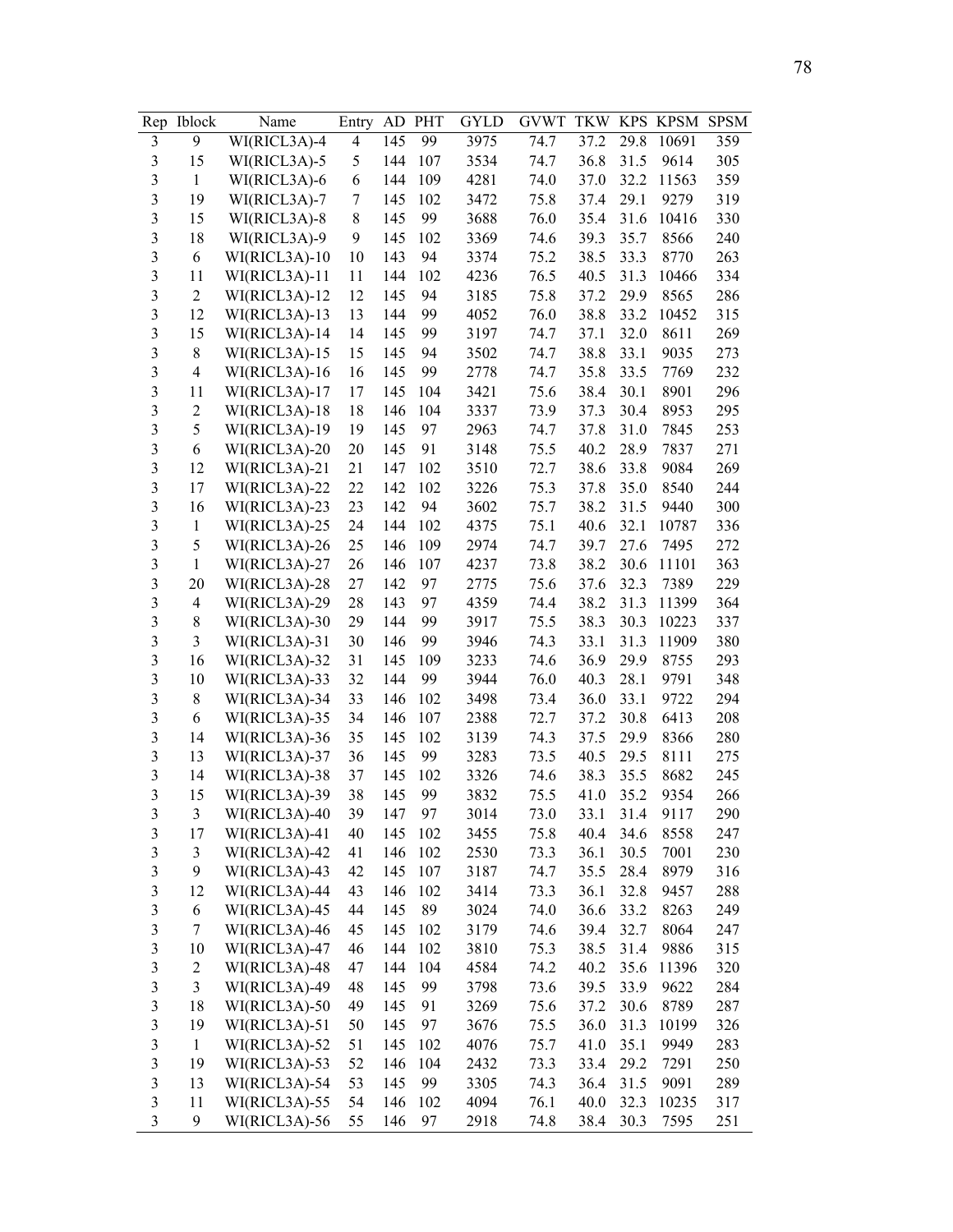| Rep                     | <b>Iblock</b>  | Name          | Entry | AD  | PHT | GYLD | <b>GVWT</b> | <b>TKW</b> | <b>KPS</b> | <b>KPSM</b> | <b>SPSM</b> |
|-------------------------|----------------|---------------|-------|-----|-----|------|-------------|------------|------------|-------------|-------------|
| 3                       | 12             | WI(RICL3A)-57 | 56    | 142 | 99  | 3975 | 75.8        | 39.2       | 27.3       | 10151       | 372         |
| $\mathfrak{Z}$          | 10             | WI(RICL3A)-58 | 57    | 145 | 102 | 3956 | 75.7        | 36.5       | 37.2       | 10844       | 292         |
| 3                       | $\overline{4}$ | WI(RICL3A)-59 | 58    | 146 | 91  | 3441 | 72.2        | 35.6       | 34.5       | 9675        | 280         |
| 3                       | 16             | WI(RICL3A)-60 | 59    | 142 | 91  | 3150 | 74.9        | 39.7       | 31.0       | 7940        | 256         |
| 3                       | 13             | WI(RICL3A)-61 | 60    | 142 | 94  | 3710 | 75.3        | 40.8       | 31.4       | 9087        | 289         |
| 3                       | 14             | WI(RICL3A)-62 | 61    | 145 | 102 | 3886 | 75.1        | 37.0       | 33.1       | 10508       | 317         |
| 3                       | 13             | WI(RICL3A)-63 | 62    | 145 | 91  | 2895 | 74.4        | 37.0       | 31.8       | 7823        | 246         |
| 3                       | $\tau$         | WI(RICL3A)-64 | 63    | 142 | 91  | 3468 | 75.3        | 41.1       | 30.4       | 8434        | 277         |
| $\overline{\mathbf{3}}$ | $\overline{2}$ | WI(RICL3A)-65 | 64    | 145 | 94  | 2856 | 73.3        | 34.8       | 26.0       | 8205        | 316         |
| $\overline{\mathbf{3}}$ | $\mathbf{1}$   | WI(RICL3A)-66 | 65    | 145 | 99  | 3808 | 75.5        | 37.2       | 27.4       | 10239       | 374         |
| $\overline{\mathbf{3}}$ | 20             | WI(RICL3A)-67 | 66    | 146 | 86  | 3381 | 75.5        | 36.6       | 28.2       | 9238        | 328         |
| $\overline{\mathbf{3}}$ | $\overline{2}$ | WI(RICL3A)-68 | 67    | 142 | 97  | 3582 | 75.1        | 39.3       | 32.2       | 9119        | 283         |
| $\overline{\mathbf{3}}$ | 15             | WI(RICL3A)-69 | 68    | 145 | 102 | 3064 | 74.2        | 39.2       | 28.1       | 7827        | 279         |
| $\overline{\mathbf{3}}$ | 16             | WI(RICL3A)-70 | 69    | 142 | 94  | 3093 | 75.2        | 38.2       | 29.2       | 8092        | 277         |
| $\overline{\mathbf{3}}$ | 9              | WI(RICL3A)-71 | 70    | 146 | 104 | 2833 | 72.5        | 31.2       | 33.6       | 9084        | 270         |
| $\overline{\mathbf{3}}$ | 12             | WI(RICL3A)-72 | 71    | 146 | 102 | 3444 | 74.7        | 38.3       | 29.4       | 9002        | 306         |
| $\overline{\mathbf{3}}$ | 14             | WI(RICL3A)-73 | 72    | 145 | 102 | 3028 | 75.1        | 37.7       | 32.9       | 8028        | 244         |
| $\overline{\mathbf{3}}$ | 5              | WI(RICL3A)-74 | 73    | 145 | 99  | 2826 | 75.6        | 37.9       | 26.7       | 7455        | 279         |
| $\overline{\mathbf{3}}$ | 20             | WI(RICL3A)-75 | 74    | 145 | 94  | 3672 | 76.4        | 41.0       | 30.5       | 8966        | 294         |
| 3                       | 19             | WI(RICL3A)-76 | 75    | 145 | 99  | 3508 | 76.7        | 40.3       | 28.5       | 8709        | 306         |
| 3                       | 3              | WI(RICL3A)-77 | 76    | 147 | 91  |      | 70.0        | 35.7       | 30.3       |             |             |
| 3                       | 11             | WI(RICL3A)-78 | 77    | 144 | 94  | 2672 | 72.5        | 37.9       | 36.3       | 7048        | 194         |
| 3                       | 18             | WI(RICL3A)-79 | 78    | 143 | 94  | 3233 | 73.8        | 39.2       | 34.3       | 8257        | 241         |
| 3                       | 7              | WI(RICL3A)-80 | 79    | 142 | 91  | 3303 | 75.8        | 41.4       | 35.0       | 7979        | 228         |
| $\overline{\mathbf{3}}$ | 16             | WI(RICL3A)-81 | 80    | 142 | 89  | 3480 | 76.5        | 39.0       | 29.8       | 8933        | 300         |
| $\overline{\mathbf{3}}$ | 13             | WI(RICL3A)-82 | 81    | 143 | 97  | 3154 | 76.5        | 39.9       | 28.7       | 7912        | 276         |
| $\overline{\mathbf{3}}$ | 8              | WI(RICL3A)-83 | 82    | 142 | 99  | 3544 | 67.7        | 37.6       | 29.2       | 9426        | 323         |
| $\overline{\mathbf{3}}$ | 20             | WI(RICL3A)-84 | 83    | 145 | 97  | 4164 | 75.2        | 38.8       | 32.9       | 10728       | 326         |
| $\overline{\mathbf{3}}$ | 18             | WI(RICL3A)-85 | 84    | 145 | 99  | 3085 | 74.0        | 38.1       | 34.4       | 8089        | 235         |
| $\overline{\mathbf{3}}$ | 5              | WI(RICL3A)-86 | 85    | 144 | 91  | 3021 | 75.2        | 40.7       | 31.7       | 7417        | 234         |
| $\overline{3}$          | 9              | WI(RICL3A)-87 | 86    | 145 | 107 | 3172 | 73.9        | 36.8       | 29.8       | 8623        | 289         |
| $\overline{\mathbf{3}}$ | $\overline{4}$ | WI(RICL3A)-88 | 87    | 147 | 99  |      | 73.5        | 38.5       | 35.9       |             |             |
| $\overline{\mathbf{3}}$ | 18             | WI(RICL3A)-89 | 88    | 142 | 86  | 3321 | 76.4        | 37.9       | 30.8       | 8772        | 285         |
| $\overline{\mathbf{3}}$ | 17             | WI(RICL3A)-90 | 89    | 142 | 94  | 2788 | 75.3        | 42.5       | 29.6       | 6565        | 222         |
| 3                       | 14             | WI(RICL3A)-91 | 90    | 145 | 99  | 3068 | 74.4        | 38.1       | 30.2       | 8049        | 267         |
| 3                       | 7              | WI(CNN3A)     | 91    | 148 | 97  | 3474 | 74.4        | 37.1       | 30.6       | 9358        | 306         |
| $\mathfrak{Z}$          | 4              | WI(CNN6A)     | 92    | 148 | 94  | 2718 | 72.0        | 31.6       | 30.5       | 8590        | 282         |
| $\mathfrak{Z}$          | 17             | WI            | 93    | 145 | 99  | 3800 | 75.7        | 39.7       | 33.3       | 9571        | 287         |
| $\mathfrak{Z}$          | 8              | <b>CNN</b>    | 94    | 148 | 107 | 3383 | 71.8        | 31.0       | 37.7       | 10901       | 289         |
| $\mathfrak{Z}$          | 19             | CNN(WI3A)     | 95    | 147 | 97  | 4102 | 75.6        | 32.2       | 33.5       | 12736       | 380         |
| 3                       | 20             | CNN(WI6A)     | 96    | 147 | 102 | 3724 | 76.6        | 40.2       | 33.2       | 9267        | 279         |
| $\mathfrak{Z}$          | 10             | Pronghorn     | 97    | 145 | 94  | 4978 | 76.7        | 34.8       | 32.8       | 14298       | 436         |
| $\mathfrak{Z}$          | 11             | Jagger        | 98    | 142 | 91  | 4060 | 76.2        | 33.7       | 43.9       | 12033       | 274         |
| $\mathfrak{Z}$          | 17             | Overland      | 99    | 147 | 97  | 4754 | 75.3        | 35.0       | 33.9       | 13577       | 401         |
| $\mathfrak{Z}$          | 6              | Goodstreak    | 100   | 147 | 99  | 4306 | 75.6        | 32.3       | 35.5       | 13326       | 375         |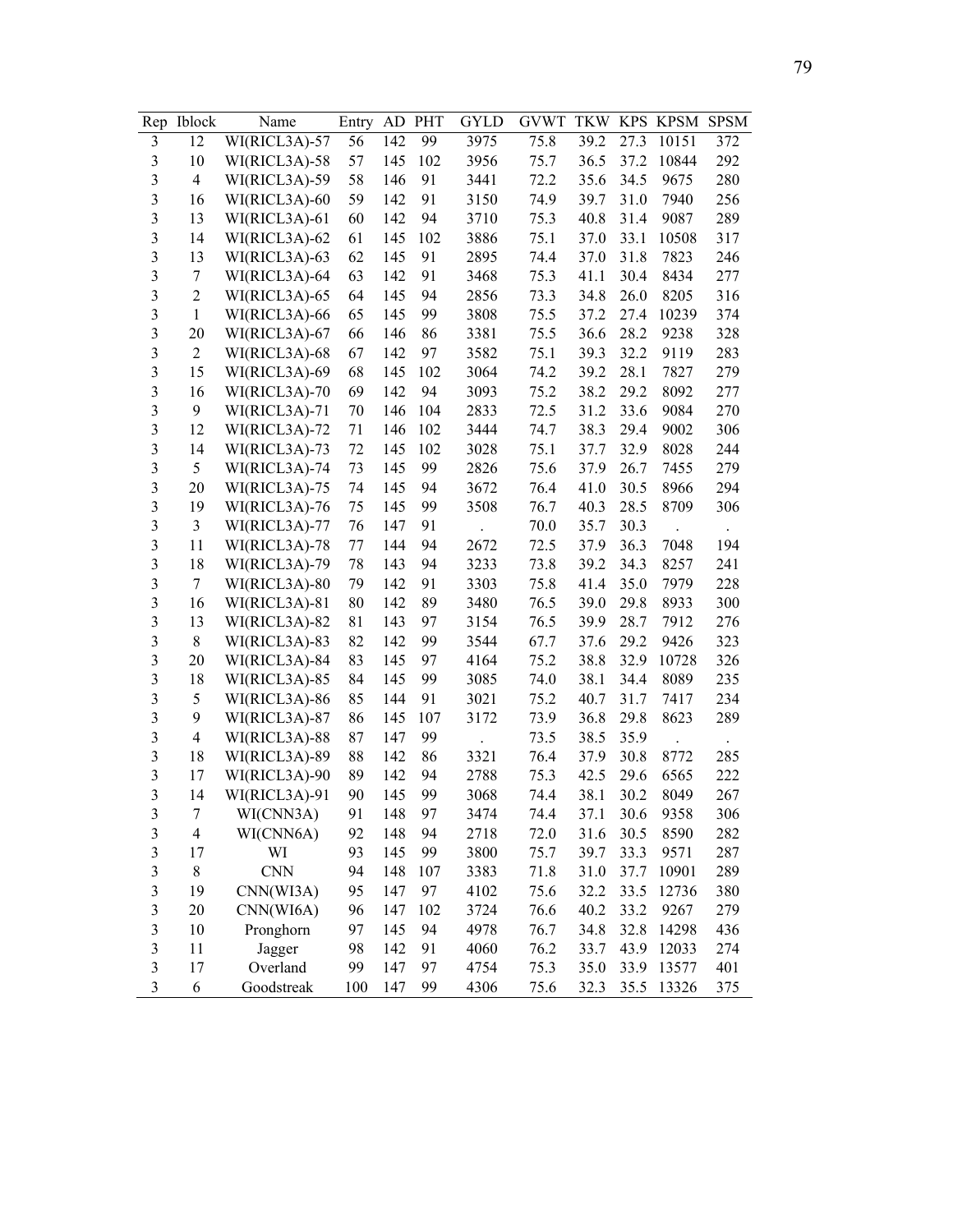Appendix 10. Field dataset for anthesis date (AD), plant height (PHT), grain yield (GYLD), grain volume weight (GVW), 1000-kernel weight (TKW), kernels per spike (KPS), kernels per square meter (KPSM), and spikes per square meter (SPSM), evaluated in WI(RICLs-3A) mapping population at North Platte, NE during 2009 cropping season.

|              | Rep Iblock               | Name           | Entry                   |     | AD PHT  | <b>GYLD</b> | <b>GVWT</b> | TKW  |      | KPS KPSM        | <b>SPSM</b> |
|--------------|--------------------------|----------------|-------------------------|-----|---------|-------------|-------------|------|------|-----------------|-------------|
| 1            | 1                        | WI(RICL3A)-1   | $\mathbf{1}$            | 148 | 117     | 3638        | 72.7        | 35.4 | 25.1 | 10270           | 409         |
| 1            | $\mathbf{1}$             | WI(RICL3A)-2   | $\mathbf{1}$            |     | 91      | 3627        | 77.5        | 39.3 | 24.4 | 9218            | 378         |
| 1            | 1                        | WI(RICL3A)-3   | $\overline{c}$          | 148 | 119     | 3190        | 72.5        | 31.7 | 27.0 | 10062           | 373         |
| 1            | $\mathbf{1}$             | WI(RICL3A)-4   | $\overline{2}$          |     | 91      | 3280        | 76.5        | 36.2 | 24.7 | 9071            | 367         |
| 1            | $\mathbf{1}$             | WI(RICL3A)-5   | $\overline{\mathbf{3}}$ | 148 | 117     | 3566        | 74.0        | 36.0 | 25.2 | 9895            | 393         |
| 1            | 1                        | WI(RICL3A)-6   | $\overline{\mathbf{4}}$ | 148 | 117     | 3061        | 74.2        | 32.2 | 26.1 | 9501            | 364         |
| 1            | 1                        | $WI(RICL3A)-7$ | 5                       | 149 | 127     | 3181        | 72.5        | 31.0 | 28.0 | 10260           | 366         |
| $\mathbf{1}$ | $\overline{c}$           | $WI(RICL3A)-8$ | 6                       | 148 | 124     | 3258        | 72.4        | 29.0 | 23.1 | 11251           | 487         |
| 1            | $\sqrt{2}$               | WI(RICL3A)-9   | 7                       | 147 | 117     | 3485        | 73.8        | 33.5 | 22.8 | 10414           | 457         |
| $\mathbf{1}$ | $\mathbf{2}$             | WI(RICL3A)-10  | 8                       | 147 | 117     | 3319        | 74.6        | 33.9 | 25.9 | 9781            | 378         |
| 1            | $\mathbf{2}$             | WI(RICL3A)-11  | 9                       | 149 | 127     | 3331        | 74.4        | 32.9 | 22.2 | 10116           | 456         |
| 1            | $\overline{2}$           | WI(RICL3A)-12  | 10                      | 146 | 117     | 3292        | 74.3        | 33.1 | 23.9 | 9947            | 416         |
| 1            | $\mathfrak{Z}$           | WI(RICL3A)-13  | 11                      | 147 | 119     | 3736        | 74.0        | 32.5 | 21.9 | 11507           | 525         |
| 1            | $\mathfrak{Z}$           | WI(RICL3A)-14  | 12                      | 147 | 112     | 3627        | 74.8        | 35.8 | 22.2 | 10142           | 457         |
| 1            | $\mathfrak{Z}$           | WI(RICL3A)-15  | 13                      | 147 | 109     | 3024        | 73.6        | 34.6 | 24.1 | 8748            | 363         |
| $\mathbf{1}$ | $\mathfrak{Z}$           | WI(RICL3A)-16  | 14                      | 148 | 119     | 3426        | 74.2        | 33.8 | 25.6 | 10128           | 396         |
| 1            | $\mathfrak{Z}$           | WI(RICL3A)-17  | 15                      | 145 | 112     | 3293        | 74.7        | 35.8 | 22.8 | 9189            | 403         |
| 1            | $\overline{\mathcal{A}}$ | WI(RICL3A)-18  | 16                      | 147 | 122     | 3188        | 73.4        | 33.0 | 24.5 | 9666            | 395         |
| $\mathbf{1}$ | 4                        | WI(RICL3A)-19  | 17                      | 147 | 114     | 3076        | 75.1        | 34.1 | 23.5 | 9026            | 384         |
| 1            | 4                        | WI(RICL3A)-20  | 18                      | 149 | 122     | 3182        | 74.4        | 36.6 | 22.4 | 8693            | 388         |
| $\mathbf{1}$ | 4                        | WI(RICL3A)-21  | 19                      | 147 | 117     | 3273        | 74.9        | 31.5 | 24.2 | 10380           | 429         |
| $\mathbf{1}$ | 4                        | WI(RICL3A)-22  | 20                      | 146 | 109     | 3372        | 74.7        | 35.3 | 20.0 | 9553            | 478         |
| $\mathbf{1}$ | 5                        | WI(RICL3A)-23  | 21                      | 148 | 119     | 3415        | 74.0        | 34.2 | 22.1 | 9983            | 452         |
| $\mathbf{1}$ | 5                        | WI(RICL3A)-25  | 22                      | 145 | 117     | 2946        | 74.9        | 34.3 | 22.6 | 8601            | 381         |
| $\mathbf{1}$ | 5                        | WI(RICL3A)-26  | 23                      | 146 | 117     | 2973        |             | 34.9 | 26.1 | 8517            | 326         |
| $\mathbf{1}$ | 5                        | WI(RICL3A)-27  | 24                      | 147 | 122     | 3251        | 75.7        | 33.2 | 21.4 | 9786            | 457         |
| $\mathbf{1}$ | 5                        | WI(RICL3A)-28  | 25                      | 148 | 117     | 2760        | 75.2        | 35.1 | 21.0 | 7865            | 375         |
| $\mathbf{1}$ | 6                        | WI(RICL3A)-29  | 26                      | 147 | 114     | 3092        | 73.0        | 32.8 | 23.0 | 9420            | 410         |
| 1            | 6                        | WI(RICL3A)-30  | 27                      | 146 | 112     | 2633        | 73.8        | 34.1 | 25.1 | 7730            | 308         |
| 1            | 6                        | WI(RICL3A)-31  | 28                      | 146 | 117     | 4022        | 74.6        | 34.5 | 22.4 | 11670           | 521         |
| 1            | 6                        | WI(RICL3A)-32  | 29                      | 147 | 112     | 2954        | 74.6        | 33.1 | 24.9 | 8917            | 358         |
| 1            | 6                        | WI(RICL3A)-33  | 30                      | 148 | 112     | 3326        | 75.1        | 32.5 | 22.7 | 10245           | 451         |
| $\mathbf{1}$ | 7                        | WI(RICL3A)-34  | 31                      | 148 | 119     | 4063        | 73.9        |      |      |                 |             |
| $\mathbf{1}$ | 7                        | WI(RICL3A)-35  | 32                      | 147 | 112     | 3752        | 75.7        | 36.2 | 20.3 | 10363           | 510         |
| 1            | $\boldsymbol{7}$         | WI(RICL3A)-36  | 33                      | 148 | 122     | 3583        | 73.8        | 34.4 | 20.5 | 10418           | 508         |
| $\mathbf{1}$ | $\boldsymbol{7}$         | WI(RICL3A)-37  | 34                      |     | 148 119 | 3625        | 73.9        |      |      | 33.9 24.6 10693 | 435         |
| 1            | 7                        | WI(RICL3A)-38  | 35                      | 148 | 119     | 3368        | 74.0        | 32.1 | 21.7 | 10484           | 483         |
| $\mathbf{1}$ | $\,$ $\,$                | WI(RICL3A)-39  | 36                      | 147 | 117     | 3760        | 73.6        | 33.5 | 24.3 | 11237           | 462         |
| $\mathbf{1}$ | $\,$ $\,$                | WI(RICL3A)-40  | 37                      | 147 | 119     | 3302        | 74.6        | 34.7 | 24.6 | 9523            | 387         |
| $\mathbf{1}$ | 8                        | WI(RICL3A)-41  | 38                      | 147 | 109     | 3464        | 75.3        | 37.1 | 22.8 | 9346            | 410         |
| $\mathbf{1}$ | 8                        | WI(RICL3A)-42  | 39                      | 147 | 114     | 2779        | 74.2        | 26.8 | 25.5 | 10377           | 407         |
| $\mathbf{1}$ | $\,$ $\,$                | WI(RICL3A)-43  | 40                      | 147 | 117     | 4029        | 74.0        | 34.5 | 23.2 | 11683           | 504         |
| $\mathbf{1}$ | 9                        | WI(RICL3A)-44  | 41                      | 147 | 114     | 4021        | 75.1        | 32.1 | 19.4 | 12522           | 645         |
| $\mathbf{1}$ | 9                        | WI(RICL3A)-45  | 42                      | 148 | 124     | 4321        | 73.9        | 34.0 | 23.1 | 12715           | 550         |
| $\mathbf{1}$ | 9                        | WI(RICL3A)-46  | 43                      | 148 | 124     | 3863        | 72.0        | 34.6 | 21.1 | 11167           | 529         |
| $\mathbf{1}$ | 9                        | WI(RICL3A)-47  | 44                      | 147 | 114     | 4071        | 74.2        | 33.1 | 23.6 | 12286           | 521         |
| $\mathbf{1}$ | 9                        | WI(RICL3A)-48  | 45                      | 148 | 122     | 3683        | 73.9        | 36.4 |      | 24.2 10116      | 418         |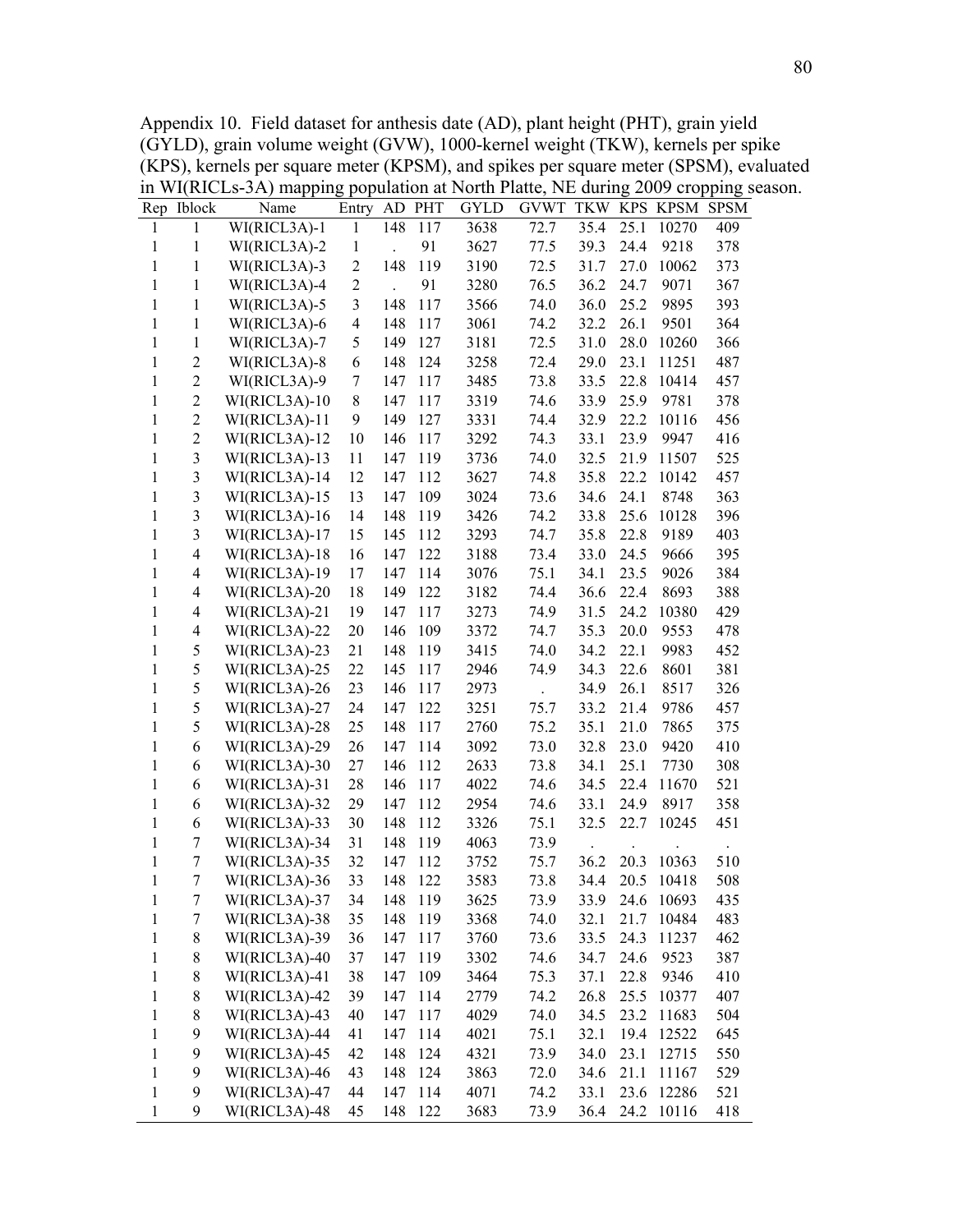| Rep          | <b>Iblock</b> | Name          | Entry | AD  | <b>PHT</b> | GYLD | <b>GVWT</b> | <b>TKW</b> | <b>KPS</b> | KPSM  | <b>SPSM</b> |
|--------------|---------------|---------------|-------|-----|------------|------|-------------|------------|------------|-------|-------------|
| 1            | 10            | WI(RICL3A)-49 | 46    | 148 | 119        | 4240 | 75.2        | 31.5       | 23.6       | 13468 | 571         |
| 1            | 10            | WI(RICL3A)-50 | 47    | 147 | 112        | 3986 | 73.5        | 34.3       | 21.4       | 11639 | 544         |
| $\mathbf{1}$ | 10            | WI(RICL3A)-51 | 48    | 147 | 122        | 4390 | 73.3        | 34.8       | 24.8       | 12616 | 509         |
| 1            | 10            | WI(RICL3A)-52 | 49    | 148 | 117        | 4136 | 74.2        | 32.7       | 18.7       | 12639 | 676         |
| $\mathbf{1}$ | 10            | WI(RICL3A)-53 | 50    | 147 | 117        | 4559 | 74.6        | 34.2       | 27.5       | 13324 | 485         |
| $\mathbf{1}$ | 11            | WI(RICL3A)-54 | 51    | 147 | 119        | 4409 | 74.8        | 31.4       | 25.8       | 14062 | 545         |
| $\mathbf{1}$ | 11            | WI(RICL3A)-55 | 52    | 149 | 130        | 3767 | 73.0        | 35.5       | 23.0       | 10606 | 461         |
| 1            | 11            | WI(RICL3A)-56 | 53    | 148 | 122        | 3983 | 73.1        | 30.8       | 26.7       | 12921 | 484         |
| $\mathbf{1}$ | 11            | WI(RICL3A)-57 | 54    | 149 | 122        | 4486 | 76.2        | 32.7       | 23.4       | 13723 | 586         |
| $\mathbf{1}$ | 11            | WI(RICL3A)-58 | 55    | 149 | 119        | 4098 | 73.0        | 33.3       | 24.6       | 12294 | 500         |
| 1            | 12            | WI(RICL3A)-59 | 56    | 146 | 112        | 4117 | 74.8        | 36.1       | 25.4       | 11417 | 449         |
| 1            | 12            | WI(RICL3A)-60 | 57    | 149 | 124        | 3610 | 73.5        | 27.2       | 26.2       | 13283 | 507         |
| 1            | 12            | WI(RICL3A)-61 | 58    | 148 | 114        | 4102 | 74.7        | 33.8       | 23.1       | 12132 | 525         |
| 1            | 12            | WI(RICL3A)-62 | 59    | 147 | 114        | 4025 | 74.3        | 35.4       | 24.4       | 11380 | 466         |
| 1            | 12            | WI(RICL3A)-63 | 60    | 147 | 119        | 3667 | 74.0        | 32.6       | 28.4       | 11236 | 396         |
| 1            | 13            | WI(RICL3A)-64 | 61    | 148 | 119        | 3725 | 73.8        | 30.7       | 23.3       | 12123 | 520         |
| 1            | 13            | WI(RICL3A)-65 | 62    | 148 | 124        | 3797 | 73.4        | 30.7       | 26.5       | 12378 | 467         |
| 1            | 13            | WI(RICL3A)-66 | 63    | 146 | 109        | 3863 | 74.4        | 35.4       | 26.0       | 10916 | 420         |
| 1            | 13            | WI(RICL3A)-67 | 64    | 148 | 119        | 3551 | 74.3        | 33.4       | 24.2       | 10649 | 440         |
| 1            | 13            | WI(RICL3A)-68 | 65    | 148 | 114        | 4132 | 74.3        | 31.8       | 25.1       | 13012 | 518         |
| 1            | 14            | WI(RICL3A)-69 | 66    | 146 | 114        | 3990 | 74.8        | 29.6       | 23.4       | 13491 | 577         |
| $\mathbf{1}$ | 14            | WI(RICL3A)-70 | 67    | 146 | 114        | 3760 | 74.3        | 30.1       | 20.9       | 12514 | 599         |
| $\mathbf{1}$ | 14            | WI(RICL3A)-71 | 68    | 148 | 122        | 3453 | 73.1        | 35.2       | 21.9       | 9808  | 448         |
| $\mathbf{1}$ | 14            | WI(RICL3A)-72 | 69    | 146 | 114        | 3626 | 74.8        | 32.6       | 21.1       | 11137 | 528         |
| 1            | 14            | WI(RICL3A)-73 | 70    | 147 | 127        | 3367 | 73.9        | 34.9       | 23.8       | 9655  | 406         |
| 1            | 15            | WI(RICL3A)-74 | 71    | 147 | 124        | 3506 | 74.9        | 35.6       | 22.6       | 9844  | 436         |
| $\mathbf{1}$ | 15            | WI(RICL3A)-75 | 72    | 147 | 124        | 3419 | 74.4        | 35.6       | 25.9       | 9606  | 371         |
| 1            | 15            | WI(RICL3A)-76 | 73    | 147 | 122        | 3879 | 74.7        | 32.8       | 23.1       | 11820 | 512         |
| 1            | 15            | WI(RICL3A)-77 | 74    | 147 | 119        | 3947 | 75.7        | 35.3       | 22.1       | 11182 | 506         |
| 1            | 15            | WI(RICL3A)-78 | 75    | 148 | 122        | 3567 | 75.2        | 33.3       | 25.9       | 10717 | 414         |
| 1            | 16            | WI(RICL3A)-79 | 76    | 148 | 114        | 3494 | 74.8        | 30.4       | 23.9       | 11485 | 481         |
| 1            | 16            | WI(RICL3A)-80 | 77    | 148 | 112        | 2366 | 71.7        | 33.3       | 25.6       | 7108  | 278         |
| $\mathbf{1}$ | 16            | WI(RICL3A)-81 | 78    | 146 | 119        | 3324 | 74.6        | 35.1       | 23.7       | 9480  | 400         |
| 1            | 16            | WI(RICL3A)-82 | 79    | 146 | 112        | 3684 | 76.4        | 34.7       | 23.4       | 10617 | 454         |
| 1            | 16            | WI(RICL3A)-83 | 80    | 146 | 107        | 3246 | 74.6        | 35.7       | 22.3       | 9081  | 407         |
| $\mathbf{1}$ | 17            | WI(RICL3A)-84 | 81    | 146 | 109        | 3180 | 75.5        | 35.5       | 22.2       | 8969  | 404         |
| $\mathbf{1}$ | 17            | WI(RICL3A)-85 | 82    | 145 | 114        | 2956 | 74.9        | 36.7       | 23.7       | 8054  | 340         |
| $\mathbf{1}$ | 17            | WI(RICL3A)-86 | 83    | 147 | 119        | 3185 | 74.7        | 30.7       | 21.7       | 10378 | 478         |
| $\mathbf{1}$ | 17            | WI(RICL3A)-87 | 84    | 147 | 117        | 3624 | 75.6        | 33.8       | 22.6       | 10721 | 474         |
| $\mathbf{1}$ | 17            | WI(RICL3A)-88 | 85    | 146 | 112        | 3114 | 76.4        | 30.4       | 23.2       | 10247 | 442         |
| $\mathbf{1}$ | 18            | WI(RICL3A)-89 | 86    | 147 | 124        | 3041 | 73.5        | 34.7       | 24.4       | 8772  | 360         |
| $\mathbf{1}$ | 18            | WI(RICL3A)-90 | 87    | 148 | 117        | 2926 | 74.3        | 34.6       | 22.2       | 8457  | 381         |
| $\mathbf{1}$ | 18            | WI(RICL3A)-91 | 88    | 145 | 112        | 2594 | 75.5        | 30.2       | 21.5       | 8592  | 400         |
| $\mathbf{1}$ | 18            | WI(CNN3A)     | 89    | 146 | 114        | 3025 | 76.4        | 39.6       | 22.0       | 7640  | 347         |
| $\mathbf{1}$ | 18            | WI(CNN6A)     | 90    | 147 | 117        | 3066 | 75.8        | 32.9       | 23.2       | 9311  | 401         |
| $\,1$        | 19            | WI            | 91    | 148 | 122        | 3058 | 75.3        | 37.2       | 21.1       | 8230  | 390         |
| $\mathbf{1}$ | 19            | <b>CNN</b>    | 92    | 148 | 112        | 2659 | 75.3        | 34.5       | 19.7       | 7715  | 392         |
| $\mathbf{1}$ | 19            | CNN(WI3A)     | 93    | 146 | 112        | 3186 | 75.7        | 35.0       | 22.3       | 9098  | 408         |
| $\mathbf{1}$ | 19            | CNN(WI6A)     | 94    | 150 | 119        | 3519 | 76.4        | 33.8       | 23.6       | 10407 | 441         |
| 1            | 19            | Pronghorn     | 95    | 149 | 114        | 3773 | 77.5        | 34.2       | 22.5       | 11025 | 490         |
| $\mathbf{1}$ | 20            | Jagger        | 96    | 148 | 119        | 3321 | 76.2        | 37.2       | 20.5       | 8936  | 436         |
| 1            | 20            | Overland      | 97    | 147 | 112        | 4346 | 77.0        | 32.7       | 26.0       | 13310 | 512         |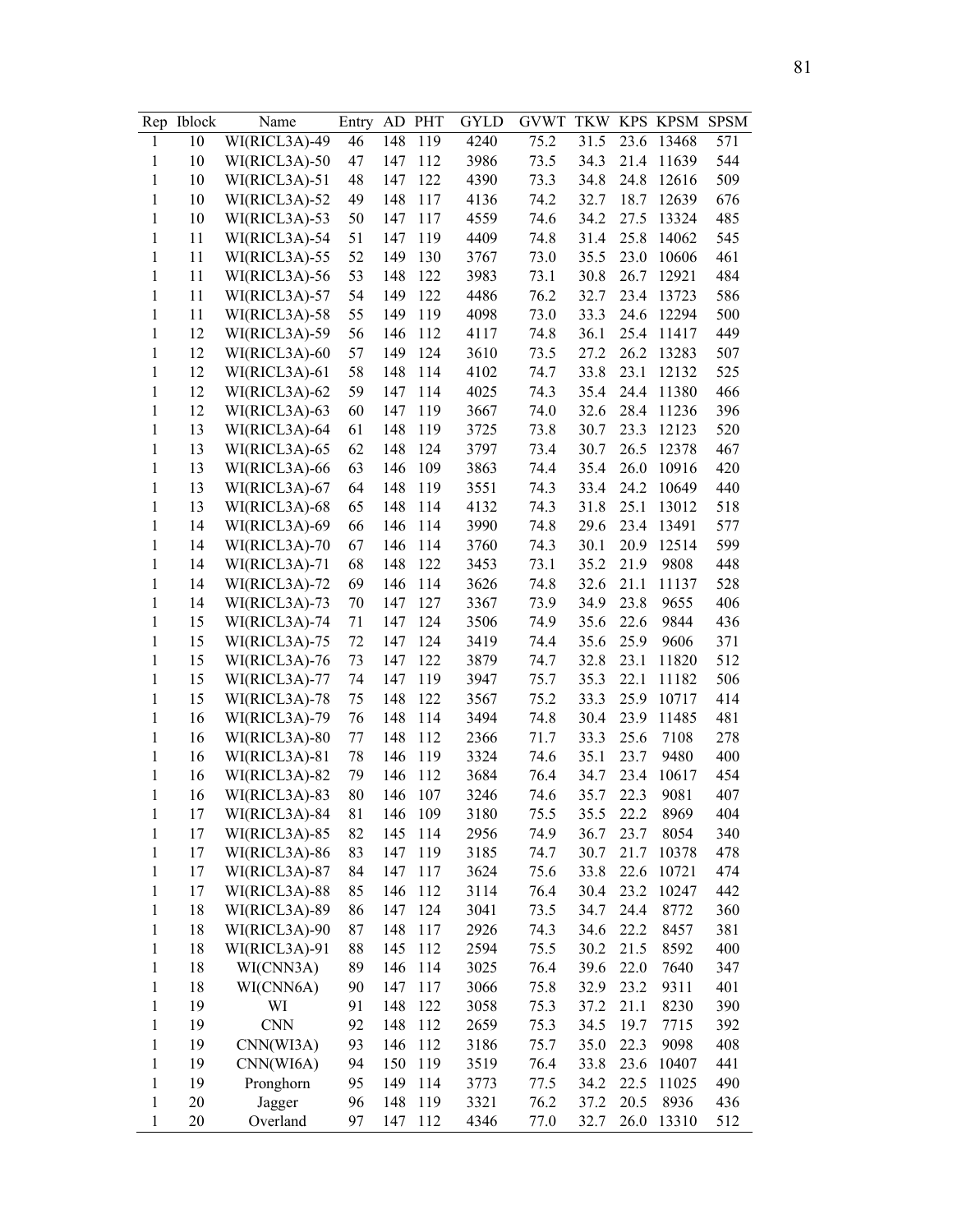| Rep                     | <b>Iblock</b>  | Name          | Entry                    | AD  | <b>PHT</b> | GYLD | <b>GVWT</b> | <b>TKW</b> | <b>KPS</b> | <b>KPSM</b> | <b>SPSM</b> |
|-------------------------|----------------|---------------|--------------------------|-----|------------|------|-------------|------------|------------|-------------|-------------|
| $\mathbf{1}$            | 20             | Goodstreak    | 98                       | 146 | 86         | 5483 | 75.6        | 33.3       | 30.3       | 16449       | 543         |
| 1                       | 20             | WI(RICL3A)-1  | 99                       | 148 | 91         | 5272 | 75.6        | 31.8       | 28.2       | 16593       | 588         |
| $\mathbf{1}$            | 20             | WI(RICL3A)-2  | 100                      | 149 | 112        | 4854 | 77.3        | 31.7       | 30.0       | 15311       | 510         |
| $\overline{c}$          | 15             | WI(RICL3A)-3  | $\mathbf{1}$             | 149 | 119        | 3805 | 74.3        | 33.3       | 23.0       | 11425       | 497         |
| $\overline{2}$          | $\overline{2}$ | WI(RICL3A)-4  | $\overline{2}$           | 147 | 122        | 3107 | 75.3        | 33.4       | 24.4       | 9291        | 381         |
| $\overline{c}$          | $\mathbf{1}$   | WI(RICL3A)-5  | 3                        | 147 | 117        | 3450 | 75.3        | 35.0       | 23.0       | 9845        | 428         |
| $\overline{c}$          | $\tau$         | WI(RICL3A)-6  | $\overline{\mathcal{A}}$ | 147 | 122        | 4162 | 75.2        | 30.7       | 21.6       | 13560       | 628         |
| $\overline{c}$          | 10             | WI(RICL3A)-7  | 5                        | 147 | 122        | 3302 | 74.6        | 30.9       | 22.1       | 10686       | 484         |
| $\overline{2}$          | 18             | WI(RICL3A)-8  | 6                        | 147 | 117        | 3482 | 75.3        | 34.1       | 25.9       | 10202       | 394         |
| $\overline{2}$          | $\overline{2}$ | WI(RICL3A)-9  | 7                        | 147 | 119        | 3486 | 74.2        | 35.7       | 26.7       | 9777        | 366         |
| $\overline{c}$          | 14             | WI(RICL3A)-10 | 8                        | 148 | 117        | 3539 | 74.4        | 29.1       | 20.9       | 12167       | 582         |
| $\overline{c}$          | $\overline{4}$ | WI(RICL3A)-11 | 9                        | 149 | 122        | 3288 | 72.4        | 28.6       | 21.5       | 11496       | 535         |
| $\overline{c}$          | 16             | WI(RICL3A)-12 | 10                       | 147 | 117        | 3334 | 73.8        | 29.7       | 20.4       | 11224       | 550         |
| $\overline{c}$          | $\mathbf{1}$   | WI(RICL3A)-13 | 11                       | 147 | 117        | 3569 | 74.9        | 31.6       | 21.6       | 11286       | 522         |
| $\overline{c}$          | $\overline{4}$ | WI(RICL3A)-14 | 12                       | 148 | 117        | 3473 | 73.6        | 32.8       | 21.0       | 10585       | 504         |
| $\overline{2}$          | 20             | WI(RICL3A)-15 | 13                       | 147 | 117        | 3279 | 74.9        | 31.8       | 20.4       | 10323       | 506         |
| $\overline{c}$          | 17             | WI(RICL3A)-16 | 14                       | 148 | 119        | 3532 | 73.3        | 30.9       | 23.7       | 11420       | 482         |
| $\overline{2}$          | 19             | WI(RICL3A)-17 | 15                       | 146 | 112        | 3289 | 75.3        | 31.1       | 25.7       | 10579       | 412         |
| $\overline{c}$          | 11             | WI(RICL3A)-18 | 16                       | 147 | 119        | 2842 | 74.7        | 31.3       | 24.9       | 9083        | 365         |
| $\overline{c}$          | $8\,$          | WI(RICL3A)-19 | 17                       | 147 | 117        | 3735 | 75.8        | 30.3       | 29.9       | 12340       | 413         |
| $\overline{c}$          | 18             | WI(RICL3A)-20 | 18                       | 149 | 124        | 3669 | 74.6        | 30.5       | 21.9       | 12045       | 550         |
| $\overline{2}$          | 13             | WI(RICL3A)-21 | 19                       | 147 | 117        | 3271 | 74.4        | 32.9       | 26.0       | 9947        | 383         |
| $\overline{c}$          | $\mathbf{1}$   | WI(RICL3A)-22 | 20                       | 145 | 112        | 3427 | 75.5        | 33.9       | 18.3       | 10115       | 553         |
| $\overline{c}$          | 18             | WI(RICL3A)-23 | 21                       | 148 | 127        | 3499 | 74.8        | 35.7       | 21.3       | 9793        | 460         |
| $\overline{c}$          | 6              | WI(RICL3A)-25 | 22                       | 146 | 122        | 3930 | 74.0        | 29.4       | 23.7       | 13382       | 565         |
| $\overline{c}$          | 19             | WI(RICL3A)-26 | 23                       | 146 | 117        | 3426 | 74.3        | 31.8       | 25.2       | 10764       | 427         |
| $\overline{2}$          | 12             | WI(RICL3A)-27 | 24                       | 147 | 124        | 3108 | 73.3        | 31.4       | 27.2       | 9886        | 363         |
| $\overline{c}$          | 5              | WI(RICL3A)-28 | 25                       | 149 | 124        | 3304 | 73.1        | 33.0       | 26.2       | 10020       | 382         |
| $\overline{c}$          | $\overline{4}$ | WI(RICL3A)-29 | 26                       | 148 | 122        | 3756 | 71.8        | 34.1       | 27.7       | 11022       | 398         |
| $\overline{c}$          | 10             | WI(RICL3A)-30 | 27                       | 146 | 109        | 2916 | 75.6        | 32.5       | 22.3       | 8969        | 402         |
| $\overline{c}$          | 6              | WI(RICL3A)-31 | 28                       | 146 | 119        | 4130 | 74.6        | 30.5       | 24.3       | 13563       | 558         |
| $\overline{c}$          | 11             | WI(RICL3A)-32 | 29                       | 147 | 117        | 3223 | 74.7        | 33.2       | 24.2       | 9702        | 401         |
| $\overline{c}$          | 17             | WI(RICL3A)-33 | 30                       | 149 | 114        | 3639 | 73.9        | 28.0       | 23.6       | 13011       | 551         |
| $\overline{c}$          | 11             | WI(RICL3A)-34 | 31                       | 148 | 122        | 3514 | 73.9        | 34.1       | 27.7       | 10300       | 372         |
| $\overline{2}$          | 3              | WI(RICL3A)-35 | 32                       | 148 | 119        | 3605 | 73.9        | 34.9       | 22.1       | 10319       | 467         |
| $\overline{\mathbf{c}}$ | $\overline{c}$ | WI(RICL3A)-36 | 33                       | 148 | 122        | 3536 | 74.6        | 31.0       | 24.1       | 11407       | 473         |
| $\overline{c}$          | 9              | WI(RICL3A)-37 | 34                       | 149 | 124        | 2892 | 72.4        | 27.2       | 24.3       | 10633       | 438         |
| $\overline{c}$          | 19             | WI(RICL3A)-38 | 35                       | 148 | 122        | 3033 | 72.7        | 31.4       | 25.3       | 9651        | 381         |
| $\overline{c}$          | 13             | WI(RICL3A)-39 | 36                       | 147 | 119        | 3317 | 74.2        | 32.0       | 22.1       | 10369       | 469         |
| $\overline{c}$          | 19             | WI(RICL3A)-40 | 37                       | 147 | 124        | 2943 | 72.5        | 29.3       | 22.6       | 10047       | 445         |
| $\overline{c}$          | 10             | WI(RICL3A)-41 | 38                       | 147 | 112        | 3040 | 75.2        | 32.4       | 22.8       | 9391        | 412         |
| $\overline{c}$          | $\tau$         | WI(RICL3A)-42 | 39                       | 148 | 119        | 3013 | 74.7        | 27.6       | 24.5       | 10902       | 445         |
| $\overline{c}$          | 14             | WI(RICL3A)-43 | 40                       | 147 | 122        | 3600 | 74.6        | 31.3       | 22.0       | 11494       | 522         |
| $\overline{c}$          | 10             | WI(RICL3A)-44 | 41                       | 147 | 112        | 3098 | 74.6        | 29.9       | 24.3       | 10354       | 426         |
| $\overline{c}$          | 18             | WI(RICL3A)-45 | 42                       | 148 | 119        | 3286 | 74.0        | 27.9       | 20.8       | 11763       | 566         |
| $\overline{c}$          | 5              | WI(RICL3A)-46 | 43                       | 149 | 119        | 3374 | 72.4        | 31.1       | 24.7       | 10866       | 440         |
| $\overline{c}$          | $\mathfrak{Z}$ | WI(RICL3A)-47 | 44                       | 148 | 117        | 3717 | 74.9        | 30.8       | 22.1       | 12062       | 546         |
| $\overline{c}$          | 20             | WI(RICL3A)-48 | 45                       | 148 | 119        | 3489 | 74.9        | 31.9       | 24.9       | 10941       | 439         |
| $\overline{c}$          | 20             | WI(RICL3A)-49 | 46                       | 147 | 122        | 3252 | 74.4        | 33.4       | 23.4       | 9745        | 416         |
| $\overline{c}$          | 16             | WI(RICL3A)-50 | 47                       | 147 | 117        | 3814 | 75.1        | 32.7       | 22.5       | 11675       | 519         |
| $\overline{c}$          | 13             | WI(RICL3A)-51 | 48                       | 148 | 122        | 3235 | 74.0        | 32.1       | 24.8       | 10078       | 406         |
| $\overline{c}$          | 6              | WI(RICL3A)-52 | 49                       | 147 | 117        | 3484 | 74.4        | 32.1       | 23.5       | 10859       | 462         |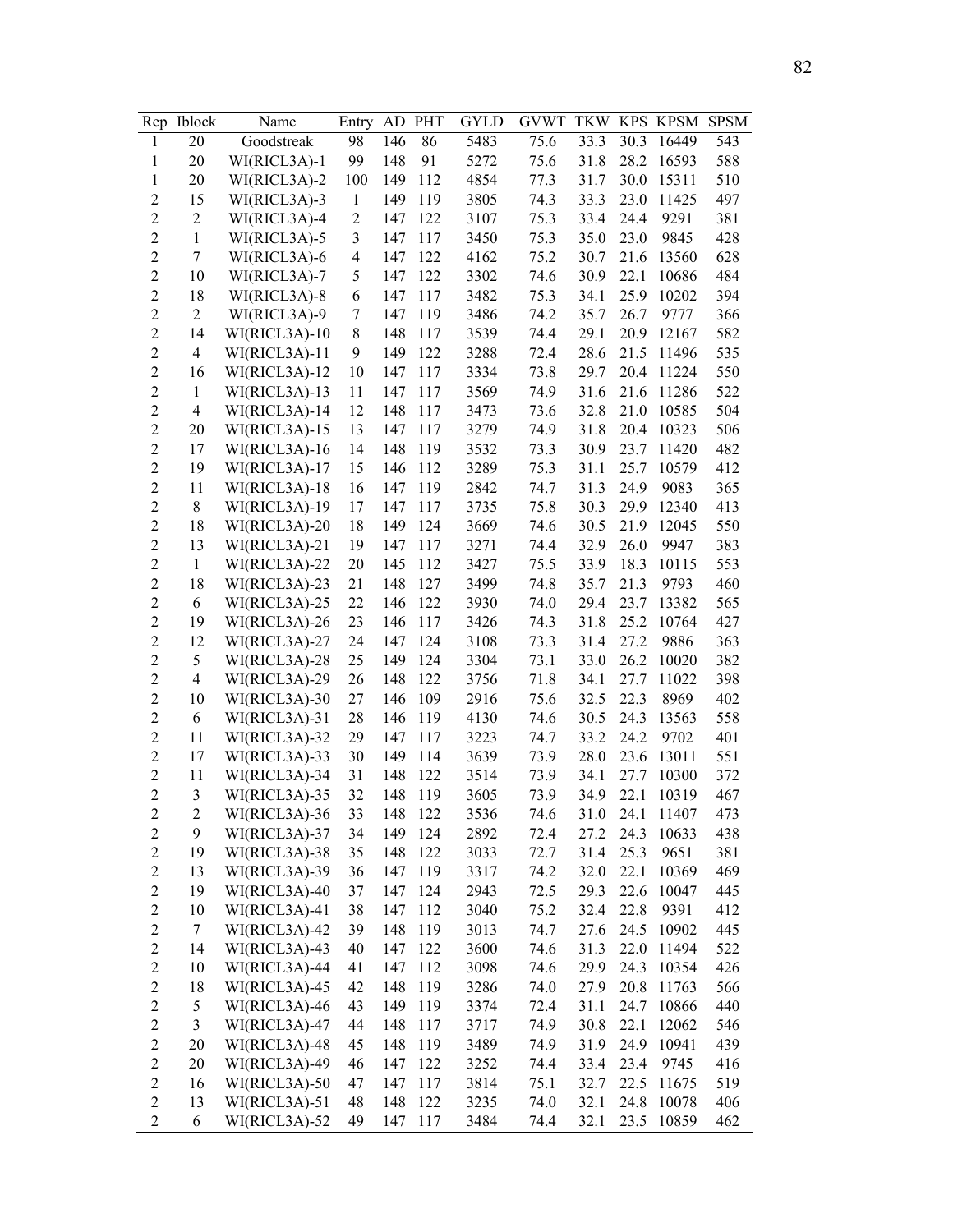| Rep                     | <b>Iblock</b>            | Name          | Entry        | AD  | <b>PHT</b> | GYLD | <b>GVWT</b> | <b>TKW</b> | <b>KPS</b> | KPSM       | <b>SPSM</b> |
|-------------------------|--------------------------|---------------|--------------|-----|------------|------|-------------|------------|------------|------------|-------------|
| $\overline{2}$          | 15                       | WI(RICL3A)-53 | 50           | 147 | 122        | 4024 | 73.5        | 29.5       | 25.8       | 13642      | 529         |
| $\overline{2}$          | 20                       | WI(RICL3A)-54 | 51           | 148 | 119        | 3632 | 75.2        | 32.6       | 25.9       | 11132      | 430         |
| $\overline{c}$          | 8                        | WI(RICL3A)-55 | 52           | 151 | 124        | 2778 | 73.5        | 31.3       | 25.6       | 8878       | 347         |
| $\overline{c}$          | 12                       | WI(RICL3A)-56 | 53           | 147 | 117        | 3195 | 73.5        | 28.2       | 27.4       | 11326      | 413         |
| $\overline{2}$          | 14                       | WI(RICL3A)-57 | 54           | 147 | 117        | 3634 | 74.4        | 30.0       | 24.4       | 12129      | 497         |
| $\overline{c}$          | $\overline{c}$           | WI(RICL3A)-58 | 55           | 148 | 124        | 3793 | 77.4        | 32.5       | 23.3       | 11658      | 500         |
| $\overline{c}$          | $\overline{3}$           | WI(RICL3A)-59 | 56           | 146 | 117        | 3354 | 74.7        | 31.6       | 21.4       | 10619      | 496         |
| $\overline{c}$          | 14                       | WI(RICL3A)-60 | 57           | 148 | 124        | 3287 | 72.6        | 26.2       | 25.4       | 12554      | 494         |
| $\overline{2}$          | $\mathbf{1}$             | WI(RICL3A)-61 | 58           | 147 | 114        | 3035 | 74.9        | 35.8       | 26.8       | 8481       | 316         |
| $\overline{2}$          | 9                        | WI(RICL3A)-62 | 59           | 147 | 122        | 3602 | 74.8        | 32.0       | 24.8       | 11263      | 454         |
| $\overline{c}$          | 6                        | WI(RICL3A)-63 | 60           | 146 | 119        | 4093 | 74.2        | 28.9       | 25.0       | 14172      | 567         |
| $\overline{c}$          | 7                        | WI(RICL3A)-64 | 61           | 147 | 119        | 3548 | 74.9        | 28.7       | 24.8       | 12375      | 499         |
| $\overline{c}$          | $\overline{4}$           | WI(RICL3A)-65 | 62           | 148 | 119        | 3213 | 72.1        | 30.7       | 26.8       | 10474      | 391         |
| $\overline{2}$          | 20                       | WI(RICL3A)-66 | 63           | 146 | 114        | 3539 | 76.4        | 31.3       | 24.0       | 11294      | 471         |
| $\overline{c}$          | 5                        | WI(RICL3A)-67 | 64           | 148 | 117        | 3574 | 73.6        | 30.0       | 26.5       | 11928      | 450         |
| $\overline{2}$          | 9                        | WI(RICL3A)-68 | 65           | 147 | 109        | 3396 | 74.2        | 30.7       | 24.9       | 11067      | 444         |
| $\overline{c}$          | 7                        | WI(RICL3A)-69 | 66           | 146 | 109        | 3912 | 74.9        | 30.9       | 20.3       | 12667      | 624         |
| $\overline{2}$          | $\mathbf{1}$             | WI(RICL3A)-70 | 67           | 145 | 114        | 3407 | 75.1        | 34.4       | 23.1       | 9912       | 429         |
| $\overline{c}$          | 12                       | WI(RICL3A)-71 | 68           | 147 | 122        | 2789 | 73.8        | 29.0       | 20.7       | 9606       | 464         |
| $\overline{c}$          | 11                       | WI(RICL3A)-72 | 69           | 146 | 114        | 3159 | 74.0        | 30.0       | 19.1       | 10530      | 551         |
| $\overline{c}$          | 16                       | WI(RICL3A)-73 | 70           | 148 | 122        | 3351 | 70.8        | 31.4       | 27.6       | 10678      | 387         |
| $\overline{2}$          | 17                       | WI(RICL3A)-74 | 71           | 148 | 124        | 3236 | 72.7        | 33.8       | 26.3       | 9573       | 364         |
| $\overline{c}$          | $\overline{2}$           | WI(RICL3A)-75 | 72           | 147 | 124        | 3855 | 74.3        | 34.6       | 27.5       | 11136      | 405         |
| $\overline{c}$          | 13                       | WI(RICL3A)-76 | 73           | 147 | 114        | 3544 | 74.2        | 32.8       | 23.5       | 10803      | 460         |
| $\overline{c}$          | 5                        | WI(RICL3A)-77 | 74           | 148 | 117        | 4081 | 74.6        | 33.5       | 23.7       | 12166      | 513         |
| $\overline{c}$          | 16                       | WI(RICL3A)-78 | 75           | 148 | 122        | 3718 | 74.3        | 27.3       | 22.2       | 13599      | 613         |
| $\overline{2}$          | 7                        | WI(RICL3A)-79 | 76           | 148 | 117        | 3738 | 75.2        | 30.9       | 23.5       | 12083      | 514         |
| $\overline{c}$          | 6                        | WI(RICL3A)-80 | 77           | 147 | 117        | 3348 | 72.4        | 32.5       | 20.2       | 10309      | 510         |
| $\overline{c}$          | 8                        | WI(RICL3A)-81 | 78           | 146 | 117        | 3416 | 74.6        | 32.2       | 21.8       | 10607      | 487         |
| $\overline{c}$          | 3                        | WI(RICL3A)-82 | 79           | 147 | 117        | 3489 | 75.3        | 35.2       | 24.0       | 9911       | 413         |
| $\overline{c}$          | 17                       | WI(RICL3A)-83 | 80           | 147 | 112        | 2710 | 73.5        | 28.3       | 24.3       | 9571       | 394         |
| $\overline{c}$          | 8                        | WI(RICL3A)-84 | 81           | 146 | 109        | 3326 | 75.7        | 39.0       | 21.2       | 8536       | 403         |
| $\overline{c}$          | 19                       | WI(RICL3A)-85 | 82           | 146 | 117        | 3426 | 74.7        | 27.8       | 22.5       | 12312      | 547         |
| $\overline{c}$          | 9                        | WI(RICL3A)-86 | 83           | 147 | 112        | 3716 | 74.4        | 31.6       | 25.3       | 11752      | 465         |
| $\overline{2}$          | 10                       | WI(RICL3A)-87 | 84           | 148 | 112        | 2760 | 75.6        | 32.4       | 22.8       | 8516       | 374         |
| $\overline{\mathbf{c}}$ | 16                       | WI(RICL3A)-88 | 85           | 147 | 117        | 3929 | 72.5        | 28.1       | 23.0       | 13968      | 607         |
| $\overline{c}$          | 3                        | WI(RICL3A)-89 | 86           | 148 | 130        | 3256 | 74.3        | 35.1       | 21.4       | 9289       | 434         |
| $\overline{c}$          | 12                       | WI(RICL3A)-90 | 87           | 147 | 112        | 2907 | 72.0        | 28.9       | 24.7       | 10056      | 407         |
| $\overline{c}$          | 15                       | WI(RICL3A)-91 | 88           | 146 | 114        | 2851 | 74.3        | 30.5       | 20.7       | 9339       | 451         |
| $\overline{c}$          | 13                       | WI(CNN3A)     | 89           | 146 | 117        | 2982 | 74.0        | 29.9       | 23.1       | 9969       | 432         |
| $\overline{c}$          | $\overline{\mathcal{L}}$ | WI(CNN6A)     | 90           | 148 | 122        | 3536 | 74.3        | 32.2       | 22.0       | 10971      | 499         |
| $\overline{c}$          | 18                       | WI            | 91           | 149 | 124        | 2860 | 72.7        | 31.0       | 22.7       | 9234       | 407         |
| $\overline{c}$          | 9                        | <b>CNN</b>    | 92           | 149 | 117        | 3206 | 74.8        | 33.3       | 23.3       | 9637       | 414         |
| $\overline{c}$          | 17                       | CNN(WI3A)     | 93           | 145 | 114        | 3379 | 72.9        | 31.0       | 25.2       | 10917      | 433         |
| $\overline{c}$          | 12                       | CNN(WI6A)     | 94           | 148 | 117        | 3393 | 76.0        | 28.1       | 23.4       | 13485      | 576         |
| $\overline{c}$          | 15                       | Pronghorn     | 95           | 151 | 117        | 4205 | 74.8        | 31.2       | 27.2       | 13472      | 495         |
| $\overline{c}$          | 11                       | Jagger        | 96           | 148 | 122        | 3498 | 75.8        | 31.6       | 21.1       | 11065      | 524         |
| $\overline{c}$          | 14                       | Overland      | 97           | 148 | 114        | 4292 | 75.3        | 28.1       | 27.1       | 15265      | 563         |
| $\overline{c}$          | 8                        | Goodstreak    | 98           | 147 | 86         | 5171 | 76.4        | 45.4       | 23.8       | 11394      | 479         |
| $\overline{c}$          | 15                       | WI(RICL3A)-1  | 99           | 151 | 94         | 6004 | 74.7        | 27.6       | 32.5       | 21728      | 669         |
| $\overline{c}$          | 5                        | WI(RICL3A)-2  | 100          | 150 | 119        | 4888 | 74.9        | 28.8       | 29.4       | 16986      | 578         |
| $\overline{\mathbf{3}}$ | 19                       | WI(RICL3A)-3  | $\mathbf{1}$ | 148 | 122        | 4242 | 76.0        | 34.6       |            | 22.4 12261 | 547         |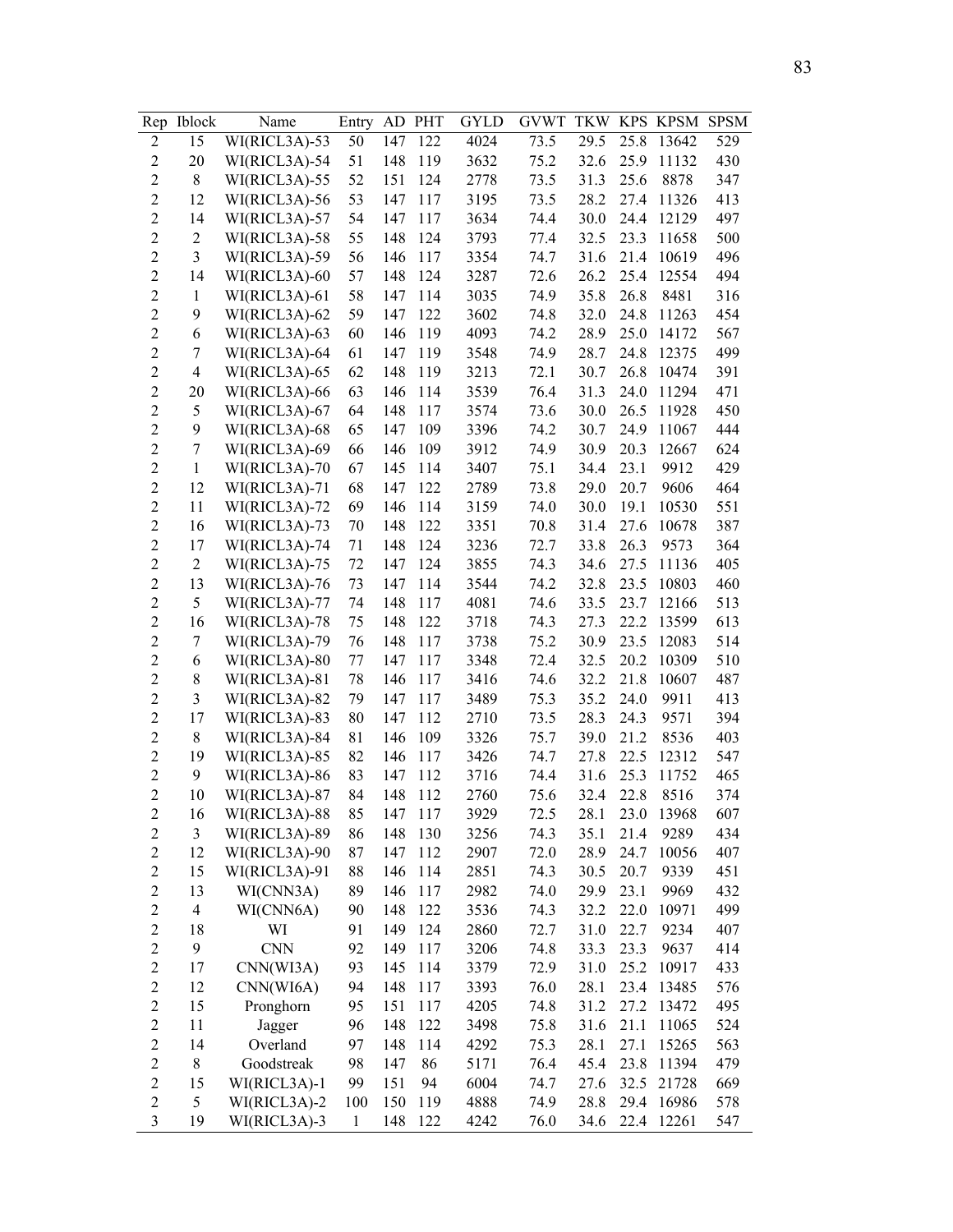| Rep                     | <b>Iblock</b>           | Name            | Entry                    | AD  | <b>PHT</b> | GYLD | <b>GVWT</b> | <b>TKW</b> | <b>KPS</b> | KPSM  | <b>SPSM</b> |
|-------------------------|-------------------------|-----------------|--------------------------|-----|------------|------|-------------|------------|------------|-------|-------------|
| 3                       | 3                       | WI(RICL3A)-4    | 2                        | 147 | 119        | 3413 | 73.6        | 32.7       | 27.7       | 10424 | 376         |
| 3                       | 5                       | WI(RICL3A)-5    | 3                        | 147 | 117        | 3575 | 74.8        | 31.6       | 23.0       | 11310 | 492         |
| $\overline{\mathbf{3}}$ | 6                       | WI(RICL3A)-6    | $\overline{\mathcal{A}}$ | 147 | 117        | 4059 | 76.0        | 31.5       | 23.6       | 12894 | 546         |
| 3                       | 9                       | WI(RICL3A)-7    | 5                        | 148 | 124        | 3300 | 71.1        | 32.1       | 22.4       | 10266 | 458         |
| 3                       | 19                      | WI(RICL3A)-8    | 6                        | 147 | 122        | 3866 | 76.1        | 33.9       | 22.4       | 11408 | 509         |
| 3                       | $\tau$                  | WI(RICL3A)-9    | 7                        | 147 | 124        | 3921 | 74.6        | 29.8       | 21.0       | 13174 | 627         |
| 3                       | 13                      | WI(RICL3A)-10   | 8                        | 147 | 112        | 3322 | 74.7        | 30.7       | 20.1       | 10820 | 538         |
| $\overline{\mathbf{3}}$ | 20                      | WI(RICL3A)-11   | 9                        | 150 | 122        | 2678 | 71.2        | 29.6       | 20.2       | 9062  | 449         |
| $\overline{\mathbf{3}}$ | $\mathbf{1}$            | WI(RICL3A)-12   | 10                       | 145 | 119        | 3725 | 75.7        | 30.8       | 21.1       | 12093 | 573         |
| $\overline{\mathbf{3}}$ | 7                       | WI(RICL3A)-13   | 11                       | 148 | 122        | 3617 | 73.8        | 26.9       | 24.7       | 13434 | 544         |
| $\overline{\mathbf{3}}$ | 4                       | WI(RICL3A)-14   | 12                       | 147 | 114        | 3341 | 75.7        | 30.6       | 22.3       | 10926 | 490         |
| $\overline{\mathbf{3}}$ | $\overline{\mathbf{3}}$ | $WI(RICL3A)-15$ | 13                       | 147 | 117        | 3066 | 74.9        | 28.9       | 24.9       | 10604 | 426         |
| $\overline{\mathbf{3}}$ | 14                      | WI(RICL3A)-16   | 14                       | 148 | 122        | 3430 | 73.5        | 33.1       | 22.7       | 10355 | 456         |
| $\overline{\mathbf{3}}$ | 6                       | WI(RICL3A)-17   | 15                       | 146 | 117        | 3866 | 74.7        | 24.8       | 27.4       | 15577 | 568         |
| $\overline{\mathbf{3}}$ | 8                       | WI(RICL3A)-18   | 16                       | 148 | 119        | 3401 | 72.6        | 29.2       | 21.6       | 11662 | 540         |
| $\overline{\mathbf{3}}$ | 6                       | WI(RICL3A)-19   | 17                       | 147 | 114        | 3281 | 73.6        | 31.6       | 25.6       | 10394 | 406         |
| $\overline{\mathbf{3}}$ | 9                       | WI(RICL3A)-20   | 18                       | 149 | 119        | 3536 | 74.2        | 31.3       | 23.0       | 11311 | 492         |
| $\overline{\mathbf{3}}$ | 16                      | WI(RICL3A)-21   | 19                       | 147 | 114        | 3435 | 75.1        | 36.3       | 20.6       | 9460  | 459         |
| 3                       | 12                      | WI(RICL3A)-22   | 20                       | 145 | 114        | 3389 | 74.8        | 29.5       | 21.9       | 11488 | 525         |
| 3                       | 15                      | WI(RICL3A)-23   | 21                       | 148 | 122        | 3232 | 75.1        | 35.8       | 19.7       | 9019  | 458         |
| 3                       | 20                      | WI(RICL3A)-25   | 22                       | 146 | 114        | 3296 | 74.3        | 34.7       | 26.2       | 9509  | 363         |
| 3                       | 8                       | WI(RICL3A)-26   | 23                       | 146 | 119        | 3258 | 72.9        | 29.5       | 27.9       | 11031 | 395         |
| $\overline{\mathbf{3}}$ | 10                      | WI(RICL3A)-27   | 24                       | 147 | 122        | 4089 | 75.7        | 37.8       | 26.8       | 10827 | 404         |
| 3                       | 17                      | WI(RICL3A)-28   | 25                       | 147 | 122        | 2989 | 74.2        | 36.1       | 22.0       | 8270  | 376         |
| $\overline{\mathbf{3}}$ | 17                      | WI(RICL3A)-29   | 26                       | 147 | 114        | 3141 | 73.3        | 30.8       | 20.6       | 10188 | 495         |
| $\overline{\mathbf{3}}$ | 18                      | WI(RICL3A)-30   | 27                       | 146 | 117        | 2998 | 75.2        | 30.1       | 21.6       | 9963  | 461         |
| $\overline{\mathbf{3}}$ | 19                      | WI(RICL3A)-31   | 28                       | 147 | 117        | 3748 | 73.0        | 28.5       | 21.6       | 13165 | 609         |
| $\overline{\mathbf{3}}$ | $\mathbf{2}$            | WI(RICL3A)-32   | 29                       | 147 | 117        | 3492 | 75.3        | 33.6       | 21.9       | 10391 | 474         |
| $\overline{\mathbf{3}}$ | 9                       | WI(RICL3A)-33   | 30                       | 148 | 117        | 3184 | 73.4        | 28.8       | 23.7       | 11048 | 466         |
| $\overline{\mathbf{3}}$ | 10                      | WI(RICL3A)-34   | 31                       | 147 | 124        | 3772 | 75.8        | 32.7       | 23.5       | 11527 | 491         |
| $\overline{3}$          | 14                      | WI(RICL3A)-35   | 32                       | 147 | 119        | 3271 | 76.2        | 35.4       | 21.7       | 9229  | 425         |
| $\overline{\mathbf{3}}$ | 16                      | WI(RICL3A)-36   | 33                       | 147 | 122        | 2726 | 72.6        | 33.3       | 19.7       | 8186  | 416         |
| $\overline{\mathbf{3}}$ | 20                      | WI(RICL3A)-37   | 34                       | 150 | 119        | 2732 | 72.1        | 29.0       | 25.4       | 9416  | 371         |
| $\overline{\mathbf{3}}$ | 11                      | WI(RICL3A)-38   | 35                       | 148 | 119        | 3333 | 74.4        | 29.0       | 27.5       | 11485 | 418         |
| 3                       | 14                      | WI(RICL3A)-39   | 36                       | 148 | 122        | 3324 | 74.3        | 30.1       | 20.5       | 11061 | 540         |
| 3                       | 4                       | WI(RICL3A)-40   | 37                       | 147 | 119        | 2936 | 74.0        | 31.2       | 22.7       | 9427  | 415         |
| $\mathfrak{Z}$          | 13                      | WI(RICL3A)-41   | 38                       | 146 | 117        | 2554 | 74.9        | 36.5       | 19.3       | 7001  | 363         |
| $\mathfrak{Z}$          | 20                      | WI(RICL3A)-42   | 39                       | 148 | 112        | 2678 | 70.9        | 33.0       | 22.3       | 8126  | 364         |
| $\mathfrak{Z}$          | $\overline{c}$          | WI(RICL3A)-43   | 40                       | 147 | 117        | 3302 | 74.8        | 31.9       | 21.3       | 10344 | 486         |
| $\mathfrak{Z}$          | $\,1$                   | WI(RICL3A)-44   | 41                       | 147 | 112        | 3316 | 74.6        | 30.5       | 22.1       | 10872 | 492         |
| $\mathfrak{Z}$          | 7                       | WI(RICL3A)-45   | 42                       | 148 | 124        | 3206 | 73.4        | 28.1       | 20.9       | 11396 | 545         |
| $\mathfrak{Z}$          | 14                      | WI(RICL3A)-46   | 43                       | 148 | 124        | 2963 | 73.3        | 34.0       | 20.2       | 8711  | 431         |
| $\mathfrak{Z}$          | 5                       | WI(RICL3A)-47   | 44                       | 147 | 117        | 3243 | 74.6        | 29.7       | 23.6       | 10934 | 463         |
| $\mathfrak{Z}$          | 16                      | WI(RICL3A)-48   | 45                       | 148 | 114        | 3501 | 73.3        | 36.9       | 26.5       | 9497  | 358         |
| $\overline{\mathbf{3}}$ | 9                       | WI(RICL3A)-49   | 46                       | 148 | 119        | 3274 | 72.5        | 31.6       | 20.2       | 10365 | 513         |
| $\mathfrak{Z}$          | 18                      | WI(RICL3A)-50   | 47                       | 147 | 112        | 3457 | 74.4        | 32.0       | 19.5       | 10803 | 554         |
| $\overline{\mathbf{3}}$ | $\mathfrak{Z}$          | WI(RICL3A)-51   | 48                       | 147 | 117        | 3125 | 72.9        | 29.3       | 25.9       | 10649 | 411         |
| $\mathfrak{Z}$          | 13                      | WI(RICL3A)-52   | 49                       | 147 | 109        | 3668 | 74.4        | 34.2       | 21.0       | 10729 | 511         |
| $\overline{\mathbf{3}}$ | $\tau$                  | WI(RICL3A)-53   | 50                       | 147 | 122        | 3944 | 75.6        | 31.2       | 21.6       | 12640 | 585         |
| $\overline{\mathbf{3}}$ | 12                      | WI(RICL3A)-54   | 51                       | 147 | 122        | 3085 | 74.2        | 34.0       | 20.2       | 9083  | 450         |
| $\overline{\mathbf{3}}$ | 5                       | WI(RICL3A)-55   | 52                       | 150 | 124        | 2979 | 72.2        | 31.0       | 25.2       | 9625  | 382         |
| $\mathfrak{Z}$          | 14                      | WI(RICL3A)-56   | 53                       | 148 | 114        | 2972 | 74.4        | 32.8       | 22.5       | 9061  | 403         |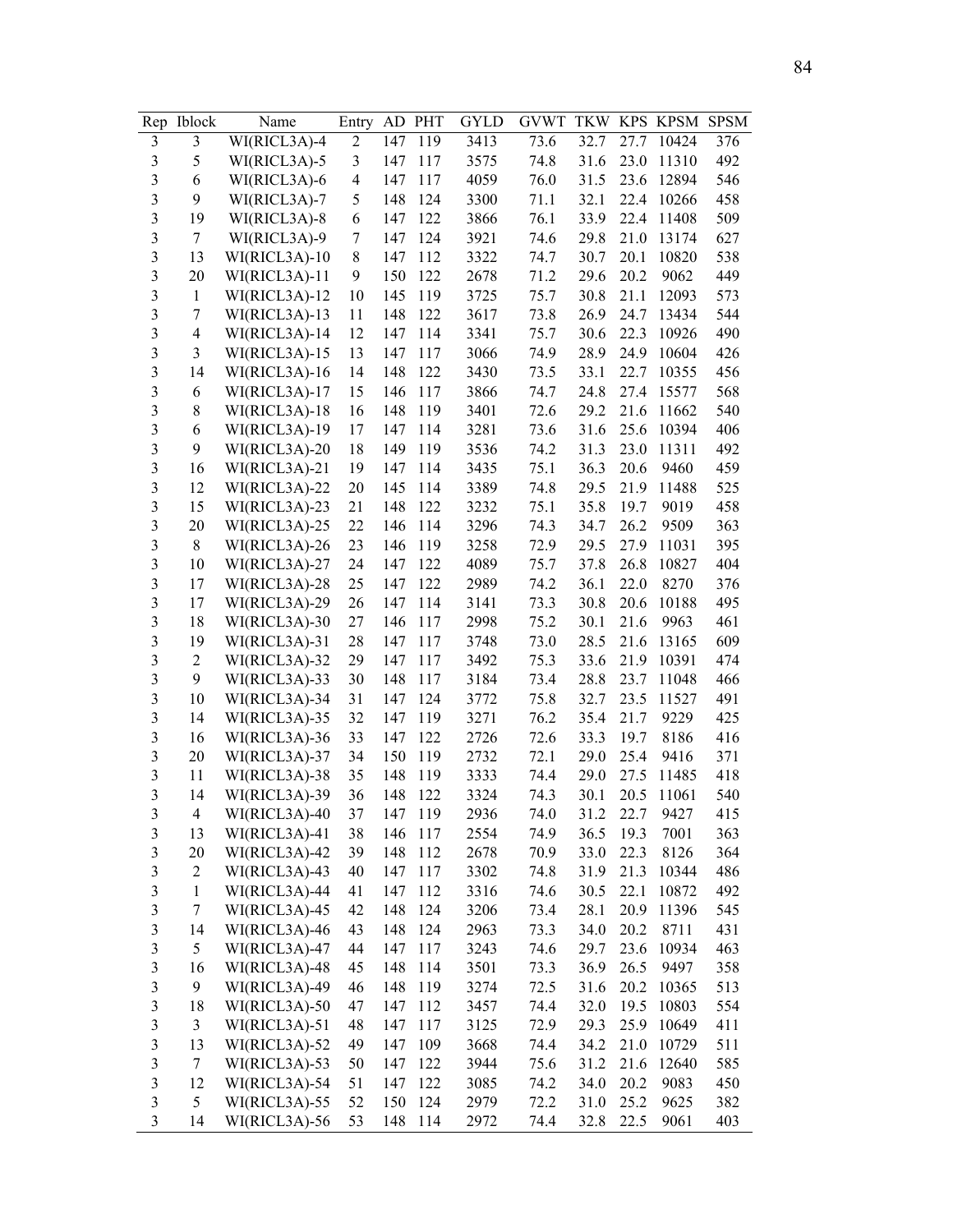| Rep                     | <b>Iblock</b>            | Name          | Entry | AD  | <b>PHT</b> | GYLD | <b>GVWT</b> | <b>TKW</b> |      | KPS KPSM SPSM |     |
|-------------------------|--------------------------|---------------|-------|-----|------------|------|-------------|------------|------|---------------|-----|
| 3                       | 10                       | WI(RICL3A)-57 | 54    | 148 | 117        | 3553 | 74.2        | 30.7       | 24.2 | 11573         | 478 |
| $\mathfrak{Z}$          | 8                        | WI(RICL3A)-58 | 55    | 149 | 117        | 3541 | 73.0        | 29.8       | 22.3 | 11874         | 532 |
| 3                       | 12                       | WI(RICL3A)-59 | 56    | 145 | 117        | 3380 | 75.2        | 37.0       | 18.2 | 9140          | 502 |
| 3                       | 17                       | WI(RICL3A)-60 | 57    | 147 | 112        | 2941 | 73.9        | 32.4       | 19.1 | 9090          | 476 |
| 3                       | $\mathbf{1}$             | WI(RICL3A)-61 | 58    | 147 | 117        | 3193 | 74.9        | 35.3       | 22.1 | 9034          | 409 |
| 3                       | 9                        | WI(RICL3A)-62 | 59    | 148 | 114        | 3426 | 75.1        | 32.2       | 23.9 | 10633         | 445 |
| 3                       | 15                       | WI(RICL3A)-63 | 60    | 146 | 117        | 3964 | 75.3        | 33.9       | 17.9 | 11708         | 654 |
| $\overline{\mathbf{3}}$ | 10                       | WI(RICL3A)-64 | 61    | 147 | 122        | 3902 | 74.7        | 32.5       | 18.6 | 11995         | 645 |
| $\overline{\mathbf{3}}$ | 15                       | WI(RICL3A)-65 | 62    | 147 | 119        | 3764 | 74.8        | 35.6       | 17.7 | 10576         | 597 |
| $\overline{\mathbf{3}}$ | 19                       | WI(RICL3A)-66 | 63    | 146 | 112        | 3657 | 77.0        | 32.2       | 19.9 | 11370         | 571 |
| $\overline{\mathbf{3}}$ | $\overline{2}$           | WI(RICL3A)-67 | 64    | 147 | 117        | 3486 | 74.8        | 33.5       | 23.5 | 10421         | 443 |
| $\overline{\mathbf{3}}$ | 13                       | WI(RICL3A)-68 | 65    | 147 | 114        | 3341 | 74.2        | 31.3       | 22.5 | 10678         | 475 |
| $\overline{\mathbf{3}}$ | 11                       | WI(RICL3A)-69 | 66    | 145 | 112        | 3827 | 74.9        | 36.3       | 19.9 | 10549         | 530 |
| $\overline{\mathbf{3}}$ | 18                       | WI(RICL3A)-70 | 67    | 145 | 109        | 3112 | 74.6        | 33.3       | 20.2 | 9355          | 463 |
| $\overline{\mathbf{3}}$ | $\overline{4}$           | WI(RICL3A)-71 | 68    | 148 | 124        | 3333 | 74.0        | 29.4       | 23.5 | 11336         | 482 |
| $\overline{\mathbf{3}}$ | 13                       | WI(RICL3A)-72 | 69    | 146 | 114        | 3255 | 74.9        | 35.3       | 18.7 | 9222          | 493 |
| $\overline{\mathbf{3}}$ | 17                       | WI(RICL3A)-73 | 70    | 147 | 124        | 3255 | 72.5        | 33.3       | 21.1 | 9782          | 464 |
| 3                       | 5                        | WI(RICL3A)-74 | 71    | 147 | 124        | 3321 | 74.0        | 32.1       | 22.9 | 10334         | 451 |
| $\overline{\mathbf{3}}$ | 6                        | WI(RICL3A)-75 | 72    | 147 | 122        | 4092 | 74.2        | 31.6       | 22.5 | 12949         | 576 |
| 3                       | 10                       | WI(RICL3A)-76 | 73    | 147 | 119        | 3888 | 75.7        | 34.5       | 19.1 | 11269         | 590 |
| 3                       | $\overline{\mathcal{A}}$ | WI(RICL3A)-77 | 74    | 147 | 114        | 3683 | 75.8        | 32.5       | 22.0 | 11349         | 516 |
| 3                       | $\overline{c}$           | WI(RICL3A)-78 | 75    | 147 | 114        | 3332 | 75.6        | 34.1       | 25.2 | 9776          | 388 |
| 3                       | 8                        | WI(RICL3A)-79 | 76    | 148 | 119        | 2701 | 73.3        | 34.1       | 21.6 | 7928          | 367 |
| $\overline{\mathbf{3}}$ | 11                       | WI(RICL3A)-80 | 77    | 147 | 114        | 2864 | 71.7        | 32.7       | 23.2 | 8754          | 377 |
| $\overline{\mathbf{3}}$ | 3                        | WI(RICL3A)-81 | 78    | 146 | 114        | 2886 | 74.4        | 35.0       | 23.5 | 8250          | 351 |
| $\overline{\mathbf{3}}$ | $\overline{4}$           | WI(RICL3A)-82 | 79    | 146 | 112        | 3436 | 75.3        | 31.4       | 21.2 | 10937         | 516 |
| $\overline{\mathbf{3}}$ | 16                       | WI(RICL3A)-83 | 80    | 146 | 107        | 2957 | 74.0        | 35.6       | 19.5 | 8308          | 426 |
| $\overline{\mathbf{3}}$ | 7                        | WI(RICL3A)-84 | 81    | 146 | 112        | 3722 | 74.2        | 29.2       | 24.7 | 12749         | 516 |
| $\overline{\mathbf{3}}$ | 5                        | WI(RICL3A)-85 | 82    | 146 | 114        | 3195 | 75.2        | 26.5       | 26.2 | 12062         | 460 |
| $\overline{3}$          | 19                       | WI(RICL3A)-86 | 83    | 147 | 122        | 4087 | 73.8        | 34.5       | 19.4 | 11834         | 610 |
| $\overline{\mathbf{3}}$ | 12                       | WI(RICL3A)-87 | 84    | 147 | 117        | 3202 | 74.3        | 32.9       | 19.3 | 9747          | 505 |
| $\overline{\mathbf{3}}$ | 15                       | WI(RICL3A)-88 | 85    | 145 | 119        | 3463 | 75.7        | 32.8       | 20.8 | 10563         | 508 |
| $\overline{\mathbf{3}}$ | 6                        | WI(RICL3A)-89 | 86    | 147 | 130        | 3184 | 74.3        | 30.9       | 21.8 | 10297         | 472 |
| $\overline{\mathbf{3}}$ | 2                        | WI(RICL3A)-90 | 87    | 147 | 112        | 3532 | 74.0        | 34.0       | 22.7 | 10399         | 458 |
| 3                       | 17                       | WI(RICL3A)-91 | 88    | 145 | 109        | 2944 | 74.3        | 35.1       | 19.8 | 8388          | 424 |
| 3                       | 8                        | WI(CNN3A)     | 89    | 147 | 122        | 2903 | 72.9        | 30.9       | 21.3 | 9397          | 441 |
| $\mathfrak{Z}$          | 11                       | WI(CNN6A)     | 90    | 147 | 114        | 3875 | 75.5        | 34.8       | 17.4 | 11143         | 640 |
| $\mathfrak{Z}$          | 3                        | WI            | 91    | 148 | 124        | 2797 | 74.4        | 27.7       | 23.9 | 10113         | 423 |
| $\mathfrak{Z}$          | 18                       | <b>CNN</b>    | 92    | 148 | 117        | 2536 | 73.8        | 35.8       | 21.8 | 7087          | 325 |
| 3                       | 12                       | CNN(WI3A)     | 93    | 146 | 114        | 3498 | 74.0        | 29.3       | 27.1 | 11953         | 441 |
| $\mathfrak{Z}$          | 16                       | CNN(WI6A)     | 94    | 148 | 118        | 3614 | 76.5        | 30.6       | 19.8 | 13768         | 695 |
| $\mathfrak{Z}$          | $\,1$                    | Pronghorn     | 95    | 147 | 112        | 3848 | 77.3        | 31.1       | 30.3 | 12392         | 409 |
| $\mathfrak{Z}$          | 20                       | Jagger        | 96    | 150 | 119        | 3118 | 72.5        | 34.2       | 19.6 | 9109          | 465 |
| $\mathfrak{Z}$          | 18                       | Overland      | 97    | 148 | 112        | 3862 | 77.4        | 34.3       | 23.3 | 11263         | 483 |
| $\mathfrak{Z}$          | $\,1$                    | Goodstreak    | 98    | 146 | 91         | 5220 | 76.6        | 32.8       | 29.8 | 15922         | 534 |
| $\overline{\mathbf{3}}$ | 15                       | WI(RICL3A)-1  | 99    | 149 | 97         | 4742 | 76.2        | 27.7       | 28.9 | 17132         | 593 |
| $\mathfrak{Z}$          | 11                       | WI(RICL3A)-2  | 100   | 148 | 117        | 5296 | 75.7        | 30.1       | 28.4 | 17591         | 619 |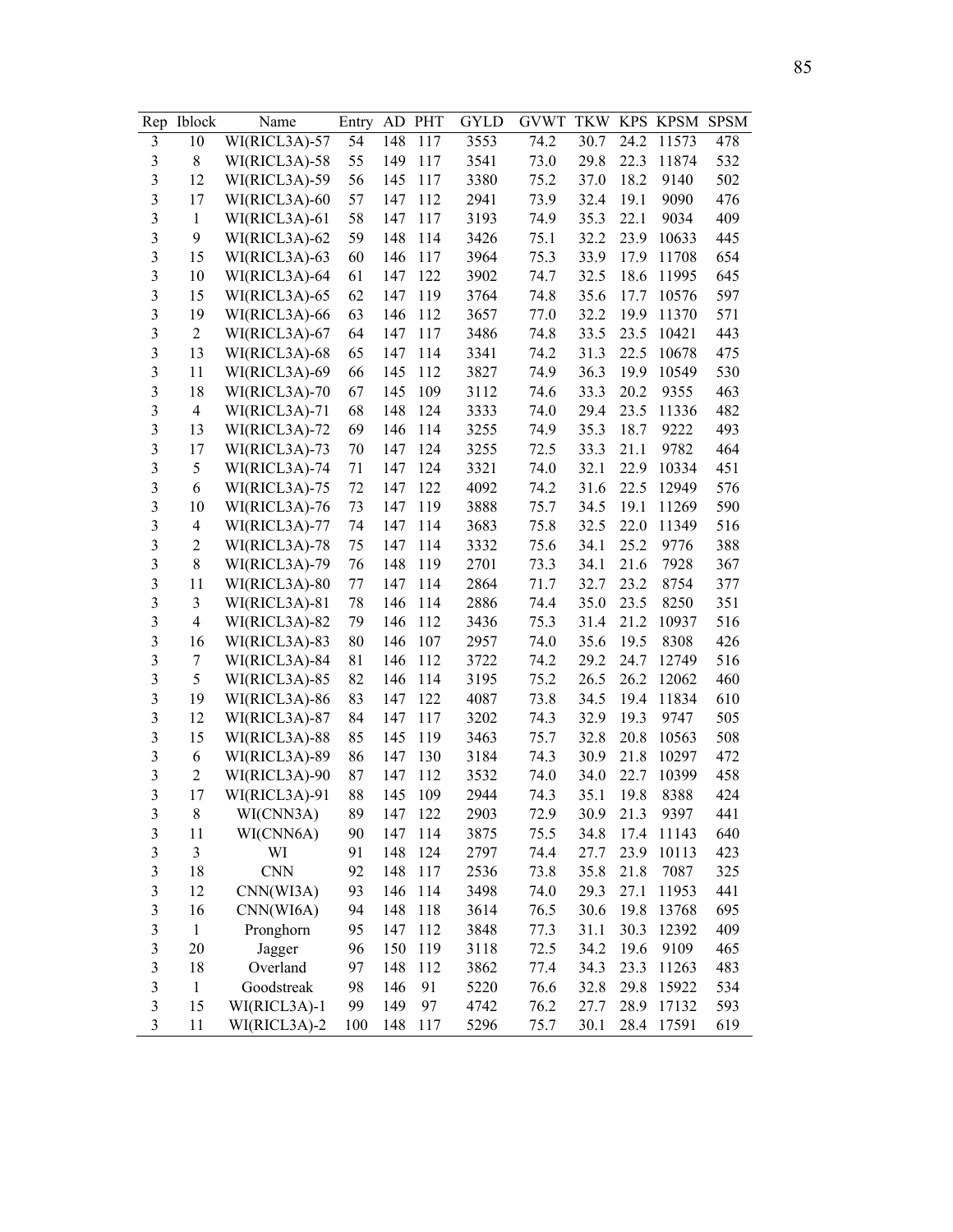Appendix 11. Field dataset for plant height (PHT), grain yield (GYLD), grain volume weight (GVW), 1000-kernel weight (TKW), kernels per spike (KPS), kernels per square meter (KPSM), and spikes per square meter (SPSM), evaluated in WI(RICLs-3A) mapping population at Sidney, NE during 2009 cropping season.

| Rep          | Iblock                  | Name            | Entry          | PHT      | <b>GYLD</b> | <b>GVWT</b> | <b>TKW</b>   | <b>KPS</b>   | <b>KPSM</b>   | <b>SPSM</b> |
|--------------|-------------------------|-----------------|----------------|----------|-------------|-------------|--------------|--------------|---------------|-------------|
| 1            | 1                       | WI(RICL3A)-1    | 1              | 91       | 3627        | 77.5        | 39.3         | 24.4         | 9218          | 378         |
| 1            | 1                       | WI(RICL3A)-2    | $\overline{c}$ | 91       | 3280        | 76.5        | 36.2         | 24.7         | 9071          | 367         |
| 1            | 1                       | WI(RICL3A)-3    | 3              | 91       | 3135        | 76.6        | 37.9         | 22.9         | 8280          | 362         |
| 1            | $\mathbf{1}$            | WI(RICL3A)-4    | 4              | 97       | 3433        | 77.0        | 38.0         | 22.7         | 9030          | 398         |
| 1            | $\mathbf{1}$            | WI(RICL3A)-5    | 5              | 102      | 3098        | 76.5        | 39.2         | 27.2         | 7897          | 290         |
| 1            | $\overline{2}$          | WI(RICL3A)-6    | 6              | 94       | 3559        | 76.6        | 36.5         | 26.0         | 9760          | 375         |
| 1            | $\sqrt{2}$              | WI(RICL3A)-7    | 7              | 91       | 3478        | 76.0        | 35.1         | 21.9         | 9905          | 452         |
| 1            | $\overline{2}$          | WI(RICL3A)-8    | 8              | 94       | 3278        | 76.4        | 34.1         | 24.3         | 9609          | 395         |
| 1            | $\boldsymbol{2}$        | WI(RICL3A)-9    | 9              | 97       | 3201        | 76.1        | 36.9         | 23.2         | 8674          | 374         |
| 1            | $\overline{2}$          | WI(RICL3A)-10   | 10             | 97       | 3861        | 76.0        | 34.9         | 19.1         | 11056         | 579         |
| $\mathbf{1}$ | $\mathfrak{Z}$          | WI(RICL3A)-11   | 11             | 91       | 3962        | 75.6        | 36.2         | 23.7         | 10958         | 462         |
| 1            | $\mathfrak{Z}$          | WI(RICL3A)-12   | 12             | 99       | 3994        | 75.5        | 35.1         | 21.9         | 11375         | 519         |
| $\mathbf{1}$ | $\mathfrak{Z}$          | WI(RICL3A)-13   | 13             | 104      | 3621        | 76.4        | 35.9         | 23.6         | 10090         | 428         |
| $\mathbf{1}$ | $\mathfrak{Z}$          | WI(RICL3A)-14   | 14             | 104      | 3864        | 75.1        | 35.9         | 23.9         | 10777         | 451         |
| $\mathbf{1}$ | $\overline{\mathbf{3}}$ | $WI(RICL3A)-15$ | 15             | 97       | 4261        | 76.1        | 36.5         | 26.0         | 11675         | 449         |
| 1            | $\overline{4}$          | WI(RICL3A)-16   | 16             | 102      | 4046        | 76.9        | 38.2         | 24.5         | 10590         | 432         |
| 1            | $\overline{4}$          | WI(RICL3A)-17   | 17             | 97       | 3762        | 76.0        | 35.9         | 20.0         | 10493         | 525         |
| 1            | $\overline{4}$          | WI(RICL3A)-18   | 18             | 104      | 3899        | 77.3        | 38.3         | 25.0         | 10186         | 407         |
| 1            | $\overline{4}$          | WI(RICL3A)-19   | 19             | 99       | 3842        | 75.1        | 37.1         | 23.8         | 10344         | 435         |
| 1            | 4                       | WI(RICL3A)-20   | 20             | 74       | 2881        | 75.8        | 34.0         | 22.3         | 8464          | 380         |
| 1            | 5                       | WI(RICL3A)-21   | 21             | 97       | 4376        | 76.6        | 36.6         | 20.1         | 11968         | 595         |
| $\mathbf{1}$ | 5                       | WI(RICL3A)-22   | 22             | 99       | 3843        | 75.2        | 34.1         | 24.8         | 11279         | 455         |
| 1            | 5                       | WI(RICL3A)-23   | 23             | 99       | 3673        | 76.2        | 33.9         | 22.1         | 10852         | 491         |
| 1            | 5                       | WI(RICL3A)-25   | 24             | 94       | 3430        | 75.1        | 40.3         | 21.5         | 8516          | 396         |
| 1            | 5                       | WI(RICL3A)-26   | 25             | 99       | 3545        | 77.1        | 36.7         | 20.6         | 9673          | 470         |
| 1            | 6                       | WI(RICL3A)-27   | 26             | 99       | 3380        | 75.7        | 34.9         | 21.1         | 9690          | 459         |
| 1            | 6                       | WI(RICL3A)-28   | 27             | 91       | 3249        | 75.6        | 34.0         | 24.0         | 9555          | 398         |
| 1            | 6                       | WI(RICL3A)-29   | 28             | 86       | 3315        | 75.7        | 35.0         | 19.9         | 9478          | 476         |
| $\mathbf{1}$ | 6                       | WI(RICL3A)-30   | 29             | 97       | 3287        | 75.3        | 35.2         | 25.6         | 9350          | 365         |
| $\mathbf{1}$ | 6                       | WI(RICL3A)-31   | 30             | 89       | 3280        | 76.2        | 34.0         | 25.7         | 9646          | 375         |
| $\mathbf{1}$ | 7                       | WI(RICL3A)-32   | 31             | 94       | 3725        | 75.7        | 36.9         | 23.0         | 10103         | 439         |
| $\mathbf{1}$ | 7                       | WI(RICL3A)-33   | 32             | 89       | 3514        | 76.7        | 37.6         | 19.8         | 9338          | 472         |
| 1            | 7                       | WI(RICL3A)-34   | 33             | 91       | 3488        | 75.2        | 33.9         | 22.6         | 10279         | 455         |
| $\mathbf{1}$ | 7                       | WI(RICL3A)-35   | 34             | 91       | 3486        | 76.4        | 36.3         | 25.7         | 9612          | 374         |
| 1            | 7                       | WI(RICL3A)-36   | 35             | 94       | 3409        | 75.1        | 37.0         | 25.2         | 9206          | 365         |
| 1            | 8                       | WI(RICL3A)-37   | 36             | 94       | 3474        | 76.2        | 36.8         | 23.4         | 9453          | 404         |
| 1            | 8                       | WI(RICL3A)-38   | 37             | 102      | 3459        | 76.4        | 38.3         | 24.8         | 9029          | 364         |
| $\mathbf{1}$ | 8                       | WI(RICL3A)-39   | 38             | 94       | 3914        | 76.1        | 36.5         | 20.1         | 10718         | 533         |
| $\mathbf{1}$ | $8\,$                   | WI(RICL3A)-40   | 39             | 97       | 3379        | 76.6        | 33.7         | 17.0         | 10043         | 591         |
| $\mathbf{1}$ | $\,$ $\,$               | WI(RICL3A)-41   | 40             | 89       | 3801        | 74.3        | 34.0         | 21.5         |               | 520         |
|              |                         |                 |                |          |             | 74.0        |              |              | 11181         |             |
| $\mathbf{1}$ | 9<br>9                  | WI(RICL3A)-42   | 41<br>42       | 89       | 4022        |             | 34.2         | 21.3<br>23.2 | 11752         | 552         |
| $\mathbf{1}$ | 9                       | WI(RICL3A)-43   | 43             | 97<br>94 | 3592        | 75.7        | 36.0<br>30.9 | 22.8         | 9992<br>11636 | 431         |
| $\mathbf{1}$ |                         | WI(RICL3A)-44   |                |          | 3593        | 75.6        |              |              |               | 510         |
| $\mathbf{1}$ | 9                       | WI(RICL3A)-45   | 44             | 94       | 3694        | 75.5        | 33.6         | 21.3         | 11003         | 517         |
| $\mathbf{1}$ | 9                       | WI(RICL3A)-46   | 45             | 102      | 4069        | 76.0        | 35.3         | 27.4         | 11529         | 421         |
| $\mathbf{1}$ | $10\,$                  | WI(RICL3A)-47   | 46             | 94       | 3923        | 75.6        | 36.8         | 22.5         | 10649         | 473         |
| $\mathbf{1}$ | 10                      | WI(RICL3A)-48   | 47             | 94       | 3765        | 74.0        | 36.0         | 22.9         | 10451         | 456         |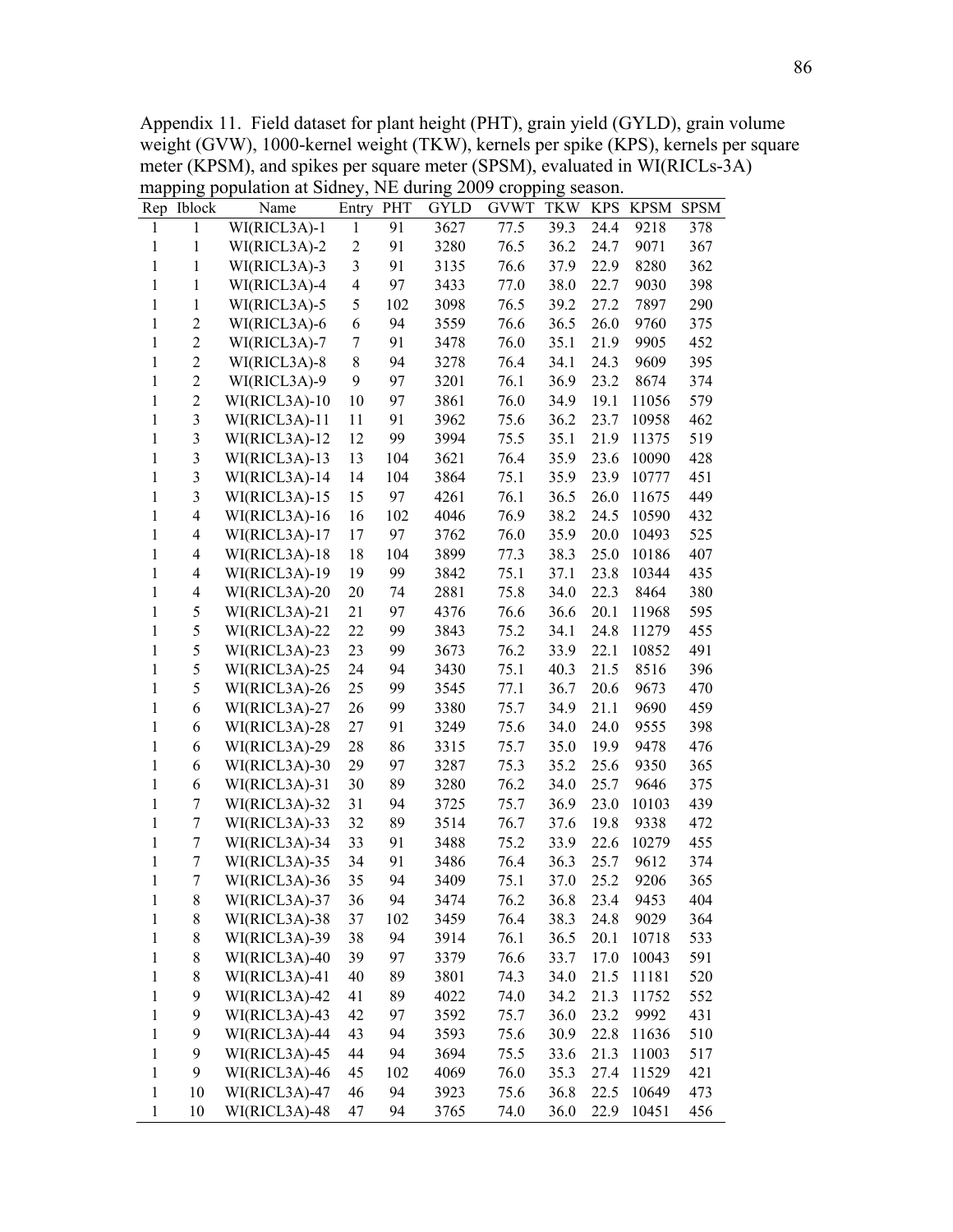| 1            | 10 | WI(RICL3A)-49 | 48  | 97  | 3962 | 76.2 | 37.5 | 23.6 | 10554 | 447 |
|--------------|----|---------------|-----|-----|------|------|------|------|-------|-----|
| 1            | 10 | WI(RICL3A)-50 | 49  | 86  | 3825 | 75.1 | 34.4 | 19.4 | 11109 | 573 |
| 1            | 10 | WI(RICL3A)-51 | 50  | 91  | 3695 | 74.8 | 34.0 | 21.3 | 10871 | 510 |
| $\mathbf{1}$ | 11 | WI(RICL3A)-52 | 51  | 91  | 3549 | 77.1 | 35.8 | 21.5 | 9921  | 461 |
| $\mathbf{1}$ | 11 | WI(RICL3A)-53 | 52  | 97  | 2829 | 77.1 | 35.6 | 21.4 | 7944  | 371 |
| $\mathbf{1}$ | 11 | WI(RICL3A)-54 | 53  | 91  | 3546 | 76.2 | 34.4 | 24.1 | 10309 | 428 |
| $\mathbf{1}$ | 11 | WI(RICL3A)-55 | 54  | 97  | 3929 | 76.1 | 37.2 | 27.7 | 10575 | 382 |
| 1            | 11 | WI(RICL3A)-56 | 55  | 89  | 3520 | 75.7 | 34.5 | 19.3 | 10215 | 529 |
| $\mathbf{1}$ | 12 | WI(RICL3A)-57 | 56  | 86  | 3301 | 76.7 | 37.6 | 23.1 | 8786  | 380 |
| $\mathbf{1}$ | 12 | WI(RICL3A)-58 | 57  | 91  | 3267 | 76.2 | 33.3 | 21.1 | 9819  | 465 |
| $\mathbf{1}$ | 12 | WI(RICL3A)-59 | 58  | 91  | 3631 | 77.1 | 35.7 | 21.1 | 10160 | 482 |
| $\mathbf{1}$ | 12 | WI(RICL3A)-60 | 59  | 89  | 3100 | 75.5 | 35.9 | 24.4 | 8635  | 354 |
| $\mathbf{1}$ | 12 | WI(RICL3A)-61 | 60  | 86  | 3702 | 76.0 | 35.0 | 24.3 | 10583 | 436 |
| $\mathbf{1}$ | 13 | WI(RICL3A)-62 | 61  | 94  | 3555 | 75.1 | 34.2 | 22.3 | 10404 | 467 |
| $\mathbf{1}$ | 13 | WI(RICL3A)-63 | 62  | 94  | 3865 | 76.2 | 35.9 | 25.6 | 10755 | 420 |
| $\mathbf{1}$ | 13 | WI(RICL3A)-64 | 63  | 89  | 3286 | 75.2 | 36.6 | 21.3 | 8985  | 422 |
| $\mathbf{1}$ | 13 | WI(RICL3A)-65 | 64  | 89  | 3799 | 75.8 | 37.3 | 24.2 | 10182 | 421 |
| $\mathbf{1}$ | 13 | WI(RICL3A)-66 | 65  | 89  | 3571 | 76.5 | 35.0 | 23.1 | 10210 | 442 |
| $\mathbf{1}$ | 14 | WI(RICL3A)-67 | 66  | 89  | 3384 | 76.5 | 35.1 | 23.5 | 9650  | 411 |
| $\mathbf{1}$ | 14 | WI(RICL3A)-68 | 67  | 91  | 3681 | 76.0 | 35.0 | 20.9 | 10523 | 504 |
| $\mathbf{1}$ | 14 | WI(RICL3A)-69 | 68  | 94  | 3557 | 75.7 | 36.9 | 23.9 | 9649  | 404 |
| 1            | 14 | WI(RICL3A)-70 | 69  | 91  | 3705 | 74.9 | 35.7 | 23.7 | 10378 | 438 |
| 1            | 14 | WI(RICL3A)-71 | 70  | 89  | 3744 | 76.4 | 33.3 | 23.9 | 11240 | 470 |
| 1            | 15 | WI(RICL3A)-72 | 71  | 91  | 3710 | 75.6 | 36.4 | 25.3 | 10181 | 402 |
| $\mathbf{1}$ | 15 | WI(RICL3A)-73 | 72  | 91  | 4009 | 75.6 | 36.0 | 24.0 | 11136 | 464 |
| $\mathbf{1}$ | 15 | WI(RICL3A)-74 | 73  | 91  | 3503 | 75.6 | 37.1 | 26.1 | 9446  | 362 |
| $\mathbf{1}$ | 15 | WI(RICL3A)-75 | 74  | 94  | 3844 | 75.8 | 36.7 | 24.0 | 10470 | 436 |
| $\mathbf{1}$ | 15 | WI(RICL3A)-76 | 75  | 94  | 4009 | 76.6 | 35.4 | 22.2 | 11337 | 511 |
| $\mathbf{1}$ | 16 | WI(RICL3A)-77 | 76  | 91  | 3724 | 77.4 | 39.0 | 23.0 | 9560  | 416 |
| $\mathbf{1}$ | 16 | WI(RICL3A)-78 | 77  | 97  | 3166 | 76.1 | 38.2 | 29.5 | 8280  | 281 |
| $\mathbf{1}$ | 16 | WI(RICL3A)-79 | 78  | 91  | 3833 | 75.7 | 36.6 | 24.1 | 10485 | 435 |
| $\mathbf{1}$ | 16 | WI(RICL3A)-80 | 79  | 91  | 3874 | 76.7 | 36.8 | 22.4 | 10519 | 470 |
| $\mathbf{1}$ | 16 | WI(RICL3A)-81 | 80  | 84  | 3411 | 76.1 | 37.2 | 23.6 | 9180  | 389 |
| $\mathbf{1}$ | 17 | WI(RICL3A)-82 | 81  | 84  | 3323 | 75.6 | 37.7 | 21.8 | 8812  | 404 |
| $\mathbf{1}$ | 17 | WI(RICL3A)-83 | 82  | 97  | 3632 | 75.1 | 37.9 | 26.1 | 9575  | 367 |
| $\mathbf{1}$ | 17 | WI(RICL3A)-84 | 83  | 97  | 3235 | 76.7 | 38.0 | 27.4 | 8507  | 310 |
| 1            | 17 | WI(RICL3A)-85 | 84  | 97  | 3101 | 77.0 | 35.9 | 24.0 | 8643  | 360 |
| $\mathbf{1}$ | 17 | WI(RICL3A)-86 | 85  | 91  | 3829 | 75.2 | 36.4 | 26.3 | 10535 | 401 |
| $\mathbf{1}$ | 18 | WI(RICL3A)-87 | 86  | 94  | 3317 | 76.5 | 34.0 | 21.6 | 9760  | 452 |
| 1            | 18 | WI(RICL3A)-88 | 87  | 86  | 3407 | 75.1 | 33.5 | 21.3 | 10177 | 478 |
| 1            | 18 | WI(RICL3A)-89 | 88  | 84  | 3225 | 75.3 | 34.2 | 21.0 | 9420  | 449 |
| $\mathbf{1}$ | 18 | WI(RICL3A)-90 | 89  | 86  | 3449 | 75.1 | 32.8 | 24.3 | 10528 | 433 |
| $\mathbf{1}$ | 18 | WI(RICL3A)-91 | 90  | 91  | 3518 | 76.7 | 36.1 | 27.9 | 9747  | 349 |
| 1            | 19 | WI(CNN3A)     | 91  | 102 | 3524 | 74.0 | 37.8 | 24.7 | 9318  | 377 |
| $\mathbf{1}$ | 19 | WI(CNN6A)     | 92  | 91  | 2721 | 76.0 | 37.0 | 20.9 | 7356  | 352 |
| $\mathbf{1}$ | 19 | WI            | 93  | 91  | 4046 | 75.6 | 33.8 | 19.6 | 11980 | 611 |
| $\,1$        | 19 | <b>CNN</b>    | 94  | 101 | 3508 | 79.6 | 32.7 | 21.5 | 10712 | 498 |
| $\mathbf{1}$ | 19 | CNN(WI3A)     | 95  | 84  | 3686 | 79.3 | 34.2 | 23.1 | 10765 | 466 |
| $\mathbf{1}$ | 20 | CNN(WI6A)     | 96  | 99  | 3592 | 78.4 | 35.4 | 27.9 | 10145 | 364 |
| $\mathbf{1}$ | 20 | Pronghorn     | 97  | 97  | 3965 | 78.0 | 36.6 | 27.6 | 10834 | 393 |
| $\mathbf{1}$ | 20 | Jagger        | 98  | 86  | 4200 | 77.4 | 37.4 | 29.0 | 11225 | 387 |
| $\mathbf{1}$ | 20 | Overland      | 99  | 81  | 4064 | 77.0 | 34.7 | 29.6 | 11713 | 396 |
| 1            | 20 | Goodstreak    | 100 | 97  | 4729 | 79.3 | 35.9 | 21.3 | 13167 | 618 |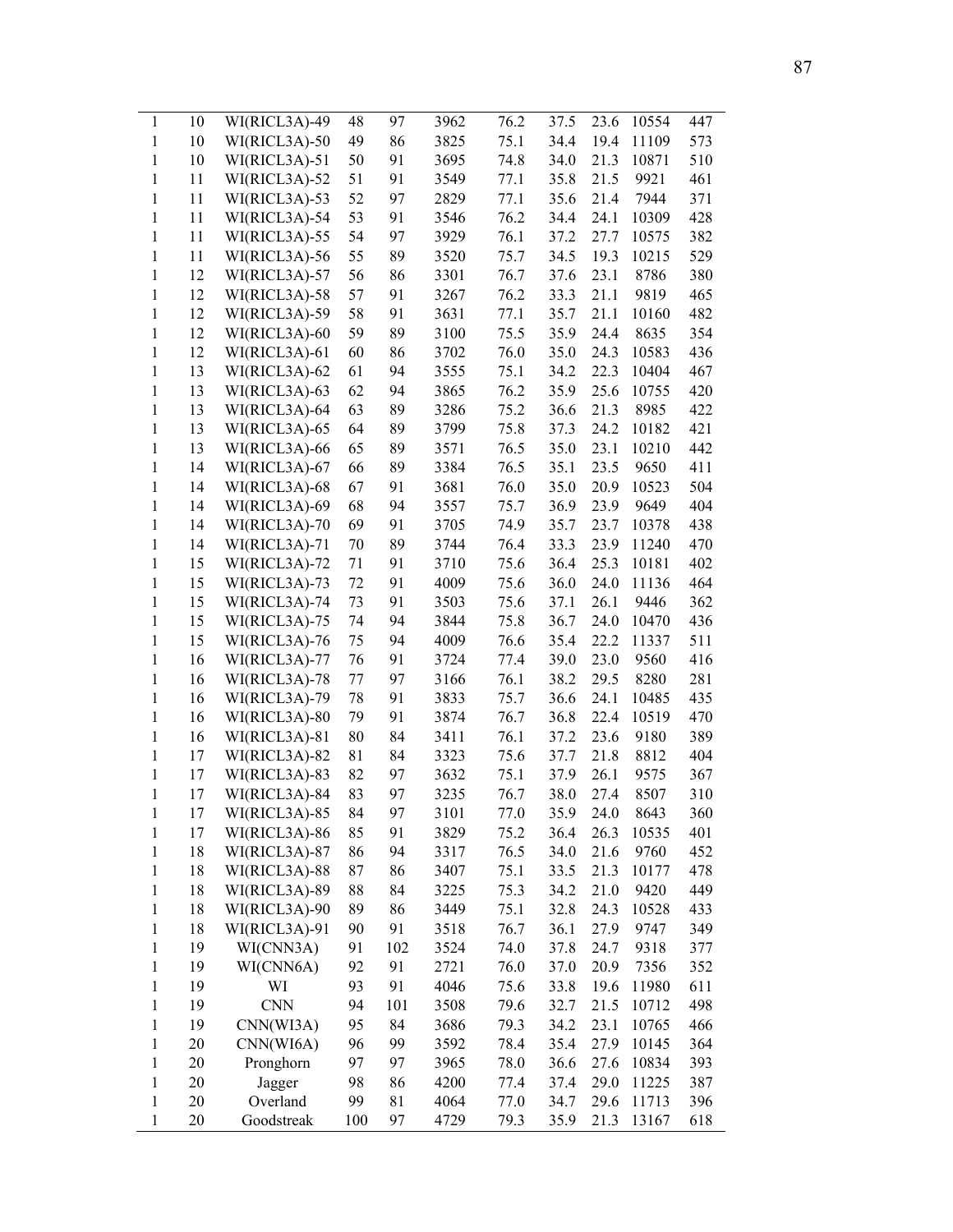| $\overline{c}$   | 16             | WI(RICL3A)-1    | 1              | 94  | 4036         | 75.7 | 37.5 | 24.7         | 10776 | 436 |
|------------------|----------------|-----------------|----------------|-----|--------------|------|------|--------------|-------|-----|
| $\overline{2}$   | 11             | WI(RICL3A)-2    | $\overline{2}$ | 94  | 3979         | 76.5 | 35.2 | 24.8         | 11304 | 456 |
| $\overline{2}$   | 7              | WI(RICL3A)-3    | 3              | 89  | 4663         | 77.1 | 36.8 | 26.5         | 12687 | 479 |
| $\overline{2}$   | 19             | WI(RICL3A)-4    | $\overline{4}$ | 99  | 3838         | 76.7 | 32.2 | 21.0         | 11924 | 568 |
| $\overline{c}$   | 18             | WI(RICL3A)-5    | 5              | 94  | 3589         | 77.5 | 31.3 | 22.5         | 11454 | 509 |
| $\overline{2}$   | 18             | WI(RICL3A)-6    | 6              | 94  | 3531         | 76.2 | 34.3 | 21.2         | 10283 | 485 |
| $\overline{2}$   | 9              | WI(RICL3A)-7    | 7              | 94  | 4058         | 77.0 | 35.2 | 21.7         | 11525 | 531 |
| $\overline{c}$   | 14             | WI(RICL3A)-8    | 8              | 94  | 4073         | 76.0 | 36.9 | 24.8         | 11027 | 445 |
| $\overline{2}$   | 12             | WI(RICL3A)-9    | 9              | 104 | 3337         | 77.4 | 36.7 | 22.6         | 9086  | 402 |
| $\overline{2}$   | 6              | WI(RICL3A)-10   | 10             | 94  | 3815         | 75.7 | 33.4 | 21.4         | 11435 | 534 |
| $\overline{2}$   | 5              | WI(RICL3A)-11   | 11             | 86  | 3686         | 77.1 | 35.6 | 23.8         | 10358 | 435 |
| $\overline{2}$   | 3              | WI(RICL3A)-12   | 12             | 97  | 3734         | 76.9 | 36.7 | 25.2         | 10172 | 404 |
| $\overline{2}$   | 15             | WI(RICL3A)-13   | 13             | 97  | 3080         | 75.5 | 34.3 | 24.6         | 8987  | 365 |
| $\overline{c}$   | 9              | WI(RICL3A)-14   | 14             | 99  | 3788         | 76.2 | 36.9 | 24.5         | 10267 | 419 |
| $\overline{2}$   | 7              | $WI(RICL3A)-15$ | 15             | 91  | 4122         | 75.3 | 33.2 | 23.3         | 12409 | 533 |
| $\overline{c}$   | $\,$ $\,$      | WI(RICL3A)-16   | 16             | 102 | 3771         | 75.8 | 36.2 | 21.3         | 10418 | 489 |
| $\overline{2}$   | 11             | WI(RICL3A)-17   | 17             | 99  | 3786         | 77.5 | 37.3 | 28.5         | 10142 | 356 |
| $\overline{c}$   | 20             | WI(RICL3A)-18   | 18             | 99  | 3903         | 77.7 | 35.5 | 22.3         | 10990 | 493 |
| $\overline{2}$   | $\overline{2}$ |                 | 19             | 91  | 3765         | 74.7 | 34.6 | 23.9         | 10868 | 455 |
| $\overline{2}$   |                | WI(RICL3A)-19   |                |     |              |      |      |              |       |     |
| $\overline{2}$   | 6              | WI(RICL3A)-20   | 20             | 79  | 3346<br>3731 | 74.7 | 33.4 | 23.9<br>24.7 | 10022 | 419 |
|                  | 10             | WI(RICL3A)-21   | 21             | 91  |              | 77.5 | 37.6 |              | 9921  | 402 |
| $\overline{2}$   | 14             | WI(RICL3A)-22   | 22             | 94  | 3966         | 75.7 | 36.4 | 22.9         | 10891 | 476 |
| $\overline{2}$   | $\overline{c}$ | WI(RICL3A)-23   | 23             | 97  | 4168         | 75.5 | 33.3 | 24.0         | 12504 | 521 |
| $\overline{2}$   | $\mathbf{1}$   | WI(RICL3A)-25   | 24             | 89  | 4051         | 75.7 | 33.8 | 25.0         | 11972 | 479 |
| $\overline{c}$   | $\overline{7}$ | WI(RICL3A)-26   | 25             | 97  | 3948         | 77.4 | 38.3 | 27.8         | 10316 | 371 |
| $\overline{2}$   | 9              | WI(RICL3A)-27   | 26             | 99  | 3570         | 77.3 | 37.0 | 22.8         | 9645  | 423 |
| $\overline{c}$   | 13             | WI(RICL3A)-28   | 27             | 97  | 3993         | 74.2 | 34.5 | 26.5         | 11565 | 436 |
| $\overline{2}$   | 11             | WI(RICL3A)-29   | 28             | 91  | 3649         | 74.8 | 33.9 | 25.3         | 10761 | 425 |
| $\overline{c}$   | 10             | WI(RICL3A)-30   | 29             | 94  | 3582         | 74.7 | 35.7 | 22.2         | 10039 | 452 |
| $\overline{2}$   | $\overline{4}$ | WI(RICL3A)-31   | 30             | 84  | 3481         | 74.6 | 34.8 | 23.5         | 10001 | 426 |
| $\overline{c}$   | 6              | WI(RICL3A)-32   | 31             | 94  | 3695         | 77.3 | 39.0 | 24.0         | 9474  | 395 |
| $\overline{2}$   | $\overline{4}$ | WI(RICL3A)-33   | 32             | 89  | 3565         | 76.5 | 34.7 | 22.0         | 10280 | 467 |
| $\overline{c}$   | 13             | WI(RICL3A)-34   | 33             | 94  | 3911         | 75.7 | 36.6 | 27.7         | 10684 | 386 |
| $\overline{2}$   | 3              | WI(RICL3A)-35   | 34             | 91  | 3408         | 77.0 | 35.7 | 28.7         | 9552  | 333 |
| $\overline{2}$   | 19             | WI(RICL3A)-36   | 35             | 97  | 3722         | 74.3 | 30.7 | 25.7         | 12107 | 471 |
| $\overline{2}$   | $\mathbf{1}$   | WI(RICL3A)-37   | 36             | 94  | 3619         | 76.9 | 35.6 | 23.2         | 10178 | 439 |
| $\overline{c}$   | 20             | WI(RICL3A)-38   | 37             | 104 | 3995         | 77.1 | 33.7 | 23.5         | 11868 | 505 |
| $\boldsymbol{2}$ | 18             | WI(RICL3A)-39   | 38             | 91  | 3620         | 76.1 | 33.7 | 25.0         | 10737 | 429 |
| $\overline{2}$   | 15             | WI(RICL3A)-40   | 39             | 97  | 2548         | 75.1 | 35.2 | 25.4         | 7248  | 285 |
| $\overline{c}$   | 13             | WI(RICL3A)-41   | 40             | 94  | 4050         | 76.2 | 34.4 | 21.6         | 11775 | 545 |
| $\overline{c}$   | 17             | WI(RICL3A)-42   | 41             | 97  | 3788         | 74.8 | 31.9 | 21.6         | 11858 | 549 |
| $\overline{c}$   | 9              | WI(RICL3A)-43   | 42             | 102 | 4196         | 75.6 | 35.9 | 21.1         | 11695 | 554 |
| $\overline{c}$   | 19             | WI(RICL3A)-44   | 43             | 97  | 3782         | 75.3 | 31.5 | 20.5         | 12022 | 586 |
| $\overline{c}$   |                | WI(RICL3A)-45   | 44             | 89  | 3765         | 74.8 | 32.4 | 21.0         | 11611 | 553 |
|                  | 20             |                 |                |     |              |      |      |              |       |     |
| $\overline{c}$   | $\mathbf{2}$   | WI(RICL3A)-46   | 45             | 94  | 3666         | 76.5 | 37.5 | 20.9         | 9773  | 468 |
| $\overline{c}$   | 18             | WI(RICL3A)-47   | 46             | 91  | 3992         | 75.1 | 33.8 | 24.3         | 11816 | 486 |
| $\overline{c}$   | $\mathfrak{Z}$ | WI(RICL3A)-48   | 47             | 89  | 3998         | 74.4 | 34.9 | 26.5         | 11452 | 432 |
| $\overline{c}$   | 5              | WI(RICL3A)-49   | 48             | 97  | 3534         | 76.7 | 36.1 | 24.1         | 9801  | 407 |
| $\overline{c}$   | $8\,$          | WI(RICL3A)-50   | 49             | 86  | 3507         | 76.2 | 33.0 | 21.4         | 10615 | 496 |
| $\overline{c}$   | 10             | WI(RICL3A)-51   | 50             | 86  | 3478         | 76.0 | 37.8 | 22.5         | 9195  | 409 |
| $\overline{c}$   | 6              | WI(RICL3A)-52   | 51             | 91  | 3853         | 77.1 | 37.5 | 27.8         | 10290 | 370 |
| $\overline{2}$   | 12             | WI(RICL3A)-53   | 52             | 102 | 2841         | 78.4 | 35.7 | 19.5         | 7949  | 408 |
| $\overline{2}$   | 15             | WI(RICL3A)-54   | 53             | 94  | 3426         | 74.9 | 34.4 | 23.0         | 9950  | 433 |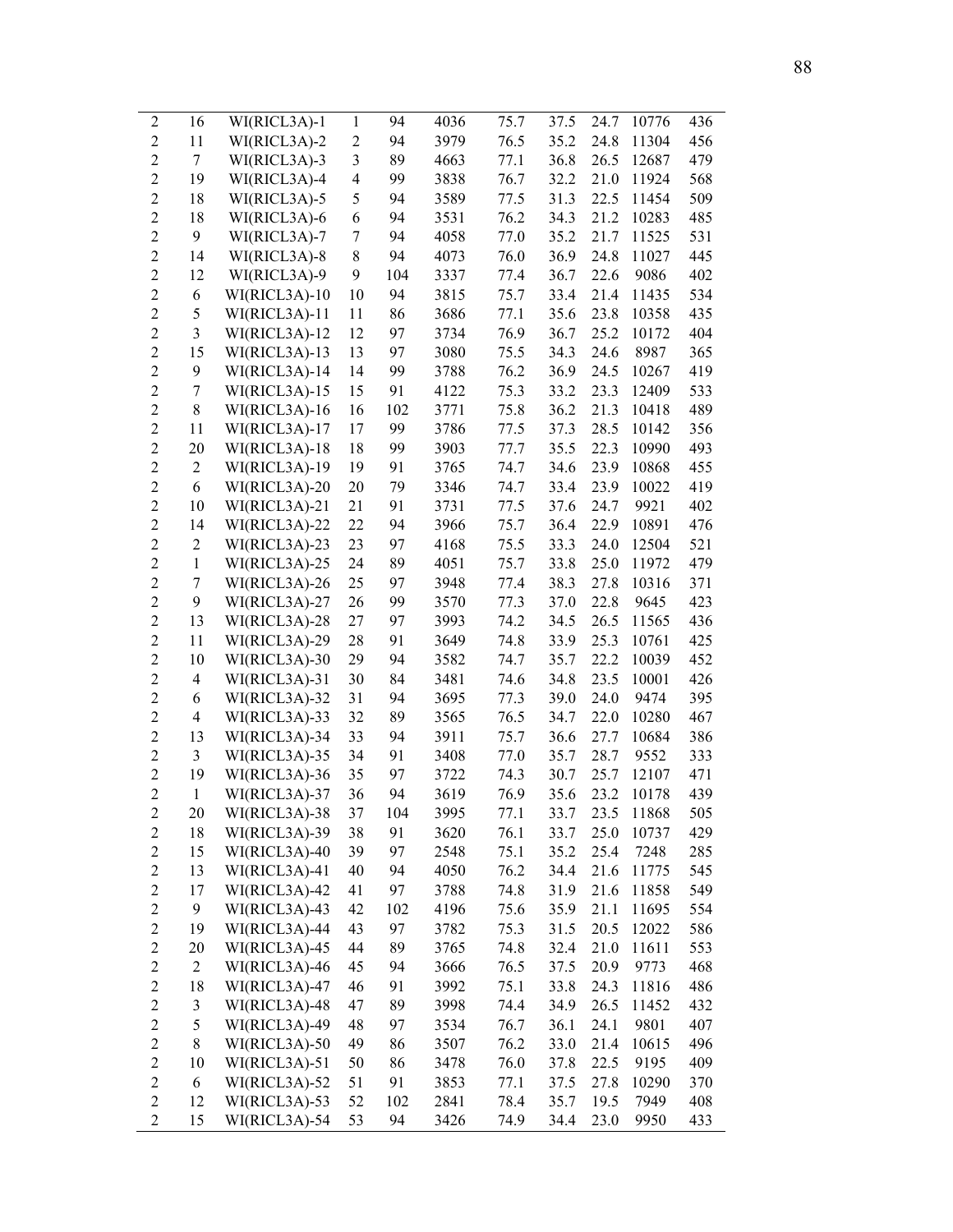| $\overline{c}$          | 17                       | WI(RICL3A)-55 | 54                       | 99  | 3855 | 76.5 | 34.4 | 26.7 | 11200 | 419 |
|-------------------------|--------------------------|---------------|--------------------------|-----|------|------|------|------|-------|-----|
| $\overline{2}$          | 10                       | WI(RICL3A)-56 | 55                       | 86  | 3174 | 76.4 | 35.3 | 21.8 | 8997  | 413 |
| $\overline{c}$          | 16                       | WI(RICL3A)-57 | 56                       | 89  | 3571 | 76.2 | 37.4 | 25.3 | 9549  | 377 |
| $\overline{2}$          | 9                        | WI(RICL3A)-58 | 57                       | 97  | 3831 | 76.2 | 33.3 | 22.8 | 11509 | 505 |
| $\overline{c}$          | 5                        | WI(RICL3A)-59 | 58                       | 94  | 3939 | 76.6 | 38.3 | 27.6 | 10284 | 373 |
| $\overline{c}$          | 6                        | WI(RICL3A)-60 | 59                       | 94  | 3357 | 76.6 | 36.1 | 26.1 | 9300  | 356 |
| $\overline{c}$          | $\mathbf{1}$             | WI(RICL3A)-61 | 60                       | 94  | 4038 | 75.3 | 35.7 | 24.2 | 11310 | 467 |
|                         |                          |               |                          |     |      |      |      |      |       |     |
| $\overline{c}$          | 16                       | WI(RICL3A)-62 | 61                       | 89  | 3620 | 75.8 | 34.9 | 24.7 | 10373 | 420 |
| $\overline{c}$          | 20                       | WI(RICL3A)-63 | 62                       | 97  | 3965 | 76.5 | 35.0 | 20.8 | 11329 | 545 |
| $\overline{c}$          | $\mathfrak{Z}$           | WI(RICL3A)-64 | 63                       | 84  | 3932 | 74.9 | 34.8 | 22.9 | 11296 | 493 |
| $\overline{c}$          | 10                       | WI(RICL3A)-65 | 64                       | 84  | 3680 | 76.1 | 36.9 | 23.3 | 9969  | 428 |
| $\overline{c}$          | 14                       | WI(RICL3A)-66 | 65                       | 91  | 3614 | 76.1 | 36.2 | 25.1 | 9991  | 398 |
| $\overline{c}$          | 16                       | WI(RICL3A)-67 | 66                       | 91  | 3613 | 75.1 | 34.3 | 22.3 | 10546 | 473 |
| $\overline{c}$          | $\boldsymbol{7}$         | WI(RICL3A)-68 | 67                       | 97  | 4018 | 76.2 | 35.3 | 22.8 | 11395 | 500 |
| $\overline{c}$          | 17                       | WI(RICL3A)-69 | 68                       | 99  | 3671 | 76.4 | 35.4 | 24.4 | 10378 | 425 |
| $\overline{c}$          | $\,$ $\,$                | WI(RICL3A)-70 | 69                       | 91  | 3807 | 74.8 | 34.8 | 23.0 | 10931 | 475 |
| $\overline{c}$          | 13                       | WI(RICL3A)-71 | 70                       | 97  | 4161 | 76.5 | 36.6 | 28.4 | 11363 | 400 |
| $\overline{c}$          | $\mathbf{2}$             | WI(RICL3A)-72 | 71                       | 94  | 3773 | 76.5 | 37.3 | 26.0 | 10112 | 389 |
| $\overline{2}$          | 15                       | WI(RICL3A)-73 | 72                       | 94  | 3009 | 76.0 | 37.1 | 25.5 | 8111  | 318 |
| $\overline{c}$          | $\overline{4}$           | WI(RICL3A)-74 | 73                       | 94  | 3697 | 76.4 | 37.1 | 27.5 | 9969  | 363 |
| $\overline{c}$          | 16                       | WI(RICL3A)-75 | 74                       | 94  | 3787 | 77.1 | 36.5 | 24.2 | 10379 | 429 |
| $\overline{c}$          | 18                       | WI(RICL3A)-76 | 75                       | 91  | 3687 | 77.5 | 36.5 | 26.6 | 10101 | 380 |
| $\overline{c}$          | $\,$ 8 $\,$              | WI(RICL3A)-77 | 76                       | 94  | 3472 | 77.7 | 34.6 | 22.3 | 10029 | 450 |
| $\overline{2}$          | 14                       | WI(RICL3A)-78 | 77                       | 97  | 3321 | 73.9 | 35.1 | 25.0 | 9466  | 379 |
| $\overline{c}$          | 19                       | WI(RICL3A)-79 | 78                       | 99  | 3766 | 75.2 | 32.0 | 23.9 | 11780 | 493 |
| $\overline{c}$          | 15                       | WI(RICL3A)-80 | 79                       | 94  | 3625 | 76.4 | 37.1 | 23.0 | 9775  | 425 |
| $\overline{c}$          | $\mathbf{1}$             | WI(RICL3A)-81 | 80                       | 91  | 3821 | 75.7 | 35.2 | 21.8 | 10846 | 498 |
| $\overline{2}$          | $\mathfrak{Z}$           | WI(RICL3A)-82 | 81                       | 89  | 3670 | 74.6 | 38.1 | 23.7 | 9644  | 407 |
| $\overline{c}$          | $\mathbf{1}$             | WI(RICL3A)-83 | 82                       | 99  | 3844 | 76.4 | 36.7 | 24.5 | 10475 | 428 |
| $\overline{c}$          |                          | WI(RICL3A)-84 | 83                       | 94  | 3693 | 76.4 | 31.9 | 20.9 |       | 554 |
|                         | 17                       |               |                          |     |      |      |      |      | 11571 |     |
| $\overline{c}$          | 11                       | WI(RICL3A)-85 | 84                       | 91  | 3246 | 76.7 | 35.1 | 22.5 | 9257  | 411 |
| $\overline{c}$          | 12                       | WI(RICL3A)-86 | 85                       | 97  | 4025 | 76.1 | 34.7 | 25.9 | 11594 | 448 |
| $\overline{c}$          | 20                       | WI(RICL3A)-87 | 86                       | 102 | 3687 | 76.2 | 31.8 | 19.6 | 11599 | 592 |
| $\overline{2}$          | $\overline{4}$           | WI(RICL3A)-88 | 87                       | 89  | 3631 | 75.2 | 34.8 | 24.6 | 10447 | 425 |
| $\overline{c}$          | 12                       | WI(RICL3A)-89 | 88                       | 89  | 3735 | 75.5 | 33.9 | 21.3 | 11033 | 518 |
| $\overline{2}$          | $\,$ 8 $\,$              | WI(RICL3A)-90 | 89                       | 91  | 3466 | 76.1 | 35.1 | 20.0 | 9874  | 494 |
| $\overline{2}$          | 7                        | WI(RICL3A)-91 | 90                       | 94  | 3455 | 76.7 | 37.9 | 21.9 | 9126  | 417 |
| $\overline{2}$          | 11                       | WI(CNN3A)     | 91                       | 99  | 3367 | 74.7 | 36.5 | 20.8 | 9215  | 443 |
| $\overline{c}$          | 14                       | WI(CNN6A)     | 92                       | 91  | 3310 | 76.6 | 36.6 | 23.4 | 9047  | 387 |
| $\overline{c}$          | 17                       | WI            | 93                       | 97  | 3642 | 76.0 | 34.3 | 20.9 | 10617 | 508 |
| $\overline{c}$          | 5                        | <b>CNN</b>    | 94                       | 102 | 3822 | 80.6 | 33.6 | 22.8 | 11675 | 512 |
| $\overline{c}$          | $\overline{\mathcal{L}}$ | CNN(WI3A)     | 95                       | 81  | 3803 | 80.1 | 34.8 | 26.1 | 10930 | 419 |
| $\overline{c}$          | $\overline{c}$           | CNN(WI6A)     | 96                       | 94  | 3877 | 78.4 | 38.8 | 24.4 | 9990  | 409 |
| $\overline{c}$          | 13                       | Pronghorn     | 97                       | 97  | 4467 | 77.7 | 31.1 | 23.8 | 14366 | 604 |
| $\overline{c}$          | 5                        | Jagger        | 98                       | 79  | 3993 | 77.0 | 32.9 | 24.3 | 12128 | 499 |
| $\overline{c}$          | 19                       | Overland      | 99                       | 86  | 4907 | 77.7 | 34.1 | 25.3 | 14385 | 569 |
| $\overline{c}$          | 12                       | Goodstreak    | 100                      | 97  | 4251 | 80.4 | 33.7 | 24.6 | 12615 | 513 |
| 3                       | 18                       | WI(RICL3A)-1  | $\mathbf{1}$             | 89  | 3769 | 77.0 | 35.9 | 25.4 | 10509 | 414 |
| 3                       | $\tau$                   | WI(RICL3A)-2  | $\overline{\mathbf{c}}$  | 97  | 3321 | 76.7 | 32.3 | 23.2 | 10287 | 443 |
| $\overline{\mathbf{3}}$ | 9                        | WI(RICL3A)-3  | 3                        | 94  | 3464 | 76.6 | 31.3 | 24.9 | 11059 | 444 |
| 3                       | 19                       | WI(RICL3A)-4  | $\overline{\mathcal{L}}$ | 91  | 3346 | 77.9 | 38.2 | 23.0 | 8765  | 381 |
| 3                       |                          |               |                          | 102 |      |      |      |      |       | 412 |
|                         | 17                       | WI(RICL3A)-5  | 5                        |     | 3591 | 76.9 | 31.4 | 27.8 | 11448 |     |
| $\overline{\mathbf{3}}$ | 14                       | WI(RICL3A)-6  | 6                        | 94  | 3566 | 76.5 | 34.2 | 19.3 | 10443 | 541 |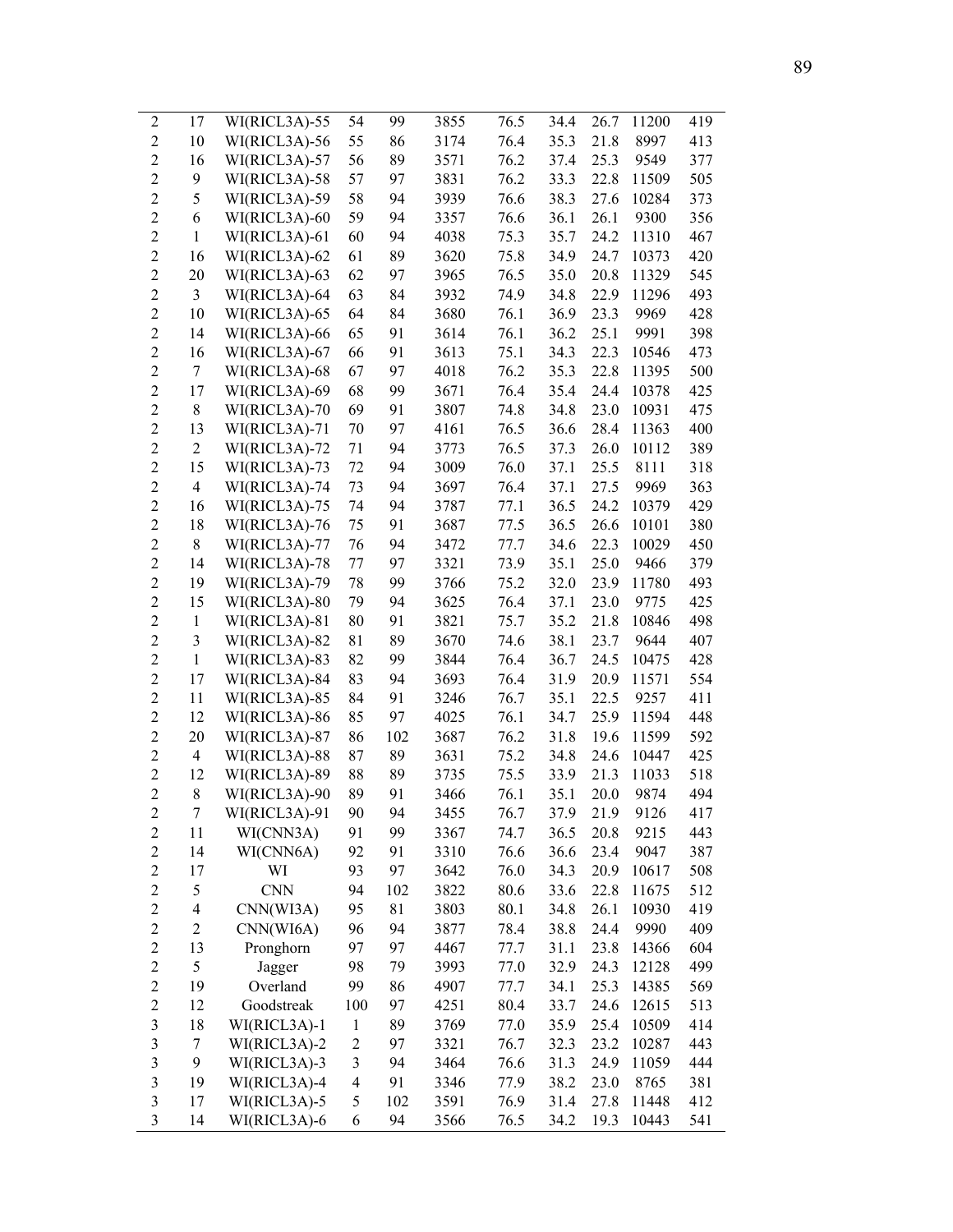| 3                       | 13                       | WI(RICL3A)-7  | 7  | 97  | 3565 | 76.6 | 33.9 | 22.2 | 10523 | 474 |
|-------------------------|--------------------------|---------------|----|-----|------|------|------|------|-------|-----|
| 3                       | 20                       | WI(RICL3A)-8  | 8  | 91  | 3298 | 75.5 | 34.2 | 22.3 | 9639  | 432 |
| $\overline{\mathbf{3}}$ | 7                        | WI(RICL3A)-9  | 9  | 104 | 3412 | 76.9 | 35.1 | 21.1 | 9730  | 461 |
| 3                       | 11                       | WI(RICL3A)-10 | 10 | 99  | 3606 | 76.7 | 31.5 | 26.6 | 11460 | 431 |
| $\overline{\mathbf{3}}$ | $\overline{4}$           | WI(RICL3A)-11 | 11 | 94  | 3364 | 77.5 | 33.4 | 21.5 | 10060 | 468 |
| 3                       | 7                        | WI(RICL3A)-12 | 12 | 97  | 3439 | 77.3 | 34.3 | 20.0 | 10028 | 501 |
| 3                       | 11                       | WI(RICL3A)-13 | 13 | 97  | 3419 | 76.2 | 33.8 | 23.7 | 10127 | 427 |
| 3                       | 19                       | WI(RICL3A)-14 | 14 | 97  | 2719 | 76.5 | 33.4 | 19.7 | 8141  | 413 |
| 3                       | 20                       | WI(RICL3A)-15 | 15 | 91  | 4033 | 75.8 | 32.5 | 23.7 | 12397 | 523 |
| 3                       | 3                        | WI(RICL3A)-16 | 16 | 94  | 3740 | 76.9 | 33.6 | 20.7 | 11138 | 538 |
| 3                       | 12                       | WI(RICL3A)-17 | 17 | 97  | 3525 | 76.0 | 36.3 | 24.7 | 9707  | 393 |
| 3                       | 9                        | WI(RICL3A)-18 | 18 | 104 | 3892 | 76.2 | 35.7 | 23.3 | 10900 | 468 |
| 3                       | 10                       | WI(RICL3A)-19 | 19 | 104 | 3186 | 75.8 | 29.3 | 23.0 | 10888 | 473 |
| 3                       | 6                        | WI(RICL3A)-20 | 20 | 76  | 3334 | 76.2 | 28.6 | 20.4 | 11668 | 572 |
| 3                       | 12                       | WI(RICL3A)-21 | 21 | 91  | 3976 | 77.0 | 35.7 | 25.6 | 11137 | 435 |
| 3                       | 7                        | WI(RICL3A)-22 | 22 | 102 | 3492 | 74.9 | 30.1 | 24.2 | 11592 | 479 |
| $\overline{\mathbf{3}}$ | 15                       | WI(RICL3A)-23 | 23 | 102 | 3851 | 76.4 | 33.6 | 21.4 | 11477 | 536 |
| $\overline{\mathbf{3}}$ | 6                        | WI(RICL3A)-25 | 24 | 97  | 3464 | 77.7 | 34.3 | 19.9 | 10107 | 508 |
| $\overline{\mathbf{3}}$ | 13                       | WI(RICL3A)-26 | 25 | 102 | 3177 | 77.0 | 35.3 | 25.4 | 9006  | 355 |
| 3                       | 17                       | WI(RICL3A)-27 | 26 | 99  | 3442 | 75.7 | 32.8 | 23.0 | 10501 | 457 |
| $\overline{\mathbf{3}}$ | 15                       | WI(RICL3A)-28 | 27 | 97  | 3488 | 75.1 | 32.1 | 22.1 | 10871 | 492 |
| 3                       | 8                        | WI(RICL3A)-29 | 28 | 99  | 3343 | 74.8 | 30.4 | 25.1 | 11013 | 439 |
| 3                       | 9                        | WI(RICL3A)-30 | 29 | 102 | 3239 | 74.7 | 32.8 | 23.8 | 9885  | 415 |
| 3                       | 14                       | WI(RICL3A)-31 | 30 | 91  | 3361 | 75.6 | 34.1 | 23.7 | 9845  | 415 |
| 3                       | $\mathbf{1}$             | WI(RICL3A)-32 | 31 | 86  | 3422 | 77.5 | 35.6 | 25.7 | 9600  | 374 |
| 3                       | 20                       | WI(RICL3A)-33 | 32 | 94  | 3367 | 76.9 | 33.7 | 19.9 | 9984  | 502 |
| 3                       | 10                       | WI(RICL3A)-34 | 33 | 99  | 3392 | 73.8 | 29.6 | 20.2 | 11477 | 568 |
| 3                       | $\overline{2}$           | WI(RICL3A)-35 | 34 | 97  | 3505 | 77.0 | 30.9 | 24.8 | 11346 | 458 |
| 3                       | 11                       | WI(RICL3A)-36 | 35 | 104 | 3416 | 75.8 | 35.9 | 23.9 | 9504  | 398 |
| 3                       | 9                        | WI(RICL3A)-37 | 36 | 104 | 3128 | 75.2 | 34.4 | 19.2 | 9087  | 473 |
| 3                       | 7                        | WI(RICL3A)-38 | 37 | 109 | 3812 | 77.4 | 31.7 | 27.5 | 12020 | 437 |
| 3                       | 12                       | WI(RICL3A)-39 | 38 | 94  | 4073 | 77.1 | 36.4 | 22.8 | 11203 | 491 |
| 3                       | 19                       | WI(RICL3A)-40 | 39 | 91  | 2722 | 77.3 | 34.3 | 25.1 | 7946  | 317 |
| $\overline{\mathbf{3}}$ | 13                       | WI(RICL3A)-41 | 40 | 91  | 3619 | 76.2 | 33.5 | 21.2 | 10789 | 509 |
| $\overline{3}$          | $\overline{2}$           | WI(RICL3A)-42 | 41 | 94  | 3728 | 75.8 | 34.0 | 21.8 | 10968 | 503 |
| $\overline{3}$          | 18                       | WI(RICL3A)-43 | 42 | 99  | 3248 | 76.1 | 33.0 | 23.3 | 9854  | 423 |
| 3                       | 14                       | WI(RICL3A)-44 | 43 | 99  | 3397 | 75.8 | 33.9 | 25.1 | 10030 | 400 |
| $\mathfrak{Z}$          | 20                       | WI(RICL3A)-45 | 44 | 94  | 3295 | 75.8 | 33.1 | 22.5 | 9964  | 443 |
| 3                       | $\mathbf{1}$             | WI(RICL3A)-46 | 45 | 97  | 3617 | 77.3 | 38.8 | 28.0 | 9335  | 333 |
| 3                       | 15                       | WI(RICL3A)-47 | 46 | 94  | 3490 | 76.2 | 32.8 | 27.2 | 10631 | 391 |
| 3                       | 13                       | WI(RICL3A)-48 | 47 | 97  | 3073 | 74.4 | 30.3 | 20.4 | 10161 | 498 |
| $\mathfrak{Z}$          | 6                        | WI(RICL3A)-49 | 48 | 102 | 3785 | 76.2 | 32.0 | 25.6 | 11817 | 462 |
| 3                       | $\,$ $\,$                | WI(RICL3A)-50 | 49 | 89  | 3355 | 75.3 | 31.4 | 22.6 | 10679 | 473 |
| 3                       | 5                        | WI(RICL3A)-51 | 50 | 94  | 3826 | 76.0 | 33.1 | 22.5 | 11556 | 514 |
| $\mathfrak{Z}$          | $\overline{\mathcal{L}}$ | WI(RICL3A)-52 | 51 | 97  | 4115 | 77.7 | 35.0 | 24.8 | 11744 | 474 |
| $\mathfrak{Z}$          | $\,$ $\,$                | WI(RICL3A)-53 | 52 | 112 | 2840 | 77.3 | 30.1 | 30.3 | 9435  | 311 |
| $\mathfrak{Z}$          | 10                       | WI(RICL3A)-54 | 53 | 94  | 3357 | 75.5 | 30.6 | 22.0 | 10991 | 500 |
| 3                       | 16                       | WI(RICL3A)-55 | 54 | 102 | 3310 | 76.7 | 32.0 | 23.6 | 10334 | 438 |
| 3                       | $\mathfrak{Z}$           | WI(RICL3A)-56 | 55 | 91  | 3547 | 76.4 | 33.8 | 22.9 | 10493 | 458 |
| 3                       | $\mathfrak{Z}$           | WI(RICL3A)-57 | 56 | 91  | 3329 | 75.6 | 31.3 | 19.9 | 10635 | 534 |
| 3                       | 15                       | WI(RICL3A)-58 | 57 | 99  | 3180 | 77.5 | 30.1 | 20.8 | 10566 | 508 |
| 3                       | 16                       | WI(RICL3A)-59 | 58 | 97  | 3269 | 76.5 | 34.4 | 19.0 | 9497  | 500 |
| 3                       | 5                        | WI(RICL3A)-60 | 59 | 86  | 4012 | 75.5 | 36.4 | 24.5 | 11020 | 450 |